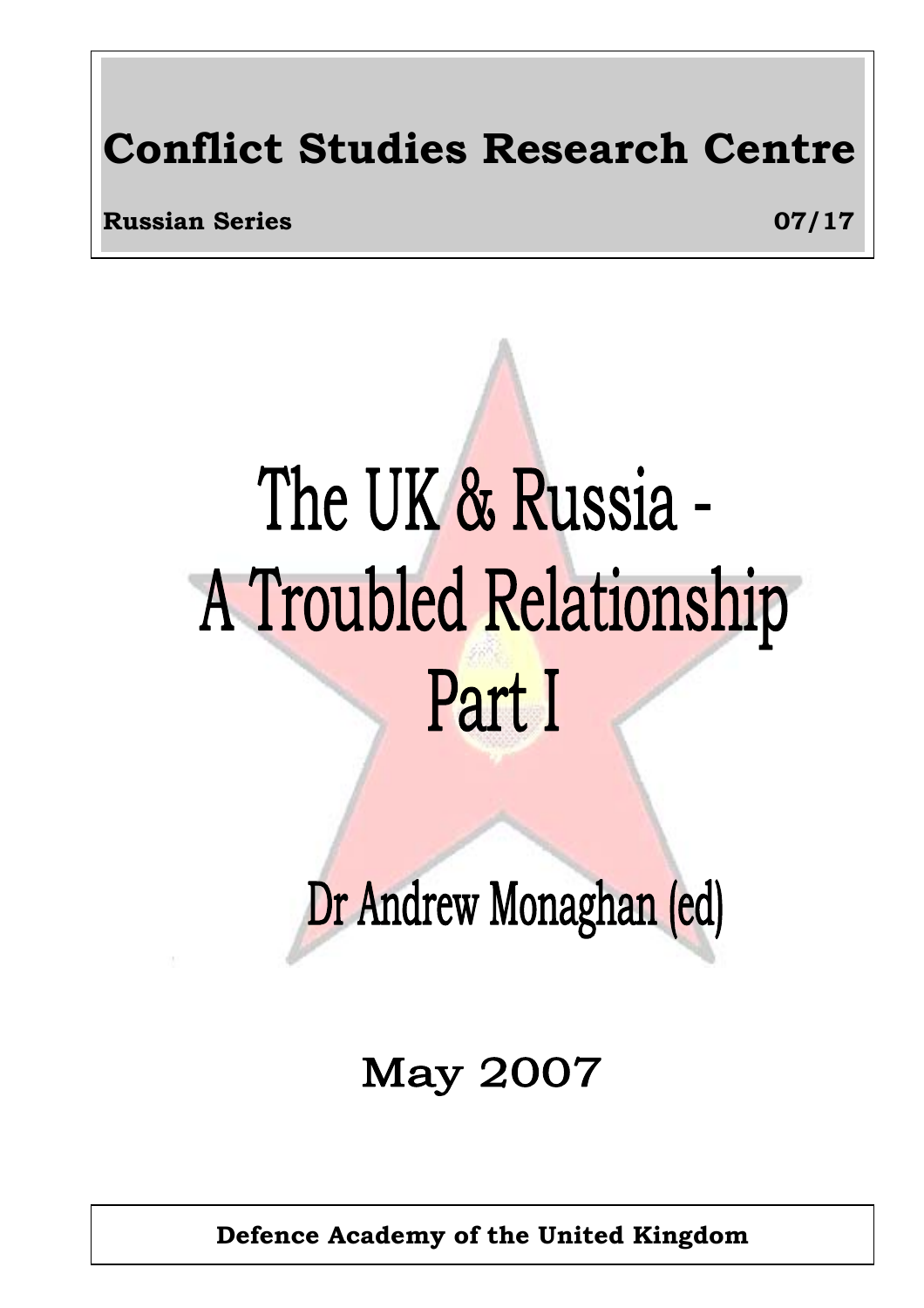# **The UK Russia – A Troubled Relationship**

## **Dr Andrew Monaghan (ed)**

# **Key Points**

The fatal poisoning of Alexander Litvinenko and the controversial statements by Boris Berezovsky have brought the UK-Russia relationship to an important moment.

An increasing tension is emerging between, on one hand, a UK-Russia political relationship that is short of mutual confidence – and as a result appears to be deteriorating – and a developing professional and technical-level engagement, especially in business and energy relations, on the other.

There is an important shortage of expertise and resources devoted to the development of the state to state relationship. This reflects the fact that neither party has been a priority for the other.

Serious "values" differences exist between the UK and Russia which undermine the political relationship. London and Moscow espouse different approaches to society, London supporting a bottom up approach, encouraging civil society, Moscow preferring top down control of societal development.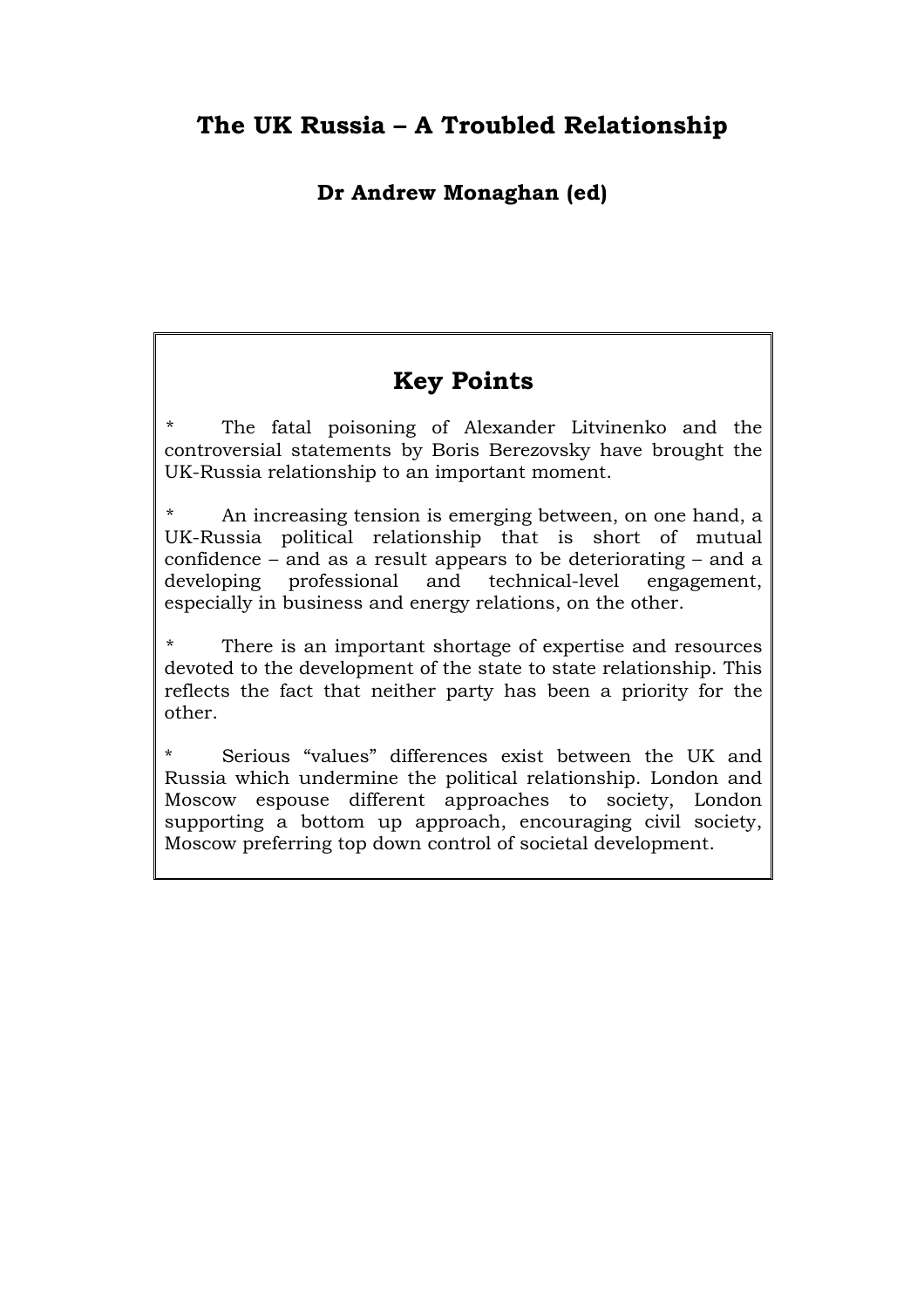# **The UK & Russia – A Troubled Relationship Part I**

# **Dr Andrew Monaghan (ed)**

#### **Contents**

| Introduction:<br>The UK $& Russia - a Divergent Relationship$<br>Dr. Andrew Monaghan                 | 1  |
|------------------------------------------------------------------------------------------------------|----|
| <b>Chapter 1:</b><br>Misunderstanding Russia: Alexander Litvinenko<br>Henry Plater Zyberk            | 9  |
| <b>Chapter 2:</b><br>UK-Russia Political relations<br>Dr. Edwin Bacon                                | 13 |
| <b>Chapter 3:</b><br>UK-Russia military cooperation<br>Maj-Gen. (retd.) Peter Williams               | 24 |
| <b>Chapter 4:</b><br>Saving the AS-28<br>Commander Ian Riches                                        | 26 |
| Chapter 5:<br>UK-Russia Energy Relations<br>Julian Lee                                               | 29 |
| Chapter 6:<br>Understanding Russia: Sakhalin II<br>Dr. Nazrin Mehdiyeva                              | 40 |
| <b>Chapter 7:</b><br>Russia for the Russians: the View of a Western Business Advisor<br>Andrew Gavan | 55 |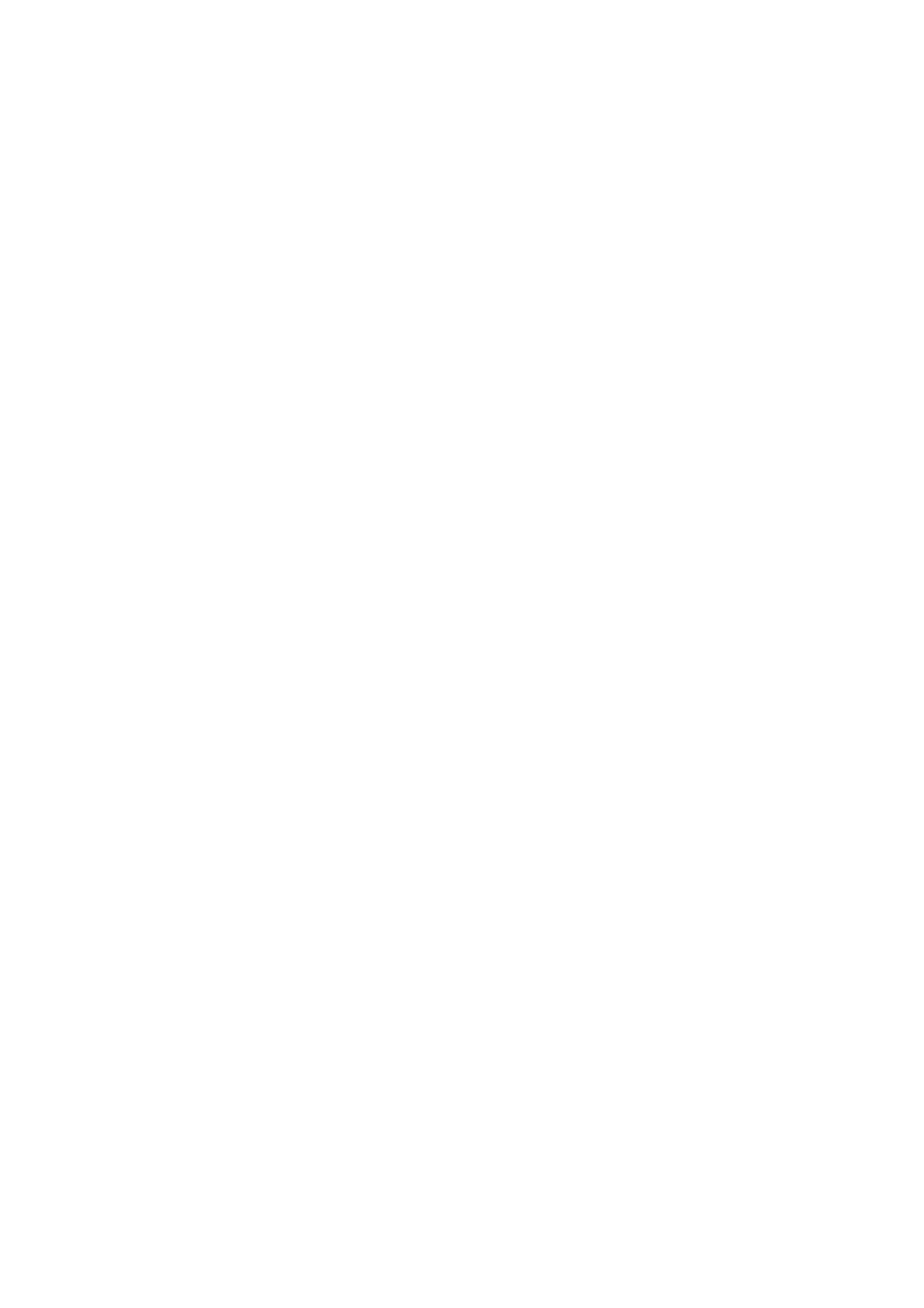# **The United Kingdom and Russia: A Divergent Relationship?**

#### **Dr Andrew Monaghan**

Under apparently constant tension, the United Kingdom (UK)-Russia relationship presents a paradoxical and interesting picture. The relationship is of strategic significance for both parties – and in many ways reflects a growing partnership following the confrontation of the Cold War. And yet it is beset by a series of important problems which serve to undermine the confidence of both parties in each other. As such, it is reflective of the wider EU-Russia relationship which also shows traits of growing partnership – underscored by positive official statements – and yet tumbling political and popular confidence reflected in dramatic media headlines. Other comparisons being made are also telling, for instance those with the evolving US-Russia relationship. As one commentator recently noted, though the USA is usually "the main target" for "Soviet-style paranoia about foreigners", Britain is beginning to take "a prominent role in this line of public propaganda too". This has included criticism of the BBC's reporting of Russia and articles "gloating over the British hostages captured by Iran".[1](#page-10-0)

Unlike the EU-Russia and US-Russia relationships noted above, however, the UK-Russia relationship remains under-explored. If the headlines are eye-catching and reveal certain aspects of it, this is the tip of the iceberg, both in terms of the cooperation and even the difficulties in the relationship. What are the key drivers in the relationship? What cooperation has there been? What obstacles to progress are there?

The UK-Russia relationship is built on established cooperative projects across a broad spectrum. The Department for International Development (DfID), though now withdrawing from Russia, has sought to provide support for the Russian government by funding more than 800 projects to sustain and develop education, health, social care and governance in Russia since the early 1990s. As the UK's Ambassador to Russia Anthony Brenton has stated, DfID is a "good example of how well the UK can collaborate with Russia on practical matters".[2](#page-10-1) The UK is also active in other areas, funding Non-Governmental Organisations (NGOs) and supporting projects in Russia as part of the UK Global Partnership Programme (GPP), including the completion of a  $£21$  million storage facility for spent nuclear fuel in Murmansk. Officially opened on 29 September 2006 by HRH Prince Michael of Kent, the facility will hold approximately 3 tonnes of highly enriched fuel for up to 50 years. The GPP has also supported the dismantling of two Oscar I class nuclear submarines at Zvyozdochka shipyard (and recently a Victor III class submarine in cooperation with Norway), contributions to international projects both to enhance nuclear waste storage at other sites and provide sustainable infrastructure to assist other donors to dismantle submarines more efficiently, and non-weapons employment for some 1,000 former nuclear weapons scientists and technicians. The UK has also contributed to the high priority projects to support Shchuch'ye Chemical Weapons Destruction Facility. Additionally, the UK, in cooperation with Canada, will assist in the construction of a chemical weapons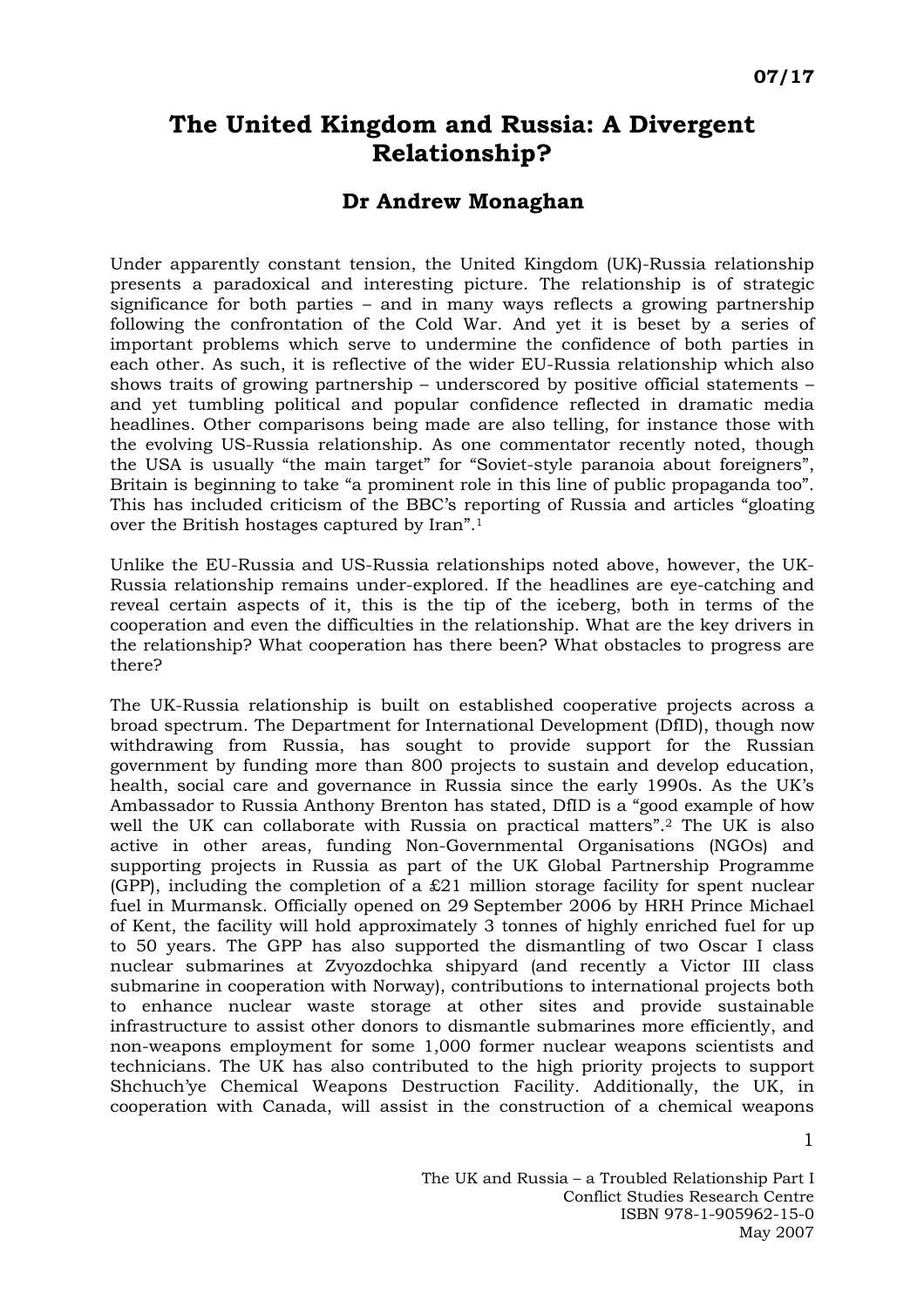destruction facility at Kizner. The official documentation states that this programme is "now the UK Government's largest in Russia … and is delivering real progress on the ground to enhance the safety and security of [weapons of mass destruction] WMD-related materials". It also points to the evaluation by Chatham House which found the programme to be "well-focused" and making a significant impact on addressing the priorities identified by leaders as the G-8 Kananaskis summit in 2002.[3](#page-10-2)

The chapters in this volume show that such bilateral cooperation is in fact widespread across military, trade and energy dimensions of the relationship. Military cooperation, as outlined by Peter Williams, is driven by the UK's "Bilateral Programme of Military Activities" which works under the 1997 UK-Russia Memorandum of Understanding (MOU). It was highlighted by the UK's involvement in the rescue of a Russian submersible, an incident described by Ian Riches, who led the UK rescue team, and one which provided a positive background to President Putin's visit to the UK in 2005, facilitating a range of other agreements.

UK-Russia engagement is also clearly exemplified by economic and business interaction: the trade relationship amounts to some \$10 billion per year and is growing. As noted by Andrew Gavan in chapter 7, UK companies have invested heavily in Russia. 23 Russian companies are trading on the London Stock Exchange (LSE), with more seeking to list. The energy sector is an area in which there is particularly important engagement, though it has been complex and at times troubled, as argued by Julian Lee and Nazrin Mehdiyeva in chapters five and six. Alongside significant UK interest and investment in the energy sector in Russia, most clearly Shell and British Petroleum (BP) in the oil and gas sectors, Russian companies are also seeking access to the UK market. Indeed the UK gas market is a priority for Gazprom, which has bought a small trading company (which provides electricity to several high-profile clients) and is considering cooperating with UK energy producers to build gas fired power stations in the UK.[4](#page-10-3)

Engagement in the energy sector extends into the coal sector. The Russian coal producer Kuzbassrazrezugol is cooperating with Richard Budge in a venture to the value of nearly £1 billion to re-open Hatfield colliery and build a clean coal power station close to the mine.[5](#page-10-4) The UK has also been active in the Russian coal sector, exemplified by a DTI supported technology transfer project to examine the key issues affecting coal mine methane and abandoned mine methane project development.[6](#page-10-5) The UK currently imports little Russian oil and gas, but Russia has become the dominant source for imported coal, providing over 50% of UK steam coal imports. Given that the UK relies on imports for nearly three quarters of its steam coal, this engagement is clearly important. Interestingly, in contrast to the oil and gas sectors, where there is some concern in the UK (as in Europe more broadly) about increasing dependence on imports of oil and gas from Russia because of its potential political unreliability and/or technical inability to fulfil its export commitments, Russia is considered a *reliable* coal supplier - though there are some concerns about Russia's attempts both to diversify its coal exports and increase the percentage of coal in its domestic energy mix thus reducing the amount of coal available for export.[7](#page-10-6)

Yet, apart from the brief glimpse following the rescue of the Russian submersible in 2005, it is the tensions in the relationship that have tended to dominate attention, a trend which has gained strength during the last nine months. During the last three to four years, the UK and Russia found themselves politically at opposite ends of the spectrum over issues such as the break up of Yukos (and the related court proceedings against Mikhail Khodorkovsky) and the "Orange revolution" in Ukraine. Economically, they have also espoused opposite ends of the spectrum, with London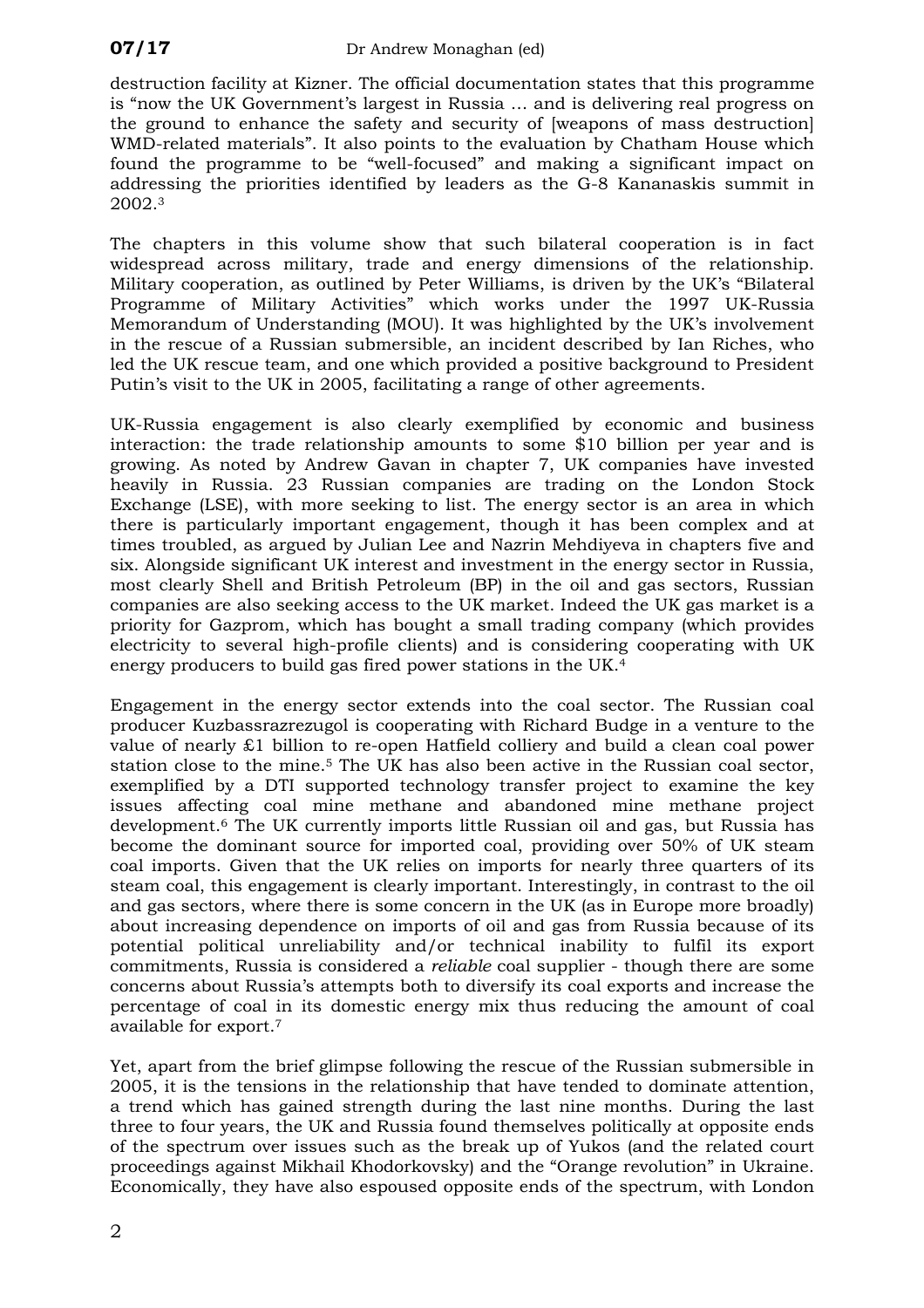propounding more liberalised energy markets while Moscow supports stateinfluenced energy monopolies such as Gazprom. Yet it is the pressure on the relationship caused by the fatal poisoning of Alexander Litvinenko in London in autumn 2006 and the (continuing) asylum given by the UK to Boris Berezovsky which have brought the relationship to an important moment.

According to one commentator, Litvinenko's poisoning shook Western thinking about Russia "like nothing else since Chechnya and encouraged a return of the Cold War". As such, it was the "most serious blow to (Russia's) partnership with the West". Despite the fact that the poisoning was a very murky and complex affair, UK journalists, parliamentarians and ministers tended to focus on the issue of whether the Russian state was involved directly or whether it was "rogue elements".[8](#page-10-7) Though not commenting on the Litvinenko poisoning directly, it provided an opportunity for Peter Hain, Minister for Northern Ireland, to state that Putin's success in rebuilding Russian economic stability is obscured by "huge attacks" on individual liberties and democracy. He also stated that the UK's relationship with Russia was "tricky".[9](#page-10-8) Parliamentarians also noted the need to resolve the question of the involvement of the Russian state. David Davis argued that "if it was [involved], given that a British citizen who had been given asylum and was … under UK government protection may have been murdered on UK soil, it has enormous implications for relations between the UK and Russia".[10](#page-10-9)

John Reid, the Home Secretary, remained cautious in the aftermath of the poisoning and Litvinenko's subsequent death. Nonetheless, Russian Ambassador Yurii Fedotov was called to the FCO on 24 November and asked to convey to the Russian authorities the UK government's expectation that they should be "ready to offer all necessary cooperation to the investigation". Prime Minister Blair also weighed in, stating that there would be "no diplomatic or political barrier in the way of that investigation going where it needs to go" and reiterating the point that the UK government expected "full cooperation" from the Russian authorities.<sup>[11](#page-10-10)</sup>

The medium-to-long term impact of the poisoning of Litvinenko on the UK-Russia relationship remains unclear. Nonetheless, it has raised to the fore a series of interrelated long-running strains in the UK-Russia relationship. First, broadly speaking, for many in the UK, it simply confirmed their impressions of Russia and the political trend back to the bad old days of the Soviet Union and the Kremlin wielding power – usually rather tenuous links were made with a number of Soviet assassinations using poison. A certain shorthand way of thinking about Russia has become more entrenched. To be sure, many of these myths are based in kernels of truth, but as Henry Plater Zyberk illustrates in chapter one, there is a highly complex situation in Russia. The complexity and dynamism of the political and economic situation in Russia is reiterated by Mehdiyeva in her in-depth examination of the events surrounding Gazprom's acquisition of a controlling stake in the Sakhalin II operation – another issue frequently distorted by shorthand understandings. It is important to maintain an equally dynamic understanding of this complex situation rather than slip into assumptions of "typical" Russian (or, worse, even Soviet) behaviour, as such assumptions merely serve to cloud our understanding of the real aims and intentions and therefore our ability to approach them effectively.

Second, it began to bring to the fore once again the issue of extradition, which Edwin Bacon examines in chapter two. This is an important thematic issue for the UK-Russia relationship, as discussed below. But it is of note that UK parliamentarians made a clear link between Litvinenko's poisoning and the UK's position on extradition to Russia. Chris Bryant sought to confirm that the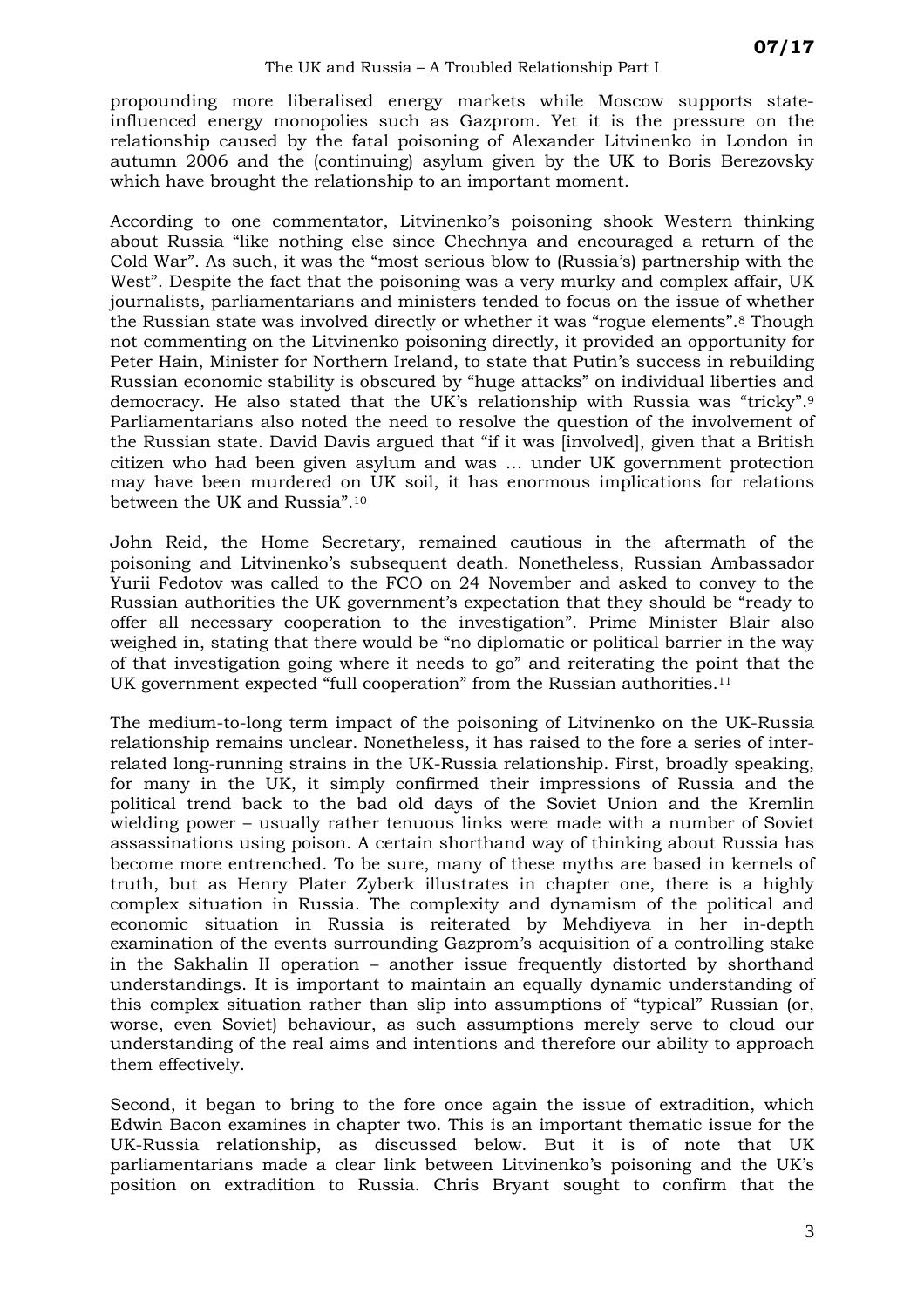poisoning, and a subsequent meeting between the UK's Director of Public Prosecutions and his Russian counterpart, would not mean that the UK's extradition arrangements with Russia would be changed. The Home Secretary confirmed that extradition decisions "either in the individual case or in our conduct of general judicial proceedings" would continue to be "conducted without reference to political influences bearing on them".[12](#page-10-11)

Moreover, the poisoning has had its own impact and exacerbated tensions in new ways. The investigation has not gone as smoothly as possible, with both sides noting that the other could cooperate more effectively. In December, UK investigators were still refusing to rule out the possibility that Litvinenko was killed as the result of a politically motivated conspiracy involving Russian security services. But Russian officials continued to deny any involvement and Sergei Lavrov, Russian Foreign Minister, replied by warning that the uproar in the UK and the "politicisation" of the issue was "damaging our relations".[13](#page-10-12) At the same time, some on the UK side were noting that Russian assistance fell significantly short of what was expected.

Such disagreements have continued into 2007 – Russian officials sought to conduct their own parallel investigation, including a visit to the UK led by Russia's Deputy Prosecutor General, Alexander Zvyagintsev, to interview some 100 people and examine a number of sites. However, Russian prosecutors have accused the UK of failing to provide appropriate cooperation, indeed that Russia had not been given the same level of cooperation as the UK investigation had received while it was in Russia. Foreign Ministry spokesman Mikhail Kamynin noted in February 2007 that the UK's delay in reply to Russia's request to visit the UK caused "regret, especially against the background of the readiness displayed by the Russian side for swift and constructive cooperation in this question at the professional level". Zvyagintsev also stated that requests for UK cooperation were being slowed down by officials from Scotland Yard, the Crown Prosecution Service and the Home Office. He too argued that Russia had not been afforded the same level of cooperation as the UK investigation in Russia in 2006. Yet there was continued speculation that Russia had not been forthcoming in their assistance, preventing interviews with two key people, Andrei Lugovoi and Dmitry Kovtun.[14](#page-10-13) Indeed, in January Ambassador Brenton had again urged Moscow to cooperate fully with the UK's investigation.<sup>[15](#page-10-14)</sup>

In the wake of the investigations into the Litvinenko poisoning, another long-term issue has again come to the fore in its own right – the extradition of Boris Berezovsky. Berezovsky's widely publicised statements in a UK newspaper that he was preparing a revolution to bring down President Putin by force have generated further tension in the relationship. Russia's Ambassador to the UK stated that the "absence of a reaction [by the UK government, i.e. withdrawing his asylum status and facilitating his extradition] would have some impact on bilateral relations" and produce a "new situation" in the relationship.[16](#page-10-15) As with the poisoning of Litvinenko, the full ramifications for the UK-Russia relationship of Berezovsky's statements are unlikely to be clear for some time.

Nonetheless, it comes at a time when there are a series of other problems in the relationship, for instance the harassment of the UK Ambassador in Russia following his attendance at a conference organised by the Russian opposition. The FCO lodged a formal protest about the activities of the pro-Kremlin group Nashi, whose activists have followed Ambassador Brenton and his family, heckled his speeches and protested outside the UK's embassy in Moscow.

Indeed by May 2007, the UK-Russia relationship has come to look more contradictory than ever. Growing engagement in a number of important areas sits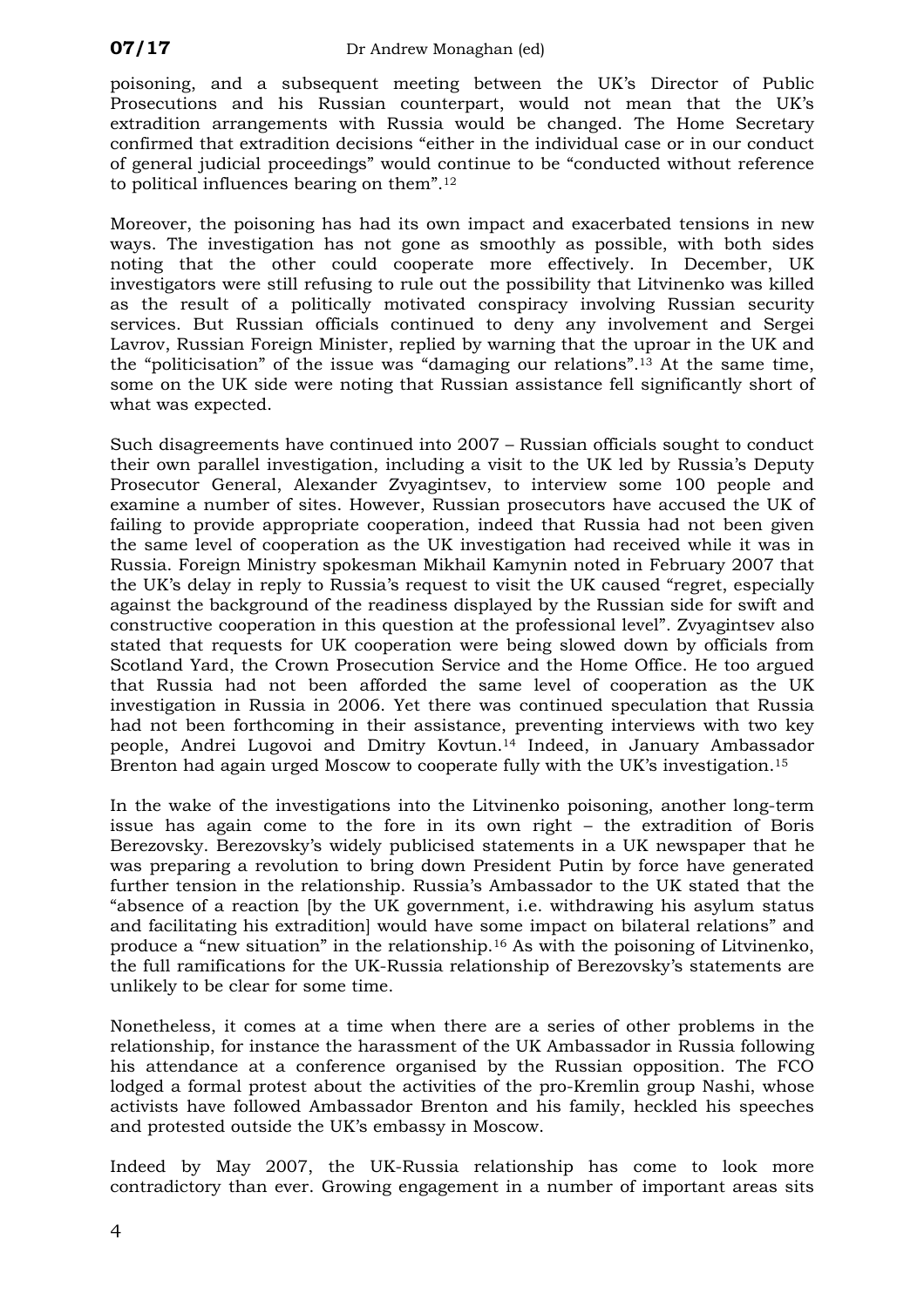alongside a deteriorating political relationship, with Russia reiterating its concerns about the UK's political "double standards" in their approach to Russia, and the UK concerned both by increasing Russian assertiveness on the world stage and government assertiveness domestically.

Attempts to rekindle the relationship have seen an increasing number of visits by senior officials and businessmen on both sides. Indeed the first UK Cabinet-level visitor to Russia since September 2006 took place in February as Alistair Darling led a top level business delegation. This was followed in early April by another senior business delegation led by the Lord Mayor of London. Senior Russian officials have also visited the UK.

But shortly after Darling sought to re-invigorate UK-Russia energy relations and create a UK-Russia energy forum, hailed the tripling of bilateral trade over the last five years and announced that the UK was the leading investor in Russia in 2006,<sup>[17](#page-10-16)</sup> The Guardian – the same newspaper that published Berezovsky's statements – argued that worsening relations have "unnerved the UK business community". It cited a poll which showed that some 30% of UK business leaders said that the rapport between Britain and Russia was either 'difficult and getting worse' or "strained and unfriendly'. Nearly 50% consider further Russian investment in Britain as a "bad thing", according to the poll.<sup>[18](#page-10-17)</sup> It is of note that the newspaper sought to highlight what is a minority figure – read alternatively, one could understand that some 70% did not think along these lines and a majority did not consider increasing Russian investment a bad thing.

Nonetheless, this report was released on the eve of the London Economic Forum held in April, an event which was clouded by a partial boycott of senior Russian figures. The boycott which was considered by many to be politically motivated move on the part of the Kremlin underscoring the deterioration of the relationship,[19](#page-10-18) though some commentators stated that a decrease in Russian involvement had become increasingly likely over the last few years since the Forum was often used to "launch broadsides at the Russian government", thus increasingly infuriating the Kremlin.[20](#page-10-19)

Four interlinking problems in the UK-Russia relationship emerge, some obvious to those who follow the subject, some less frequently highlighted. First, there is a clear values difference between the UK and Russia. Obvious perhaps, this is nonetheless a key theme. Simply, the governments approach their societies in opposite ways: the UK seeks to support a bottom-up approach to a civil society, Russia increasingly adopts a policy of top-down societal organisation. The difference is illustrated by the UK's support for NGOs in Russia, while Moscow has introduced legislation seeking to restrict financing and registration of NGOs, particularly those benefiting from foreign funding. The direct impact on the relationship was illustrated in the re-opening of criminal investigations by Russian prosecutors into the activities of the British Council in St. Petersburg, as the funding of NGOs was linked to espionage by British citizens in Russia. The UK refuted the allegations and stated that it was evidence of the Kremlin's opposition to NGOs, especially ones which promote democracy.<sup>[21](#page-10-20)</sup>

Second, and linked to this, domestic politics in each state has important ramifications which produce direct and indirect problems for the relationship. The two societies are structurally very different, particularly with regard to the separation of powers. The importance of this for the UK-Russia relationship is most clearly reflected in the independence of the UK judiciary system and courts, a situation clearly different to the structure of Russian society. Again, this is perhaps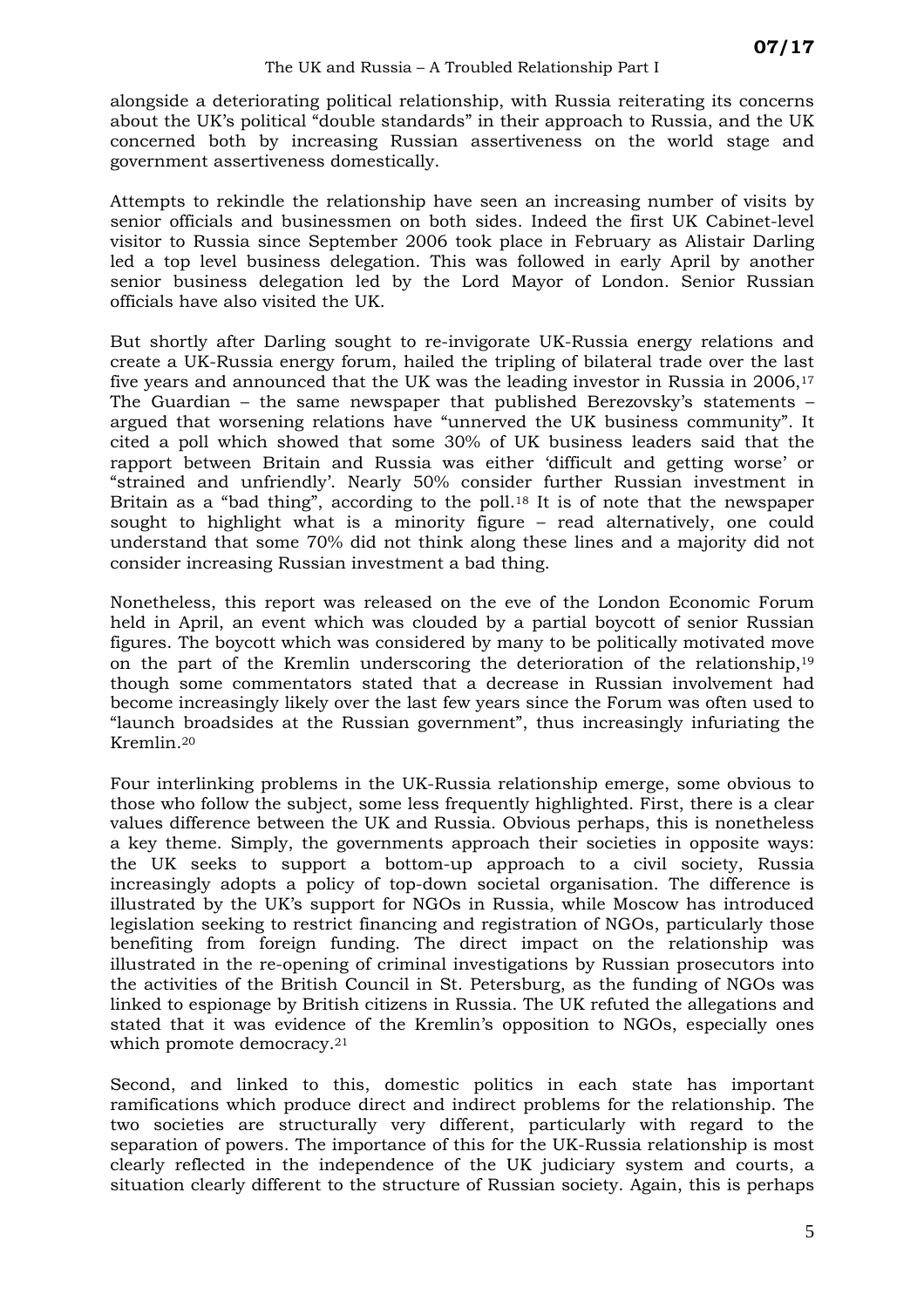an evident point, but again its impact on the relationship is tangible: the Russian government has frequently demanded that the UK government facilitate the extradition of certain exiles, particularly Berezovsky and Zakayev. As Bacon argues, the refusal of the UK government to sanction this has been an ongoing sore. The UK government's response is that this is a decision for the courts, which are independent. The gap opens since the Russian courts are not independent from government influence and therefore the Russian government approaches the question of extradition differently. The direct impact of different values approach and societal structure is that the UK courts refuse to allow the extradition of Berezovsky – on the grounds that the evidence is not sufficient, and particularly more recently that he would be unlikely to receive a fair trial in Russia – is a tension in the UK-Russia political relationship.

The indirect twist to this is that it highlights the importance of internal domestic decision-making processes for the relationship. A number of the problematic issues have arisen because of the complexity of the domestic decision-making structures on both sides, rather than a direct clash of interests between the UK and Russia, though this has sometimes been the upshot. On the UK side, for instance, the courts not only have the irregularities of Russia's judicial system in mind when they refuse to allow extradition, they also seek to defend their independence from the UK government as a point of principle in UK domestic politics. In Russia, as Mehdiyeva points out, there is a complex clash of ministerial and personal interests, among other factors, which contributed to the Sakhalin II episode. Thus the acquisition of a controlling stake in the operation was in part a result of internal Russian politicking, rather than some direct assault on the UK interest in Russia. The withdrawal of senior Russian officials from the London Economic Forum this year is another example, since important domestic decisions were about to be made in Moscow and therefore many of these people saw the importance of being as close to the decision-making as possible, i.e. being in Moscow. The point here is not that the external relationship is irrelevant – it is relevant – but to note that there are usually a number of other, additional underlying factors.

Other domestic factors include a lack of expertise and resources. As Bacon points out in chapter two, since the departure of David Manning to Washington, there has been a certain reduction of expert emphasis on Russia at the core of UK decisionmaking. As Williams points out in chapter three, a shortage of funding for the UK's defence diplomacy undermines the potential for developing the relationship. This of course reflects the fact that both parties have many other priorities to which to attend, and the resources dedicated to each other and the UK-Russia relationship more broadly have been wound down. Simply, Russia has not been a key priority for the UK since the end of the Cold War, and neither has the UK for Russia.

Stemming from this, a top level political connection to draw together the many strands of the relationship together and provide support during moments of tension is lacking. As Bacon argues, the relationship at this level relied heavily on the personal rapport between Prime Minister Blair and President Putin. When this began to unwind, the relationship lost an important driving factor. Bacon concludes that new leaders on both sides are needed to provide this impulse – a point which reflects the importance of the moment in the relationship, since both are due to stand down by summer 2008.

A final point is the impact of the media, reflected in two ways. First, the media's approach to Russia has tended to highlight certain issues, the poisoning of Litvinenko being perhaps the clearest recent example, rather than the less eyecatching project development. However, as Plater Zyberk points out, too often a critical approach to information is lacking and in consequence the complexities of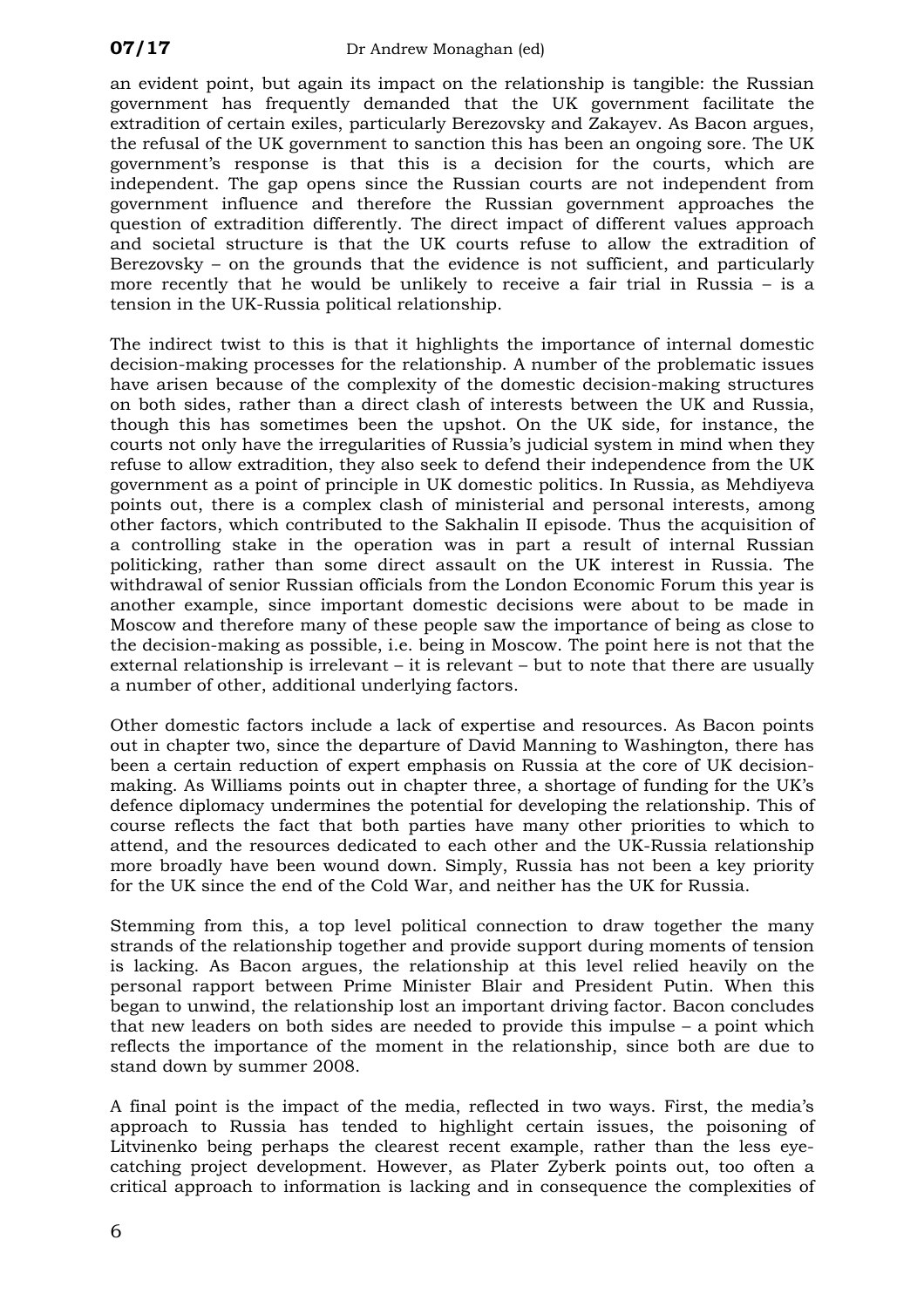#### The UK and Russia – A Troubled Relationship Part I

<span id="page-10-8"></span><span id="page-10-7"></span>such issues are frequently overlooked. Other commentators have also questioned the media's approach in the Litvinenko case, which strongly pushed an anti-Kremlin line, despite evidence of "news management", stating emphatically (prior to Litvinenko's death) that "(S)eldom has an attempted assassination been so exclusively reported on the basis of information provided by closely involved parties".[22](#page-10-21) This, as noted above, creates the broader atmosphere in which the relationship develops, influencing those who take part. The media has another important impact also – much of the criticism of the British military in Russia draws directly on UK media sources.

<span id="page-10-11"></span><span id="page-10-10"></span><span id="page-10-9"></span>In August 2006, following the spy scandal of January 2006, Ambassador Brenton firmly stated the strength of the relationship – one which was "too strong to be damaged by such silly allegations".[23](#page-15-0) The evolution since then tests Brenton's statement as the apparent gap between the developing relationship and falling confidence grows. Yet the tensions which have undermined confidence in the relationship have also pushed Russia back up the list of priorities for the UK as the relationship reaches an important time for both parties. How the different parties respond to the situation becomes increasingly important. The approach of both the UK government and UK business appears to have been to attempt further engagement. Nonetheless, engagement clearly needs to be more coordinated and robust – and as Gavan notes in the case of business – it must evolve to meet the dynamic situation in Russia. This is a context in which Russia will seek to defend its own interests but also seek to engage partners.

<span id="page-10-16"></span><span id="page-10-15"></span><span id="page-10-14"></span><span id="page-10-13"></span><span id="page-10-12"></span>This volume adopts a dual focus approach to examine three key dimensions of the UK-Russia relationship: political, military and energy and business. These three dimensions are examined both in "close up", providing a detailed analysis of key events or subjects (Litvinenko, the rescue of the AS-28 and Sakhalin II), and in wider lens, assessing and analysing the relationship in each dimension more broadly. It thus attempts to come to grips with the three key questions outlined at the beginning of this introduction. What are the key drivers in the relationship? What cooperation has there been? What obstacles to progress are there?

#### <span id="page-10-18"></span><span id="page-10-17"></span>**Endnotes**

<span id="page-10-1"></span>2 DfID is withdrawing because of its global policy of withdrawing from "middle income countries" to focus on the poorest countries. See Press Statement Britain Celebrates its Partnership with Russia in the Development Sphere. 13/03/07.

[http://www.britishembassy.gov.uk/servlet/Front?pagename=OpenMarket/Xcelerate/Show](http://www.britishembassy.gov.uk/servlet/Front?pagename=OpenMarket/Xcelerate/ShowPage&c=Page&cid=1089123753173&a=KArticle&aid=1173560311342) [Page&c=Page&cid=1089123753173&a=KArticle&aid=1173560311342](http://www.britishembassy.gov.uk/servlet/Front?pagename=OpenMarket/Xcelerate/ShowPage&c=Page&cid=1089123753173&a=KArticle&aid=1173560311342) 3 For a full list of cooperative projects under the umbrella of the GPP, see the Third and

[http://www.dti.gov.uk/energy/environment/soviet-nuclear-legacy/annual-report](http://www.dti.gov.uk/energy/environment/soviet-nuclear-legacy/annual-report-english/page19047.html)[english/page19047.html](http://www.dti.gov.uk/energy/environment/soviet-nuclear-legacy/annual-report-english/page19047.html); the Fourth at [http://www.dti.gov.uk/energy/environment/soviet](http://www.dti.gov.uk/energy/environment/soviet-nuclear-legacy/annual-report-english/page19047.html)[nuclear-legacy/annual-report-english/page19047.html](http://www.dti.gov.uk/energy/environment/soviet-nuclear-legacy/annual-report-english/page19047.html)

<span id="page-10-19"></span><span id="page-10-0"></span> $\overline{a}$ 1 Applebaum, A. "Why Putin will stop at nothing to smash the new Russian revolution", *The Spectator,* 21 April 2007.

<span id="page-10-21"></span><span id="page-10-20"></span><span id="page-10-2"></span>Fourth Annual Global Partnership Reports, (2005 & 2006 respectively), prepared by the Foreign and Commonwealth Office (FCO), which has the overall policy lead, the Department of Trade and Industry (DTI), which is responsible for managing the nuclear elements of the programme and the Ministry of Defence (MOD), responsible for the chemical and biological projects. The Third annual report can be found at

<span id="page-10-3"></span><sup>4 &</sup>quot;Russians Plan UK Power Stations", *The Observer*, 15 April 2007.

<span id="page-10-4"></span>

<span id="page-10-6"></span><span id="page-10-5"></span>

<sup>&</sup>lt;sup>5</sup> www.dti.gov.uk/files/file31397.pdf , 27 June 2006.<br>
<sup>6</sup> [www.dti.gov.uk/files/file19910.pdf](http://www.dti.gov.uk/files/file19910.pdf) , 5 April 2005.<br>
<sup>7</sup> For discussions of the concerns about Russian reliability as an energy supplier, see this author's *Russia and the Security of Europe's Energy Supplies: Security in Diversity?*, CSRC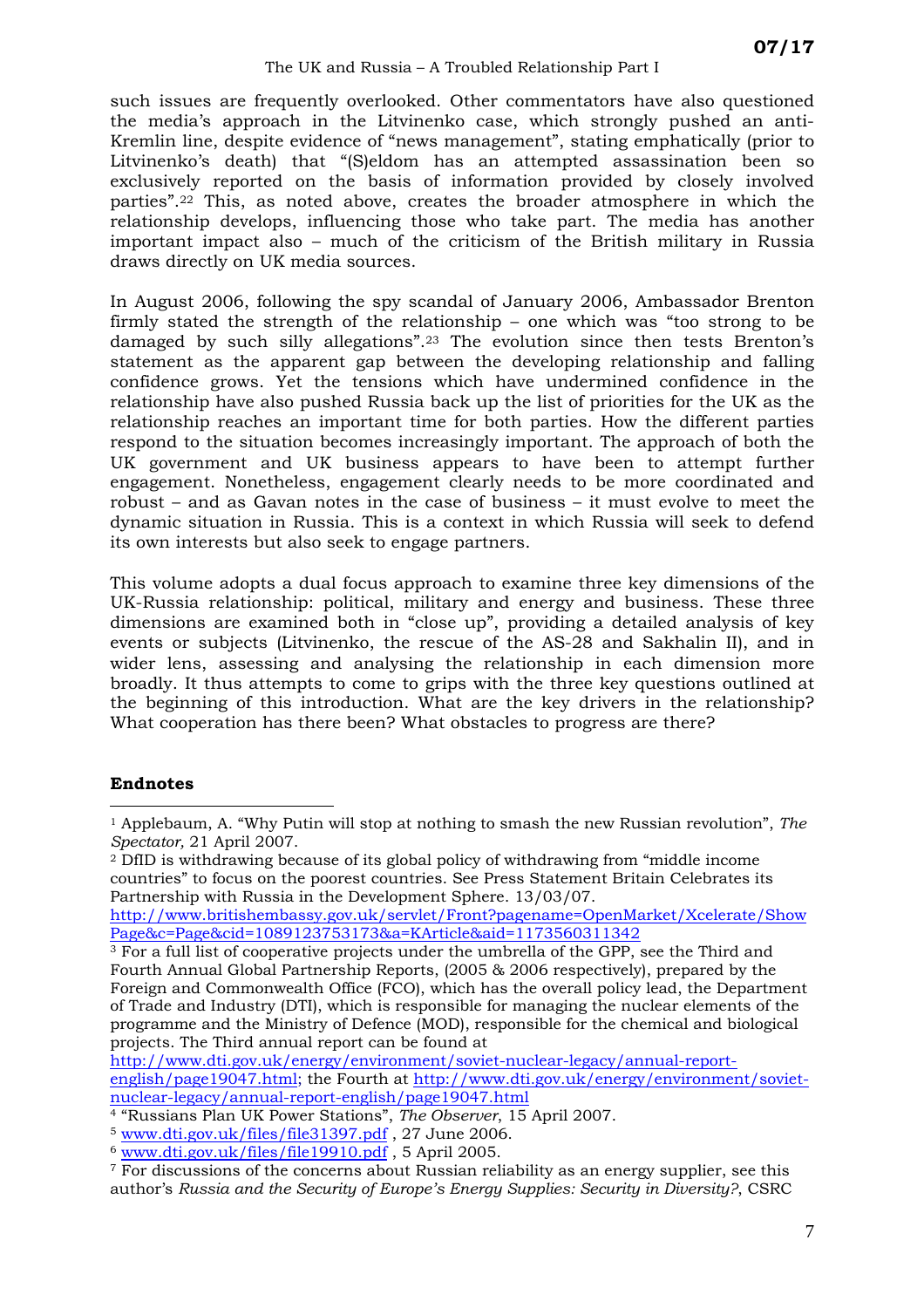$\overline{a}$ 

paper 07/01, January 2007. For an examination of the coal sector, see this author's forthcoming *Stakhanov to the Rescue? The Troubled Emergence of a Russian Energy Strategy*, CSRC paper, forthcoming, summer 2007.

8 Wilson, A. "A Haunted Month for Russia – The Ghost of Alexandr Litvinenko", *Inside Russia and Eurasia*, Vol.15, No.12. December 2006. [www.russia-eurasia.net](http://www.russia-eurasia.net/) 9 "U.K. Minister Attacks Putin As Police Probe Litvinenko Case", *RFE/RL*, 27 November

2006. [http://www.rferl.org/featuresarticle/2006/11/65ECBCC7-8466-4DFF-884B-](http://www.rferl.org/featuresarticle/2006/11/65ECBCC7-8466-4DFF-884B-F201609A8449.html)

[F201609A8449.html](http://www.rferl.org/featuresarticle/2006/11/65ECBCC7-8466-4DFF-884B-F201609A8449.html); "Spy mystery could strain Anglo-Russian relations", *USA Today*, 26 November 2006. [http://www.usatoday.com/news/world/2006-11-26-britain-spy](http://www.usatoday.com/news/world/2006-11-26-britain-spy-poisoned_x.htm)[poisoned\\_x.htm](http://www.usatoday.com/news/world/2006-11-26-britain-spy-poisoned_x.htm)

<sup>10</sup> *Hansard*, 27 November 2006,

[http://www.publications.parliament.uk/pa/cm200607/cmhansrd/cm061127/debtext/611](http://www.publications.parliament.uk/pa/cm200607/cmhansrd/cm061127/debtext/61127-0004.htm) [27-0004.htm](http://www.publications.parliament.uk/pa/cm200607/cmhansrd/cm061127/debtext/61127-0004.htm)

11 "Spy Poisoning: Eight People Undergoing Tests at Specialist Clinic", *Daily Mail online*, 28 November 2006.

[http://www.dailymail.co.uk/pages/live/articles/news/news.html?in\\_article\\_id=418875&in\\_](http://www.dailymail.co.uk/pages/live/articles/news/news.html?in_article_id=418875&in_page_id=1770&ct=5) [page\\_id=1770&ct=5](http://www.dailymail.co.uk/pages/live/articles/news/news.html?in_article_id=418875&in_page_id=1770&ct=5)

12 Hansard, 27 November 2007.

[http://www.publications.parliament.uk/pa/cm200607/cmhansrd/cm061127/debtext/611](http://www.publications.parliament.uk/pa/cm200607/cmhansrd/cm061127/debtext/61127-0004.htm) [27-0004.htm](http://www.publications.parliament.uk/pa/cm200607/cmhansrd/cm061127/debtext/61127-0004.htm).<br><sup>13</sup> ["Russia Wa](http://www.publications.parliament.uk/pa/cm200607/cmhansrd/cm061127/debtext/61127-0004.htm)rns Over Relations with UK", *Financial Times*, 4 December 2006.<br><sup>14</sup> Nonetheless, UK investigators were allowed to sit in on interviews conducted by Russian

authorities.

15 See, for instance, "Russia Says Britain Delays Response on Litvinenko Poisoning Probe", *Mosnews*, 8 February 2007.

<http://www.mosnews.com/news/2007/02/08/complaintdelay.shtml>; "Russia Says UK Authorities Hinder Investigation Into Litvinenko Poisoning", *Mosnews*, 12 March 2007.

<sup>16</sup> "Diplomatic Rift as Russia Says: Give us Berezovsky", *The Guardian*, 19 April 2007.

<sup>17</sup> Press Release - British Cabinet Minister Makes Case for Greater UK-Russian Trade. 6 February 2007. Darling pointed to the growth in bilateral trade of some 20% per year and in the first nine months of 2006 alone, the UK invested \$5.5 billion.

[http://www.britishembassy.gov.uk/servlet/Front?pagename=OpenMarket/Xcelerate/Show](http://www.britishembassy.gov.uk/servlet/Front?pagename=OpenMarket/Xcelerate/ShowPage&c=Page&cid=1089123753173&a=KArticle&aid=1170252008837) [Page&c=Page&cid=1089123753173&a=KArticle&aid=1170252008837](http://www.britishembassy.gov.uk/servlet/Front?pagename=OpenMarket/Xcelerate/ShowPage&c=Page&cid=1089123753173&a=KArticle&aid=1170252008837)

18 "Russians Boycott London Forum as Ties Worsen", *The Guardian*, 23 April 2007. <sup>19</sup> Russian politicians, businessman to boycott London economic forum, FX News Limited, 20 April 2007.

[http://www.forbes.com/afxnewslimited/feeds/afx/2007/04/20/afx3635414.html;](http://www.forbes.com/afxnewslimited/feeds/afx/2007/04/20/afx3635414.html)

"Rossiiskii ekonomicheskii forum v Londone proshol pri minimalnoi yavke", *Kommersant*, 25 April 2007. <http://www.kommersant.ru/doc.html?docId=761822>

20 "Business Chiefs Suppress Bark at Russian Economic Forum", *EUBusiness*, 23 April 2007 <http://www.eubusiness.com/SMEs/eu-russia.41/>; "Rossiiskii ekonomicheskii forum v Londone proshol pri minimalnoi yavke", *Kommersant*, 25 April 2007.

<http://www.kommersant.ru/doc.html?docId=761822>; Goyal, A. "Death of the Russian Economic Forum", *The Russia Journal*, 23 April 2007,

<http://www.russiajournal.com/node/293>

21 "Russia Reopens Probe of British Council", *Financial Times*, 24 January 2006. 22 "Chechnya, Vendettas – UK Hosts inter-Russian Spy War", *Inside Russia and Eurasia*, Vol.15, No.12, December 2006.

23 Internet conference with UK Ambassador Anthony Brenton, 3 August 2006. [www.strana.ru](http://www.strana.ru/)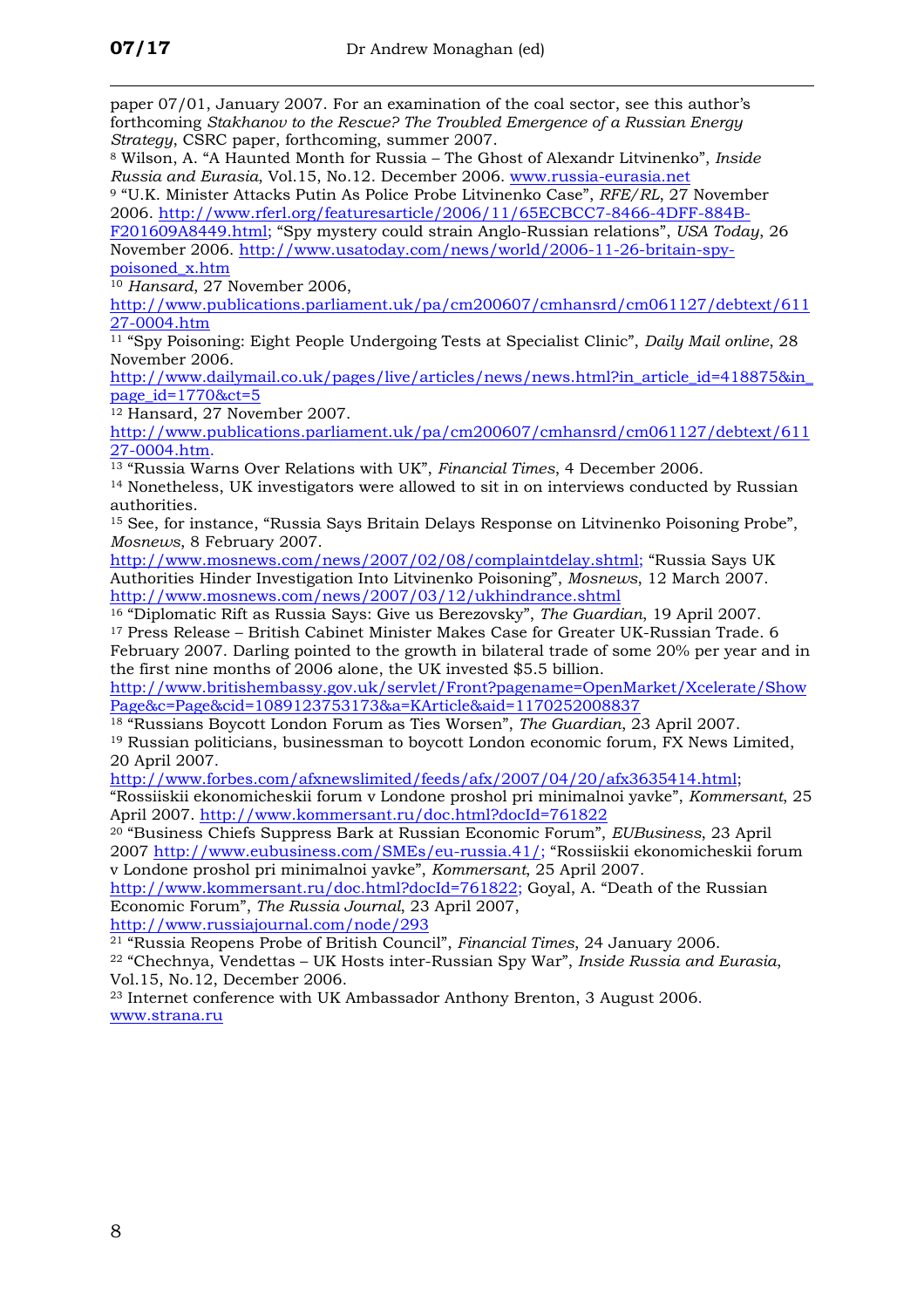## **Misunderstanding Russia: Alexander Litvinenko**

#### **Henry Plater-Zyberk**

Almost every anti-Putin conspiracy theory is given a wide media coverage in the UK, with few attempts to analyse it or test the credibility of its suppliers. This serves to warp our views of modern Russia and perpetuate politically heavy, yet evidencelight myths about it. Thus our understandings of the complex evolution of Russia both internally and as an actor on the international stage remain clouded. The murder of Aleksander Valterovich Litvinenko showed most of the UK media at its worst. Emotion and oversimplifications ruled the airways and daily papers. The stories provided by Litvinenko's friends and supporters, all of them highly critical of Vladimir Putin, dominated the coverage. They were largely accepted without their veracity being checked. Serious errors and inconsistencies thus crept in: indeed one newspaper even made Putin a former "close colleague of Litvinenko".[24](#page-15-1) This chapter seeks to clarify the picture by examining Litvinenko's background and his relationship with the Russian authorities. This is an important issue: it was partly Litvinenko's statements about his involvement in what he claimed to be a planned assassination attempt on Boris Berezovsky that led to Berezovsky being awarded political asylum in the UK. Given the tensions between Moscow and London, particularly over the extradition of Berezovsky, it is crucial that we understand the complexity of the situation and Litvinenko's role.

Litvinenko's service in an elite Interior Ministry unit and subsequent work for the KGB and its inheritors has been presented as a somewhat misguided attempt of a naive young man to improve the world. We were told that he was a model spy,[25](#page-15-2) although he never worked for any intelligence organisation. In 1985, Litvinenko joined the elite Dzerzhinsky Division of the Ministry of Internal Affairs (MVD) and was assigned to its 4th company, tasked with foreign missions, usually protecting valuable cargo.[26](#page-15-3) Those who joined the Soviet elite units in 1985 were fit, well trained and were from ideologically reliable families. Litvinenko's family served the system well, a factor curiously downplayed by our media. His grieving father described himself as former MVD captain who worked with mentally disturbed prisoners in Russia's Far East but resigned his commission in 1979, after clashing with his superiors defending someone's human rights. He was able to "retrain" as a psychiatrist.[27](#page-15-4) No one asked him who in the USSR would give him the opportunity to retrain as a psychiatrist, at the age of 42, after a disagreement with the MVD and who was his employer after that.

Alexander Litvinenko joined the KGB in 1988. However, he had started his unofficial KGB career prior to this, when he was recruited as an informant by his MVD battalion's KGB counterintelligence section.[28](#page-15-5) In the mid 1990s, like some of his colleagues in security and law enforcement bodies, he began to moonlight for one of Russia's richest and most influential oligarchs, Boris Berezovsky. It was not legal but it was sometimes the only way the state could retain its underpaid security personnel.

In the West, Litvinenko was never asked Mrs Merton's question: "What attracted you, a Federal Security Service officer, to a controversial millionaire?" The two men met in 1994, when Litvinenko took part in the investigation of an assassination attempt on Boris Berezovsky. By 1997, when he joined the FSB Directorate of Analysis and Suppression of Criminal Groups, he had also had a part-time job as a security man for Berezovsky.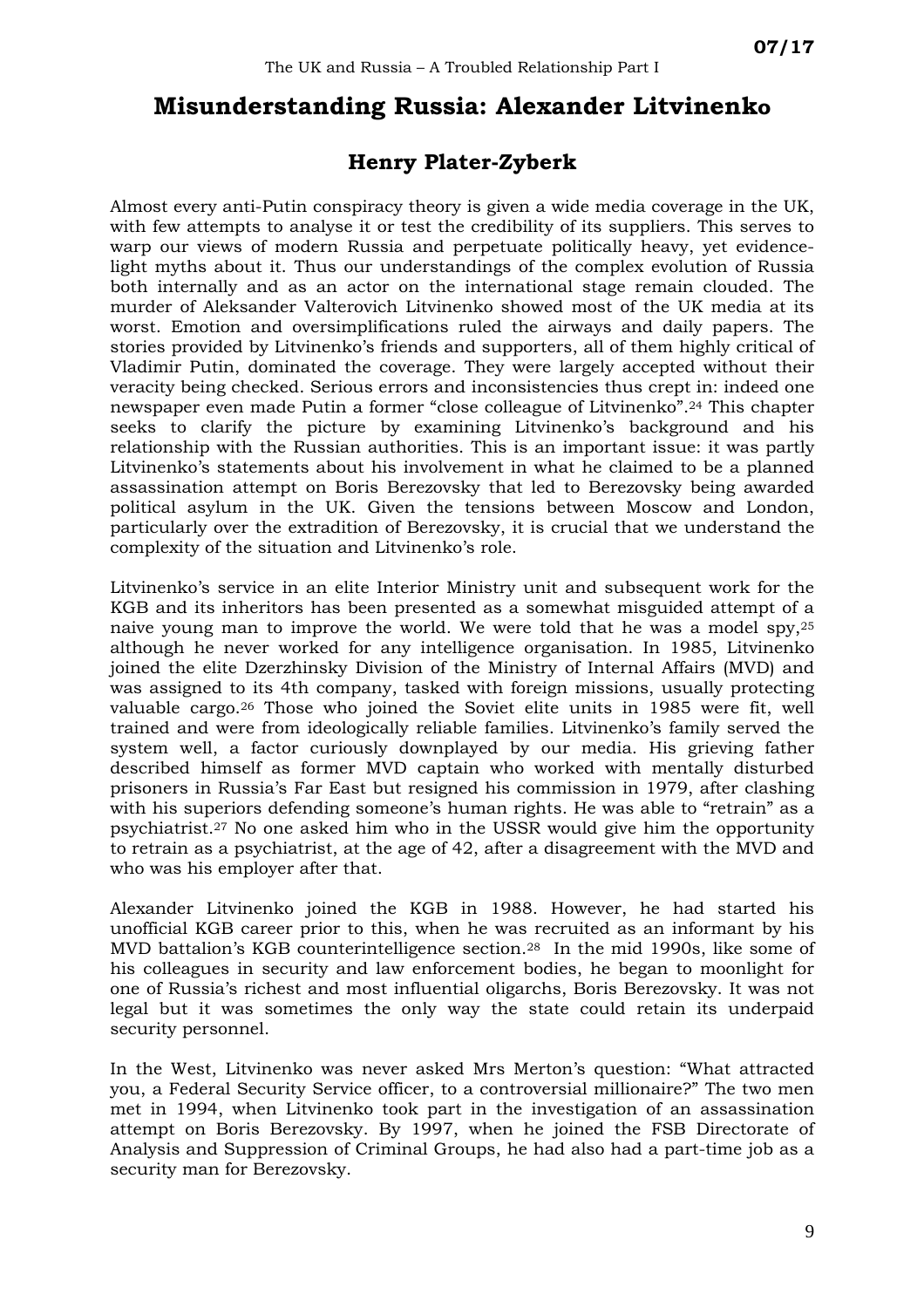Which country would not investigate one of its security officers if he began to moonlight for one of the most controversial businessmen in the land? In Russia such investigations were selective and targeted only at those who stepped out of line. Litvinenko became one of them when in March 1998 he informed Berezovsky that in December 1997 he received an order to kill him. Why did he warn Berezovsky about the threat only in March 1998? Who exactly gave the order and how? It certainly was not Putin. In March 1998, the FSB was not headed by him but by General Kovalev. About eight months later, on 23 November 1998, Litvinenko and several of his FSB collegues, all of whom worked part-time for Berezovsky, repeated the accusation on ORT, the largest Russian TV channel, controlled by the oligarch. They had not produced a shred of evidence to support their accusations. Litvinenko helped his patron to escape a alleged second assassination attempt in London, in May 2003. Who was trying to kill Boris Berezovsky and how has never been explained. The alleged assassin, Vladimir Teplyuk, filmed extensively by one of Russia's TV networks, should be still available for an interview.

Litvinenko was a one-man disinformation bureau, initially possibly guided by Berezovsky and then increasingly in pursuit of attention. His accusation that Putin ordered a series of bombings in autumn 1999 had no foundation but sounded credible to our media, unaccustomed as it was to the Russian chaos and increasingly addicted to conspiracy theories.[29](#page-15-6) Litvinenko blamed Putin, though the man still running the country was Boris Yeltsin. By September 1999, those close to Yeltsin's family, including Boris Berezovsky, would have known that Putin was in with a chance for the top job in Russia. Was this an attempt to sow the seeds of doubts about the succession in Yeltsin's mind?

The rest of Litvinenko's accusations against Vladimir Putin and the FSB were equally unsubstantiated. He blamed the Russian president for ordering the killing of a courageous human rights crusader Anna Politkovskaya and said at a press conference in London that the Russian president passed the threats to the journalist through Russian MP Irina Hakamada.[30](#page-15-7) Hakamada denied the claim. In the summer of 2006, Litvinenko posted a letter on the Internet claiming that Putin was a paedophile.[31](#page-15-8) Yet he provided no evidence to support his claim. This, and the accusation that the FSB was behind the seizure of the school in Beslan, were accepted without challenge by our media.[32](#page-15-9)

His anti-Putin campaigns went beyond Russian internal issues. In Spring 2006, Gerard Batten, a London UK Independence Party (UKIP) MEP accused Romano Prodi, the former EU Commission president, of working for the KGB. Mr Batten received this information from one of his constituents, Aleksander Litvinenko, who claimed to have received this information from "General Trofimov, the previous FSB chief".[33](#page-15-10) Evidently, reporters did not consider it sufficiently important that General Trofimov was never the head of the FSB, although he did once hold the position of one of the deputies of the service. Furthermore, how General Trofimov would know about such a recruitment was difficult to understand: the FSB was not in charge of intelligence operations and Trofimov never worked for the intelligence directorate of the KGB, or its offspring, the SVR. He never worked for the counterintelligence department within the intelligence service or served in any capacity in Italy. All this did not matter. General Trofimov was conveniently dead, murdered with his wife in April 2005, and therefore could neither confirm nor deny the story. Litvinenko had also blamed the Russian special services for shootings in the Armenian parliament in 1999, concluding that, as a result, "Russia's political leadership managed to prevent the signing of a peace agreement resolving the Nagorno-Karabakh conflict".[34](#page-15-11) Again, he provided no evidence to back up his accusation.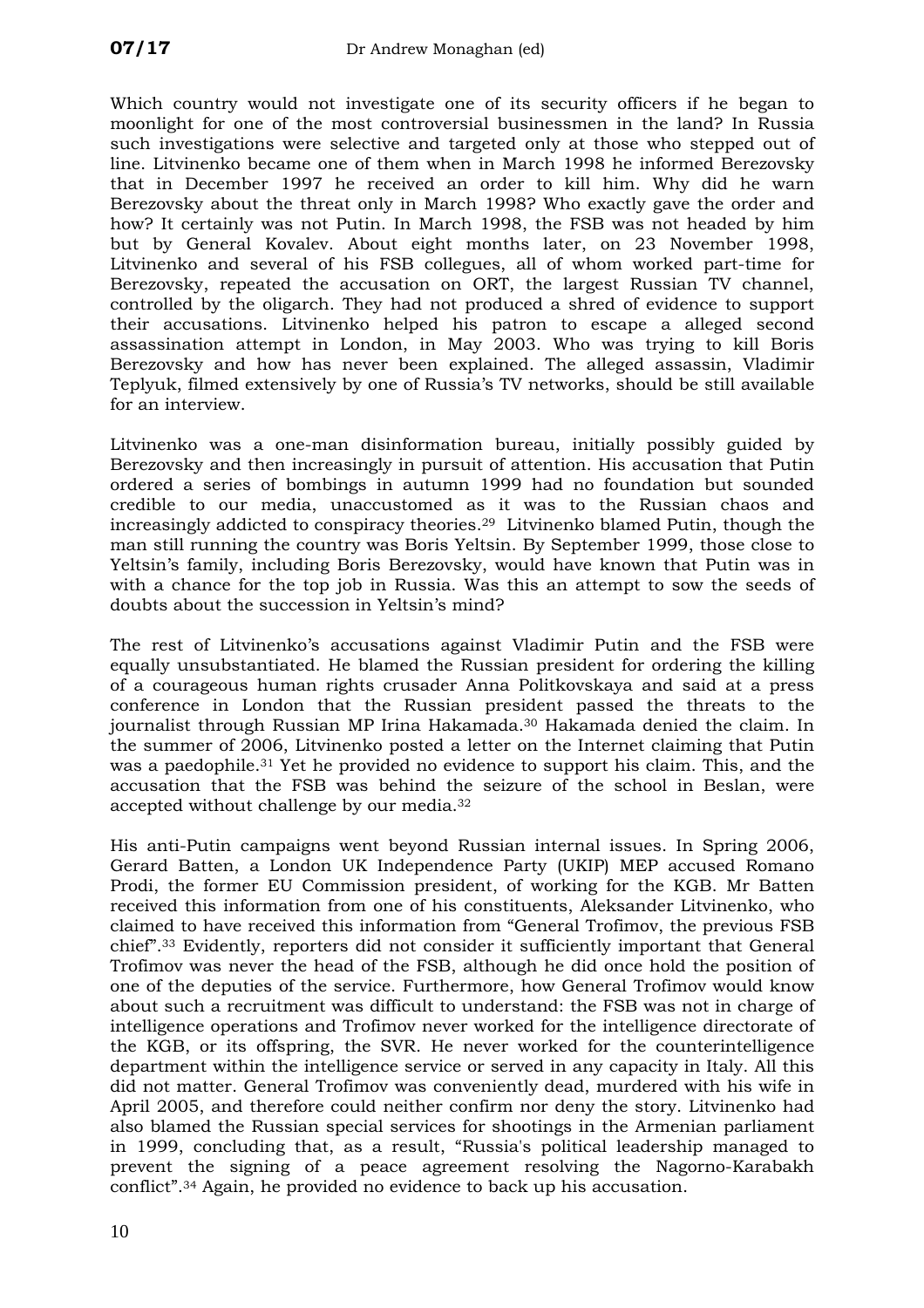Despite being described as a model spy, Litvinenko's knowledge of intelligence matters was practically zero. That does not mean he did not know any secrets, as he claimed in on page 185 of his book "LPG – Criminal Group of Lubyanka", only to contradict himself ten pages later by writing about such a secret – the FSB laboratory on Krasnobogatyrskaya street which allegedly specialises in poisoning unruly Russians.[35](#page-15-12) His ten-year career in counterintelligence and security organs gave him a wealth of knowledge about security work in the MVD internal troops units and the crime-fighting organs: knowledge, which like most other things, sells better in the US than in Europe. This is probably why Litvinenko asked first for asylum in the USA. The Americans refused, perhaps on the assumption that his knowledge was of little use and that he could cause problems. There have not been many Russian/Soviet security defectors refused hospitality in the USA. Only when the US refused to accept him did Litvinenko decide to come to the UK, where he was granted asylum not because of the value of his intelligence knowledge, but on humanitarian grounds.[36](#page-15-13)

The Russian security organs knew where Litvinenko lived. Before he died, Litvinenko said that he was monitored by Anatoliy Kirov, First Secretary of the Russian embassy in London.[37](#page-25-0) This was not of any particular importance. Litvinenko's security awareness was only skin deep. He accepted invitations for conferences abroad where he took no security precautions, mingled freely with the wealthy Russian community in the UK and received journalists at home. He also flooded them with emails containing his increasingly outlandish conspiracy theories. If the Russian state intelligence or security organs wanted to get him, they could have done it a long time ago. They would have no difficulties luring him to a conference in a country less efficient and less concerned than the UK. Polonium, or any other lethal substance, would have been brought in a safe container, in diplomatic baggage. Those handling the substance would not have been exposed to radiation. If the perpetrators of the murder really wanted to confuse the investigators, they would have the means to put Polonium 210 on airlines in several places around the world, not only several British Airways flights. The argument that only the Russian state organs could have had access to the substance is also incorrect. It has been available outside Russia, and for years Chechen fighters were able to buy sophisticated weapons and equipment in Russia. It is only a matter of contacts and money.

Several points emerge from this brief overview. First, Litvinenko's background and relationships with both the Soviet and Russian authorities and other key figures was considerably more complex than many in the UK have allowed. Consequentially, the "information" – or rather "disinformation" – role he played both in the UK and Europe more broadly deserves reconsideration. The widespread, yet relatively simple acceptance of his assertions and, following his death, the similar statements made by his friends and supporters, fit neatly with the perceptions of many about Russia, such as the pervasive and all powerful role of the state and organs such as the FSB (though more frequently the focus is the Soviet KGB) and the continuation of Soviet power. The loose linking of Litvinenko's murder with those of other poisonings "ordered" by the Soviet or Russian authorities, particularly during the Cold War, strengthens such perceptions. Yet these are short hand expositions of complex and completely un-related incidents and only cloud our understandings of the situation. At worst, they have even served to prevent critical thinking about the current political situation in Russia and Russia's role with regard to the wider world.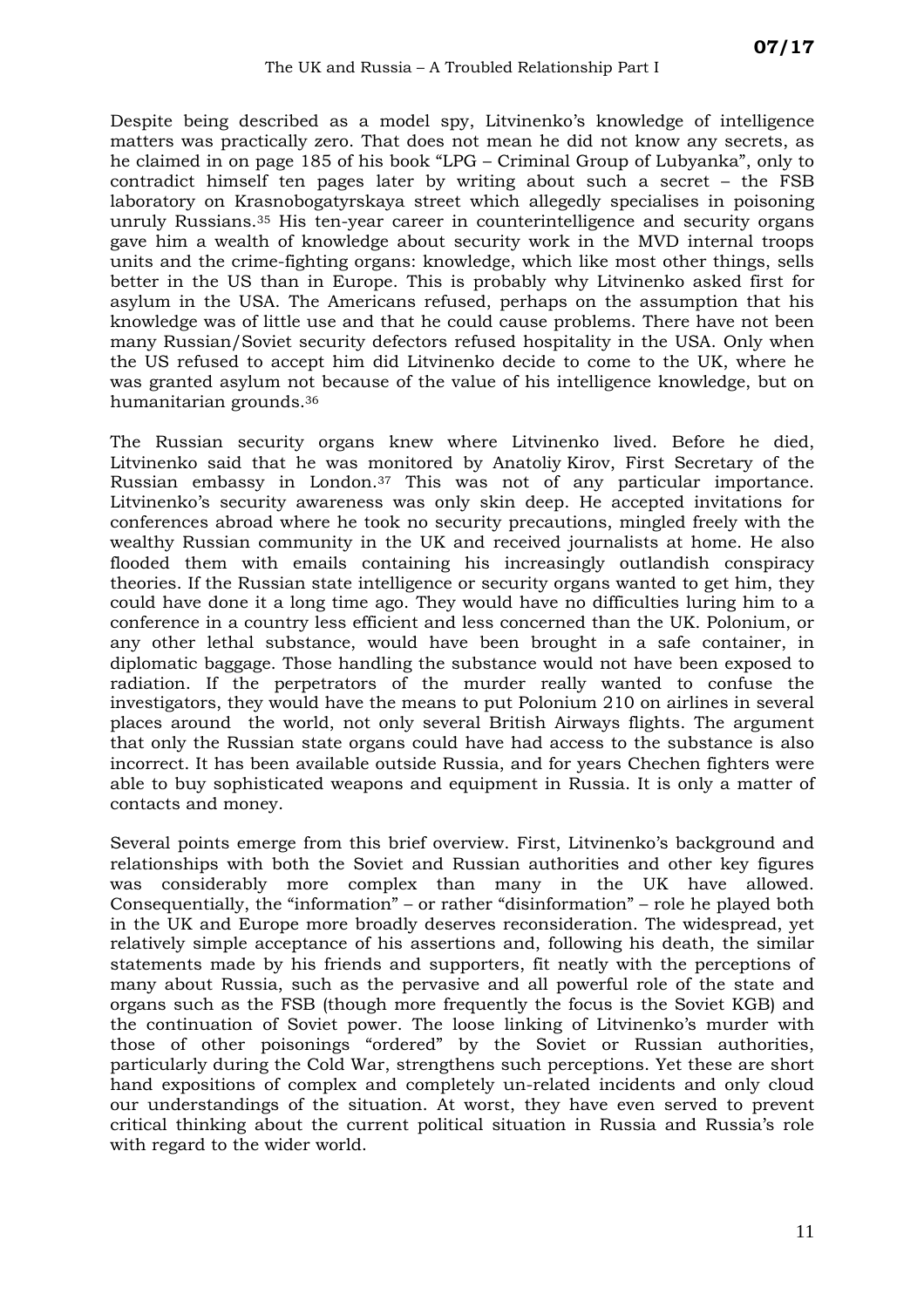Nonetheless, despite the media coverage, and perhaps because the incident could become interwoven more deeply with other issues, such as the ongoing disagreement over the extradition of Boris Berezovsky, the short, medium and long term ramifications of Litvinenko's murder for the UK-Russia relationship remain unclear. It is most unfortunate that the Russian authorities did not show more interest in helping the British investigators of the murder, if only to prove their detractors wrong. Proud with their newly achieved power and status, the Russians have decided to play the legal power game, fuelling unnecessary conspiracy theories.

#### **Endnotes**

 $\overline{a}$ 

<span id="page-15-6"></span>29 This accusation rumbles on in both the media and some academic circles, but there is still little substantial evidence. 30 [www.frontline.com](http://www.frontline.com/)

<span id="page-15-7"></span>

<span id="page-15-8"></span><sup>31</sup> <http://www.time.com/time/magazine/article/0,9171,1568482-3,00.html>

<span id="page-15-9"></span>32 Aleksandr Litvinenko for Chechenpress, 8 September 2004. This web page no longer exists. However the story gave rise to subsequent speculations, for example: [http://www.kavkazcenter.com/eng/content/2007/03/05/7623.shtml;](http://www.kavkazcenter.com/eng/content/2007/03/05/7623.shtml)

<http://www.time.com/time/magazine/article/0,9171,1568482-3,00.html>

<span id="page-15-10"></span><sup>33</sup> *Il Giornale*, 4 April 2007, BBC Monitoring Service.

<span id="page-15-11"></span><sup>34</sup>[http://www.armeniapedia.org/index.php?title=Nairi\\_Hunanian](http://www.armeniapedia.org/index.php?title=Nairi_Hunanian);<br>http://www.azg.am/?lang=EN&num=2005050307

<span id="page-15-12"></span><sup>35</sup> Litvinenko, A. *Lubyanskaya Prestupnaya Grupirovka*, New York: Grani, 2002, pp.185 & 195.

<span id="page-15-13"></span>36 Ibid, pp.10-25.

<span id="page-15-0"></span><sup>37</sup> *The Independent,* 27 November 2006; *The Guardian,* 27 November; *The London Diplomatic List*, December 2004, p.63.

<span id="page-15-1"></span><sup>24</sup> *The Independent*, 21 November 2006.

<span id="page-15-2"></span><sup>25</sup> *The Times,* 20 November 2006.

<span id="page-15-3"></span><sup>26</sup> Litvinenko, A. *Lubyanskaya Prestupnaya Grupirovka*. New York: Grani, 2002. p59.

<span id="page-15-4"></span><sup>27</sup> *The Independent*, 16 December 2006.

<span id="page-15-5"></span><sup>28</sup> counterintelligence work in the armed formations of all ministries has been conducted by the FSB and its predecessors.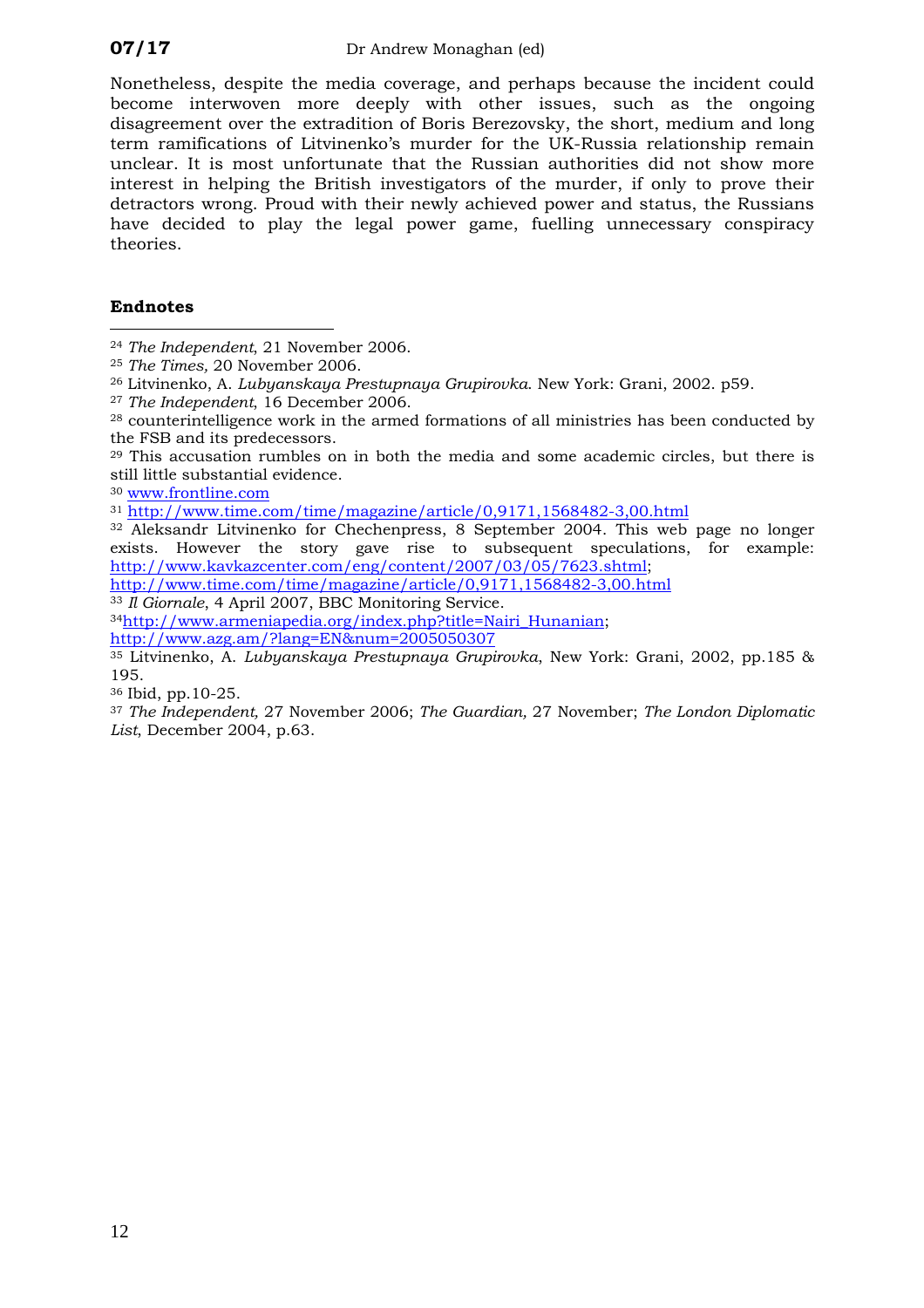# **The UK-Russia Political Relationship**

#### **Edwin Bacon**

'Spy scandal strains relations between Russia and Britain' proclaimed the headlines.[38](#page-25-1) The British prime minister and Russian president both sought to downplay accusations from the Russian security services that the UK had been engaged in espionage in Moscow, using agents who were ostensibly working as diplomats in the British embassy. At the highest political level both sides were keen to talk up the continuing good relations between the two countries, building on recent successful summits between president and prime minister and more formal state visits just a couple of years earlier between the Queen and the president. Such good relations, it was emphasised, stemmed from longer lasting modes of cooperation based on trade links, investments and Russia's relations with such bodies as the EU, NATO, the UN, and the OSCE.

The headline noted above is from 1996. A tit-for-tat agreed withdrawal of four British diplomats from Moscow and four Russian diplomats from London served as a reminder that despite the end of the Cold War and the development of warm relations between Russia and the UK, the collection of covert information still went on between friendly states. This arose in May 1996, just a month after Prime Minister John Major had visited President Boris Yeltsin in Moscow, and less than two years since Queen Elizabeth II had made her historic state visit to Russia in October 1994.

The situation the headline describes, however, could apply to either 1996 or 2006. In January 2006 the Russian state security service, the FSB, named four British diplomats in the Moscow Embassy as spies, producing film footage of what it said were these British spies retrieving data from a fake rock packed with computer equipment and located in a Moscow park. Since the film footage showed the 'rock' being taken away by the individual concerned, the FSB had to explain how they were able to display a 'British spy rock' to the media. The answer came from the FSB that their agents had spent a month scouring Moscow for similar rocks before eventually discovering one and revealing it along with the earlier film footage.[39](#page-25-2) Just as in 1996, a meeting between the countries' leaders – now Prime Minister Tony Blair and President Vladimir Putin – had been held just months earlier, in June 2005, in Moscow and had been talked up positively by both sides. Two years earlier, in June 2003, Putin had become the first Russian leader in 125 years to be granted a full state visit to London.

Superficially then, it would seem that little has changed in Russian-British relations in the past decade. The spy scandals show lingering distrust – the public way in which these cases were resolved is not the norm for firm and long-standing allies. Nonetheless, that no serious breach apparently occurred is indicative of the commitment on both sides to a cooperative and developing relationship. Indeed so often have formal declarations to this effect been made that Russian defence minister, Sergei Ivanov, when opening a meeting with the then British Foreign Secretary Jack Straw in October 2001, declared that it had become a cliché to utter some phrase about the 'dynamic development' of Russian-British relations on such occasions.[40](#page-25-3)

Underneath the surface, however, much has changed in the UK's relationship with Russia since the 1990s. Such changes have turned out largely for the worse as the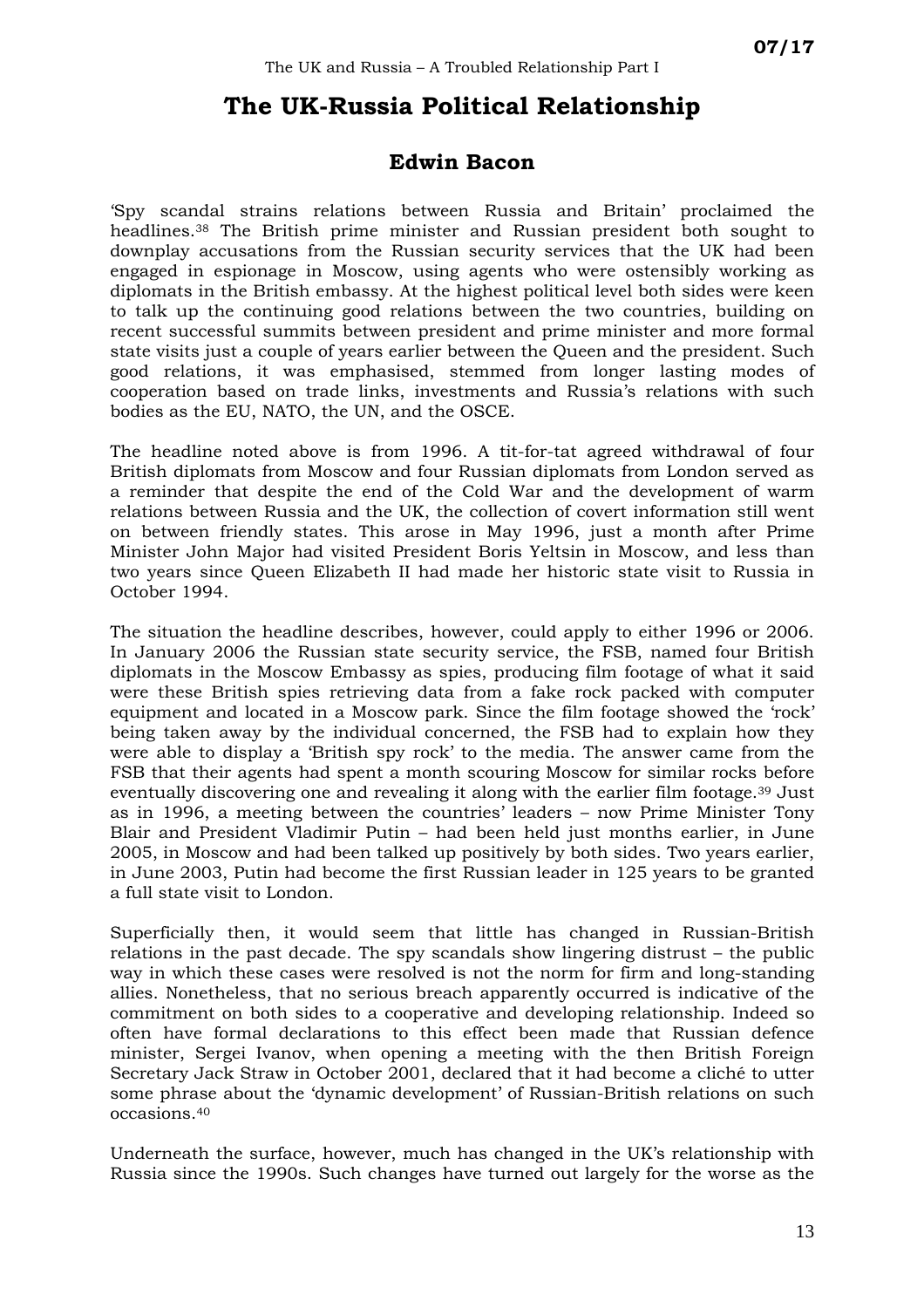end of the Blair-Putin era nears. It is this apparent decline in Britain-Russia relations which this chapter briefly explores, concentrating on elite-level relations and outlining a series of developments which have both caused and reflected this decline in relations.

It is important to emphasise at the outset, however, that a focus on high-profile and elite-level events is not the whole story. In fact, issues which make the headlines – such as spy scandals, visa and extradition refusals, and apparent tension between prime minister and president – although seemingly constant irritants, are to some extent 'surface' issues with temporary resonance. Under-girding Britain's relationship with Russia are more permanent interests, such as trade, energy, investment and security.

Furthermore, Britain's relationship with Russia is conducted in a wider context: contacts are ongoing, agreements are reached, and international obligations signed up to within the context of the United Nations, the G8, the Council of Europe, the OSCE, EU-Russian relations, NATO-Russian relations. That I focus here on the bilateral impediments hampering UK-Russian relations in mid-2006 is not to imply that the relationship is in crisis. Undergirding factors and overarching frameworks provide a context of greater stability and mutual interest than is apparent throughout much of this chapter. Nonetheless, a key element of the relationship does not function effectively.

#### **Blair and Putin – Auspicious Beginnings**

Both Prime Minister Blair and President Putin have set great store in personal diplomacy. Blair's conviction that his persuasive face-to-face charm can exert great influence on international events has been evident on numerous occasions, such as during the Kosovo crisis in 1999 and in the aftermath of 9/11. The former Conservative foreign secretary, Sir Malcolm Rifkind, noted this trait of Blair's with specific reference to the Blair-Putin meeting of April 2003 in Moscow, declaring that:

'The prime minister has this extraordinary belief that personal relations can overcome national interests. They can't. Where there is sufficient common ground a good personal relationship can make a difference. But no leader can be expected to override national interests … There is this assumption that because Russia is not communist it will be another western country. We are a long way from that.<sup>'[41](#page-25-4)</sup>

Similarly, Putin, immediately on taking office, showed himself to be a foreign policy activist. He began a series of foreign trips designed to demonstrate that he is personally engaged in international affairs to a far greater extent than his predecessor, Boris Yeltsin. In his first ten months in office he visited the UK, Germany, France, Italy, Spain, China, Japan, Mongolia, Cuba, North Korea, Belarus, Ukraine, Azerbaijan, Uzbekistan, Turkmenistan, and Kazakhstan. Not only does Putin speak fluent German, but he also made it his business on taking office to learn English, progressing sufficiently to be able to converse with Tony Blair in private during his visit Moscow in 2003.

At the beginning of the Putin era Blair was of particular interest to Russia's new regime for several reasons. The relatively young British prime minister was seen as a key player in Europe in the coming years. It was Blair perhaps more than any other who had driven the NATO intervention in Kosovo of 1999, thereby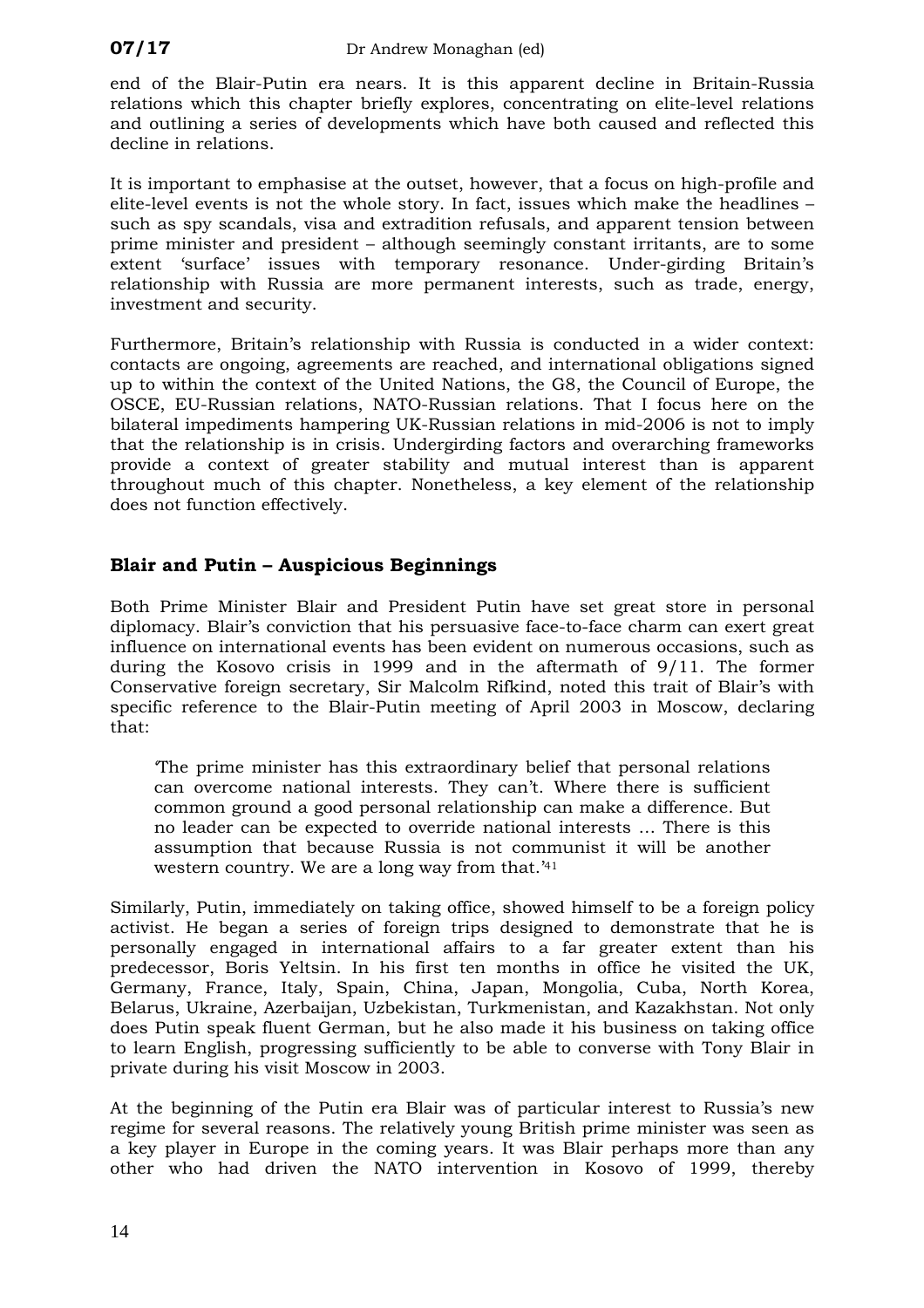demonstrating his influence both in Europe and in the United States, and was prominent amongst EU leaders in supporting rapid enlargement eastwards. He was therefore seen in Moscow as a potential bridge between Russia and the US. Although Putin was quite able to conduct his own diplomacy with US President Clinton, a good relationship with Blair, who was close to Clinton personally and in policy terms, could only enhance Russia's attempts to rebuild relations with the US, which had been damaged both by the Kosovo conflict and President Yeltsin's increasingly erratic attitude towards the US. Furthermore, with Clinton due to step down at the end of 2000, the Blair-Putin relationship could provide a degree of stability against the background to the change of president in the US.

In addition to these foreign policy reasons for emphasising the importance of the Blair-Putin relationship, there was also a good deal of interest amongst the Putin team in the 'new Labour' project, and the way in which the Labour government in Britain handled the packaging and communication of policies. In short, members of Putin's team thought that they may have something to learn from the Blair camp.

The Blair-Putin relationship initially flourished. Indeed arguably it flourished with unseemly haste on Blair's part in an attempt to steal a march over the other major European powers, specifically France and Germany. The unseemly nature of initial Blair-Putin contacts lies in Blair's ill-advised meeting with Putin in St Petersburg two weeks *before* Russia's presidential election in March 2000, when Putin was, as Russian prime minister, only acting president of Russia and, more importantly, a candidate in the forthcoming election.

Given the readiness of Prime Minister Blair to raise the faltering state of Russian democracy in talks with President Putin in subsequent years, it is unfortunate that this first meeting between the two in effect served to endorse Putin's candidature above those of the other candidates so near to an election. That the Blair camp was aware of this difficulty seems likely given the fact that Downing Street went to the trouble of emphasising that the prime minister's visit was not 'official' but in response to a 'personal invitation' from Putin. It was indeed the case that the initiative for the meeting had come from the Russian side. But such a distinction between 'official' and 'personal' appears sophistic – the meeting resulted in a number of policy-related statements, a photo-call for the press and culminating in Blair reportedly telling the media that his enjoyment of the dialogue with Putin was 'a very good omen for the future', and thereby appearing to endorse Putin's candidature ahead of the polls.[42](#page-25-5) Of course it made perfect sense from one point of view for the British prime minister to forge early positive relations with Putin. The suspicion remains, however, that Putin had an eye on electioneering when inviting perhaps the most eye-catching European leader of the time to St Petersburg a fortnight before polling day, and that the British leader was a little too eager to take this opportunity, rather than waiting a couple of weeks for the Russian people to confirm that Putin was indeed their chosen head of state.

Whatever the precise machinations behind the March 2000 visit, Blair received his reward in kind, with Vladimir Putin making London the destination for his first foreign trip on being elected president – albeit with a stopover in Belarus en route. German Chancellor Gerhard Schroeder had let it be known that he would be glad to have an 'early visit' with Putin, but instead the Kremlin opted for a visit to London in April 2000, in a move which some Russian observers interpreted as marking a break with Yeltsin's focus on the Moscow-Berlin-Paris axis and reflecting Russian unhappiness with German attitudes to the Chechen conflict.[43](#page-25-6) It is ironic that what Russia should see as Britain's unhelpful attitude to the situation in Chechnya should in later years play such a key role in souring these initially close relations.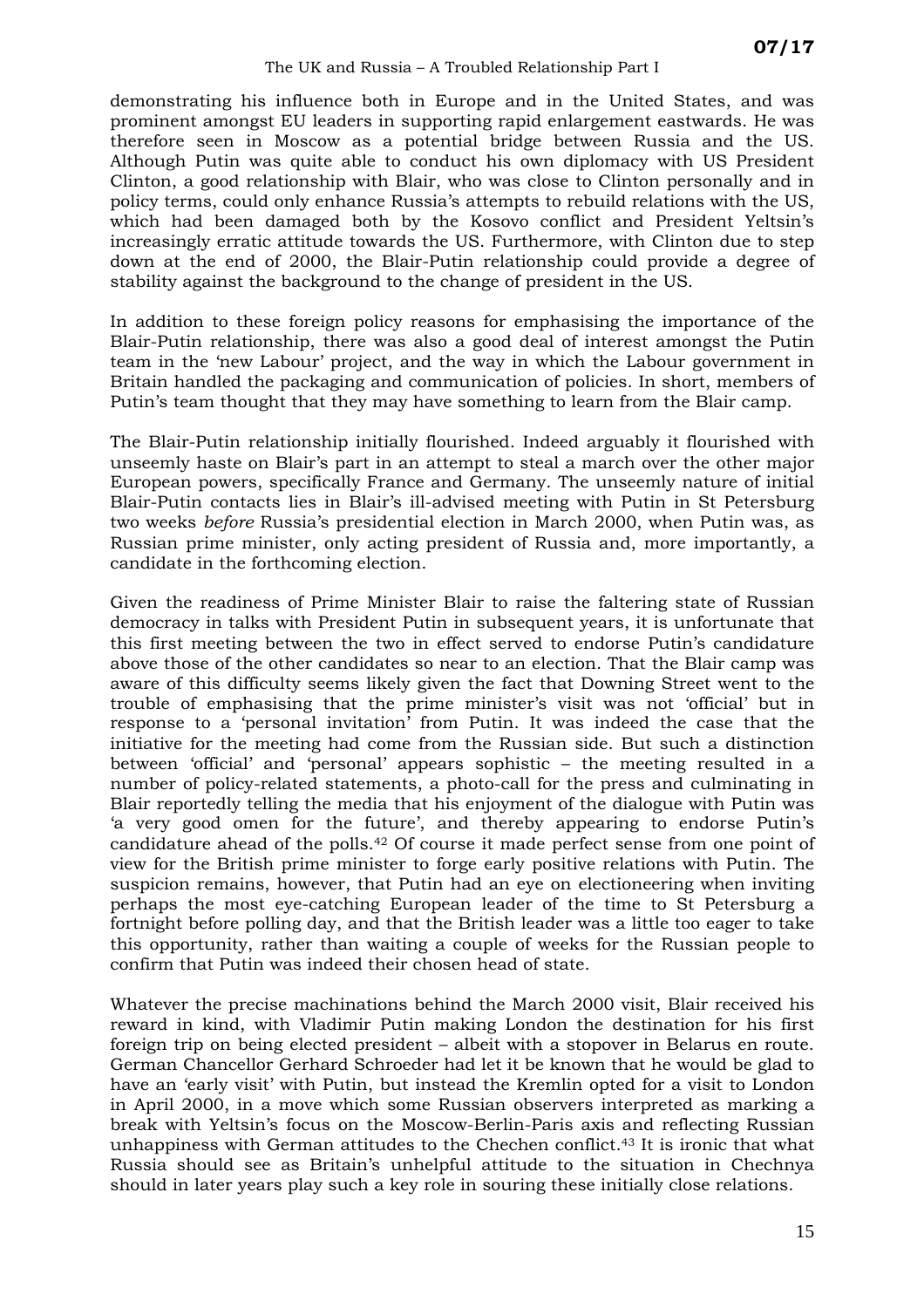#### **Britain and the Chechen Conflict**

The complexity of the Chechen conflict has made this a difficult issue for UK-Russian relations. The UK has, to its credit, largely sought a nuanced approach to Russia's actions in Chechnya, sympathising with Russia as a victim of brutal terrorist attacks at the same time as seeking to promote human rights within Chechnya. Nuance, however, does not sit well with more simplistic analogies and conceptualisations which are widely-held and more media-friendly than complex analysis.

After the second Chechen conflict started in late summer 1999, comparisons were drawn, both in Russia and in the UK, with the situation in Kosovo. Earlier that year the use of strong military force by a Slavic power (Serbia) against the civilian population of an independently-minded Muslim region just within its southern border (Kosovo) led to military action by NATO forces, including the bombing of Belgrade. Although some similarities were apparent between Kosovo and Chechnya, and anti-Western voices in Russia began scare-mongering about the dangers of NATO intervention, the British Foreign Secretary, Robin Cook, bluntly made clear the obvious fact that NATO would not be bombing Moscow.[44](#page-25-7)

Following the terrorist attacks on New York and Washington on 11 September 2001, the Chechen conflict again fitted neatly into a straightforward interpretation – it was part of the 'war on terror' in which Russia was engaged just as much as the United States, the UK, and others. Even before the attacks of 11 September, the US, Russia and the UK had been cooperating in response to the perceived threat of Al Qaeda. After that date, Putin clearly presented Russia as standing alongside the United States, as having suffered similarly traumatic attacks (particularly the Moscow apartment bombings of 1999) and as being – in Chechnya – the frontline of Europe's defence against Islamic terrorism. On one hand, such support for the war on terror was welcome in London. On the other, though more emphasis appeared to be put on *understanding* the difficulties for Russia, the government had criticised Russian action in Chechnya from 1999 onwards and was not about cynically to jettison such views completely.

The apparently straightforward line of UK-Russian cooperation in the 'war on terror' was never, therefore, as clear cut as it seemed, largely due to human rights concerns in the UK with regard to the way in which Russia prosecuted the Chechen conflict. The cooperation line has been undermined further since 2001 by Russian opposition to the invasion of Iraq, by the refusal of British courts to extradite Chechen activists to Russia (see below), by the view in Moscow that the West is applying double-standards when criticising Russian action in Chechnya whilst supporting the occupation of Iraq and Afghanistan, and by concerns in the UK that acquiescence to Russian actions in Chechnya might serve to further antagonise disaffected Muslims within British society.

#### **Blair and Putin – a relationship in decline**

The state and the status of the Blair-Putin relationship in 2007 are both markedly diminished from that of six years earlier. Russia's increasingly confident stance as a self-styled 'sovereign democracy' on the world stage has meant that notions of using the UK as a means of approach to the United States are no longer considered necessary, since direct communication with the US leadership occurs regularly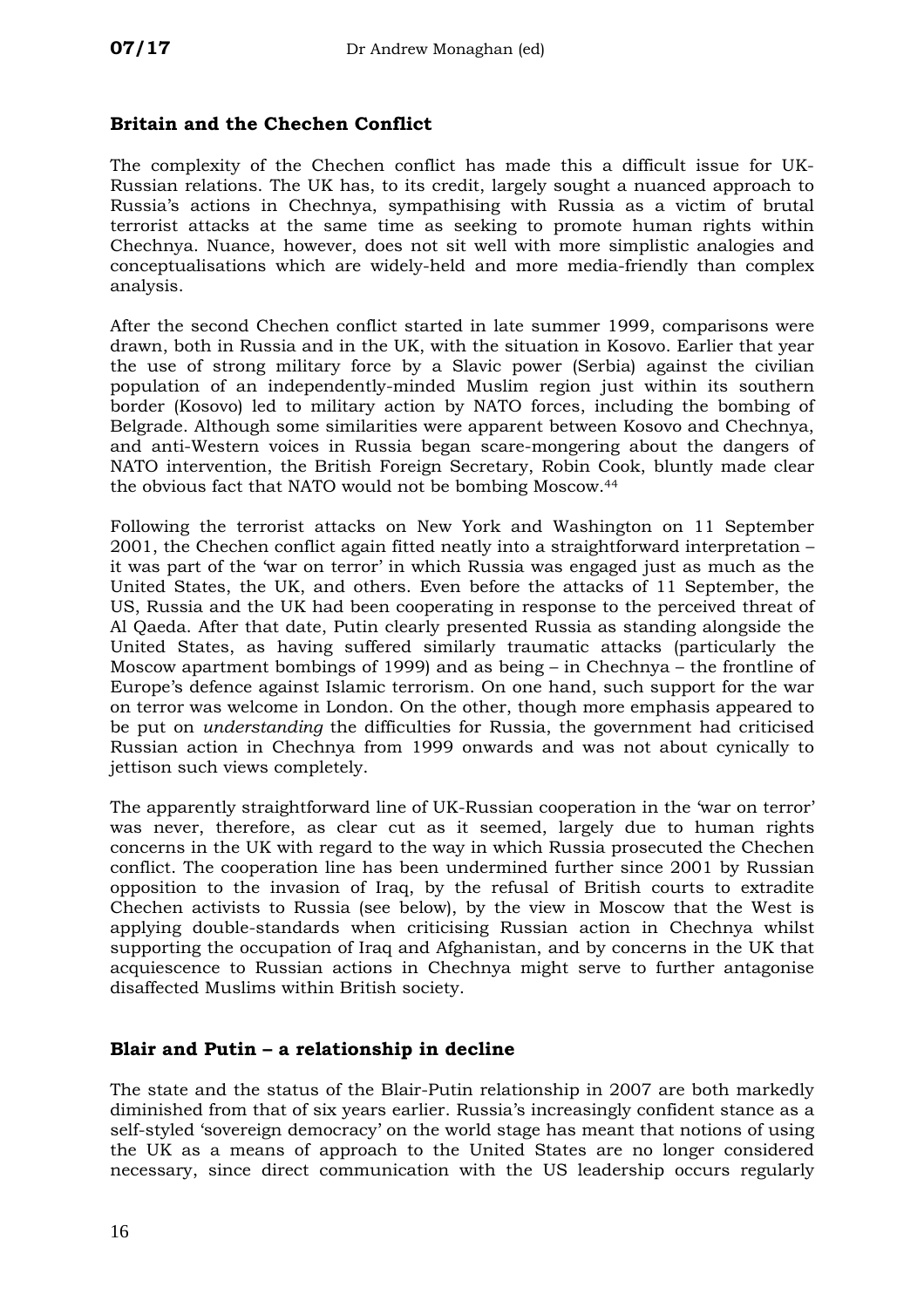enough. Furthermore, the imminent departure of Tony Blair from the prime ministership, alongside a series of bilateral grievances, render the utility of Britain-Russian summitry somewhat diminished.

As noted above, the bilateral aspects of the UK's relationship with Russia must be viewed within a wider setting. The bilateral downturn of 2003 onwards was ameliorated to some extent in 2005 and 2006 by the necessity for closer relations between the UK and Russia within the multilateral context, since Britain held the presidency of the G8 throughout 2005, and the EU presidency in the second half of 2005. The handover of the G8 presidency from Britain to Russia required heightened diplomatic contact, but such contact occurred in parallel with declining bilateral relations, running alongside but not touching. As UK-Russian relations seemed to become increasingly tetchy and problematic in many aspects, within the context of the EU, the G8 and other international fora cooperation continued, and – measured by trade and investment statistics – relations flourished. However, at what the Russians call 'the highest level', the previous warmth between Blair and Putin demonstrably cooled, as a range of disagreements emerged.

The management of foreign policy within the Blair administration has meant that the Prime Minister takes more personal responsibility than his predecessors for the mood of relations. Blair's 'presidential' style has to a great extent broken with the traditional practice of cabinet government in the UK, in favour of small groups of advisers close to the Prime Minister influencing policy. In terms of relations with Russia, the tendency has been for the FCO to deal, as always, with the day-to-day relations at the lower level, alongside other departments, such as the DfID, which has a wide range of programmes in Russia, spending over ten million pounds a year on issues such as civil service reform, HIV/AIDS programmes, and conflict prevention.

The Prime Minister and his advisers, however, like to lead in strategic matters, relying on the Cabinet Office for specialist advice. Between 2001 and 2003, Tony Blair's Foreign Policy Adviser was David Manning (now the UK's ambassador in Washington). Manning had served on the Soviet desk in the Foreign Office during the Cold War, in the British Embassy in Moscow as the Soviet Union gave way to the Russian Federation, and as head of the Foreign Office's Eastern Department (dealing with Russia) in the early years of the Yeltsin administration. As an expert in the region himself, therefore, he played a particularly key role in guiding UK policy in relation to Russia in 2001-2003. His departure has both to a certain extent reduced the expert emphasis on Russia at the centre of decision-making and reflected a wider decrease in expertise in Russia in the UK.

Furthermore, from a very positive start which promised a warm relationship, a chill has been apparent in relations between Blair and Putin in recent years. From the Putin side there have been a number of occasions where the Russian president has not shied away from seeking to embarrass Blair publicly. The first noticeable such occurrence stemmed from UK-Russian disagreement over the need to go to war in Iraq in 2003. In an April 2003 meeting in Moscow, Putin punctured any sense of triumph that the British prime minister may have been feeling over the successful toppling of the Saddam Hussein regime by coalition forces, concentrating instead on the fate of Saddam and the weapons of mass destruction, which both Blair and Putin still thought at the time to exist. In a somewhat mocking remark as he sat opposite Blair in a post-summit press conference, President Putin asked rhetorically, 'where is Saddam? And where are these weapons for which the war was started? Well perhaps Saddam is sitting on these boxes in his secret bunker and thinking that he might blast all this stuff and threaten the life of mankind'.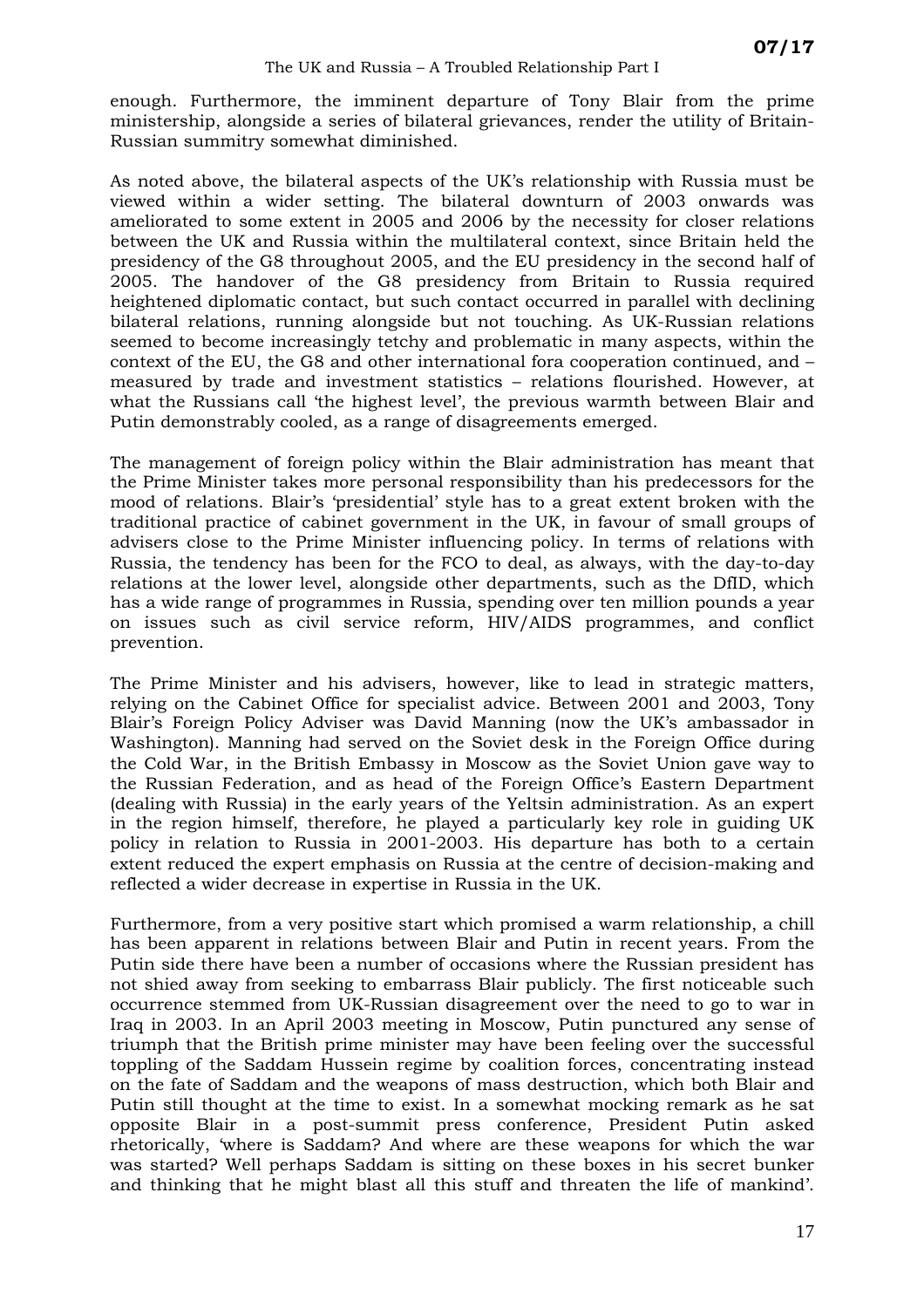According to one newspaper report from the press conference, none of the Russian journalists present thought that Putin would take a stubborn line with Blair. They were wrong.[45](#page-25-8) 

Disagreement over the Iraq war between its opponents led by France, Russia, China, and Germany on the one hand, and supporters led by the US, Britain, Spain, Italy on the other, was based on a complex series of issues which lie outside of the scope of this chapter. Nonetheless, a contributing factor to Russian opposition was dislike of a global order dominated by an interventionist United States. The Putin regime's emphasis on the concept of national sovereignty is a reflection of this strongly held view, and in domestic terms it can be seen in Russia's reaction to what it sees as Western interference in issues such as the Chechen conflict and the state of Russian democracy. Irritation on Putin's part at being asked by a British journalist about democracy in Russia led to a further example of Putin publicly making capital out of Blair's domestic political embarrassments at the 2006 G8 summit in St Petersburg. In responding to the journalist's questions, Putin raised the case of Lord Levy, the Labour party fundraiser who had just been arrested by British police investigating whether honours had been sold in return for donations to the party. Blair was said to be 'privately fuming' at this remark aimed at one of his closest advisers.[46](#page-25-9)

The list of apparent *faux pas* in the relationship between Blair and Putin is not, however, entirely one way. In May 2005 Prime Minister Blair failed to appreciate the importance to Russia of the Victory Day celebrations marking the 60th anniversary of the fall of Berlin to Soviet troops at the end of the Second World War. U.S. President George W. Bush, China's leader Hu Jintao, Japanese Prime Minister Junichiro Koizumi, Polish President Aleksander Kwasniewski, German Chancellor Gerhard Schroeder and French president Jacques Chirac were all amongst those attending. Britain was represented, however, only by the deputy prime minister, John Prescott. Although Tony Blair apologised, citing the general election of five days earlier and the demands of forming his cabinet, some Russian press reports observed regretfully that he 'considered internal party matters more significant than the Moscow ceremony', and noted similar unflattering criticism in the British press.[47](#page-25-10) It seems likely that Downing Street with hindsight may have considered Blair's absence from the Victory Day celebrations a mistake. Certainly the prime minister went out of his way to explain himself in this regard when he visited Putin a month later as part of the preparation for July's G8 summit in Scotland. Mr Blair emphasised that "On May 9, I was busy forming a new government, and, unfortunately, I was unable to come. But I would like to take the opportunity to commemorate the courage and heroism of the Russian people, who drove back fascism. I would like to remind you that cooperation between Russia and Britain in this endeavor was among the closest of all."[48](#page-25-11)

#### **Visas, extradition and NGOs**

Although the relationship between Blair and Putin serves as a useful indicator of UK-Russia relations, it is by no means the whole story. On one hand, as noted above, there are consistent mutual interests which foster interaction advantageous to both states in specific spheres of activity, many of which are covered elsewhere in this volume. In particular, when emphasising the positive in UK-Russia relations the focus repeatedly falls on financial and business relations. In trade terms, the UK is a relatively small-scale partner in comparison with other European countries, China, and the United States, accounting in 2004 for 3.1 per cent of the total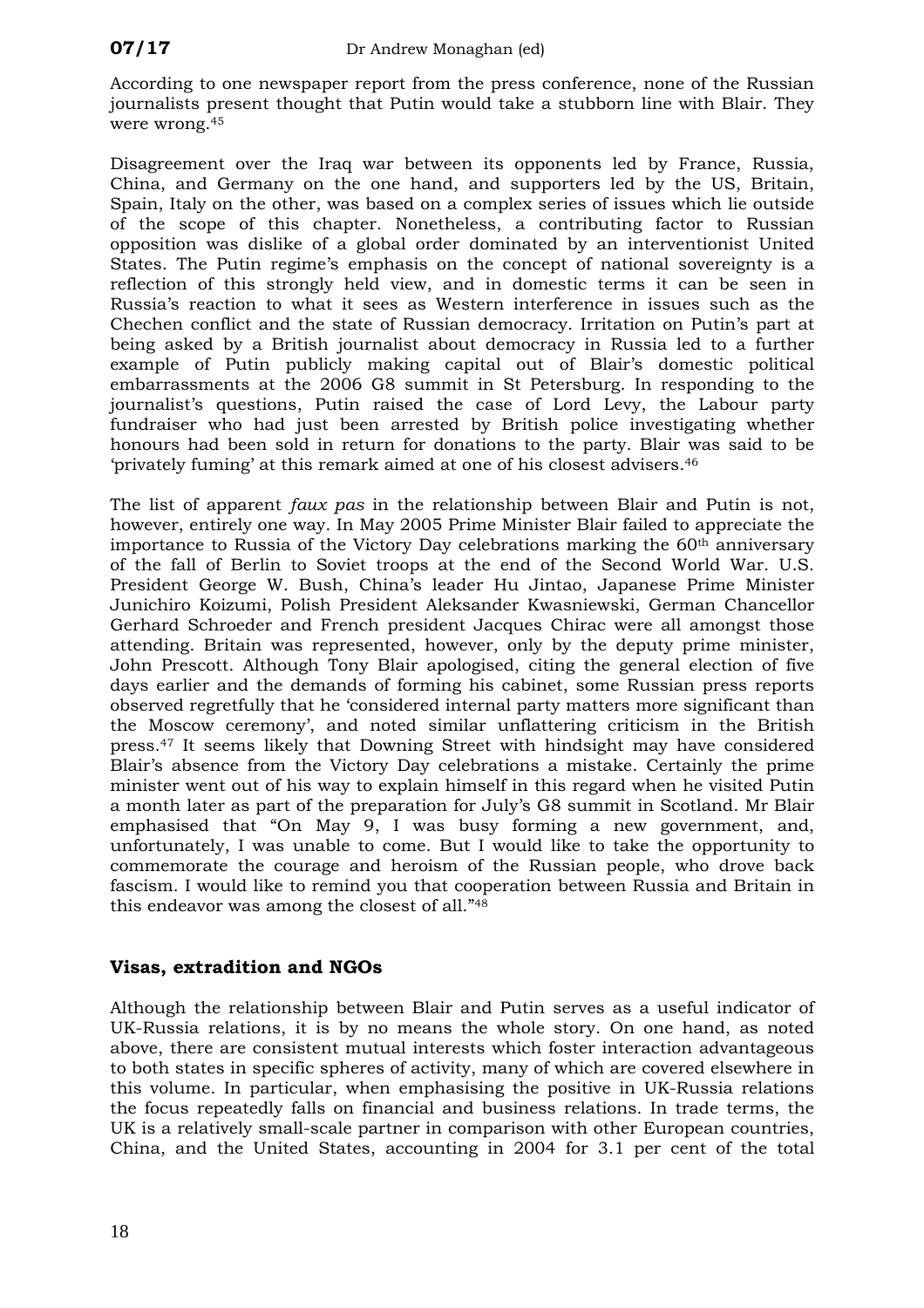volume of Russian exports, with 2.7 per cent of imports into Russia coming from the UK.[49](#page-25-12) Nonetheless these figures were a significant increase on previous years.

Investment data, however, are much more impressive. British investments in Russia in 2005 reached nearly \$8.5 billion, out of a total of \$53.7 billion, while Russian investments in Great Britain were higher than \$12.5 billion, making Russia one of the top foreign investors in the British economy.[50](#page-25-13) London has become a centre for Russian businessmen and investors, exemplified in the public eye by Roman Abramovich's investment in Chelsea Football Club and by the annual Russian Economic Forum, which will meet in London for the 10th year in succession in 2007 and each year attracts many Russian businessmen and high-ranking politicians.

On the other hand, even these areas of activity have raised tensions at the highest levels. The Browder case is one example of apparently arbitrary – even perverse – action by Russia undermining relations. William Browder, an American-born British citizen, is CEO of Hermitage Capital Management, Russia's biggest foreign portfolio investor. He was denied entry to Russia in November 2005, and his efforts to regain his visa were backed by British Foreign Secretary Jack Straw and reportedly raised personally by Tony Blair in his meeting with President Putin at the G8 Summit in St Petersburg, July 2006.

Browder is known for two stances in particular. First, he has been an indefatigable advocate of foreign investment in Russia and unfailingly optimistic about Russia's growth prospects. At the 2005 World Economic Forum in Davos he was almost a lone voice promoting Russia, gathering together a group of influential journalists for a breakfast at which he gave a presentation to make this case. Second, he has fought equally tirelessly for good corporate governance and shareholders' rights in Russia, campaigning for the same with regard to such Russian giants as Unified Energy Systems, Sberbank, Gazprom, and Surgutneftegaz.

There has been no public statement explaining the removal of Browder's right to travel to Russia. A letter to Hermitage Capital Management in January reportedly stated simply that the decision was in line with Russia's immigration law barring entry to those considered a threat to the security of the state, public order or public health. Browder's campaigns for better corporate governance have annoyed senior figures in Russian business and the assumption of many is that this lies behind the decision to ban him from Russia. To refuse him a visa looks vindictive and arbitrary, as well as creating a bad press in the West.

If the British government is agitated by the Browder case, then the Russian government is annoyed at Britain over the refusal of British courts to extradite 16 men – including businessman Boris Berezovsky, Chechen emissary Akhmed Zakayev and executives of the YUKOS oil company – whom it accuses of a range of offences from terrorism, through tax fraud, to plotting to overthrow the government. President Putin apparently remains convinced that such refusals are politically motivated and that if the UK government wanted to, it could arrange for the extraditions to happen. The notion of the separation of judiciary and executive appears to remain somewhat alien to Russia in this particular sphere.

The appointment of Yuri Chaika to the position of Prosecutor General in summer 2006 appears to herald renewed attempts to secure the desired extraditions, but this time with a declared emphasis on preparing more robust legal cases than previously.[51](#page-25-14) The Russian Prosecutor General's Office has launched a new case against Zakayev based on charges of instigating ethnic enmity. The Prosecutor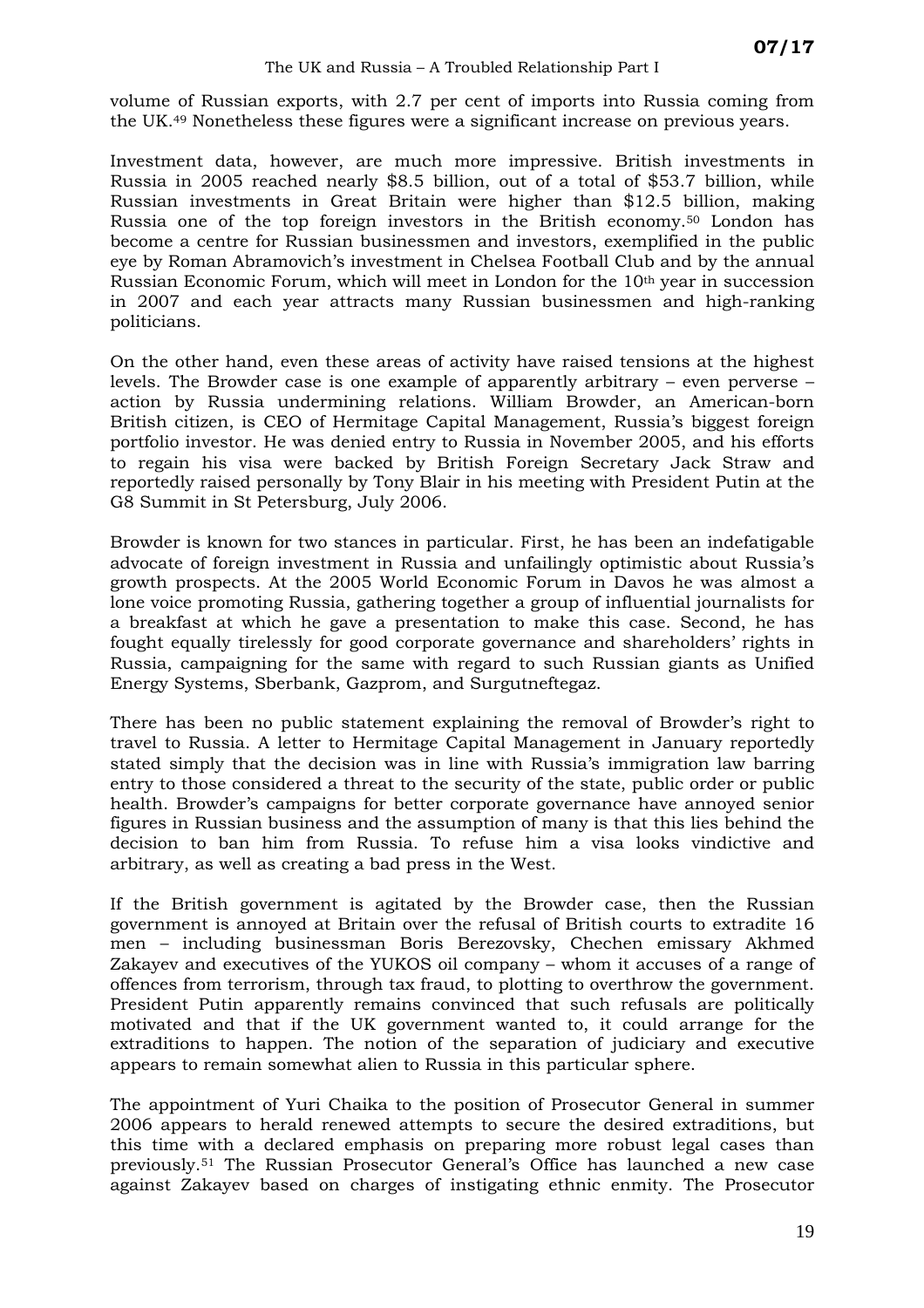General's Office therefore claims that interviews given by Zakayev which allegedly incite the hatred and the use of force against ethnic Russians come under the UK's law on terrorism which restricts calling for committing or preparing terrorist acts.<sup>[52](#page-25-15)</sup>

Even so, there is by no means any guarantee of success. Indeed it appears unlikely that unless new evidence or charges are forthcoming, Russia's requests will continue to be frustrated by the British legal system. The UK's official position has been clear, however: Russia must meet two criteria before extradition processes can begin. First, the evidence against these people must be more coherent and convincing. Second, UK courts must be convinced of the guarantee of a fair trial in Russia. The UK official emphasis has been on the independence of the courts and judiciary and inability of the government to influence this for political reasons.

To the Putin team, however, the British stance on these extradition cases represents just one example of what it is increasingly referring to as the West's 'double standards'. At the Conference of Prosecutors General of Europe in Moscow in July 2006 Putin declared that Russia is:

open for honest and non-politicised dialogue on human rights issues. We want this dialogue to focus on finding solutions to concrete problems. There are plenty of problems both in the West and in the East. But it is unacceptable to us that human rights issues should be used as a means of exerting political pressure or pursuing opportunistic aims of any sort … We find it hard to explain, for example, why some countries refuse to extradite terrorism suspects and even go as far as to give them some kind of 'political' status.[53](#page-25-16)

Continuing frustration with the failure of the UK to extradite Zakayev also led Putin to emphasise his implication that the UK harboured terrorists, arguing "when we are told, 'let's bring up the subject of Syria', or Iran or any more countries that cover [foreign] terrorists, why not mention other countries as well?' [54](#page-25-17)

A reflection of this view that issues such as human rights and legal affairs are political affairs both for the UK and for Russia is apparent in the way in which Russia has clamped down on British support for non-governmental organisations (NGOs) in Russia in recent years. The Russian Interior Ministry's Economic and Tax Fraud Service demanded to examine the British Council's financial records in June 2004, with the demands only being dropped after a meeting between Putin and Tony Blair and a halt being called to most of the Council's programs in Russia several months later. However, by 2006 similar demands were being made again.<sup>[55](#page-25-18)</sup> Echoes of the Browder case can also be found in relation to human rights issues. In November 2005 Professor Bill Bowring, a respected human rights lawyer with many years experience of working in Russia, was held at Moscow's Sheremetovo airport on his way into Russia, before having his multi-entry visa cancelled.

As noted in the introduction to this chapter, spy scandals have remained a constant in UK-Russia relations throughout the post-Soviet era. In addition to the two instances mentioned there, in May 2005 MI5 reportedly warned government departments in the UK of the existence of 32 Russian agents operating under diplomatic cover from the Russian embassy in London. The warning apparently went so far as to identify the number plates of cars used by the alleged Russian agents, and to cite their activity as 'substantial' threat to the UK.[56](#page-28-0) 

This need not in itself be particularly significant in terms of UK-Russia relations – countries spy on each other, and sometimes spies get caught. What was of particular interest though was the way in which the FSB spokesmen on the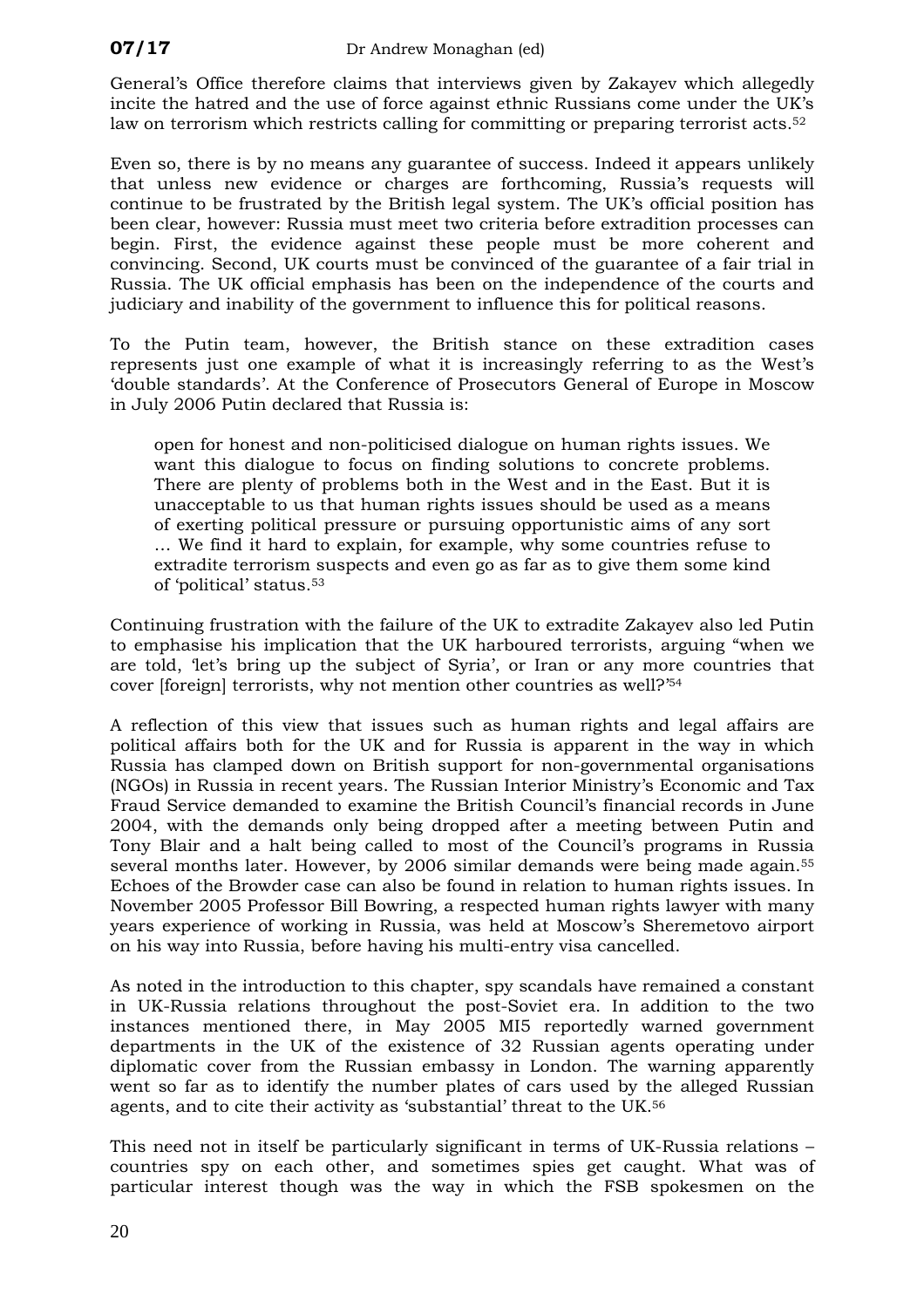television programme went out of their way to link allegations of espionage to the activities of NGOs. Much of the 22 January 2006 broadcast was devoted to the FSB's case, with documentary evidence, that one of the alleged spies had also been the signatory for financial grants from the UK government to the various NGOs, including the Moscow Helsinki Group and the Eurasia Foundation.

A second broadcast on 29 January continued to give details, from FSB sources, of further NGOs which had received money authorised by alleged British spies. The evidence provided by the FSB for the existence of a British spy network may have seemed convincing, but the evidence that NGOs were receiving money from foreign intelligence agencies, and by implication acting as a front for them, was almost non-existent. Any accredited British diplomat engaged in espionage in Moscow will have a formal position in the Embassy, such as that held by the diplomat in question in this case in the political section. The fact that he may have signed off financial grants in the course of his formal duties is entirely regular for a member of that section. The money granted to those NGOs named by the FSB has long been a matter of open public record and, as Lyudmilla Alekseyeva, chairperson of the Moscow Helsinki Group, pointed out, it is no secret that many NGOs receive money from abroad, that does not make them spies.

#### **Conclusions**

A complex range of issues has undermined high level relations between the UK and Russia in recent years, many of which remain unresolved. Four stand out. First, many of the negative elements souring UK-Russian relations have come about because, despite formal declarations and engagement within multilateral fora such as the EU-Russian partnership framework and the G8, there has increasingly been a focus on bilateral elements in the relationship. Under this heading come issues such as the refusal of British courts to extradite men wanted in Russia for alleged offences relating to terrorism, the Yukos affair and security matters; Russian actions such as depriving high-profile British visitors of their visas and putting pressure on the activities of the British Council in Russia and on the funding of non-governmental organisations by Britain; and heightened attention being given on both sides to espionage matters.

Second, decreasing unity on the part of 'the West' in the early years of the  $21<sup>st</sup>$ century has encouraged differentiation in Russia's foreign policy towards western powers and has intensified competition between European powers with regard to good relations with Russia. Despite frequent arguments by some observers that the era of the nation state is gone and the era of globalisation is here, this is far from the case in Putin's foreign policy and in UK-Russian relations.

Third, the personal impact of Prime Minister Tony Blair as a key interlocutor has declined since the beginning of the century. When President Putin came to power in 2000, Tony Blair was seen by many as the most influential leader in Europe, a man of the future as opposed to the other leaders of key western powers who seemed to be on their way out. Six years later, however, Blair's political stature had diminished, not least because he was nearing the end of his prime ministership, and new leaders in Europe – such as Chancellor Merkel of Germany – were coming to the fore. Furthermore, any role for Prime Minister Blair as a bridge between Russia and the United States was less necessary.

Fourth, and related to the above, there are serious "value" differences between the UK and Russia. Two examples illustrate this. First, there is the difference over the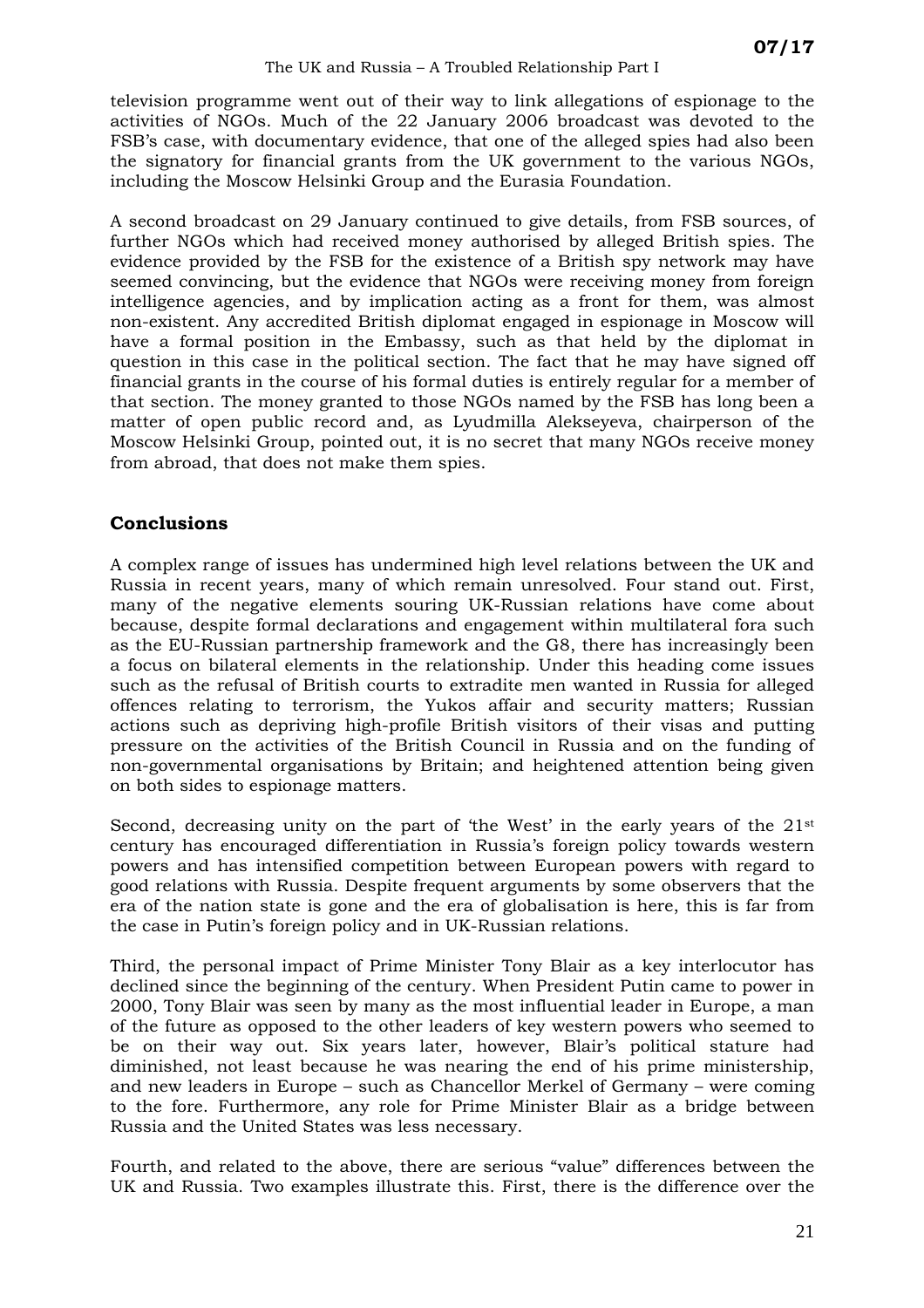independence of important elements of non-governmental society, such as the judiciary and big business – highlighted both by the examples of extradition and the discussions surrounding Gazprom's acquisition of Centrica. Second, the UK support for grass-roots society is at odds with the Russian approach, illustrated by the differing approaches to NGOs.

<span id="page-25-18"></span><span id="page-25-17"></span>To put it bluntly, the importance of the Blair-Putin relationship to Russia, and indeed the political relationship between Britain and Russia as a whole, has decreased notably in recent years. This will not remain the case for ever, and even as it has occurred, mutual interests and obligations have continued to keep formal contacts and cooperation on many levels positive. However, simultaneously it raises the importance of the role of other actors, particularly those in business and security fields in maintaining the relationship, while the ability of the political dimension to enhance these contacts or support them in case of difficulty is reduced. It may take the replacement of both Blair and Putin, planned in 2007 and 2008, to provide a public boost to elite level relations.

#### **Endnotes**

<span id="page-25-1"></span> $\overline{a}$ <sup>38</sup> [www.cnn.com/WORLD/9605/07/russia.britain.spy](http://www.cnn.com/WORLD/9605/07/russia.britain.spy)

- <span id="page-25-2"></span>39 'Fake Rock Is Worth Millions', *The Moscow Times*, 27 January 2006, p. 2
- <span id="page-25-3"></span>40 'Russia's Defence Minister, British Foreign Secretary On Russian-British Contacts', *On-Line Pravda,* 31 October 2001

[http://newsfromrussia.com/diplomatic/2001/10/31/19766\\_.html](http://newsfromrussia.com/diplomatic/2001/10/31/19766_.html)

<span id="page-25-4"></span>41 Nicholas Watt and Patrick Wintour, 'Russia's mood misjudged as friends fall out', *The Guardian*, 30 April 2003.

<span id="page-25-5"></span><sup>42</sup> *Russia Reform Monitor* No. 754, 15 March 2000, American Foreign Policy Council,

<span id="page-25-6"></span>Washington, D.C. [www.afpc.org/rrm/rrm754.htm](http://www.afpc.org/rrm/rrm754.htm) 43 Yevgenii Grigoriev, 'Berlin stavit na "nemetskuyu kartu"', *Nezavisimaya gazeta,* 30 March 2000.

<span id="page-25-7"></span>44 Evidence to the Foreign Affairs Select Committee, 8 December 1999,

<span id="page-25-0"></span>[www.publications.parliament.uk/pa/cm199900/cmselect/cmfaff/101/9120809.htm](http://www.publications.parliament.uk/pa/cm199900/cmselect/cmfaff/101/9120809.htm) (last accessed, 29 August 2006)

<span id="page-25-9"></span><span id="page-25-8"></span>45 Andrei Kolesnikov, 'Otkrytie mertvogo sezona', *Kommersant Daily*, 30 April 2003. p.1. 46 Catherine Belton, 'Relishing Russia's Return to World Stage', *The Moscow Times*, 18 July 2006. p.1.

<span id="page-25-10"></span>47 Vadim Markushin, 'Razmyshleniya posle torzhestv. Parad pravdy', *Krasnaya zvesda*, 12 May 2005. p.1.

<span id="page-25-12"></span><span id="page-25-11"></span>48 Alla Barakhova, Boris Volkhonsky, 'Peregovory na vyshem urovne: Vladimir Putin popytalsya prinyat' Toni Blera kak druga', *Kommersant Daily*, 14 June 2005. p.9 49 In 2004 in total volume of export of Russia the share of the Netherlands accounted for 8.4%, Germany - 7.3, Italy - 6.7, China - 5.6, Switzerland - 4.3, USA - 3.6, Finland - 3.2, Great Britain - 3.1, and Japan - 1.9%. In imports shipments from Germany account for 14.0% of total imports into Russia, China - 6.3, Italy - 4.2, USA - 4.2, France - 4.1, Finland

- 3.1, Poland - 3.1, Great Britain - 2.7, and the Netherlands - 1.8%. www.gks.ru/bgd/regl/B05  $12$ /IssWWW.exe/Stg/d000/25-05.htm.

<span id="page-25-13"></span>50 Alla Barakhova, Boris Volkhonsky 'Peregovory na vyshem urovne: Vladimir Putin popytalsya prinyat' Toni Blera kak druga', *Kommersant Daily*, 14 June 2005. p.9; RIA Novosti 'Foreign investment in Russia up 32.4% in 2005', 22 February 2006, http://en.rian.ru/business/20060222/43710274.html

<span id="page-25-14"></span><sup>51</sup> Russia previously charged Zakayev with forming criminal bands and the attempted murder of a police officer. Moscow also believes he was involved in the Dubrovka theatre hostage crisis. UK courts have rejected seven previous attempts to extradite him. 52 'Russian Prosecutors Bring New Charges Against Chechen Rebel Figure Zakayev', *Mosnews*, [www.mosnews.com/news/2006/07/26/zakayevnewcase.shtml](http://www.mosnews.com/news/2006/07/26/zakayevnewcase.shtml) 53 Vladimir Putin, 'Address at the Seventh Conference of European Prosecutors-General',

<span id="page-25-16"></span><span id="page-25-15"></span>Moscow, 5 July 2006. Available on the presidential website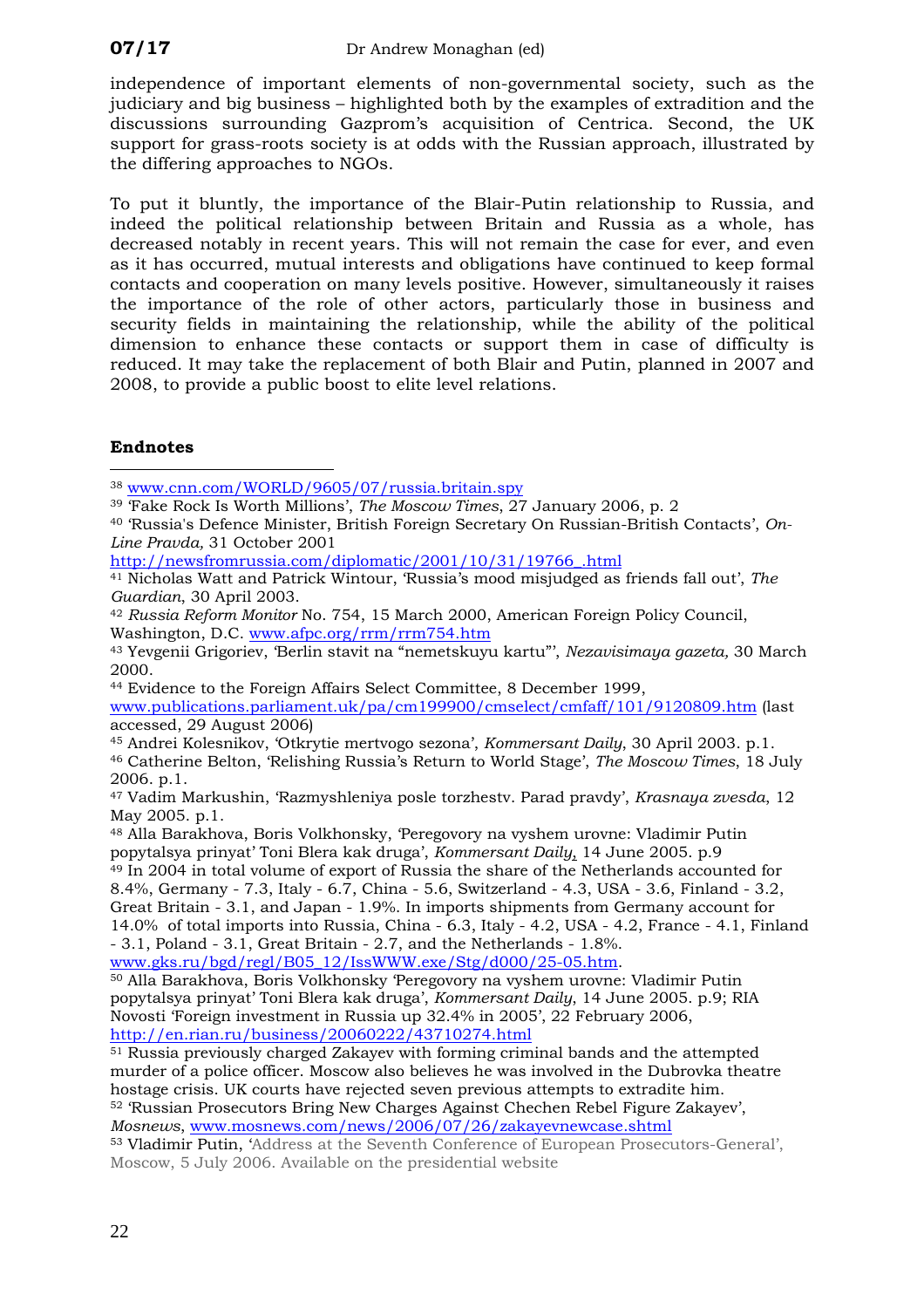[www.president.kremlin.ru/eng/speeches/2006/07/05/2050\\_type82914type84779\\_108285.](http://www.president.kremlin.ru/eng/speeches/2006/07/05/2050_type82914type84779_108285.shtml) [shtml](http://www.president.kremlin.ru/eng/speeches/2006/07/05/2050_type82914type84779_108285.shtml)

54 Russia's Putin Once More Demands Extradition of Rebel Chechen Envoy From UK', *Mosnews*, [www.mosnews.com/news/2006/07/17/givesuzak.shtml](http://www.mosnews.com/news/2006/07/17/givesuzak.shtml)

55 Mikhail Zygar, Alexander Reutov, Arina Borodina, Yulia Taratuta, Vlad Trifonov, 'Spetsoperatsiya. Golos za kamen', *Kommersant Daily*, 24 January 2006. p.1.

<sup>56</sup> Gordon Thomas, 'Russians' Secret Germ Warfare Hideout', *Globe-Intel Net*, 17 May 2005.

 $\overline{a}$ 

[www.globe-intel.net/?p=24](http://www.globe-intel.net/?p=24) (last accessed 25 July 2006); Sean Rayment, 'Russian spies are trying to steal our secrets again', *The Daily Telegraph*, 15 May 2005.

[www.telegraph.co.uk/news/main.jhtml?xml=/news/2005/05/15/nspy15.xml&sSheet=/ne](http://www.telegraph.co.uk/news/main.jhtml?xml=/news/2005/05/15/nspy15.xml&sSheet=/news/2005/05/15/ixhome.html) [ws/2005/05/15/ixhome.html.](http://www.telegraph.co.uk/news/main.jhtml?xml=/news/2005/05/15/nspy15.xml&sSheet=/news/2005/05/15/ixhome.html) (last accessed 25 July 2006).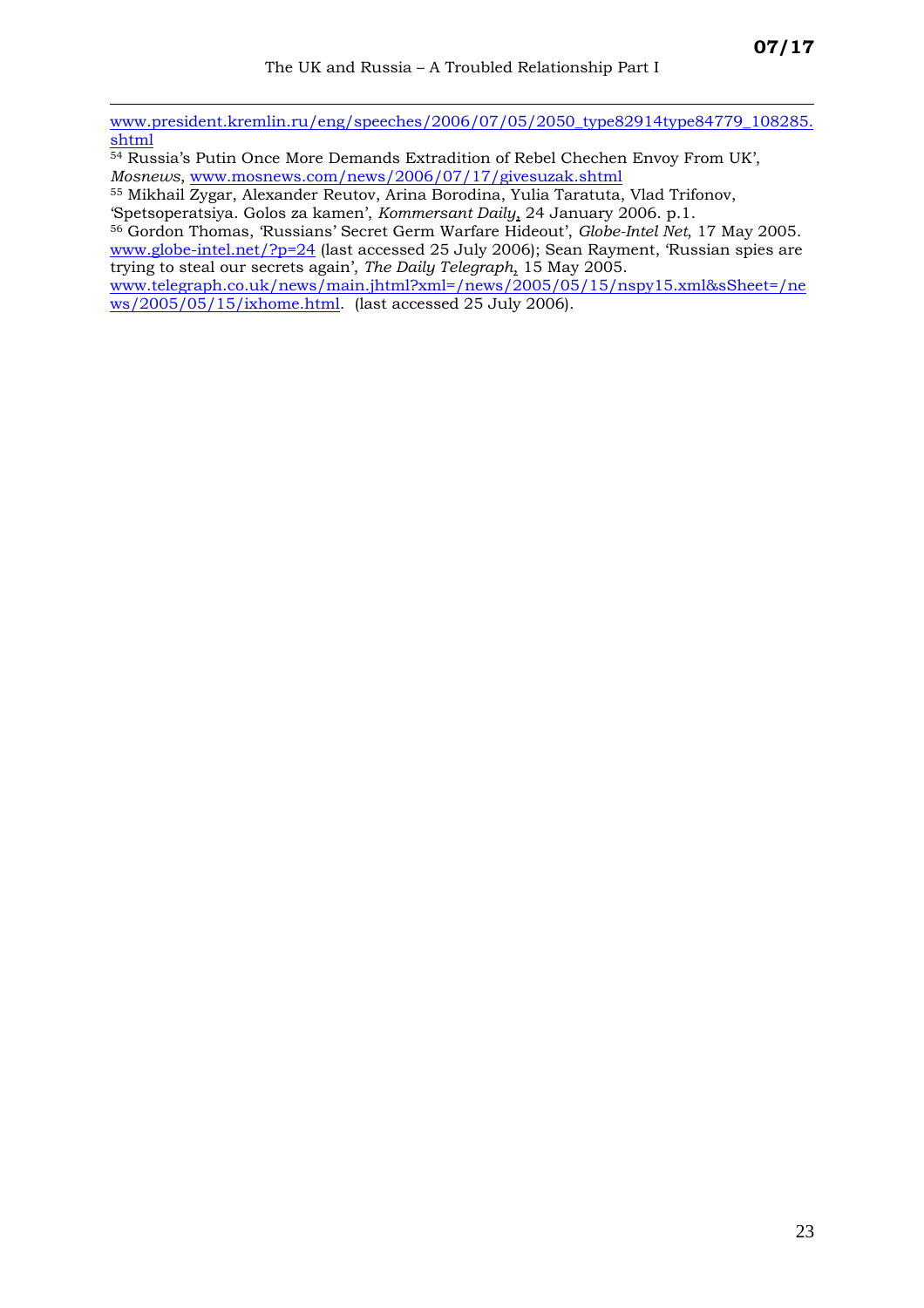# **UK-Russia Military Cooperation**

#### **Maj. General (retd.) Peter Williams**

While the US-Russia military cooperation and assistance programmes constitute far and away the largest single element in the web of bilateral cooperative relationships managed by the Russian Ministry of Defence's (MOD) Main Directorate for International Military Cooperation,[57](#page-28-1) the UK's engagement must rank high among the efforts of the other nations seeking to work closely with the Russian military. The British 'Bilateral Programme of Military Activities', operating under the terms of the 1997 UK-Russia Memorandum of Understanding (MOU) on High Level and Defence-wide Events, provides the political mandate and the structure for these projects.

Since 1994 the UK MOD has been running its most high profile cooperative activity, the Russian Resettlement Programme (RRP). This aims to prepare Russian professional servicemen and women for a new career as they move into civilian life. By July 2006 some £18 million had been spent on providing more than 25,000 Russian officers either with market economy and computer skills or with English language training. The RRP courses last for up to four months and are delivered in six centres across the Russian Federation. This is a mature, well managed project that has regularly been praised by the Russian Minister of Defence, the local media and especially by the graduates themselves and their eventual employers.

UK-Russia military cooperation has also been characterised in recent years by regular high level staff talks between the two MODs, by the annual Royal College of Defence Studies study tour to the Russian Federation and by the visits to Russia by students from the Advanced Command & Staff Course that started in 2005.[58](#page-31-0) It remains an aspiration to initiate reciprocal visits by equivalent Russian staff academies to the UK. It is also hoped that a recent exchange of visits by the Surgeon General and his Russian counterpart may turn out to be the first step in improved cooperation in the field of military medicine and more widely in the area of logistics.

Of the single Services the Royal Navy (RN) is alone in having achieved (in 1998) an MOU between the commanders-in-chief of the respective navies. The UK-Russia naval programme currently has seven main components: Ships visits; the annual BALTOPS exercise under the aegis of NATO's Partnership for Peace (PfP) programme; Junior Officer Training, which may lead to Russian cadets studying English at Dartmouth; Staff Training bilaterally in Portsmouth and St. Petersburg and as part of the series of annual quadrilateral (France, Russia, UK, US) wargames; Staff Talks (every second year); the quadrilateral (Norway, Russia, US and, since June 2003, UK) Arctic Military Environmental Cooperation (AMEC) programme; and Submarine Search and Rescue (SAR) cooperation.

Perhaps the two most interesting and least traditional of these initiatives are the AMEC and the SAR programmes. AMEC sees British military and scientific involvement in a quadrilateral enterprise to address environmental problems in north-west Russia. The UK has agreed to lead on a number of the projects associated with the safe storage, transport and dismantling of decommissioned nuclear-powered submarines. The overall budget for the AMEC project is some £750 million which will be spent over a number of years.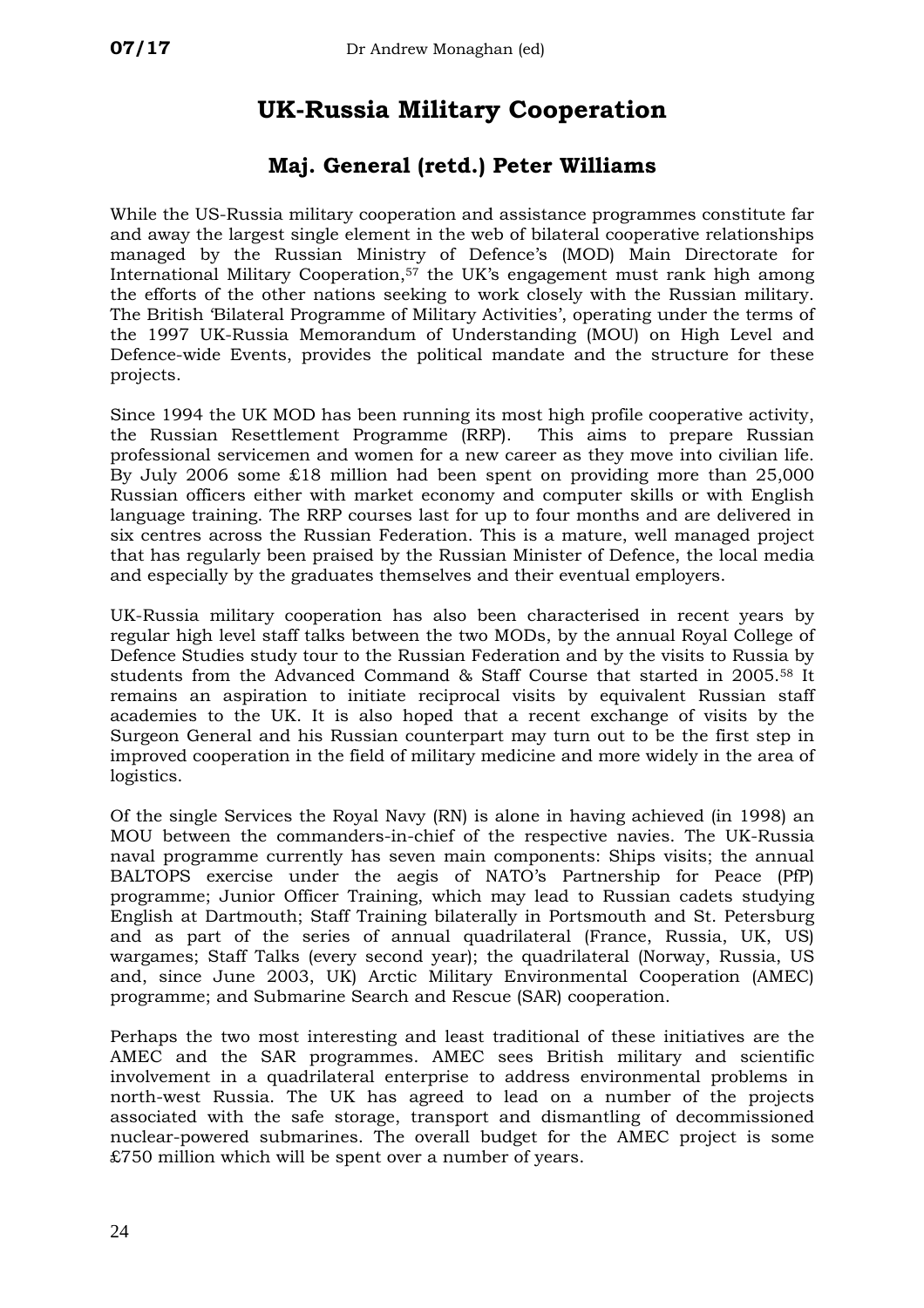<span id="page-28-0"></span>The issue of Submarine SAR support for the Russian Navy was initially raised following the tragic sinking of the Kursk in August 2000. It returned to prominence in August 2005 when a Russian submersible became snagged almost 200 metres below the surface near the naval base at Petropavlovskaya-Kamchatka in the Russian Far East. On this occasion the Russian authorities appealed to the British and US navies for help, resulting in the rescue of the submersible's crew thanks to the efforts of the RN's Scorpio 45 remote-controlled mini-submarine, operated by a specialised submarine SAR unit. The timely arrival of this unit was possible only thanks to the rapid deployment capabilities of a Royal Air Force (RAF) C-17 transport aircraft. (See Chapter 4 for a more detailed examination of the rescue operation). The British-led rescue mission, which also involved Russian, American and Japanese contingents, could justifiably be portrayed as the highpoint so far of UK-Russia military cooperation during the post-Cold War era.

For a long period, relations between the RAF and the Russian Air Force lay fallow. But in 2006 there has been a major advance in bilateral activities. Areas of current interest include Air Safety, SAR and Initial Flying Training. As for the Army, it is developing contacts with Russian counterparts responsible for Peace Support Operations (PSO) and Global Counter-terrorism. These promising areas will augment already well established bilateral cooperation in the fields of Military Topography and Explosive Ordnance Disposal (EOD) issues.

Finally, however, it is worth noting that funding for UK Defence Diplomacy (and, by implication, for UK-Russia military cooperation) is constantly under review and competing for limited resources. The current size and composition of the Defence Attaché Moscow's team, as currently configured, is just about equal to the challenges of maintaining and developing a satisfactory bilateral relationship. Any further reductions, however, might impact adversely on the chances of improving the existing situation.

#### **Endnotes**

<span id="page-28-1"></span> $\overline{a}$ 57 In August 2006 the Main Directorate for International Military Cooperation was headed by Colonel General Anatoly Mazurkevich. Bilateral relations are managed by the subordinate Directorate for External Relations (UVS), led by Lieutenant General Vladimir Fyodorov. <sup>58</sup> Though ACSC did not visit Russia in 2006.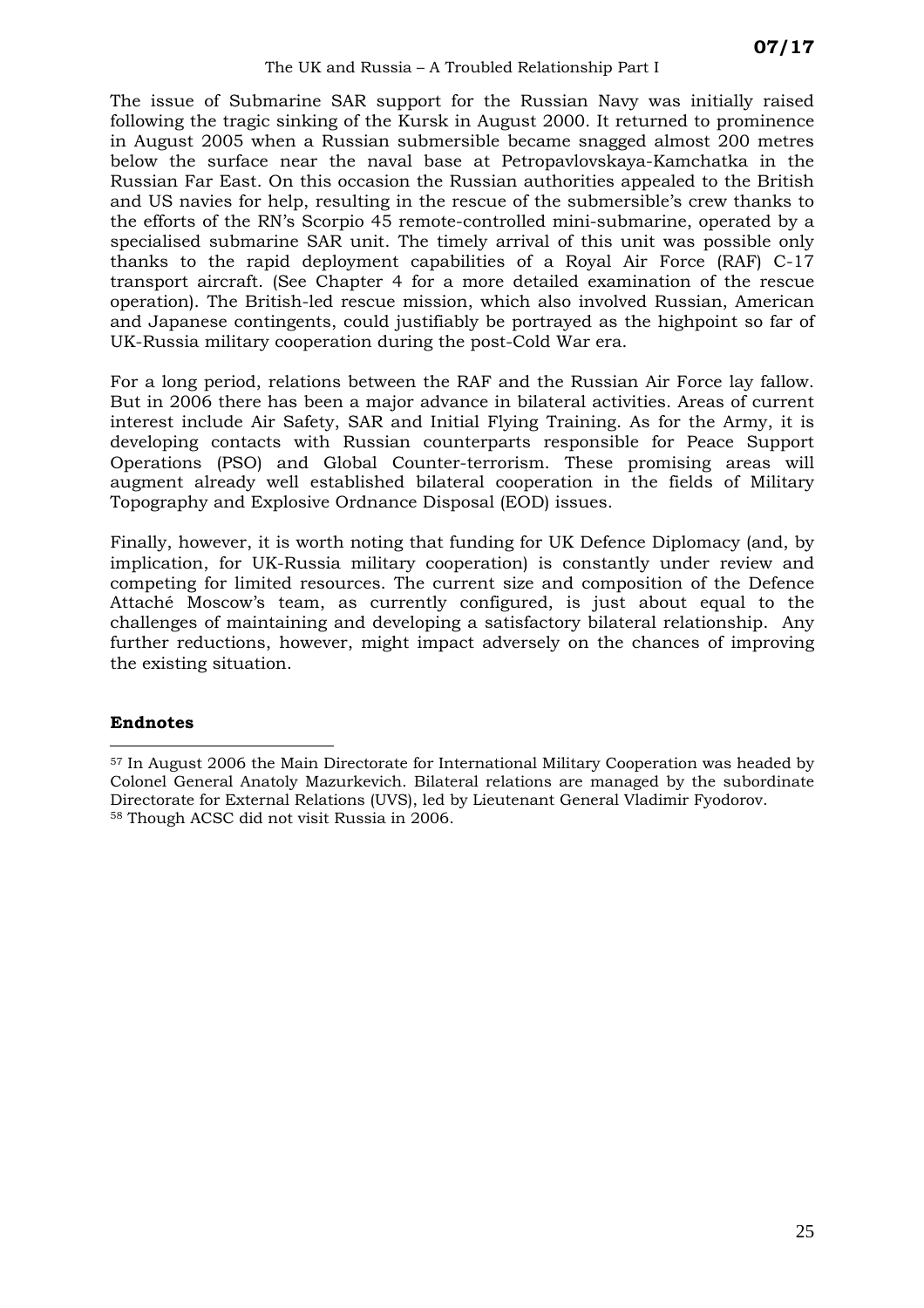# **Saving the AS-28**

#### **CDR Ian Riches**

The rescue of the Russian Priz-class submersible AS-28 in August 2005 by members of the Royal Navy's Submarine Rescue System (SRS) was a transformation into action of years of planning and practice assisted by an unprecedented international cooperative effort. The Priz was a Submarine Rescue Vehicle with seven men onboard that was on a training mission off the east coast of the Kamchatka peninsula when it became caught in an under water obstruction.

Eight hours after hearing on the BBC that it had become trapped in the Pacific, I was in a Nimrod to Prestwick at the start of the mission to rescue the submersible with the British Government's approval to provide assistance to the Russian Government. Meanwhile my team of contractors, led by Stuart Gold, from James Fisher Rumic Ltd, was loading the Remotely Operated Vehicle (ROV), a Scorpio 45 model and its associated equipment into the RAF C17 that had flown up to Prestwick and was to fly us to the other side of the world. A team of twenty nine people were assembled, including eight from JFRL, two C17 crews and supporting military guards and me. Add that to the several tonnes of rescue equipment we were taking and the Captain of the aircraft suddenly had a problem – we were tight on fuel. At just before 8pm we took off for Petropavlovsk Kamchatsky. Those on the ground who watched the take off remarked that it was lucky there were no mountains around as the C17 struggled to get airborne with maximum all up weight.

Ten and a half hours later, the British Naval Attaché (NA), Captain Jonathan Holloway, greeted me from the tarmac of a wet Russian commercial and military airfield. The presence of the NA as a liaison officer and interpreter smoothed the way for the deployment, since he is also a submarine engineer with intimate knowledge of the rescue system and had arranged for transportation and heavy lift equipment. The Russians provided access to a military airport some 40km from the port of Petropavlovsk and provided the equipment, with the notable exception of the unloading equipment from aircraft to tarmac. I dispatched an advance party led by the NA to the port to survey and prepare the ship that we were to use. Meanwhile a forklift was found, though it could barely lift the ROV (the lightest piece of equipment), and when it did the windows fell out. Speaking back to the UK, where it was now 8am on Saturday morning (it was 8pm on Saturday evening in Petropavlovsk), I was told to expect the US Navy Submarine Rescue team and that they were flying some unloading gear up from Japan. As soon as I was allowed to – which was not very soon – I persuaded the Russians to drive me to the USAF C5 so that I could speak to my opposite number, Cdr Kent van Horn. We quickly agreed that as the British were ahead on the preparations that we would get to use the unloading equipment first. By midnight Russian time the equipment was in the port and we were leaving the airport at last. Even then we still had little idea of the situation onboard the Priz.

After a bus journey over some of the worst roads I have ever come across and some dark, forbidding dirt tracks, we finally got to the port gates but no one would let us in. I suppose it was to be expected – if half a dozen Russians turned up at the gates of one of our Naval dockyards at 0100 on a wet Sunday morning what would we do! Eventually we were in and onboard the imaginatively named Sura-class KIL 27, a 37 year old buoy laying vessel that was definitely showing its age. Thankfully we also met a Russian Naval Officer who had been onboard our ship during a recent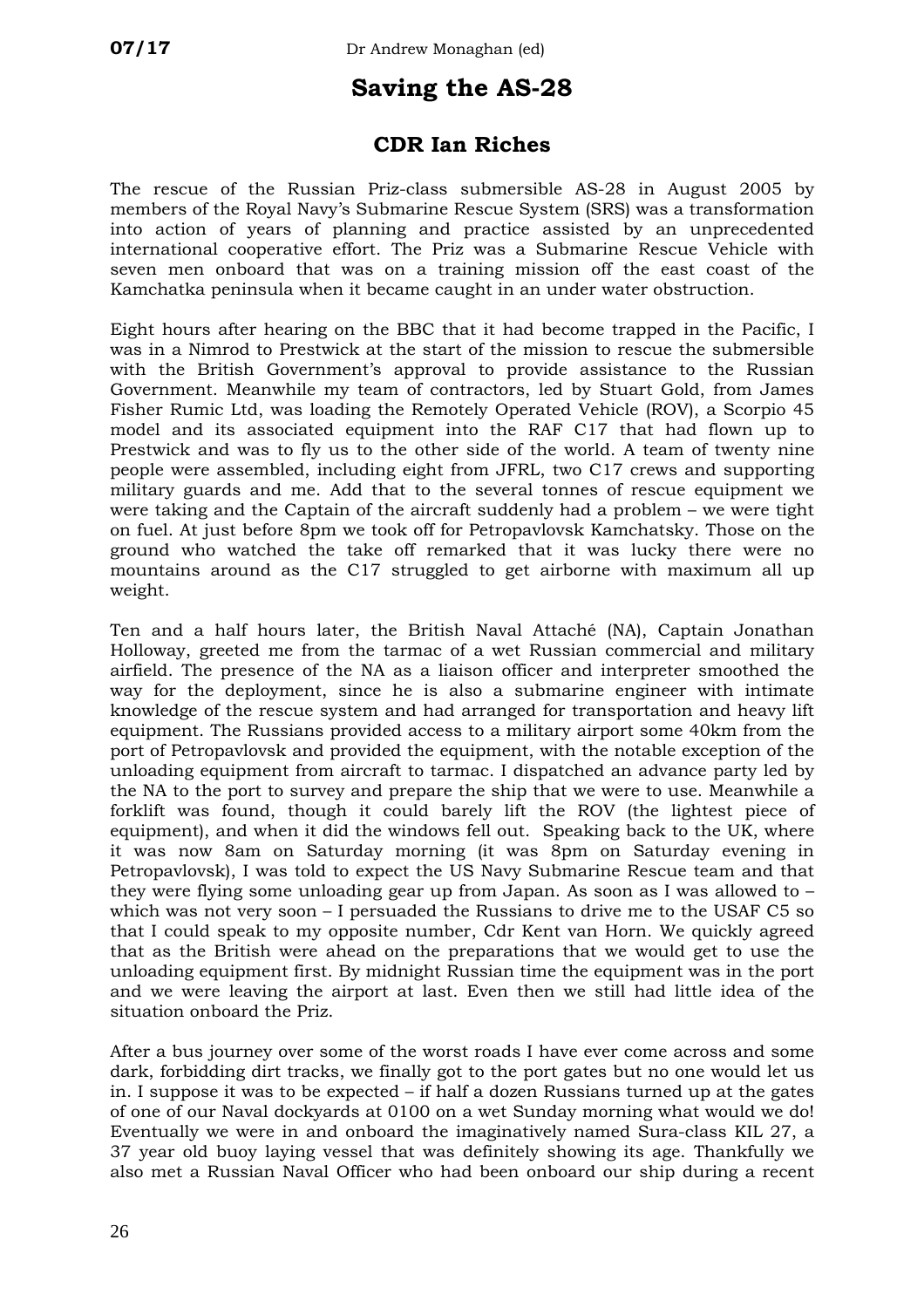#### The UK and Russia – A Troubled Relationship Part I

exercise and we had grown to know and like. He immediately briefed the NA, the ROV supervisor and myself and we got a clear picture of what was happening and where and how the Priz was stuck. We knew at this time we had about 22 hours at most before the crew ran out of oxygen, but we also knew that, based on what we had just been briefed, providing the Russians could get us to the site, we could almost certainly succeed in cutting them free.

By 0400 local time we were on our way, pulling large lumps of concrete off the jetty wall as we scraped our way out of the harbour. Six hours later we had successfully set everything to work and KIL 27 was being manoeuvred into position by some small tugs. We would normally operate from a ship that was fitted with Dynamic Positioning or DP. This means that through a combination of thrusters, controlled by computers being fed by a GPS navigation system the ship remains perfectly in one place without the need for anchors. KIL 27 was certainly pre-DP so we resorted to being moored between two other ships that had successfully anchored in 250 metres of water either side of the stricken Priz. The intervention of the NA was crucial to the liaison process that married the British requirements to the Russian desire to do the best to assist the rescue. Enroute, the British operators had briefed themselves on the likely situation by watching Russian videos of the distressed submersible made by a Russian ROV.

By 1130 we had been given permission to launch Scorpio and despite initial Russian insistence on what we were to cut, what we could now see was a very large fishing net and we set about our business. Stuart Gold and his team dealing with the ROV handling and cutting and me fending off the Russian military as required. The ROV work was almost routine. The visibility was exceptional at 10 – 15 metres. This was largely because we were operating 25 metres off the sea bed as Priz was entangled in the nets which were themselves caught around a Cold War underwater listening device. The difficulties came because the nets were so tight we could not easily get the cutting arm into position, but after great teamwork with Stuart on the manipulator arm and Peter Nuttall the senior pilot on the cutter and driving the ROV progress was made. A defect to the cutter, a thruster losing power and an indication of a water leak into the electrics forced us to recover Scorpio to deck with really only one more line to cut. Thankfully my estimate of 30 minutes to fix held and the Russians were again appeased!

By about 1530 we had finally cut everything we could. We had battled with one line that was out of reach, stuck between the hull of Priz and the listening device, Scorpio could not get to it. And throughout Priz gently rocked but showed no inclination of breaking free. We had to take a risk and my opinion was that Priz should use what must have been close to her final shot of high pressure air to blow into her ballast tanks. This would break any final weak ties and she should ascend. So I persuaded our Russian liaison officer, he then had to persuade his boss on the bridge of KIL 27 who then had to persuade the Admiral on the Command Ship, who then had to persuade Sergei Ivanov, the Defence Minister, who by now had arrived onboard the Command Ship unbeknown to us! The order was eventually given and with no drama Priz disappeared from Scorpio's cameras and sonar. At 1620 local time on Sunday 7 August she broke surface, having passed under our bow, on our starboard side to great celebrations all round.

On Monday we were taken to meet Defence Minister Ivanov in the submarine base near to Petropavlovsk. He was extremely grateful for our efforts and those of the US Navy without whom we would have failed. We flew home to a welcome at Prestwick that included a personal call of congratulations from the Deputy Prime Minister.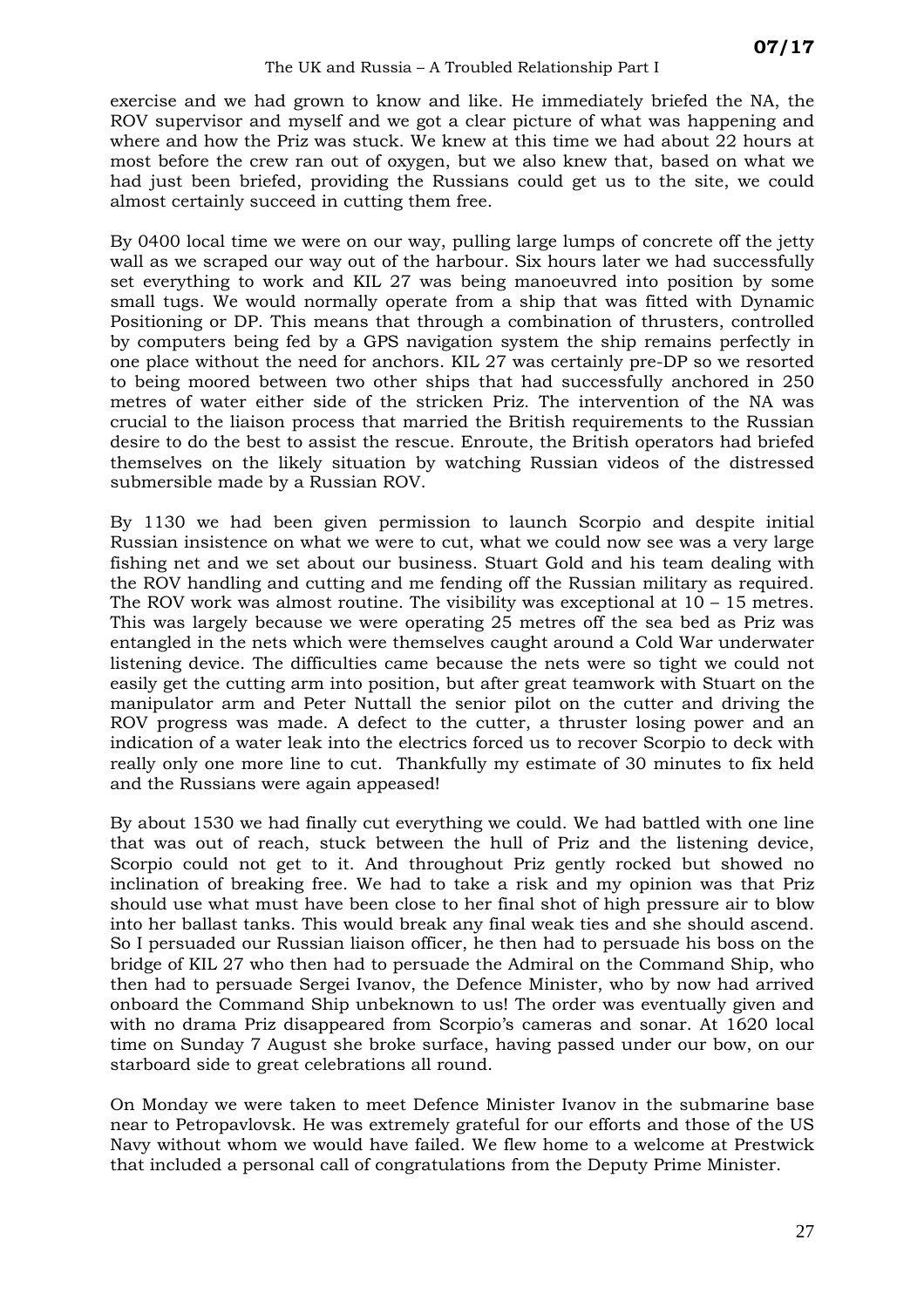A number of political and practical points can be discerned from this experience. Politically, the rescue contributed significantly to the positive atmosphere in which meetings were conducted between UK and Russian officials during a visit to the UK by President Putin in October 2005, meetings which resulted in a series of positive discussions including counter-terrorism and trade. Mr. Putin also was the first foreign leader to see COBRA briefing room. As reporters noted, during Mr. Putin's visit to the UK in October both sides, 'both sides seem to want to put aside their differences' and overcome the chill in relations that has emerged in the last two years.[59](#page-41-0) The political benefits of successful practical cooperation, indeed, have hardly been surpassed in the UK-Russia relationship.

Practically, lessons learned from the occasion include the necessity of airport and seaport combinations to be inspected as national policies on such issues are often different in crucial ways: the lack of cargo handling systems which could lift the largest component of the rescue system was one example illustrated by the operation to save the AS-28. The Russians expected that the UK team would have in-built systems for off-loading as their aircraft do. Nonetheless, the benefits of enhanced relations through ship visits and cooperative exercises were illustrated by the positive impact of the previous acquaintance with Russian Naval officers which facilitated cooperation. Indeed the spirit of international cooperation manifest during the rescue was directly attributable to the numerous meetings and exercises in which the British, Americans, Russians and others participate. Submarine rescue is a rather arcane discipline with a small coterie of experts, most of whom are well known to each other. Nonetheless, such an operation relies on much wider collaboration, so the acquaintanceships built up in exercises remain crucial. In this respect, it should be mentioned that despite some difficulties, the Russian Navy has become very much more open in the arena of submarine emergencies. The Russians are now full participants in the Submarine Escape & Rescue Working Group. This NATO group meets annually (in 2004 it met in St. Petersburg) and consists of several working panels covering the full range of submarine emergencies. During the submarine emergency exercise Sorbet Royal in 2005, the Russian participants acted as officers in tactical command for a serial with a Turkish submarine. The openness and willingness of the Russians to share the fruits of their efforts in this area is one of the truly important developments in this field in recent years. In this latest event, almost as soon as their inability to free the AS-28 became apparent, the Russian Navy called for assistance, action which saved the seven crew of the AS-28.

#### <span id="page-31-0"></span>**Endnotes**

 $\overline{a}$ <sup>59</sup> <http://news.bbc.co.uk/1/hi/world/europe/4310738.stm>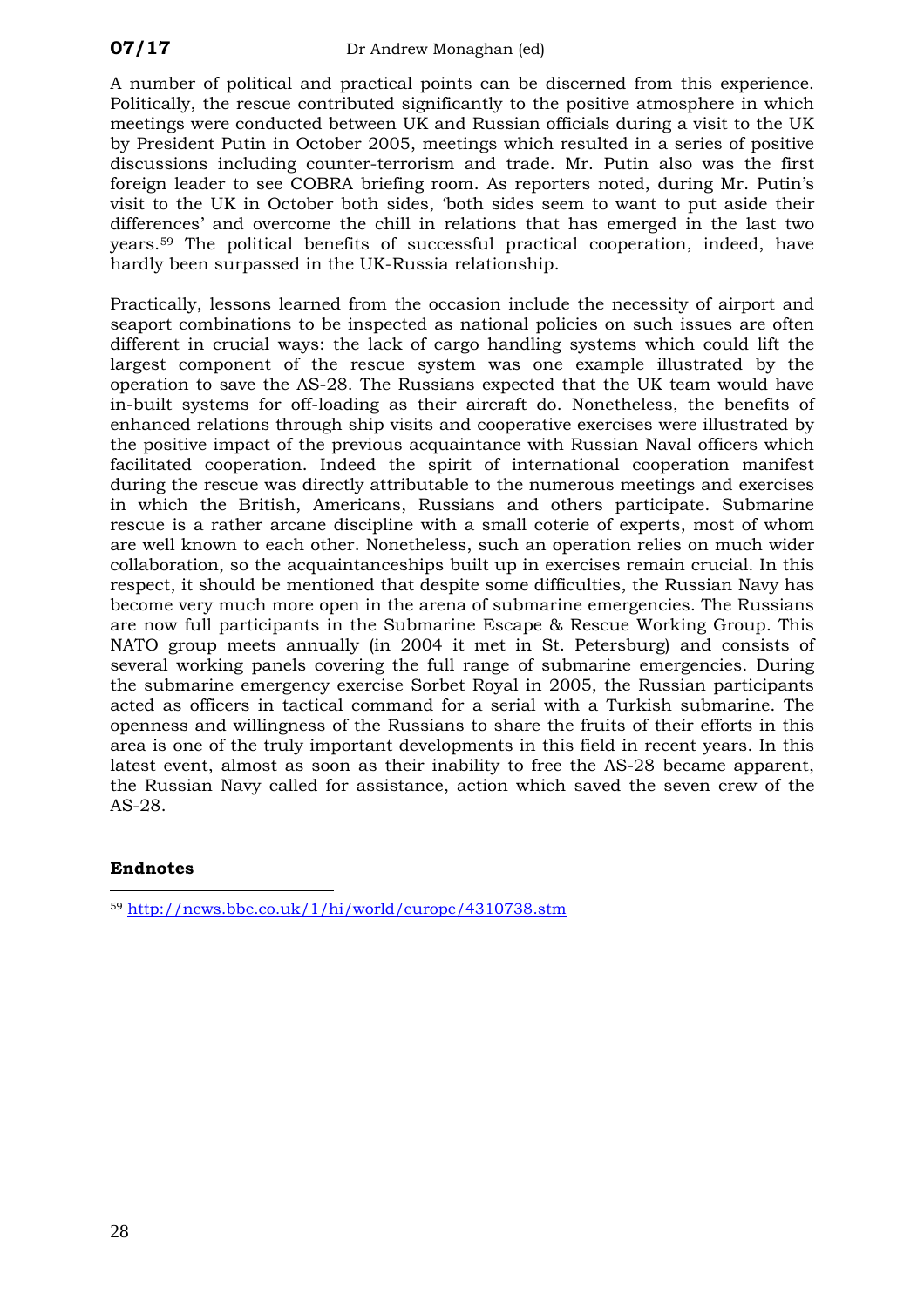# **The UK-Russia Energy Relationship**

#### **Julian Lee**

The energy relationship between the UK and Russia has both political and more practical, business dimensions. Politically, the energy relationship between the UK and Russia is pursued through both multilateral channels – including the EU-Russia Energy Dialogue, the G8 and the process of Russia's accession to the World Trade Organisation – and bilateral ones, through the UK-Russia Energy Dialogue. However, as the UK's then Minister for Energy the Right Honourable Malcolm Wicks noted in 2005, 'while…government can work on the enabling environment that allows greater economic interaction, it is individual business, big and small, that actually undertake the economic activity.'[60](#page-41-1)

#### **The political dimension**

On a political level, the energy relationship with Russia has grown in importance for the UK as the country has become a net importer of natural gas and draws closer to becoming a net importer of oil – commodities that Russia holds in abundance. According to the 2006 edition of the BP Statistical Review of World Energy, the UK became a net importer of natural gas in 2004, when demand outstripped domestic supply by 1 bcm. The same source shows that the UK remained a net exporter of oil in 2005, despite an 11% drop in domestic oil production, but further declines in output in 2006 will make the UK dependent on imported oil also. Despite producing more oil than it consumed, the UK has always been active in oil trading, with highquality North Sea grades being exported around the globe, while UK refineries processed a lower-cost mixture of domestic and imported oil. The UK has rightly identified Russia as an important contributor to the country's future energy supplies, with both oil and gas likely to be imported from Russia. This trade relationship between the UK and Russia should enhance the UK's future security of energy supplies, both through the volumes of oil and gas imported from Russia and through the diversification of suppliers that an increased relationship with Russia will represent.

The bilateral UK-Russian energy relationship was helped by the creation in 1997 of an energy industry working group within the framework of the Russo-British Committee for Trade and Investment. The relationship was given a further boost during President Putin's visit to the UK in 2003, which resulted (among other things) in the signing of a memorandum of co-operation on the construction of the North European Gas Pipeline between Russia and Continental Europe, with a branch connecting the line to the UK. The agreement was followed up during meetings between President Putin and Prime Minister Blair during the UK Presidency of the G8 and EU, when the two discussed increasing the supply of Russian energy to the UK and improvements to the investment climate in Russia. In particular, the UK remains interested in the Russian draft law 'on subsoil', which will define the regime for investment in the country's oil and gas resources, and in the Extractive Industries Transparency Initiative, which seeks to persuade governments and companies to declare openly details of payments made to governments by companies in the extractive industries such as oil and gas.

On a multilateral level, the UK used its Presidency of the EU to push the energy dialogue with Russia, which had originally been formalised in October 2000 during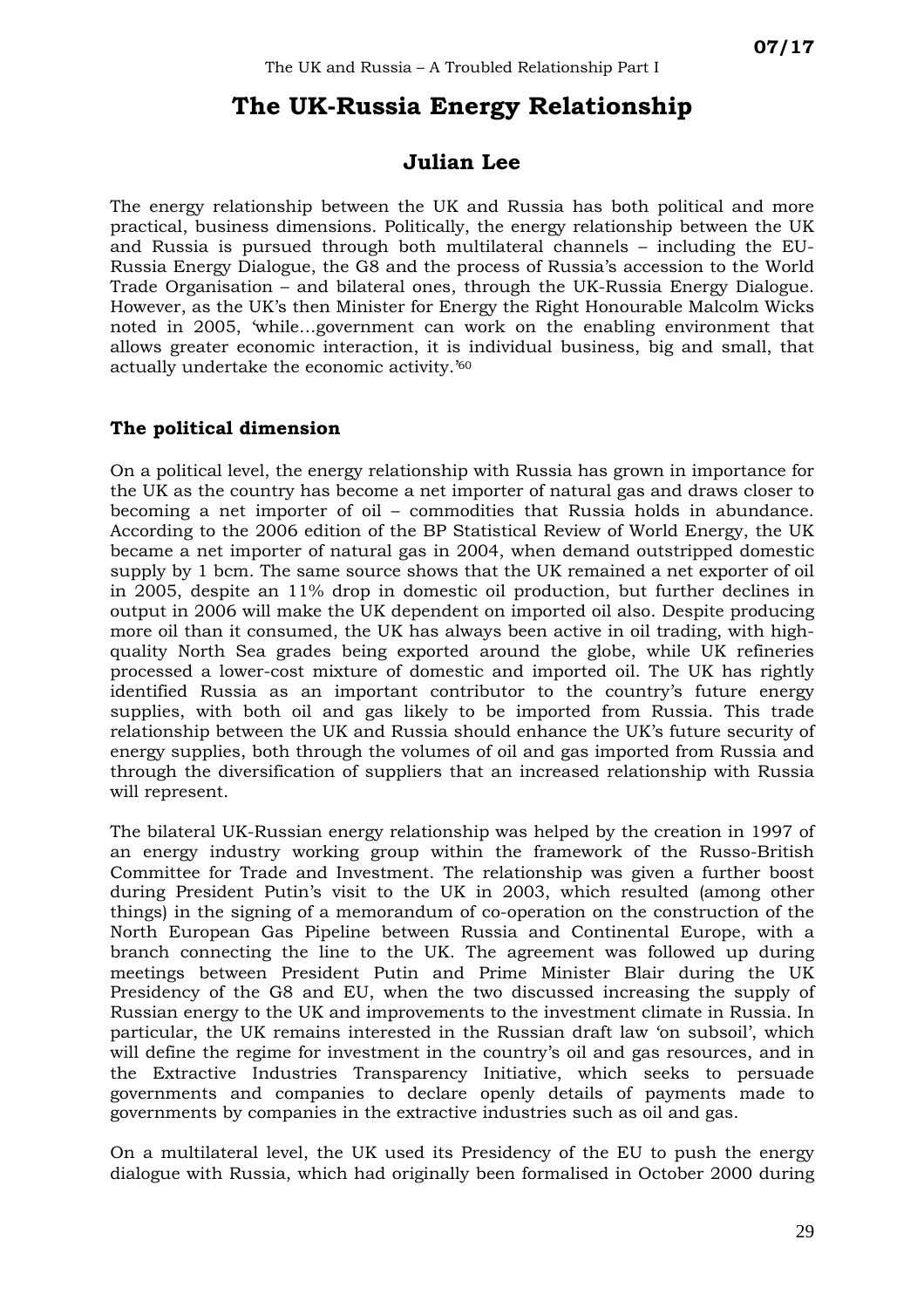the sixth EU-Russia Summit. The 2005 EU-Russia Summit in London was preceded by the first ever EU-Russia Permanent Partnership Council (PPC) on Energy, bringing together Russia, the European Commission and the incumbent and succeeding Presidents of the EU. The key objectives of the first meeting of the PPC were:

- 1. To give political impetus to taking forward the energy part of the Common Economic Space and the Energy Dialogue;
- 2. To discuss security of supply in the context of international energy markets;
- 3. To identify initiatives which Russia and the EU can take forward in the near term to deliver tangible benefits.<sup>[61](#page-41-2)</sup>

In early 2006, the chief concerns of the EU in its energy relationship with Russia have been in the area of future gas supplies from Russia to Europe, in particular the monopoly status of Gazprom as the sole exporter of Russian gas and that company's ambitions to increase its involvement in the gas markets of the EU countries. In this regard, the EU is pushing Russia to ratify the Energy Charter Treaty (ECT) that it signed in 1994, guaranteeing foreign companies equal investment opportunities and equal access to oil and gas pipelines in Russia. Russia is resisting such pressure, claiming that the treaty, drawn up in the early 1990s when the Russian energy sector was in apparently terminal decline, does not meet the country's own needs and has now become outdated. Russia also claims that implementation of the treaty is inconsistent; arguing that Ukraine, which has ratified the ECT, contravened the Treaty's provisions during its gas pricing dispute with Gazprom at the beginning of 2006 by siphoning off gas destined for other European consumers from pipelines crossing its territory. Yet Ukraine suffered no reprisals, or even criticism, for its action. It seems unlikely that Russia will ratify the ECT in its present form and all parties to the Treaty may need to come back to the table to update some of its provisions in the light of developments in the Russian energy sector over the past decade. Both the EU and Russia will need to exhibit a degree of flexibility in their positions over access to investment opportunities and export pipelines on the one hand, and access to markets on the other.

From the EU perspective, the pricing dispute between Russia and Ukraine and the subsequent disruption of supplies of Russian gas to EU countries raised concerns about the reliability of future gas supplies from Russia. These concerns were perhaps more noticeable among the countries of continental Europe than the UK, since, broadly speaking, continental Europe, particularly Eastern and Central Europe, is already heavily dependent on Russian gas supplies, while the UK is not. As this situation changes in the years ahead, the UK will become more concerned about any disruptions to Russian gas supplies caused by disagreements with former Soviet states such as Ukraine.

#### **Doing business**

Despite the rising fear of Europe's growing dependence on Russian oil and gas, the nature of the UK's energy business relationship with Russia is a very different one, dominated not by UK imports of Russian hydrocarbons, but by inward investment into the Russian oil and gas sector by UK companies. From the very earliest signs of a thaw in the Soviet Union's relationship with the outside world in the late 1980s, UK companies were at the forefront of the quest for new opportunities. Now, in BP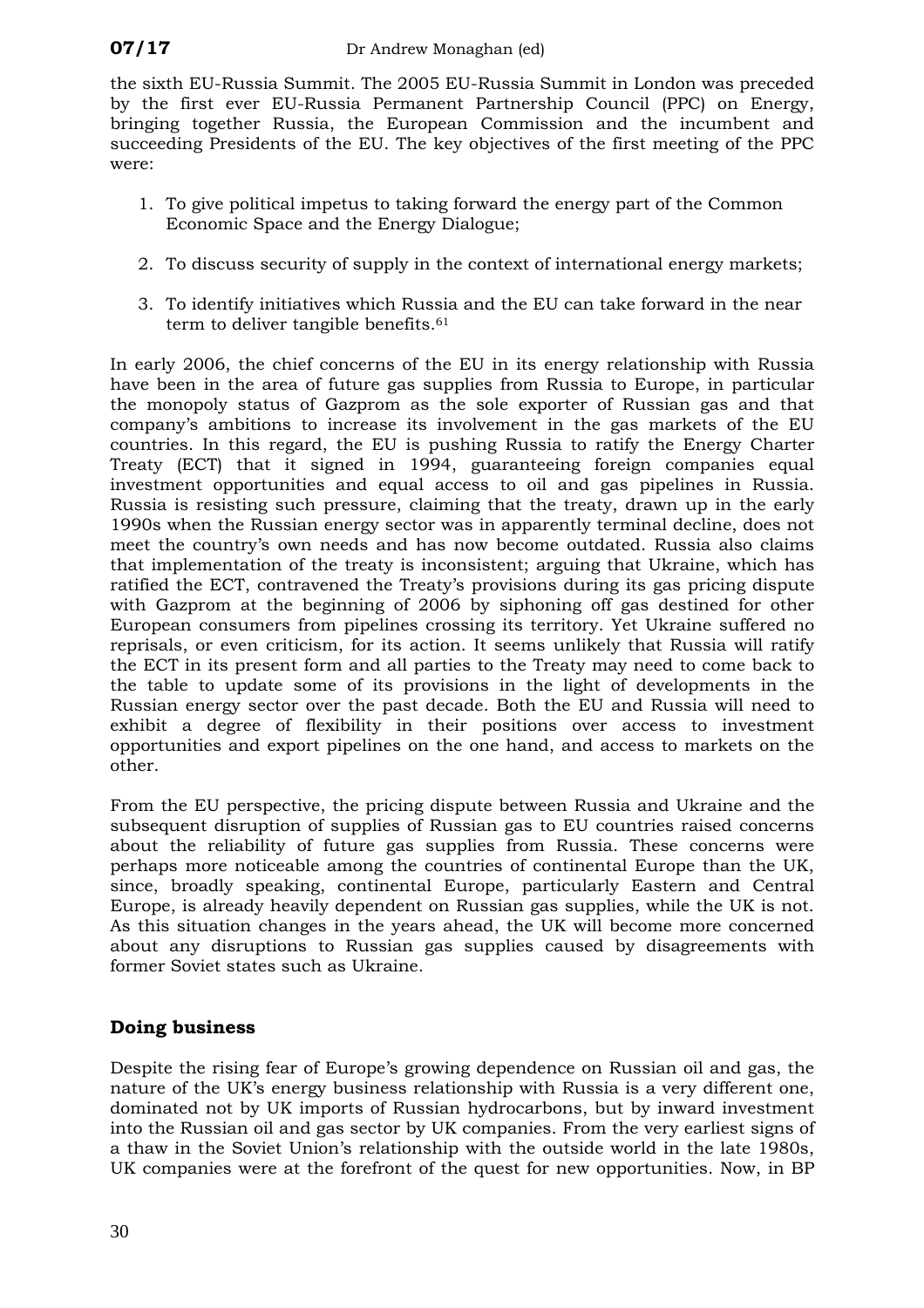the UK can boast the largest single foreign investor in Russia and, through a Shelloperated project off Russia's eastern coast, leading involvement in the country's first ever liquefied natural gas (LNG) project. UK oilfield service companies have successfully transferred the expertise they have developed in supporting operations in the North Sea and elsewhere to inhospitable regions of northern Russia and the ice-bound waters off Sakhalin Island. The relationship between individual UK companies and their Russian counterparts has not always been a harmonious one – no such relationship ever is – and UK companies, like other foreign companies and Russian ones too, have had their share of government-imposed obstacles to overcome. The UK-Russia energy relationship has weathered dramatic changes of direction in Russia, from the chaos of the early years, through the questionable privatisation of state assets during the Yeltsin presidency and the asset-grab by Russia's new oligarchs, to the increasing government involvement under President Putin.

BP's investment in the Russian oil industry, of which more below, through its acquisition of a stake in the Russian oil company Sidanco, is a clear example of the ups and downs experienced foreign companies seeking to invest in Russia. BP took the decision that Russia was too important to ignore in investment terms, but then saw its assets diluted through questionable legal procedures instituted by its partner (TNK) in key areas of its operations. After a protracted legal battle, BP ended up making an investment of several billions of dollars to form a UK-Russian oil major with TNK, creating Russia's third largest oil company in terms of production volume.

#### **Leading the way to LNG**

In June 1994, a group of companies led by Royal Dutch/Shell signed the very first production sharing agreement (PSA) between Russia and foreign oil companies for a project known as Sakhalin 2. The Sakhalin 2 contract covered the development of two oil and gas fields (Piltun-Astokhskoye, an oil field with some associated gas, and Lunskoye, a large gas field with some associated condensate) located beneath the icy waters off Sakhalin Island in Russia's far east. The project marked a number of 'firsts' in Russia. Not only was it the first PSA, it was also Russia's first offshore oil project and the country's first liquefied natural gas (LNG) project. Sakhalin 2 also represents the largest single foreign direct investment in Russia.

The project's first phase saw the development of the Astokh feature of the Piltun-Astokhskoye field, which was brought into production in July 1999, to provide a revenue stream for investment in the much larger and more expensive second phase. The second phase of the project includes further development of the Piltun-Astokhskoye field to raise capacity and allow year-round production,[62](#page-41-3) gas production from the Lunskoye field, the transportation of both oil and gas over a distance of 800 km by pipeline from the fields off the northeast coast of the island to its southern tip and the construction of an oil export terminal and an LNG plant. The original schedule for the project saw first oil production by 1999, followed by the commencement of year-round oil production by the end of 2003 and first LNG deliveries in the middle of 2005.

Although the first of these milestones was met, the project subsequently slipped behind schedule, with year-round oil production now not expected until the second half of 2007 (making 2008 the first full year of production) and the first LNG delivery scheduled for mid-2008. At least part of this delay is attributable to the investors' concerns over the security of their project in the face of mounting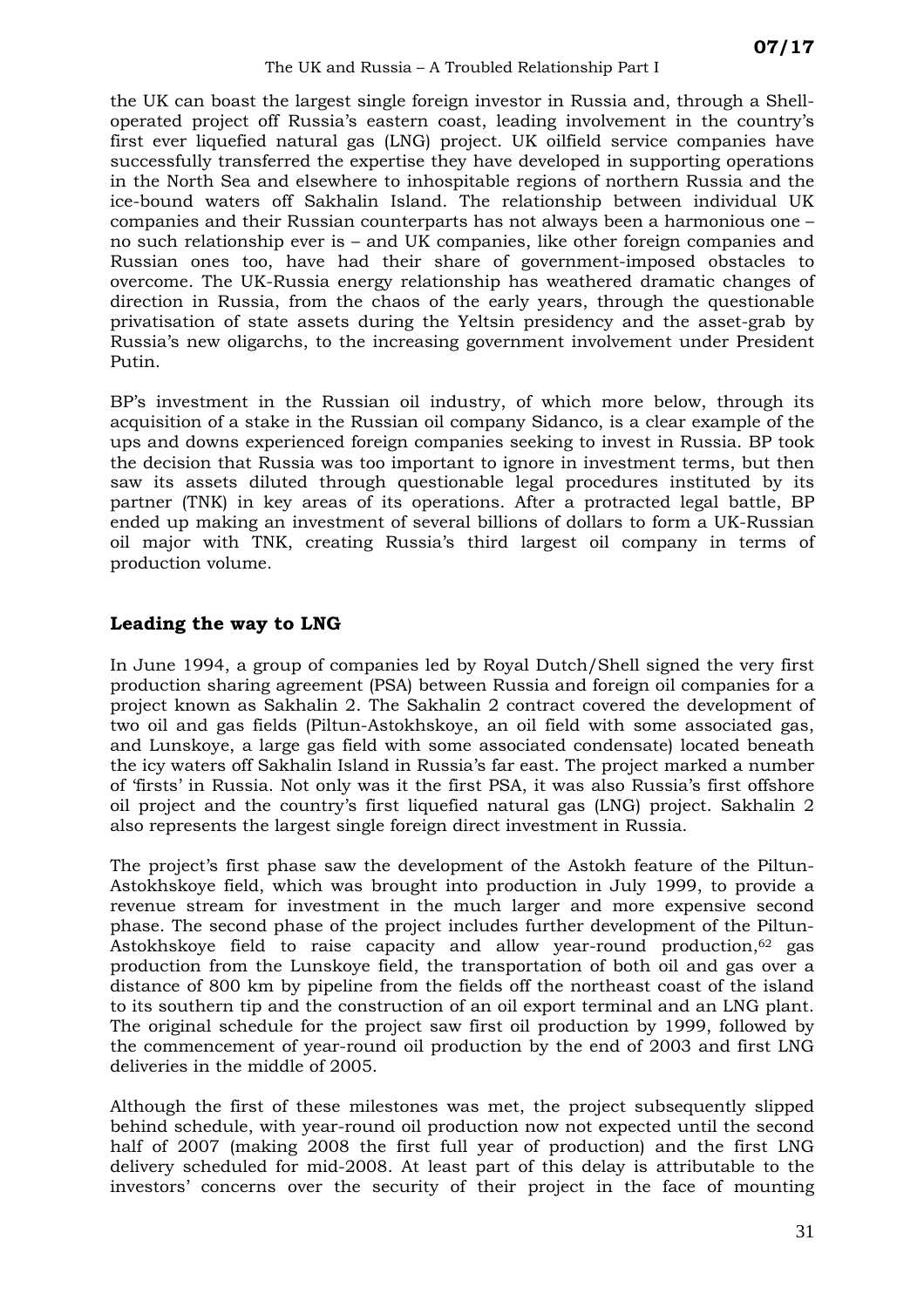Russian opposition to production sharing agreements and the conflicts that emerged between the Sakhalin 2 agreement and the general PSA laws passed in 1995 and 1999. The project's costs have also ballooned, doubling from an initial \$10bn to a current estimate of \$20bn. Under the terms of the Sakhalin 2 PSA, and in contrast to most PSAs, the investors are entitled to receive all the income from oil and gas sales to cover their investment costs and a 17.5% internal rate of return before any of the revenue is shared with the Russian government.[63](#page-41-4) Not surprisingly, the huge escalation in the project's cost has caused anger in Russia, coinciding with a general hardening of attitudes in Russia towards the three PSA contracts that were signed in the oil sector. PSAs were never universally popular in Russia and by the late 1990s the resurgent Russian oil companies, who had begun successfully boosting their production under Russia's existing tax system, started to see the PSAs as giving an unfair advantage to their foreign oil rivals.

Although Russia passed a law 'On Production Sharing Agreements' in 1995, no further PSAs have been signed. In late spring 2006, the Russian Academy of Natural Sciences suggested that Russian companies should be given controlling stakes in each of the three PSAs operating in the Russian oil sector, claiming that all three projects had failed to meet production deadlines, significantly exceeded project cost estimates and had insufficient participation by Russian companies.[64](#page-41-5) Sakhalin 2 was the only Russian PSA without a Russian partner in the consortium, and state-owned gas monopoly Gazprom had long sought a role in the project. Despite the setbacks, the Sakhalin 2 project is moving steadily towards year-round oil production in the second half of 2007 and Russia's first LNG exports, which are now expected in 2008, and remains a project of key importance for both the Russian oil and gas sector and for Shell.

Shell's other upstream investment in Russia is a 50% stake in the Salym project, which it shares with the independent Russian company Evikhon, a subsidiary of the UK-listed Sibir Energy.[65](#page-41-6) The licence for the field was awarded to Salym Petroleum Development (SPD) in 1998, but significant development activity was delayed for several years while the companies sought to agree a production sharing contract with the Russian government. The Russian government eventually struck the field (along with around 30 others) off the list of those eligible for development under PSAs and Shell and Evikhon decided to proceed with development under existing Russian tax laws. Although production had begun under a pilot scheme from the Upper Salym field in 1995, significant development work on West Salym – the largest field in the licence area – did not get underway until 2004, with production commencing in December of that year. In 2005, the fields were connected by pipeline to the Transneft system, paving the way for a significant increase in output, which is expected to rise to around 120,000 bpd before the end of the decade.

Despite the presence of one of the world's largest oil companies as a 50% shareholder in SPD, the company is still a small player in the Russian oil sector. As a result it has little influence over Rosenergo and Transneft and it has struggled to be able to deliver its output to the export outlets that it would like to use. Nevertheless, both Shell and its partner remain committed to the project, planning to invest a total of \$1.27bn in the project and aiming to raise production to 60,000bpd from the licence area by the end of 2006 when Valedyp, the third field to be developed, is brought into production. SPD is hoping to expand its activities in the Khansty Mansiysk Autonomous Oblast where it operates.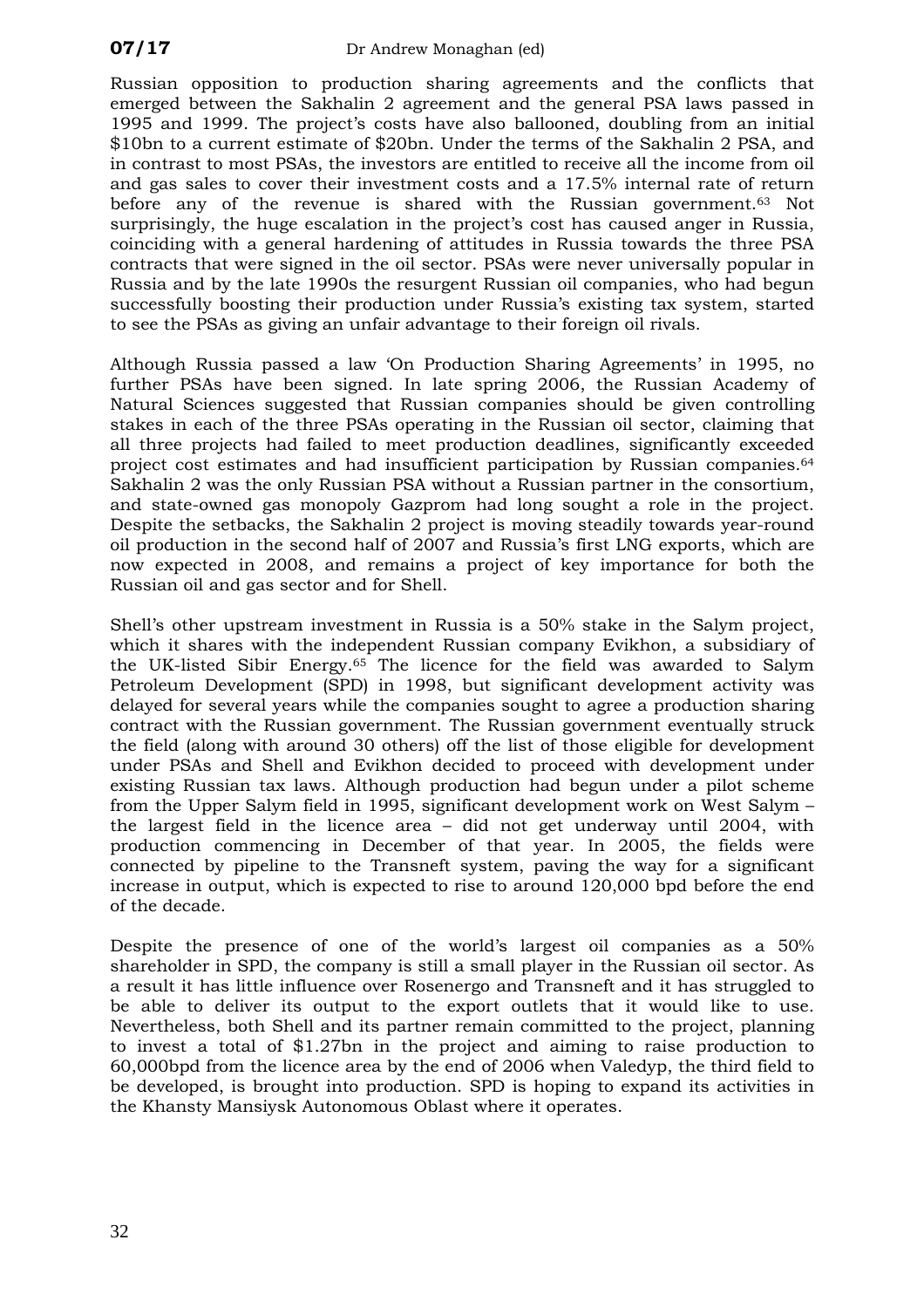#### **The biggest single investor**

On 18 November 1997 at 10 Downing Street, in the presence of the UK's Prime Minister Tony Blair and Russia's First Deputy Energy Minister Viktor Ott, BP's then-Chief Executive John Browne and the President of Oneksimbank Vladimir Potanin signed an agreement that saw BP take a 10% stake in Sidanco, then Russia's seventh largest integrated oil company. The deal also gave BP the right to acquire 45% of Sidanco's 60% stake in Rusia Petroleum, a company that held the right to the Kovykta gasfield close to Lake Baikal in East Siberia's Irkutsk Province. For this stake, BP agreed to invest a further \$172mn at Kovykta, bringing its total investment in the deal to nearly \$750mn. Commentators at the time were divided over the wisdom of BP's move: one analyst suggested that 'this may not be the best purchase BP has ever made.'[66](#page-41-7)

In the following years it seemed as though the prophets of doom had been correct. Sidanco's ownership of the licence for part of the giant Samotlor field made it an obvious target for rival Russian oil company TNK. After a protracted battle that saw Sidanco sued for bankruptcy, TNK gained control of Sidanco's most important upstream assets, including the Chernogorneft subsidiary holding the Samotlor licence, and BP announced at the time of its full year financial results in February 1999 that it was taking a \$200mn write-down due to the difficulties that Sidanco was experiencing, representing more than 40% of its initial investment. However, over the following two years a deal was brokered between Sidanco and TNK, under the terms of which Chernogorneft was returned to Sidanco in return for TNK being given a 25% in the parent company in early 2001. At the same time BP, which had assumed the effective management of Sidanco at the end of 1999, saw its management contract for Sidanco renewed for a further three-year period.

Despite these difficulties, as the end of its three-year management contract for Sidanco approached, the UK company took the extremely bold step of announcing the creation of a new joint venture company combining most of its Russian assets with those of TNK to create a single, jointly-owned company TNK-BP. BP would pay TNK around \$2.4bn plus a further \$3.75bn in three annual tranches of its ordinary shares for its 50% stake in the new company. TNK-BP has been a major asset for the UK company since its creation. Despite suffering, along with several other Russian companies, the imposition of retrospective tax demands and the threatened loss of some of its key exploration and production licences, in 2005 TNK-BP contributed more than one third of BP's total crude oil production and 5% of its natural gas production. TNK-BP, which is entirely self-funding, invested \$1.8bn in its operations in 2005 and plans to invest around \$2.5bn in 2006.

TNK-BP is one of Russia's leading oil producers, producing just over 1.8mbpd (including its 50% share in another Russian oil company Slavneft), or around one fifth of total Russian oil production. In addition to its upstream operations, TNK-BP owns four refineries in Russia (plus a fifth in Ukraine) and a network of more than 2,000 service stations across Russia and Ukraine. Most of these carry the TNK logo, but 46 sites in and around Moscow were brought to the partnership by BP and still carry the UK company's brand.

The TNK-BP partnership has brought the operation and future development of Russia's largest oilfield (and the third largest conventional oilfield ever discovered anywhere in the world) under single management. TNK-BP is rehabilitating the field, aiming to boost recovery in the southern section from the current 35% to 50%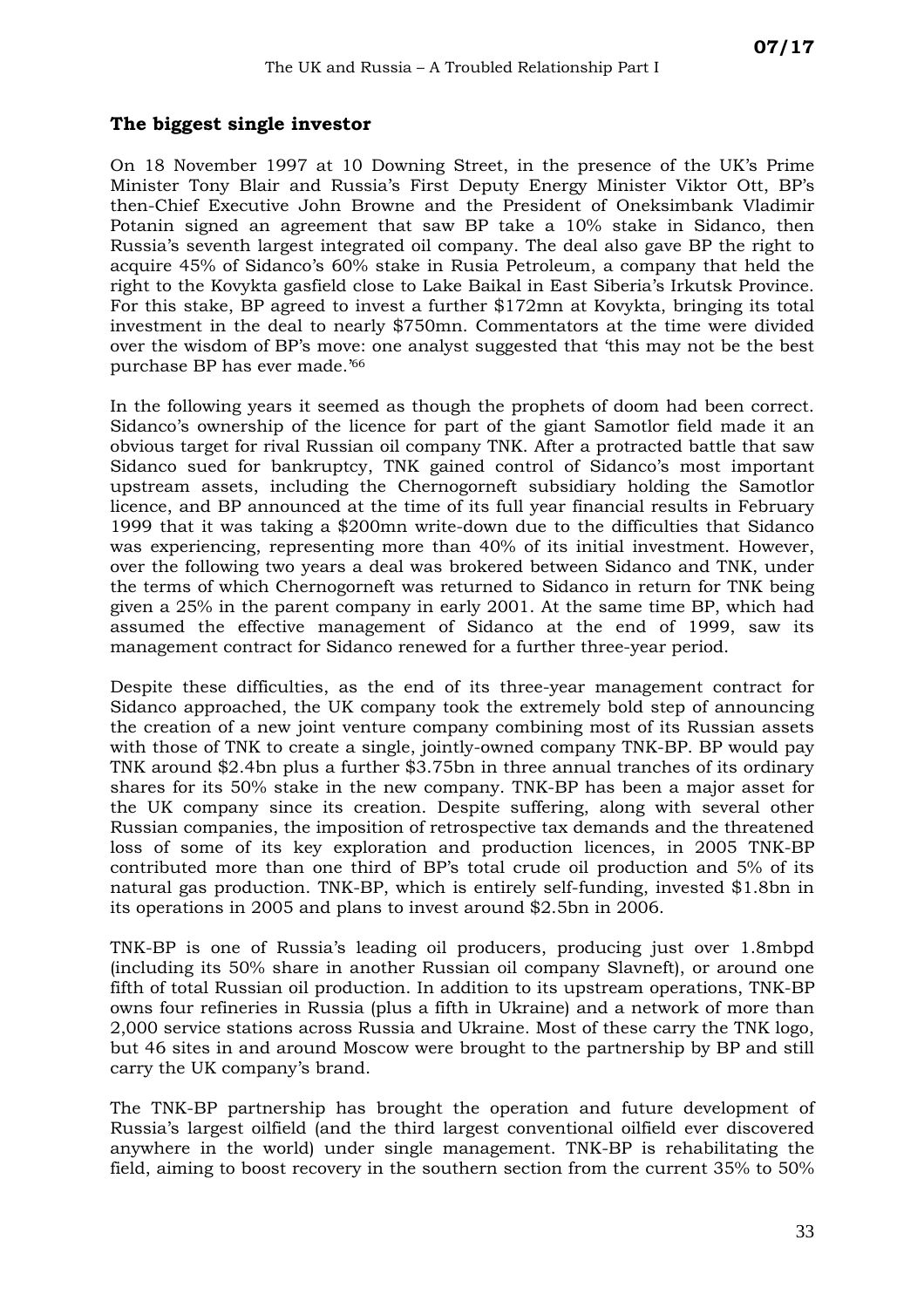of the 44.6bn barrels of original oil in place and to raise recovery in the northern part of the field from 18% now to 45% of the 8.1bn barrels originally in place. These figures may not appear particularly high, with at least half of the oil in the field expected to be left in the ground, but they are not out of line with recovery factors elsewhere in the world and are substantially higher than the 30% recovery rates often associated with primary production in the Middle East.

Among other major projects, the company also hopes to develop the Kovykta gasfield, which lies close to the western shore of Lake Baikal in Russia's Irkutsk Province and the Verkhnechonsk oilfield further north in the same province. But difficulties encountered with Russia's state-owned gas monopoly Gazprom over exports of gas from Kovykta have severely delayed the project and risk pushing the licence holder Rusia Petroleum, of which TNK-BP is the majority owner, into breach of its licence conditions, risking possible revocation of the development licence.

The adoption of Western-style oilfield management principles by TNK-BP has not been without its problems. The company has repeatedly been threatened with losing several of its licences because of an unacceptably high proportion of idle wells on certain fields. The company, like others in Russia, has sought to improve its profitability by shutting in unproductive wells, but this has sometimes been used by Russian officials as an excuse to put pressure on the oil industry, threatening them with the loss of production rights for breach of the terms of their licences. To date, TNK-BP has not lost any of its licences in this way, but the threat remains hanging over the company.

#### **UK independents in Russia**

A number of smaller independent UK oil companies have either focused their activities in Russia, or are active in the country. These include:

- $\triangleright$  Baltic Petroleum Ltd<sup>67</sup> was formed in December 2004 to invest in oil and gas projects in Russia. The company, through a joint venture with Siberian Energy Group Inc, holds seven exploration licences in the Kurgan region of West Siberia. Baltic Petroleum is also building an oil export terminal at Kaliningrad on Russia's Baltic coast.
- $\geq$  Concorde Oil & Gas, led by former Texaco executives, signed a conditional contract to acquire Pechora Energy for \$25mn. Pechora produces around 250 barrels of oil a day from the Luzskoye field via a single well with two additional wells ready to begin production and owns a dedicated rail terminal for oil transportation.
- $\triangleright$  Imperial Energy<sup>68</sup> holds licences covering 22,400 km<sup>2</sup> in the Tomsk region of West Siberia and has commenced production from two fields through its Nord Imperial subsidiary. Its Allianceneftegaz and Sibinterneft subsidiaries also hold licences in the Tomsk region.
- $\geq$  Sibir Energy,<sup>69</sup> formed in 1996 by Pentex Energy, a UK independent oil and gas company, has had a turbulent history in Russia. In 1996 it acquired a 20% interest in Evikhon, which gave it a 10% share in the Salym project with Shell and an interest in Yugraneft. By the end of 2000, it had increased these stakes to 82% of Evikhon and 94% of Yugraneft and reached an agreement in principle with Russian oil major Sibneft to establish a joint venture, Sibneft-Yugra, to develop the Yugraneft oilfields, an agreement that was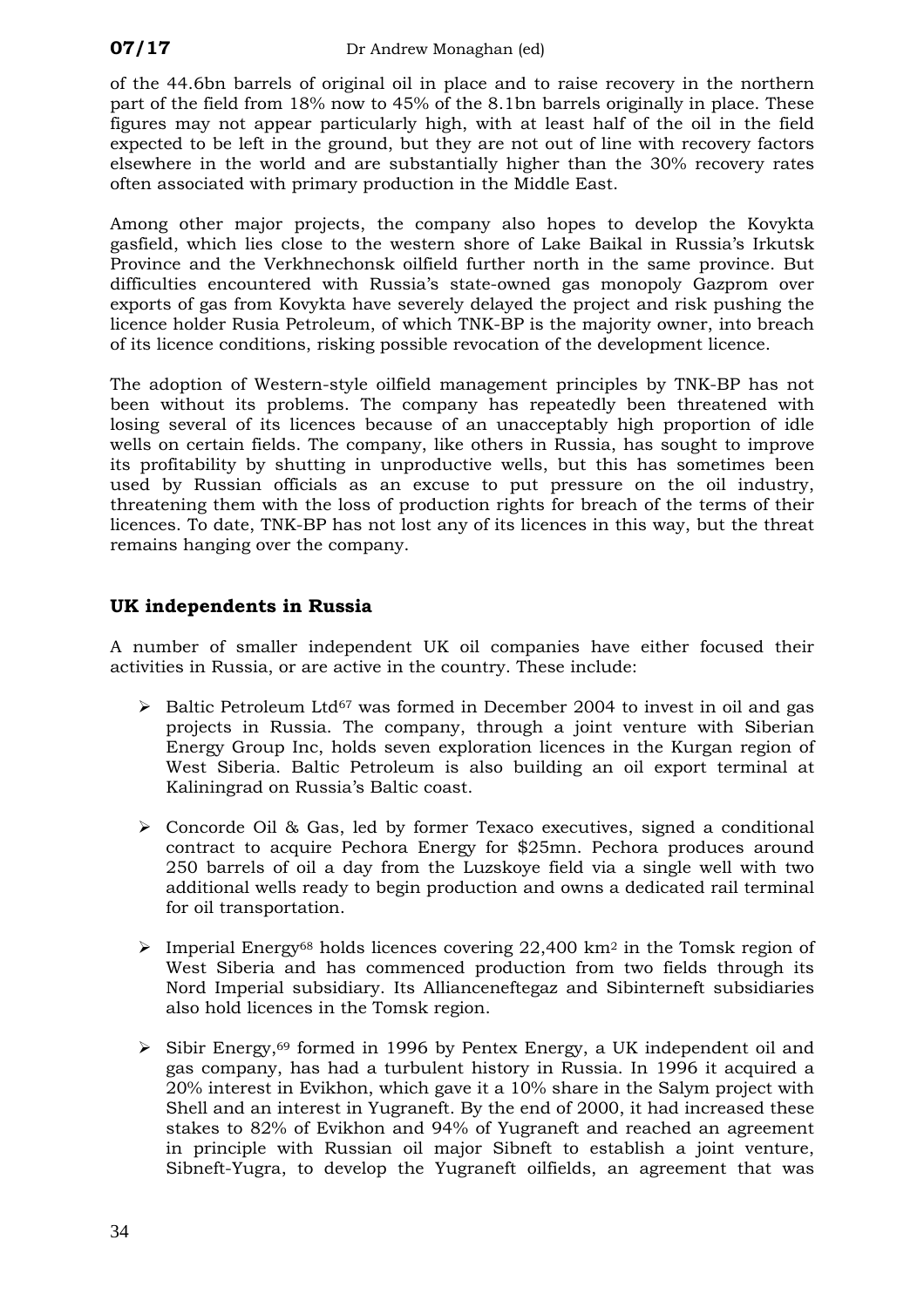finalised in February 2001. By the end of 2001, Sibir and the Moscow Government had agreed to create the Moscow Oil & Gas Company (MOGC), combining Sibir's upstream assets with the assets of the Moscow Oil Company, which was incorporated in 2003. Following deterioration in its relationship with Sibneft, Sibir was informed in April 2004 that Yugraneft's interest in Sibneft-Yugra had been diluted from 50% to less than 1% by increases in the charter capital of Sibneft-Yugra, with the newly issued shares owned by Sibneft. Sibir has since been pursuing Sibneft through various courts for restitution of its assets in Sibneft-Yugra, with little success so far. Sibir's other joint venture project, Salym Petroleum Development, a 50/50 joint venture between Sibir's Evikhon subsidiary and Royal Dutch Shell, has been much more successful for the company. Commercial production from the Salym group of fields in West Siberia began in 2005 and had reached nearly 50,000bpd by mid-2006. Output from the fields is expected to peak at 150,000bpd in 2009.

- $\triangleright$  Urals Energy,<sup>70</sup> a leading Russian independent oil company is listed on the UK's Alternative Investment Market (AIM), although its corporate head office is in Cyprus and its principal investors are a small group of Russian entrepreneurs with considerable experience in the Russian oil sector. The company has acquired and controls five Russian oil companies with interests in exploration, production and refining in Sakhalin Island, Timan-Pechora, the Republics of Komi and Udmurtia and East Siberia.
- $\triangleright$  Victoria Oil & Gas<sup>71</sup> owns the licence for the West Medvezhya gas and condensate field near Nadym in Russia's Yamal region, where it is currently undertaking exploration and appraisal work.

UK companies have had a much longer, more substantial and consistent presence in Russia than those of any other country. Although other European companies have invested in Russia, their presence is not nearly so large as that of UK companies. France's Total and Norsk Hydro of Norway are partners in the Kharyaga PSA in West Siberia and ENI is negotiating an asset swap with Gazprom that would give the Italian company a stake in Russia's gas production in return for granting Gazprom access to the Italian market. From the US, super-major ExxonMobil is involved in a major project off the coast of Sakhalin (inherited from Mobil during the merger of the two companies). Chevron has focused on Kazkahstan and the CPC pipeline that crosses Russia, after the Sakhalin 3 project, in which it inherited an interest through its merger with Texaco, was withdrawn by the Russian government. ConocoPhillips has made a much more recent foray into the Russian oil sector through a 2004 deal with Lukoil, which has seen the US company take a 20% stake in its Russian partner. Chinese and other Asian companies are also recent arrivals on the Russian oil scene, seeking access to oil reserves close to their rapidly-growing domestic markets. US company Marathon has had an on-off relationship with Russian oil assets, twice investing in the country and then selling out again.

#### **Leveraging North Sea skills**

The involvement by UK companies in the Russian energy sector is not limited to direct investments in upstream projects. The UK oilfield services companies have also been active in Russia and still see the country as an important area of future operations. A few examples illustrate the breadth of this involvement.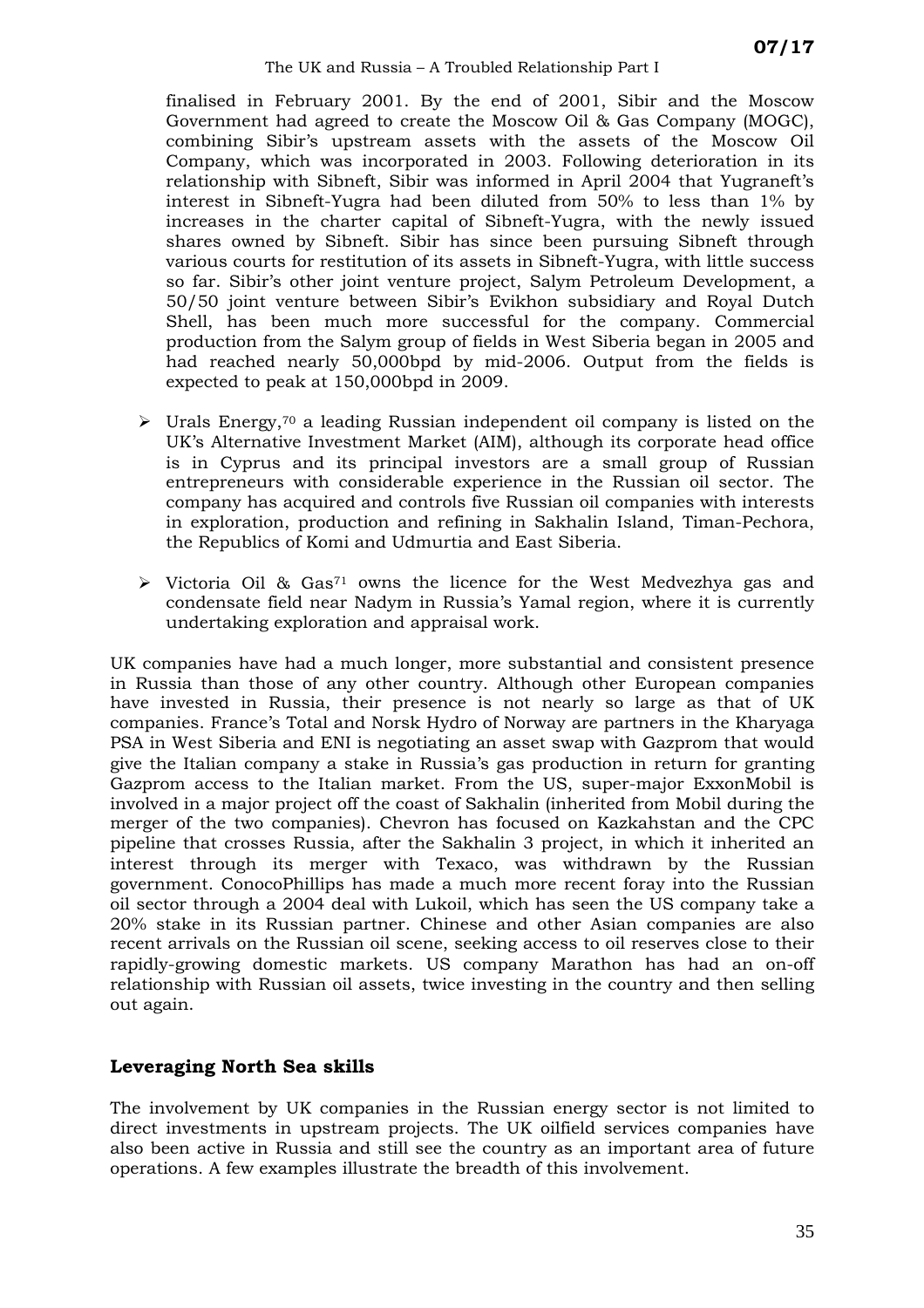- ¾ The UK's Abbot Group, through its KCA Deutag subsidiary, owns and operates what it claims to be the most advanced drilling rig in Russia and provides drilling services for a number of operators throughout the country, including Sibneft, RITEK and SPD in West Siberia as well as SEIC on the Sakhalin 2 project. The company has identified Russia as a key area of focus and has recently added a regional head office at Tyumen in West Siberia to its existing offices in Moscow and Sakhalin.
- $\triangleright$  Getech,<sup>72</sup> a provider of gravity and magnetic data and related management and interpretation services based at Leeds University, is currently undertaking an Russian aeromagnetic study, using aircraft-borne sensors to search for magnetic anomalies that might indicate the presence of oil or gas. Such surveys can cover wide areas of otherwise inaccessible country to provide initial indications of the presence of hydrocarbons.
- ¾ Following other successful projects in Russia, including work at the Kharyaga field in West Siberia, Petrofac, an international oil and gas facilities provider with its Operations Services Division based in Aberdeen, won two contracts at the beginning of 2006 related to the development of the Kovykta gas field in East Siberia. The company has also extended its training services in Russia through the acquisition of a company providing operations and maintenance training in Sakhalin.
- $\triangleright$  The Aberdeen-based Wood Group, an international energy services company, continued to expand its operations in Russia, opening its first repair facility for electric submersible pumps in West Siberia in 2005 and winning a gas turbine service contract from Russian oil major Surgutneftegaz.
- ¾ Aberdeen-based Oil States Industries (UK) ltd began specialist welding work in 2006 for the Shell-led Sakhalin 2 project.

#### **The Russians in Britain**

The involvement of Russian companies in the UK energy sector has been extremely limited to date. Although Gazprom has had a presence in the UK since 1999 (see below), it only made its first move into retail sales in the UK in June 2006.

Russian oil companies have yet to establish a presence in the UK. Upstream, their lack of experience in developing offshore oilfields has made the North Sea an unattractive destination for Russia's oil companies. Downstream, with the exception of Lukoil's investment in the USA, Russian companies have limited their international ambitions in refining and marketing to former Soviet and East European countries, although that could be about to change. In June 2006, BP announced its intention to sell its last remaining UK refinery, at Coryton in Essex, and Lukoil has been identified as a possible purchaser as it seeks to expand its downstream assets.

#### **Buying Russian gas?**

Russia's state-controlled gas monopoly Gazprom has had a presence in the UK gas market since 1999 when it acquired a 10% stake in the Interconnector, the reversible natural gas pipeline connecting Bacton in Norfolk with Zeebrugge on the Belgian coast that carries gas from the UK continental shelf to Europe in times of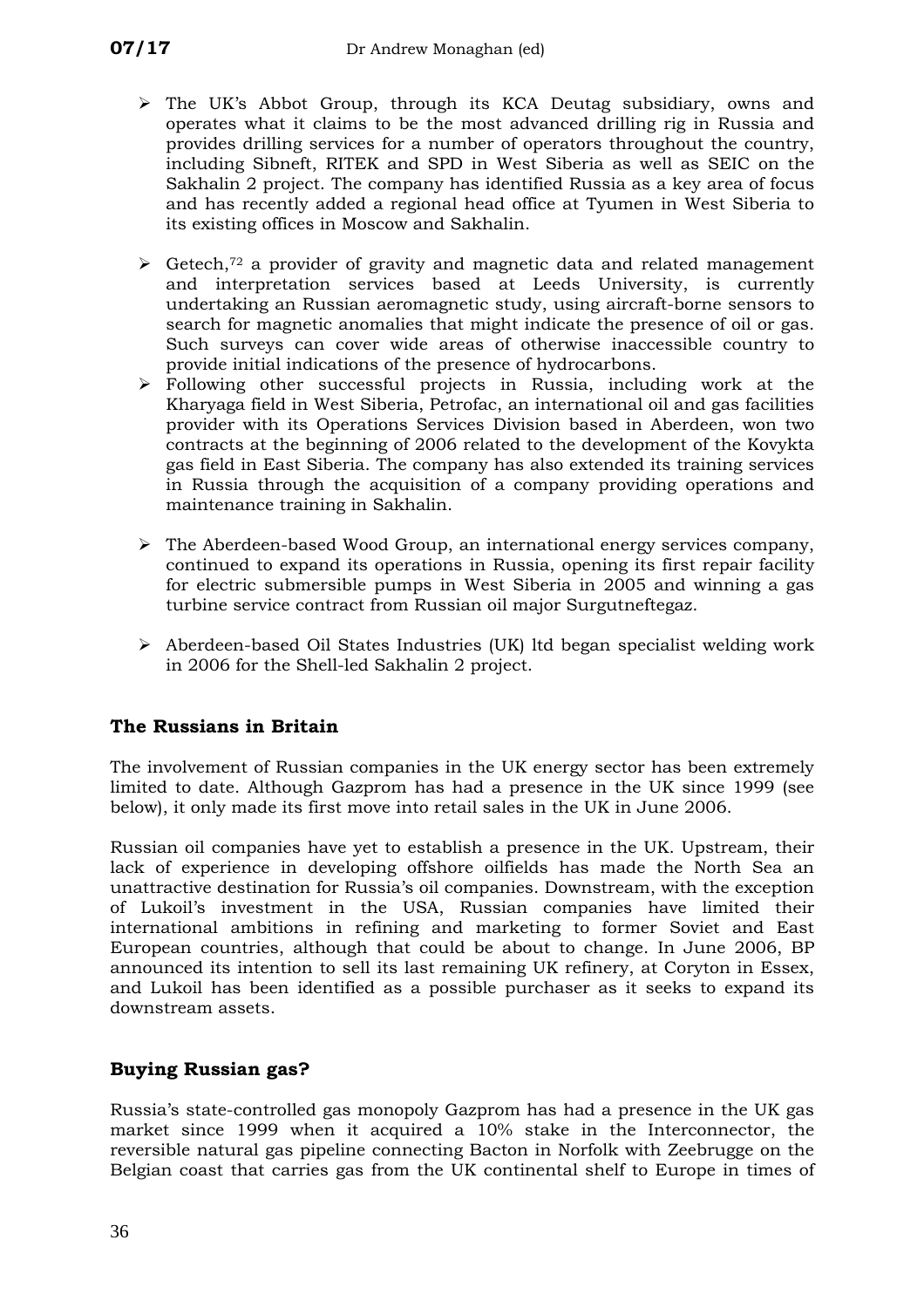surplus, but more recently has been used to supplement the UK's domestic gas supplies with imports. On the 6 May the same year, Gazprom established Gazprom UK Trading Ltd as a wholly-owned subsidiary in London. The company's name was changed to Gazprom Marketing and Trading (GM&T) in August 2004 to reflect its widening focus to other liberalised markets in Europe. GM&T manages Gazprom's 10% stake in the Interconnector and is also involved in gas marketing and trading in the UK. According to its website,[73](#page-41-14) GM&T sold approximately 3.5bn cubic metres (bcm) of gas in the UK in 2004, accounting for approximately 3.6% of total UK gas consumption. In 2005, the company supplied 30 customers across Europe; mainly energy wholesalers, power generators and large industrial gas users of gas, as well as having an active involvement in gas trading in the UK and other European markets. The company has also leased gas storage capacity at Humbly Grove in Hampshire, taking 143 bcm, or roughly half of the facility's capacity, until August 2010.

As the UK's dependence on imported gas grows over the coming years, Gazprom is set to play an increasingly important role. It aims to supply 10% of the UK gas market by 2010, selling 13bcm of gas into the country. GM&T plans to sell 70% of this volume wholesale and the other 30% to end-users. Until the end of the decade, gas will continue to be delivered to the UK through the Interconnector, with Gazprom controlling reverse flow capacity (from continental Europe into the UK) of 4.9bcm/yr once the second stage expansion of the line is complete, as well as through other pipelines now under construction and in the form of LNG. Gazprom, through its stake in Wingas, will have access to 2bcm/yr of import capacity through the 15bcm/yr Balgzand-Bacton Line (BBL), which links the Netherlands and the UK and is negotiating an agreement with Gasunie of the Netherlands to secure a further direct stake in the BBL in exchange for a Dutch stake in the North European Gas Pipeline. The company is also investigating the possibility of swaps with Norwegian producers to allow it to make deliveries of gas to the UK through the Langeled pipeline. Gazprom made its first shipment of LNG to the UK's Isle of Grain terminal in April 2006, delivering a 140,000 m<sup>3</sup> cargo (equivalent to 0.85bcm of natural gas) that it had bought from Gaz de France. GM&T sees its Humbly Grove storage capacity, together with its ownership of stakes in both the Interconnector and BBL gas pipelines as important first steps in ensuring long-term supply of gas to UK customers.

Beyond 2010, Gazprom is considering the construction of a spur from its North European Gas Pipeline (NEGP) to the UK. The NEGP, construction of which began in September 2005, will eventually carry 55bcm/yr of gas beneath the Baltic Sea from Russia to Germany and could be linked directly to the UK.

To maximise revenues from its growing role in the UK downstream gas sector, Gazprom is keen to gain a presence in the retail gas business and this interest is unlikely to diminish. Suggestions that the UK government was being advised on how it might block a bid by Gazprom for control of Centrica, the largest gas supplier in the UK, provoked an angry response from Gazprom and the Russian government. Both Gazprom and Centrica denied that any formal approach had been made, but Gazprom has confirmed that it is interested in securing access to the UK retail gas sector and aspires to control a 20% share of the UK gas market by 2015. The company took its first small step in this direction in June 2006 with the acquisition of the gas supply business of Pennine Natural Gas (PNG), a privately-owned UK gas supplier based in Wilmslow, Cheshire, which has annual gas sales worth some £10mn and a customer base of around 600 industrial and commercial clients.[74](#page-53-0) The UK's domestic gas and electricity markets have both been identified as possible areas of future expansion.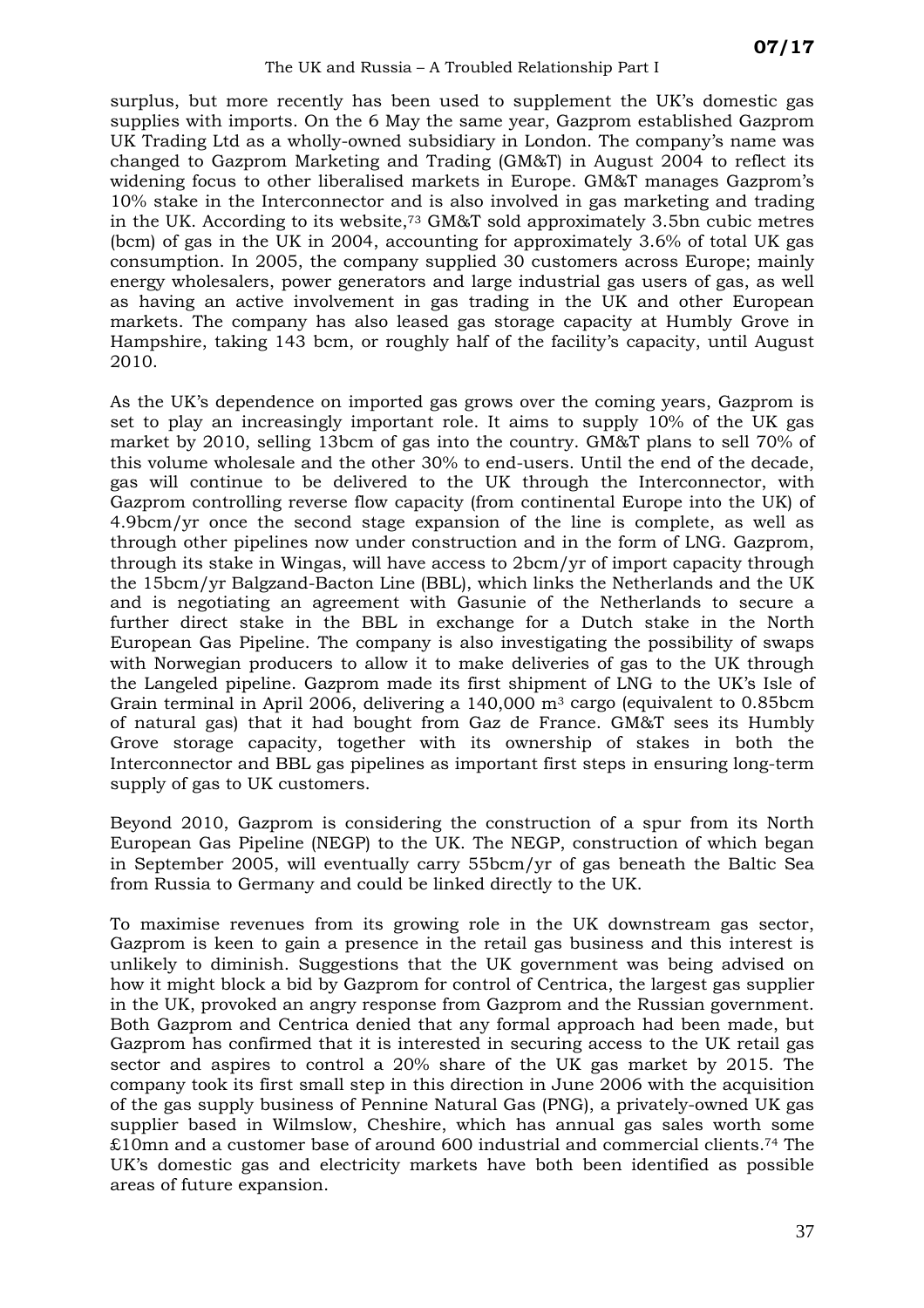<span id="page-41-3"></span><span id="page-41-2"></span>The issue of ceding a significant stake in the UK's retail gas sector to the statecontrolled monopoly holder of gas infrastructure and export rights in the world's largest gas-producing country will have to be addressed at some point in the future. In line with its EU partners, the UK is expected to push for greater transparency in the Russian gas sector and equal access to pipelines and export opportunities for third-party gas producers, including companies like TNK-BP. The next phase in the UK-Russia gas relationship could be the most challenging yet, but the rewards for both sides are extremely attractive.

#### <span id="page-41-6"></span><span id="page-41-5"></span><span id="page-41-4"></span>**Conclusions**

<span id="page-41-13"></span><span id="page-41-12"></span><span id="page-41-11"></span><span id="page-41-10"></span><span id="page-41-9"></span><span id="page-41-8"></span><span id="page-41-7"></span>The UK and Russia have built up a deep, multi-faceted relationship in the oil and gas sector that includes both a political and a business dimension. While the political relationship helps to create the environment in which the business relationships are forged, it is those commercial ties that lie at the heart of the UK-Russia oil and gas relationship. Until now, this relationship has been dominated by the investments of UK oil and gas companies in Russia in exploration, production, refining and products marketing, with the BP and Shell brands both becoming more common sights on the streets of Moscow and St Petersburg. Looking ahead, we can expect to see reciprocal investments, with Russian companies becoming more active in the UK as Gazprom seeks to build up its position in the country's gas retail market and Lukoil considers the purchase of BP's last remaining UK refinery.

<span id="page-41-14"></span>The relationship has not been without its difficulties. BP's legal battle with TNK over the core assets of Sidanco and the political furore sparked in both the UK over Gazprom's possible ambition to buy Centrica and in Russia over the revelation that the UK government had sought advice on blocking such an acquisition illustrate the many pitfalls that the relationship has had to overcome. TNK-BP has been criticised by the Russian Natural Resources Ministry over its large number of idle wells and, like other companies operating in Russia has been hit with retrospective tax bills. Shell has come in for heavy criticism over the escalation of costs at its Sakhalin 2 project and for alleged breaches of environmental agreements.

<span id="page-41-0"></span>Russia's increasing resource nationalism, while not out of step with moves seen in other oil and gas-producing countries, is unwelcome for all private investors, domestic and foreign. UK companies in Russia need to be reassured of the rule of law and the equal application of that law to all. For its part, the UK government needs to recognise the important role that Russian gas, in particular, can play in the UK's future energy security. Gazprom's monopoly control over Russia's gas pipeline system and the country's gas exports remains a problem for the UK, but the Russian government shows no sign of opening the sector up. If the UK-Russia oil and gas relationship is to flourish, both sides need to recognise the benefits that the other can bring. It would be too easy for a resurgent Russian nationalism or the UK's fear of becoming dependent on imported energy to wreck a relationship that has brought benefits to both parties and stands to multiply those benefits manyfold in the years ahead.

#### **Endnotes**

 $\overline{a}$ 

<span id="page-41-1"></span><sup>60</sup> Malcolm Wicks, speech at the Association of European Business, Moscow, 13 September 2005.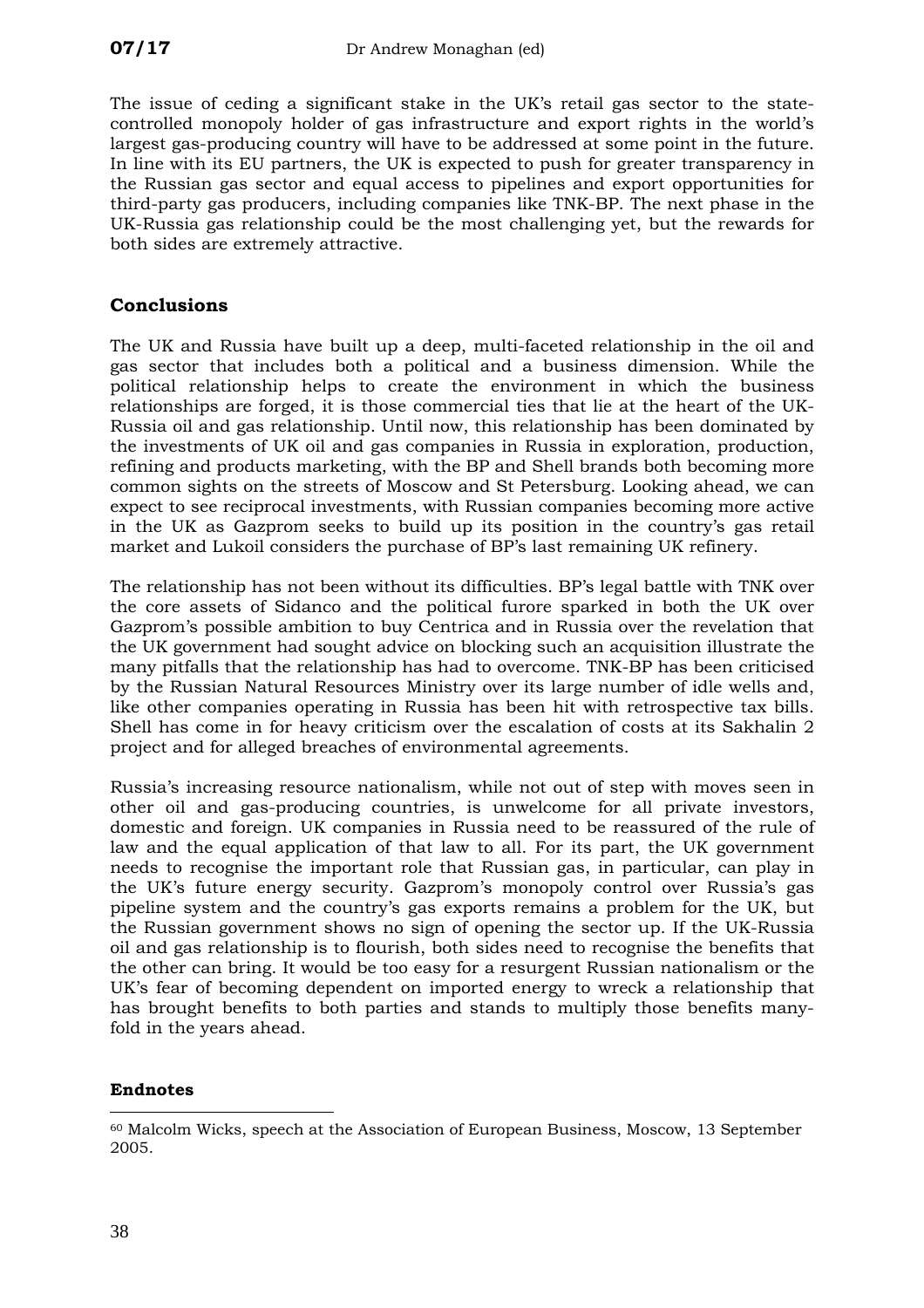61 Joint EU Presidency and European Commission Press release on the EU – Russia Permanent Partnership Council on Energy, 3 October 2005, London.

[http://www.europa.eu.int/comm/external\\_relations/russia/summit\\_10\\_05/ip05\\_1218.htm](http://www.europa.eu.int/comm/external_relations/russia/summit_10_05/ip05_1218.htm) <sup>62</sup> Under the first phase of the project production can only be carried out during the ice-free

months of the summer. The production season usually runs from early June to mid-December.<br><sup>63</sup> In a standard PSA only part of the oil (or gas) produced is used for cost recovery (known

as 'cost oil'), with the remainder ('profit oil') being shared between the parties to the agreement in a pre-agreed ratio.

64 Platt's Oilgram News, 26 May 2006, p.3.

<sup>65</sup> In addition to its upstream interests in Russia, Shell is also building a network of service stations in St. Petersburg and Moscow. 66 Eastern Bloc Energy, December 1997, p.18.

- 
- 
- %% [http://www.balticpetroleum.com](http://www.balticpetroleum.com/)<br>
68 http://www.imperialenergy.com<br>
69 http://www.sibirenergy.com<br>
70 [http://www.uralsenergy.com](http://www.uralsenergy.com/)<br>
71 <http://www.victoriaoilandgas.com/><br>
72 [http://www.getech.com](http://www.getech.com/)<br>
73 http://www.gazprom-uk.c
- 

 $\overline{a}$ 

- 
- <sup>74</sup> *Financial Times*, 23 June 2006, p.22.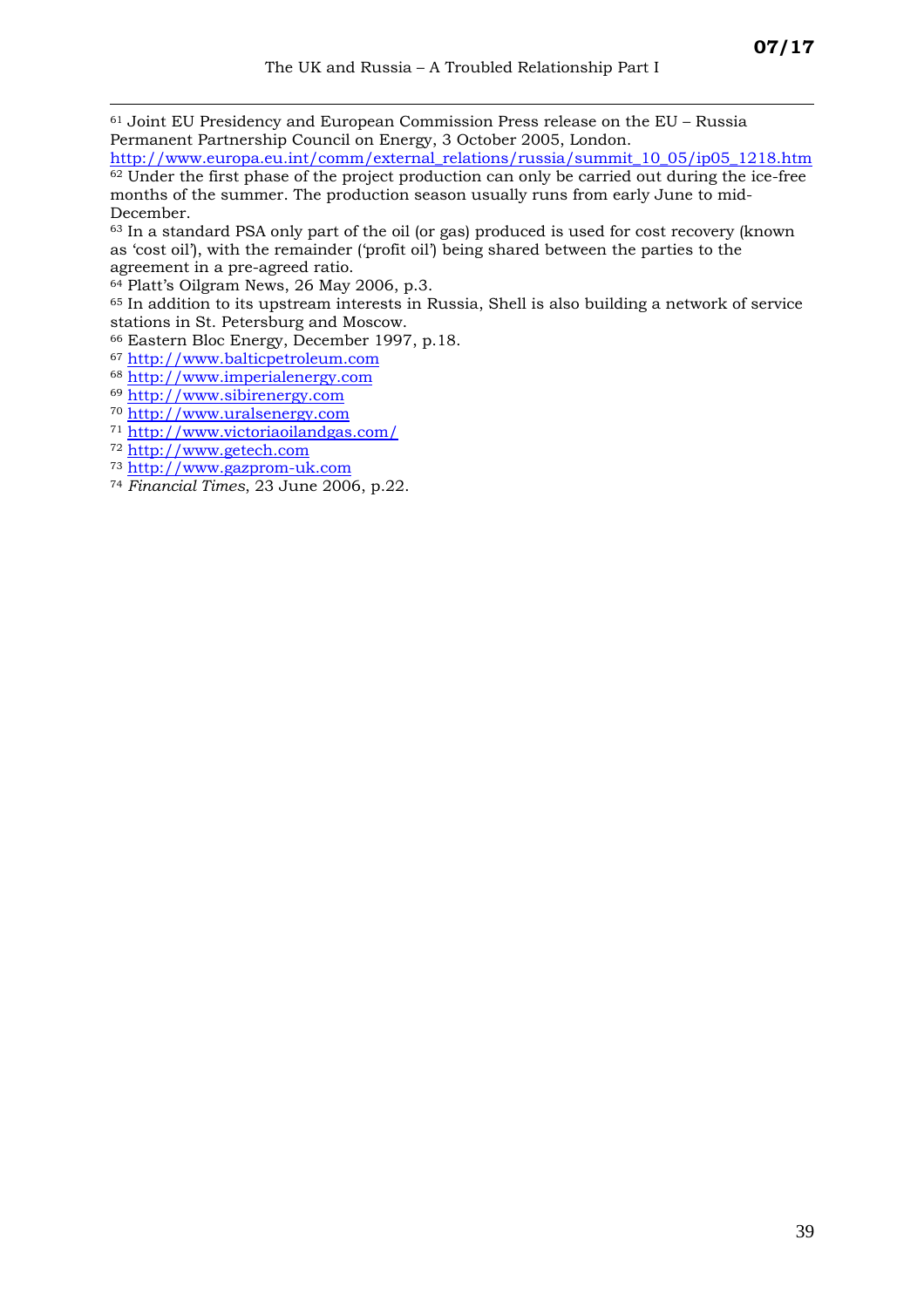# **Understanding Russia: Sakhalin II**

#### **Dr. Nazrin Mehdiyeva**

Late on the evening of 17 April 2007, Russian state monopoly Gazprom finalised a deal on the transfer of a controlling stake in the Sakhalin-2 production sharing agreement from a consortium of foreign companies led by Anglo-Dutch Shell. The deal had been agreed in December 2006, following months of pressure from the Russian state. Gazprom accepted to pay US\$7.45 billion for a 50% plus one share in the project.

The Shell-operated Sakhalin-2 is the world's largest integrated oil and gas project currently underway.[75](#page-53-1) It forms an important prism through which to analyse UK-Russia business relations. As a case study, it provides valuable insights into the evolution of Russian strategic thinking with regard to foreign oil companies in general and UK companies, Shell and British Petroleum (BP), in particular. Notably, the Sakhalin-2 case demonstrates the ability of UK companies to adapt to changing circumstances in the country's investment climate.

Gazprom's purchase of the Sakhalin stake and the saga preceding it have reflected strong elements of political manoeuvring aimed at enhancing the Russian state's presence in the oil and gas industry. The deal fits the pattern of evolving Kremlin thinking about the ownership of its subsoil resources, the role to be played by state 'national champions' in the sector and the degree to which foreign corporates should be allowed to lead some of the country's largest projects. These issues tie in directly with the question of the sanctity of contract in Russia and the continued attractiveness of this vast emerging market to foreign investors.

At the same time, the Sakhalin-2 deal is not just another case of energy nationalism. It has elements of a forced but genuine business deal and does not amount to nationalisation or effective expropriation of assets, as witnessed recently in Bolivia, Venezuela and in the course of Russia's own 'Yukos affair'. Second, the way in which the Russian state approached Sakhalin-2 is different from the Sakhalin-1 and Kharyaga PSAs. This element of sophistication in distinguishing between the three agreements indicates the absence of a blanket strategy of nationalisation in Russia's hydrocarbons sector and the perceived strategic significance of Sakhalin-2 to Russia's national interests.

This chapter is in two parts. The first seeks to provide the context within which decisions on Sakhalin-2 were made. It challenges the assumption that the state's intervention in Sakhalin-2 was the result of a sudden outburst of energy nationalism, arguing that unfavourable attitudes towards PSAs prevailed throughout the 1990s. High international oil prices in the past few years intensified the state's desire to re-establish itself in the oil and gas industry, which, coupled with electoral calculations and bureaucratic wrangling, translated old grievances into action. Gradually, it became apparent that Gazprom's entry into the Sakhalin consortium was necessary to salvage the project; yet the terms of the deal were not predetermined from the start. The latter suggests the existence of a number of conflicting policy objectives pursued by the Russian state.

The second part looks at the specifics of the Sakhalin-2 case and argues that although in many respects the state's interests overlapped with those of Gazprom, the Kremlin's primary objective was not to leverage Gazprom's entry into the consortium but to ensure that a greater share of profits accrued to the state. The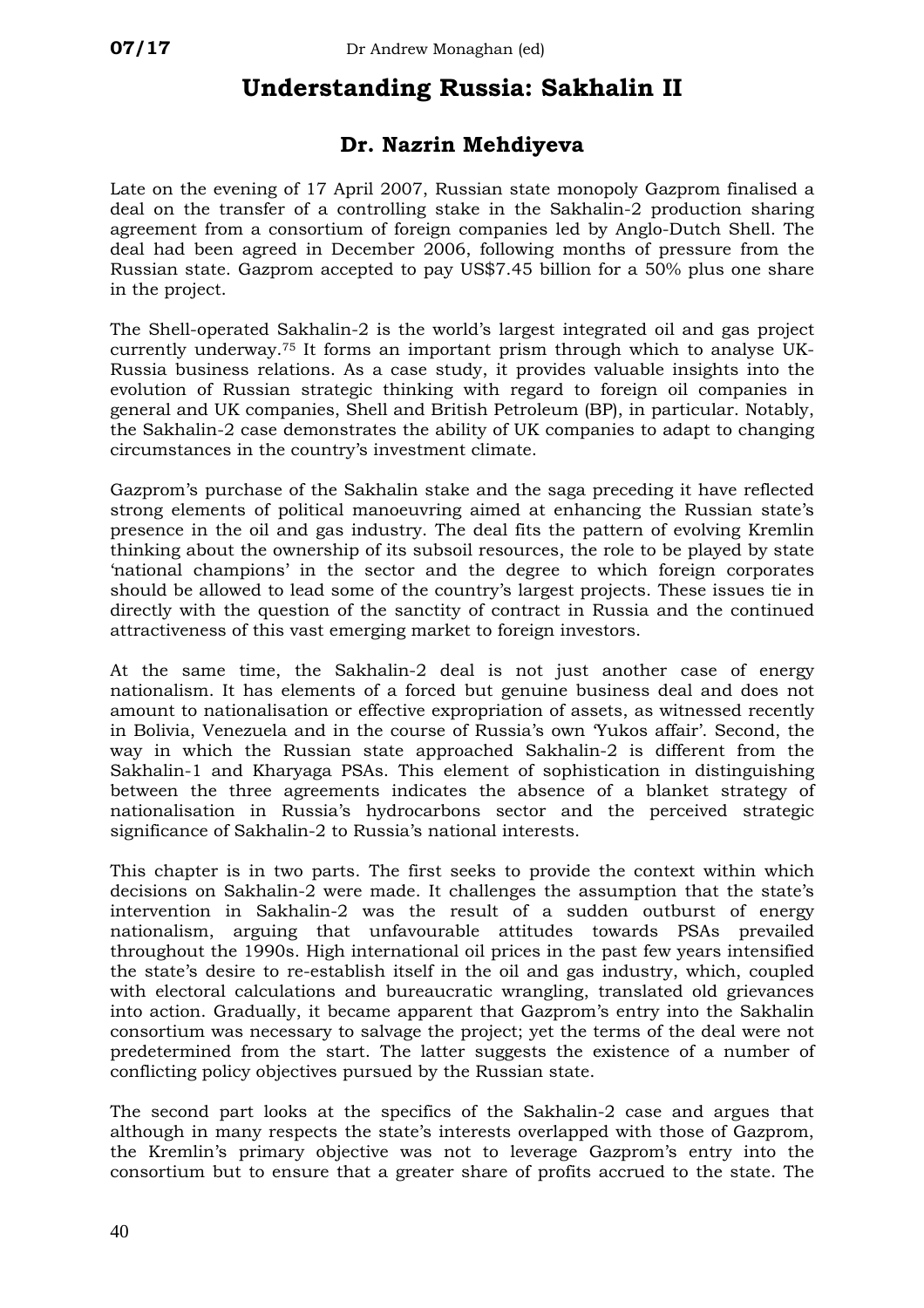fact that this was achieved without legally revising the PSA highlights that, despite being a forced deal, Sakhalin-2 was not in any way an instance of nationalisation. It is therefore not comparable to the Yukos affair, in which the state's objective was to destroy the company using tax legislation. However, while Yukos is unlikely to be repeated, administrative methods of pressure developed in the Sakhalin case are already being applied to TNK-BP and its vast Kovykta field.

#### **Attitudes to production-sharing agreements**

Sakhalin-2 and the nature of Shell's involvement in Russia are unique in many respects. The project is one of only three PSAs signed in Russia. Even in the 1990s, when oil prices were significantly lower than they are today, Russia regarded the PSAs as a temporary arrangement in the industry, suitable perhaps for a handful of technologically very challenging greenfield projects in new and difficult to develop oil regions. Moscow never intended to make the PSAs the basis of its fiscal regime in the oil sector, in sharp contrast to other oil-rich former Soviet republics – notably, Azerbaijan and Kazakhstan. The Russian authorities did not finalise the PSA framework law until 1995. Even then, its implementation was stalled by the fact that it contradicted much of Russia's other legislation.[76](#page-53-2) Informal and bureaucratic impediments, but, above all, psychological resistance to signing what were perceived to be essentially 'colonial agreements' played a paramount role in preventing the signing of new PSAs.

Indeed, Russian officials - even those of liberal persuasion - repeatedly complained that the PSA regime was more appropriate for underdeveloped and less 'civilised' states, and that the signing of such agreements was humiliating for Russia. Frustration with PSAs was compounded by perceptions of overly slow progress at Sakhalin-1.[77](#page-53-3) Although a tender to develop Sakhalin-3 under a PSA was held in 1993, negotiations to finalise it lasted eleven years, until in January 2004, the government revoked the exploration licence of the group led by Exxon and Chevron. Deputy Prime Minister Viktor Khristenko stated that there was no reason for Russia to develop the field under either a PSA or regular taxation regime, and that the field would be auctioned off when its development became expedient.[78](#page-53-4) Remarkably, the other two blocs of Sakhalin-3 were not even included in the list of deposits that could be developed under the PSA regime.

In this context, Shell's ability to negotiate the Sakhalin-2 PSA, overcoming psychological barriers as well as extremely cumbersome bureaucratic procedures and the unfinished legal framework, constituted a remarkable achievement in its own right. Authorised by presidential decree in 1994, Sakhalin-2 became the first PSA concluded in Russia, a year before the PSA law came into effect.

It was implicit that along with opportunities in Russia's nascent energy market came substantial risks. Perceptions that the PSAs did not correspond to Russia's needs and national interests, present already in the early 1990s, were bound to become more manifest at a time of rising international oil prices and/or under a government more susceptible to the ideas of statism and resource management.[79](#page-53-5) The terms under which the Sakhalin-2 PSA functioned, its size and the absence of a Russian partner in the consortium made it particularly vulnerable to arbitrary political pressure and state action.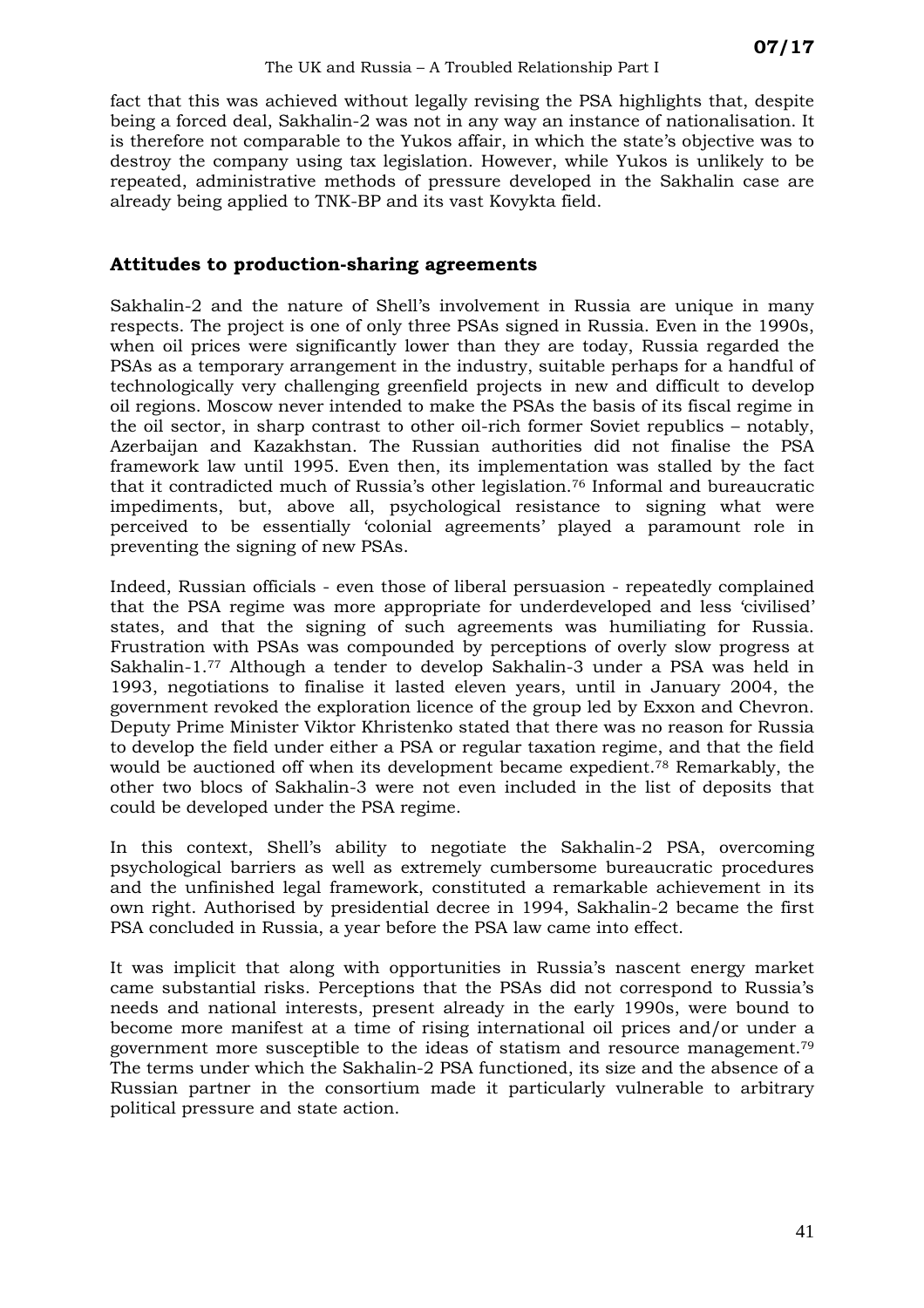#### **Policy direction**

Rent-seeking and unexpected revisions of oil taxes are common among petro-states. According to a recent study conducted by Wood Mackenzie, in Russia, future profits lost for private firms due to tax changes since 2002 amounted to \$50 billion. In this list of oil-producing states tinkering with their oil tax policy, Russia held first place but was followed immediately by the UK, where profits lost for the private sector stood at an estimated \$38 billion.<sup>80</sup> Yet Russia made the headlines, primarily thanks to widespread perceptions that it was a risky place, headed by an untrustworthy and authoritarian government. Viewed through the prism of these perceptions, many observers tended to exaggerate the exceptionality of the Russian government's claims that it was not receiving its fair share of profits.

To be sure, in Russia the reversal of the earlier policy of allowing private and foreign oil companies ownership of large equity stakes has been abrupt and accompanied by a gradual practical consolidation of the political rhetoric of Russia as an energy superpower. To make matters worse, the policy of re-asserting state control over the oil industry first became apparent with the destruction of a private - and the country's largest - oil producer Yukos and the transformation of state company Rosneft into a national champion.

Still, to date Russian energy nationalism has remained limited to a series of *ad hoc* actions against domestic and foreign oil majors, often motivated by an array of domestic political considerations and not just the state's determination to establish control over hydrocarbons. The absence of a coherent overarching energy strategy has been detrimental to Russia's investment climate because it has confused the rules of the business game, fuelling fears that Shell's Sakhalin-2 troubles and pressure on TNK-BP over the Kovykta field presage another Yukos.

Yukos analogies are misplaced partly because they fail to account for the political ambitions of Yukos founder and former CEO, Mikhail Khodorkovsky, and the uncompromisingly rigid stance he chose to adopt with regard to the state. In addition to the obviously absent political dimension, both Shell and, even more so, BP have shown willingness and ability to adapt to changing circumstances. Despite pressure over Kovykta, BP intends to expand its presence in Russia. There is a growing understanding that stability of existing and new projects can be ensured through partnerships with either Gazprom or Rosneft. The Sakhalin-2 case shows that this approach is likely to pay off. Indeed, the decision taken at a Kremlin meeting in January to split all new offshore oilfields, including on Sakhalin, between Rosneft and Gazprom indicates that the state will continue to enforce its presence in the industry.[81](#page-53-7) But at the same time, this decision is unlikely to aid the emergence of a coherent energy strategy and may, in fact, intensify rivalry between the state companies.

#### **Electoral dimension**

That President Vladimir Putin would use the country's energy resources to achieve a range of foreign and domestic policy objectives had become apparent by July 2006, when Russia hosted the G8 summit in St Petersburg. Defending the country's right to be in the G8, Putin emphasised that his country alone had four times more oil and gas than all other G8 members taken together. Apart from the foreign policy aim of re-establishing Russia's great power status, the domestic goal of restoring justice by rectifying mistakes of the early 1990s has become equally prominent, not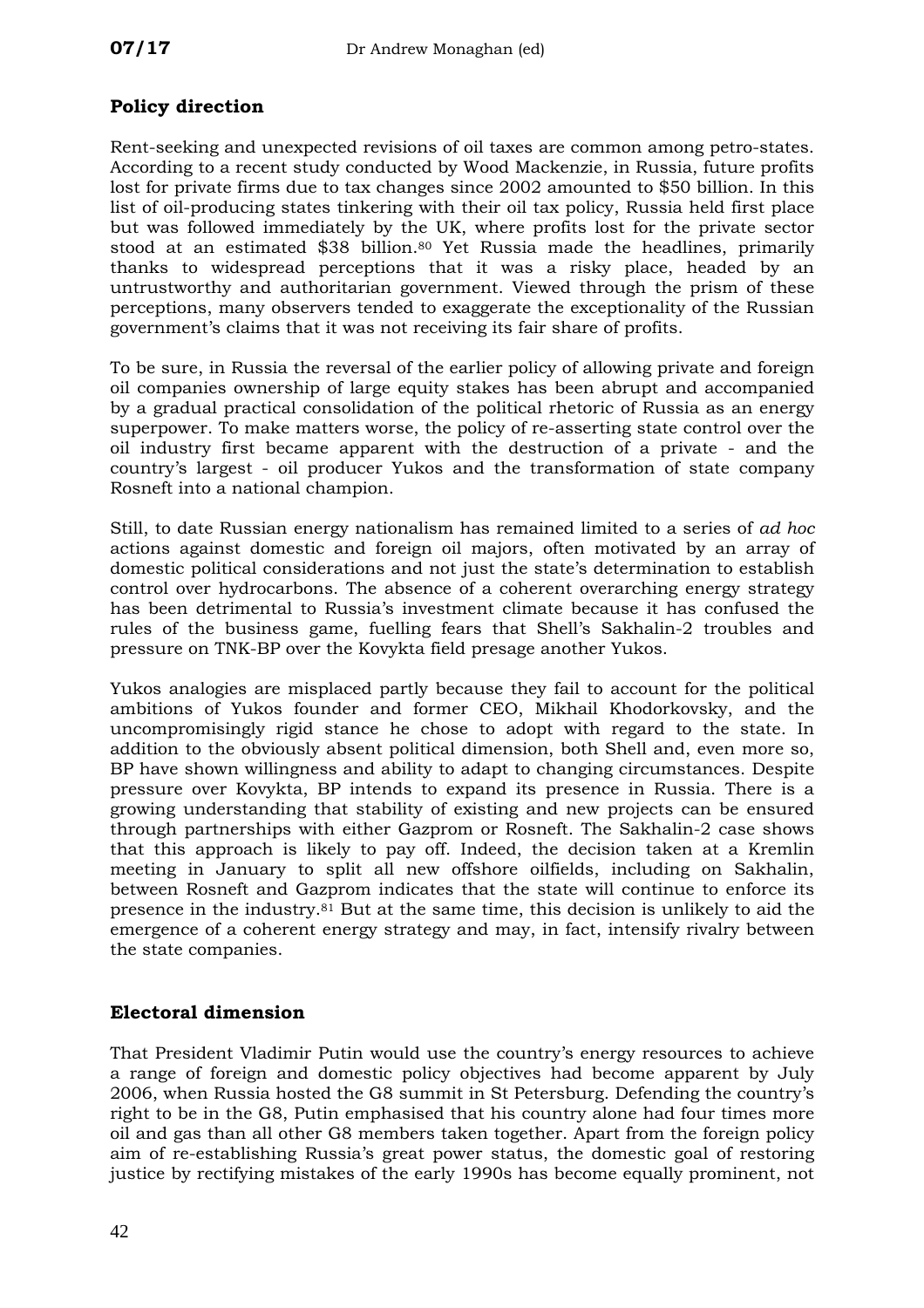#### The UK and Russia – A Troubled Relationship Part I

least because it has proved consistently popular with the electorate. In fact, vociferous campaigns unleashed against all three PSAs – for cost overruns, underproduction and alleged environmental damage – formed part of the authorities' broader efforts to restore Russia's national pride and appeal to the sense of justice of the Russian people. Other such efforts included selective prosecution of oligarchs – first and foremost, Khodorkovsky, but also Vladimir Gusinsky and Boris Berezovsky.[82](#page-53-8)

Indeed, many of Moscow's policy moves that have caused international concern have been central to strengthening Putin's standing domestically and achieving the consolidation of his regime. The Russian-Ukrainian (January 2006) and the Russian-Belarussian (January 2007) crises provide vivid illustration of this, as the government and public appeared united on the acceptability of risking Russia's reputation as a reliable energy supplier to achieve a narrow set of political and economic goals vis-à-vis Ukraine and Belarus, respectively. To a degree, the same logic applies to the PSAs, as Russia has been willing to sacrifice part of its political capital as a business-friendly destination to take control of the Sakhalin-2 project. This is not to say that government policy of recent years, particularly the expanding role of the state in the oil and gas sector, has been driven by popular demand. However, the fact that state preferences were in line with those of the public reinforced the trend towards greater state interventionism.

Pressuring foreign and domestic companies has been used as a way to garner popular support ahead of the electoral cycle of 2007-08. Over a period of several months, the scope of the campaign against Sakhalin-2 appeared to broaden, as the government became keen to demonstrate that all oil companies, domestic and foreign, would be investigated if suspicions arose over their environmental record. Indeed, in part, this was an attempt to reduce the political impact of the attack on Shell. However, it was also a way to show that Russia was now becoming a "civilised country" where strict adherence to environmental legislation was "natural".[83](#page-53-9) The Prosecutor-General's Office issued a statement that it would introduce additional measures to strengthen legal supervision of the companies' compliance with environmental rules, while the deputy head of Rosprirodnadzor, Oleg Mitvol, cited audits conducted at Lukoil, Rosneft, Gazprom Neft and TNK-BP.[84](#page-53-10) 

In this respect, foreign companies provided a convenient target, and Kremlin top aides did not miss a chance to accuse them of not fulfilling their Russian Content requirements and of being interested "only" in exporting Russia's raw materials.[85](#page-53-11) Mitvol's statements that "we no longer view foreigners as a special category" and "we don't write different laws for them"[86](#page-53-12) – widely broadcast on Russian television - have resonated with the Russian electorate.

#### **Sakhalin-2 case study**

The Sakhalin-2 PSA was particularly vulnerable to pressure from the Russian state. The size of its proven reserves, its prospects as Russia's first LNG producer and the concomitant strategic value of the project help explain why it was treated differently not only from licensed projects but also the Sakhalin-1 and Kharyaga PSAs.[87](#page-53-13) The failure of Sakhalin-2 to meet the initial production arrangements and the doubling of costs on conditions unfavourable to Russia gave policy-makers a legal excuse to revise or otherwise alter the terms of the 1994 agreement.[88](#page-53-14) Rising energy nationalism across the globe created an external dynamic that further influenced Russia's policy-making establishment, building a political momentum for promoting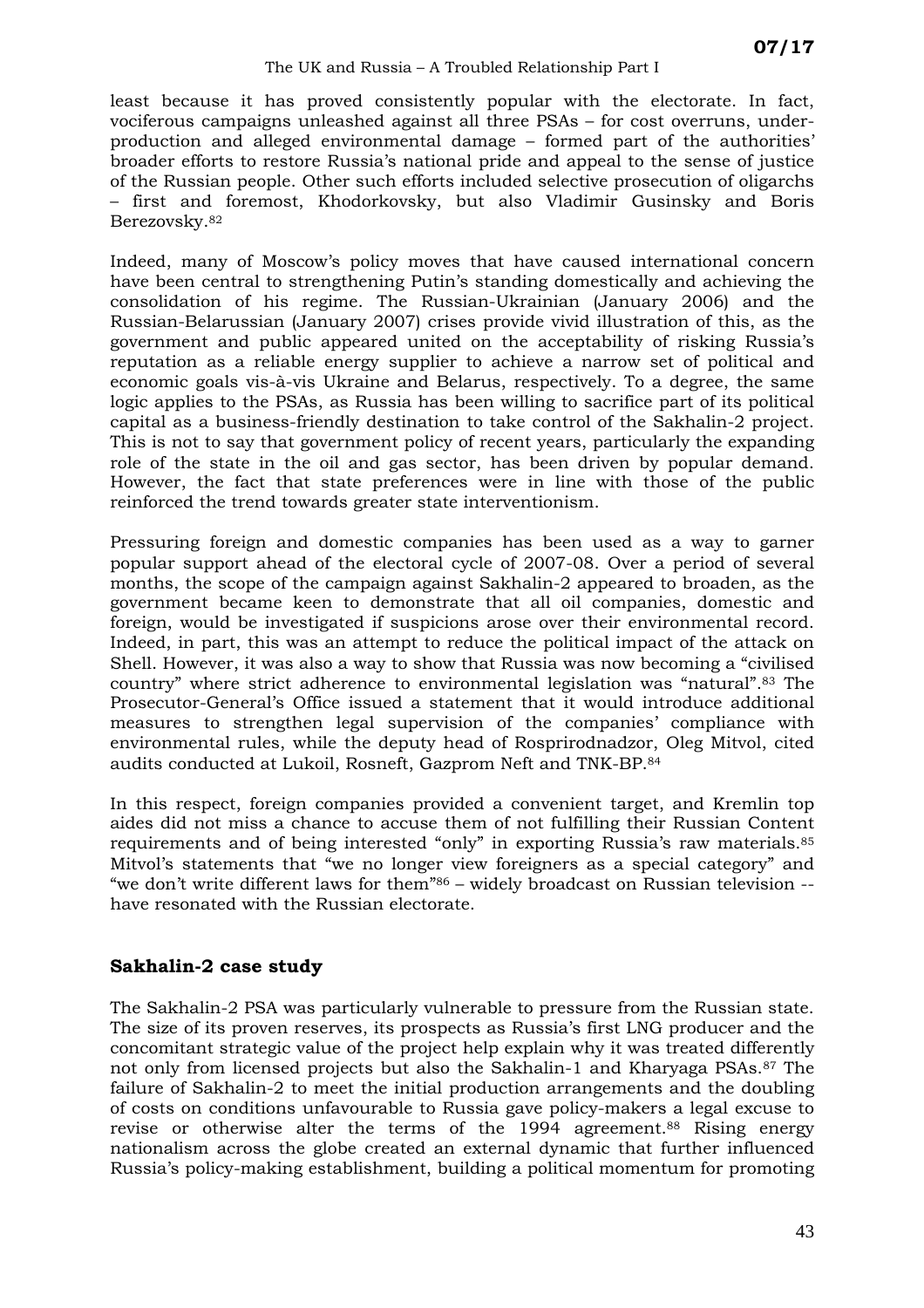Gazprom's entry into the consortium, composed until then exclusively of foreign companies. The fact that Gazprom had been interested in acquiring a large, possibly controlling, stake from Sakhalin Energy since 2004 was an additional factor that worked alongside, though not always in synchrony with, the state's emerging scheme of controlling strategic subsoil deposits.[89](#page-53-15) 

#### **Strategic importance**

Sakhalin-2 comprises two offshore fields, Piltun-Astokhskoye and Lunskoye, which contain an estimated 150 million tonnes of oil and 500 billion cubic metres of gas. The project's Phase 2 envisages the construction of a liquefied natural gas (LNG) plant and an LNG export terminal on Aniva Bay. At the projected export capacity of 9.6 million tonnes (or 13.3 bcm) per annum, the LNG plant in Prigorodnoye, in the southern part of the island, will be Russia's first, and the world's largest, plant to liquefy natural gas.[90](#page-53-16) An 840-kilometre pipeline to connect the Lunskoye field in the northeast of the island to the LNG terminal in the south is also being built. The start of production is currently scheduled for summer 2008, making Sakhalin-2 Russia's first LNG project. Almost 98% of the amount to be produced in the first year has already been pre-sold on long-term contracts, mostly to Japan, and some to South Korea and the United States.

Despite these advantages, Sakhalin-2 was increasingly becoming the subject of criticism. The start of offshore oil production, initially scheduled for 1998, was delayed until the following year, while geological and technical complexities of the project meant that even then oil was produced on seasonal basis, rather than allyear round. This is still the case today.<sup>91</sup> Gas production from the Lunskoye field is yet to begin. Moreover, last year, production at Sakhalin-2 lagged significantly behind Sakhalin-1, with the former producing 1.6 million tonnes of oil and 263.6 million cubic metres of associated gas. Oil production remained unchanged from 2005, and is significantly less than 2.56 million tonnes and 1.1 billion cubic metres of gas produced at Sakhalin-1.[92](#page-53-18) Yet the key reason for the state's involvement in Sakhalin-2 was the doubling of its total cost estimates. Initially projected at around \$9-11 billion, its cost has since been revised to \$21.9 billion, in part owing to higher costs of labour and steel, inflationary pressures in Russia and the weakening of the dollar.

According to the terms of the PSA, the Russian state will only start receiving its share of profits after the foreign consortium recouped its costs. Moreover, at a real rate of return less than 17.5%, the state will receive a mere 10% of the profits, while Sakhalin Energy will receive the remaining 90%. At a rate of return equal to 17.5%, the state will split profits with the consortium on a 50-50 basis. It will only receive 70% of the profit when the rate of return reaches 24% and above. The cost of \$22 billion meant - on the calculation of the Russian authorities - that the country would not benefit from the project until 2013-14 at the earliest.<sup>93</sup> Shell argued that, despite increased costs, the project remains "highly beneficial" to Russia, and according to Sakhalin Energy, at the price of \$35/barrel, the project would bring into the Russian treasury an estimated \$50 billion. At the price of \$50/barrel, this figure would reach \$80 billion.[94](#page-53-4) 

Nevertheless, Andrei Dementyev, deputy minister of Industry and Energy, said that Sakhalin-2 was "the worst" of the three PSAs. Revealing the general mood in the government, Dementyev complained that at the production rate of 1.5-2.0 million tonnes of oil per annum, extracted from the Piltun-Astokhskoye field, Russia received only \$20 million in royalties and nothing in profits. He claimed that, at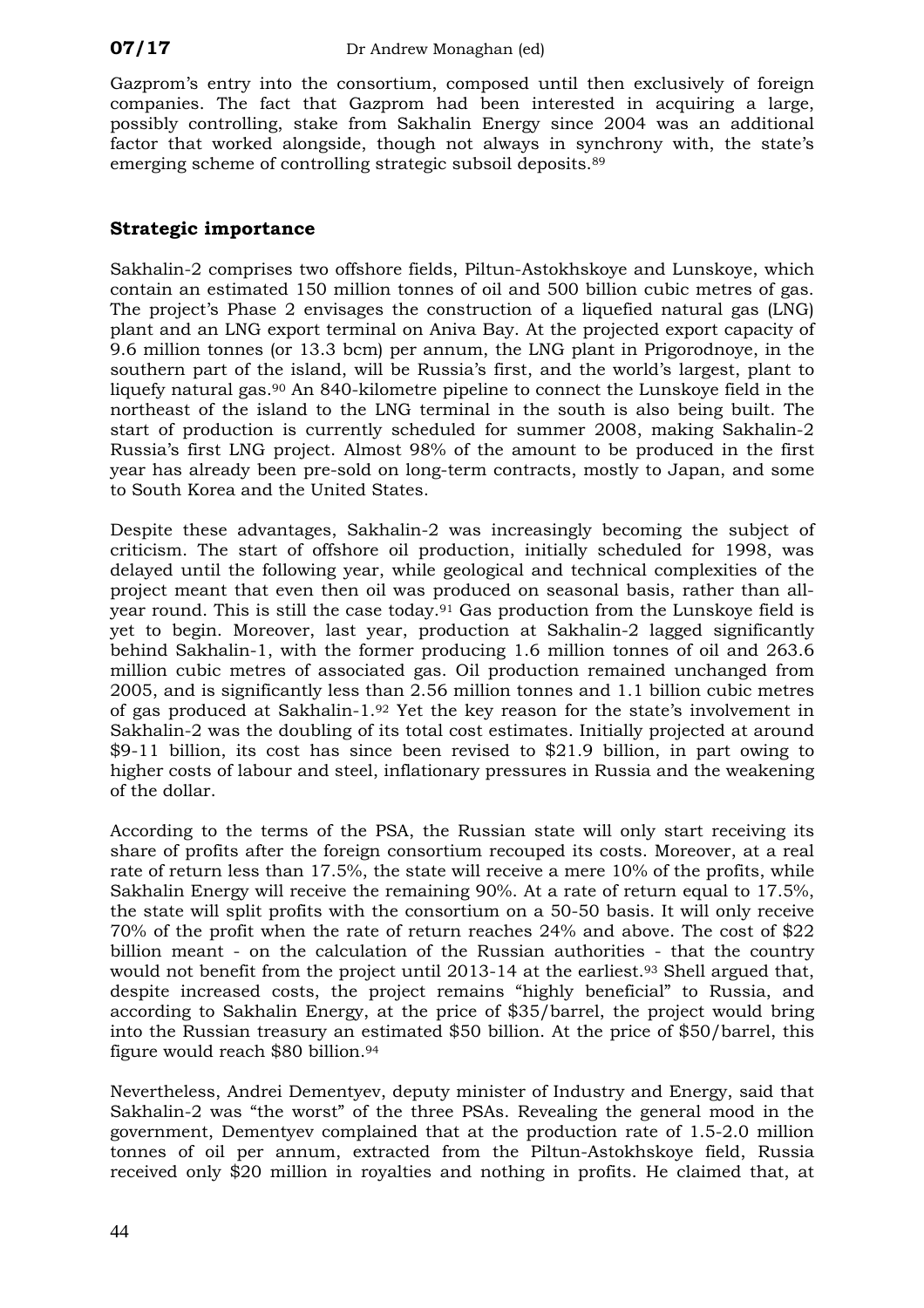#### The UK and Russia – A Troubled Relationship Part I

prevailing oil prices, if a standard tax regime were applied, Russia would receive between \$300-400 million dollars annually.[95](#page-53-20) Dementyev's comments were by no means exceptional. A report prepared by the Russian Academy of Sciences, for instance, also claimed that together the three PSAs had cost Russia \$11-12 billion dollars.

Such assessments were followed by calls to revise or amend the PSA – on a mutually advantageous basis. Speaking at the EU-Russia summit in Helsinki in late 2006, President Putin said that the parties needed to sit down at the negotiating table and find a solution. He noted with clear irritation that proposed cost increases were unacceptable, as Russia would not get "anything for another ten years".[96](#page-53-21) During Russian parliamentary hearings in October, Dementyev told the Federation Council that his ministry was holding talks with Sakhalin Energy to introduce amendments to the project's "economic model", but that it was unlikely to lead to changes in the terms of the PSA. In late November, a Russian top Audit Chamber official, Sergei Abramov, said that the government wanted Shell to take an initiative in offering improved terms for the PSA. He added that Russia would not unilaterally revise the agreement, but it would not at the same time endorse a new budget. Natural Resources Minister Yury Trutnev made similar statements, noting that Russia would "happily agree" to scrap the PSAs "if the companies suggested it".[97](#page-53-22)

This state of affairs seemed to imply a stalemate, had it not been for a fierce environmental campaign and technical checks that were being conducted in parallel with these more placatory statements of the president and energy officials. The state's tactic of applying suasion and administrative power throughout negotiations revealed the existence of conflicting state goals and the absence of a pre-determined solution to Sakhalin.

#### **Pressuring Shell**

The Kremlin's first public expression of concern with Sakhalin's ecology came in September 2006, when the Ministry of Natural Resources (Minprirody) suspended the State Environmental Expertise Review, a key permit that it had itself issued three years earlier. Phase 2 of the project was brought to a partial halt, giving ground to fears that losses from Sakhalin Energy's possible failure to meet its contractual obligations could amount to \$10 billion. At the same time, Minprirody and Rosprirodnadzor threatened to stop the project altogether, cancel the PSA and sue Sakhalin Energy for up to \$50 billion in compensation in international arbitration courts, if they found sufficient evidence that the project had caused "irreparable damage" to Sakhalin's environment. Rosprirodnadzor accused the consortium of polluting Aniva Bay, causing deforestation by, among other things, digging pipeline glades of unauthorised width, and causing soil erosion by dumping clay and sand into the rivers essential for the spawning of salmon. In an escalating series of statements, Mitvol accused the Sakhalin consortium of concealing knowledge of these environmental violations. After inspecting the project in October, Trutnev declared that a criminal case would be opened, as the consortium had violated five articles of the criminal code. Some of the violations, he stated, were punishable by prison terms of up to seven years.[98](#page-53-23)

Sakhalin Energy sought to respond to Russian government enquiries "as fast as possible", according to the consortium's CEO Ian Craig, but in less than three weeks (between late September and mid-October), Sakhalin Energy received 27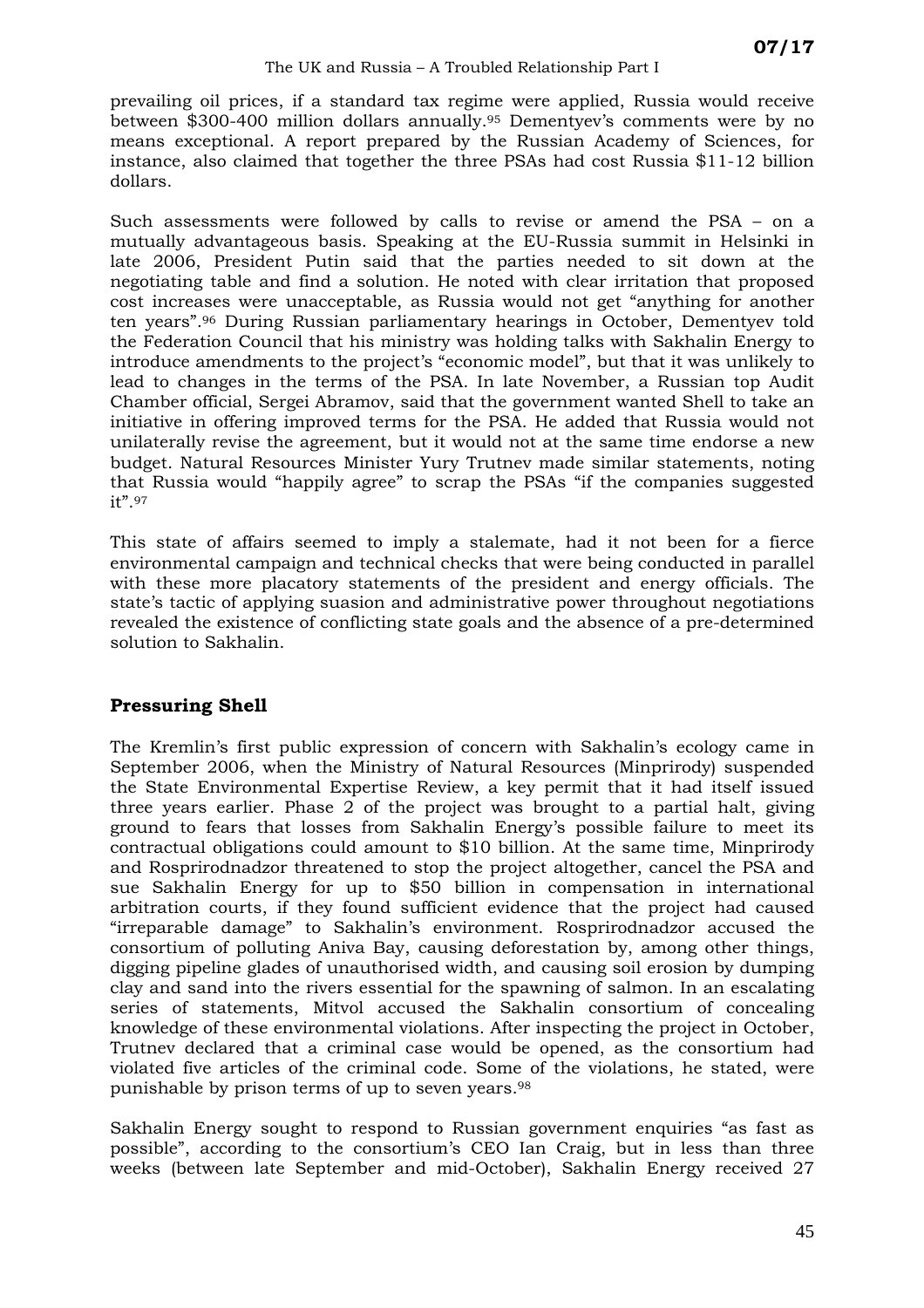requests, each of which required "thousands of pages of documentation".[99](#page-53-24) In October, Shell CEO Jeroen van der Veer stated that the company firmly believed that all significant environmental challenges had been "fully and adequately addressed". In the same month, van der Veer met Trutnev to discuss the alleged violations, after which the minister proclaimed that a "180-degree turnaround" had been achieved. He said that Shell was now taking a more "constructive approach" to Russia's environmental concerns, acknowledging existing violations and proposing ways to improve the situation. Yet to maintain a degree of leverage, he emphasised that "absolutely any sanctions" remained possible if Shell's proposals proved unsatisfactory.[100](#page-53-25) Although Sakhalin Energy did not have an impeccable environmental record and had acknowledged some violations,[101](#page-53-26) the bluntness of the authorities' campaign and Mitvol's subsequent outright rejection of all measures proposed by the consortium as a "joke collection" suggest underlying political motives.[102](#page-53-27) 

There was indeed an element of bureaucratic rivalry and an attempt on the part of the environmental agencies to establish themselves as key players in Russia's oil and gas industry. Over a period of four months, the environmental campaign gained a momentum of its own and unfolded in ways that occasionally openly contradicted the Kremlin line.[103](#page-53-28) Nevertheless, Trutnev and Mitvol must have been given the green light to attack Sakhalin-2 on environmental grounds by the presidential administration and, conceivably, Putin himself.

By mid-November, Shell's patience was wearing thin. Speaking at a round table in Helsinki, the head of Shell in Russia, Chris Finlayson, said that the Russian government needed to send unequivocal signals that foreign companies were still welcome in the country.<sup>[104](#page-53-29)</sup> In a separate interview. Craig stated that the fairness of the deal could be debated today, when \$13 billion had already been invested, but "it's a debate about dividing up a share that simply would not exist, had we not set them up then"[.105](#page-53-30) 

Remarkably, despite the pressure that was being applied on Sakhalin-2, the state was cautious not to disrupt the overall production schedule of Phase 2. For instance, when Minprirody suspended twelve water use licences of the project in early December, a subcontractor of Sakhalin-2, Starstroi, stated that the decision would not affect the schedule, as the construction of pipelines and river crossings was almost complete.

Within the government, a consensus existed on the need to resist a rise in reimbursable costs until Shell was prepared to offer improved terms in return for the government's approval of the new expenditure plan. Gradually, Gazprom's participation in Sakhalin Energy began to be seen as an acceptable way to bring forward the timeline when Russia would reap first profits from Sakhalin-2. The main advantage of this solution was that technically the PSA would be left intact. At a Helsinki business conference in November, Chris Finlayson stated that Shell was "very much looking forward to welcoming Gazprom to the project as a leading shareholder".[106](#page-53-31) This signalled that the parties were gradually moving to a common denominator. The main issue to be resolved now was price.

#### **Gazprom's rationale**

Gazprom had long wanted to enter the consortium by swapping a 50% in its Zapolyarnoye field in West Siberia for a blocking stake (25% plus one share) in Sakhalin Energy. That negotiations were underway became publicly known in 2005.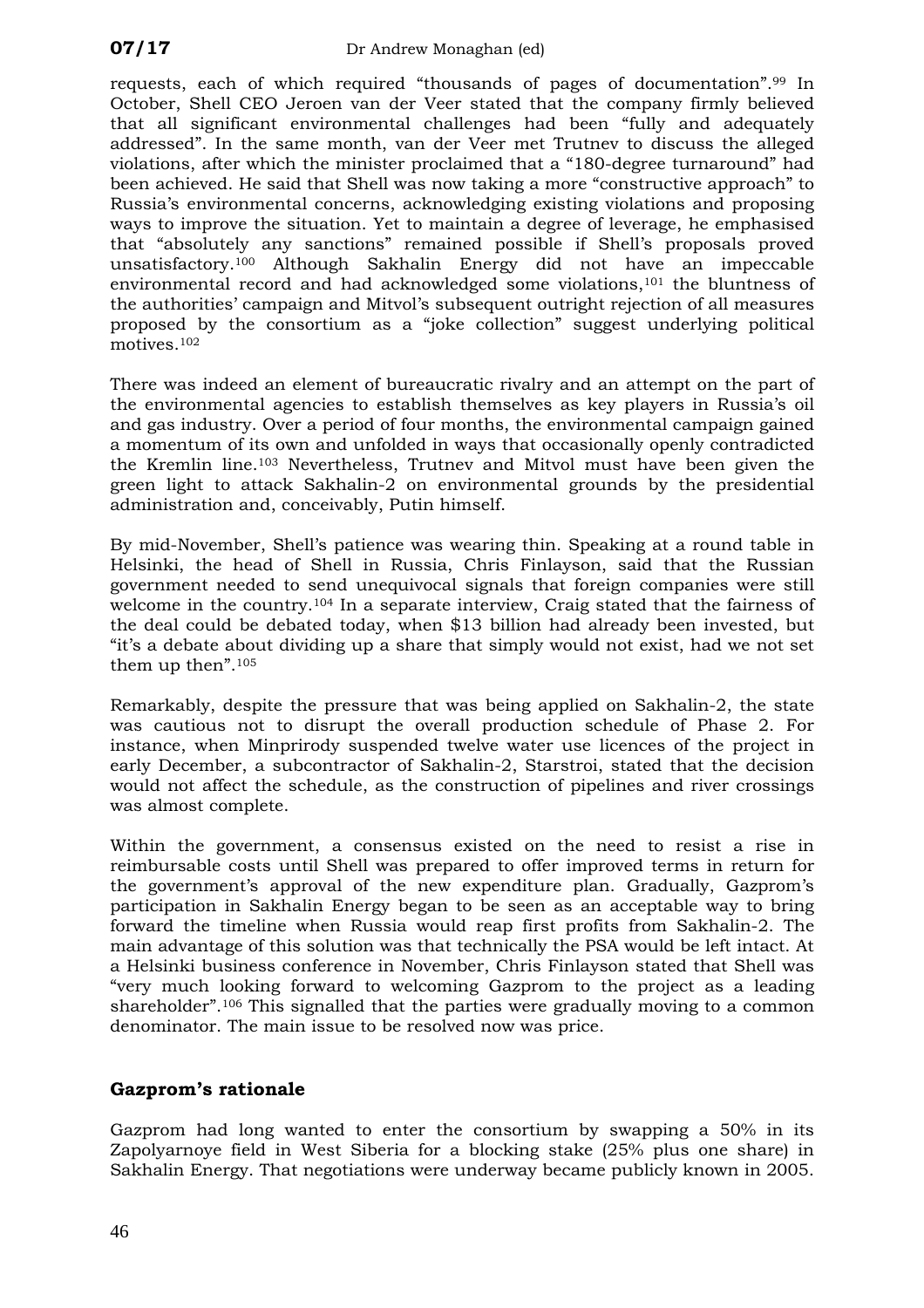However, Shell's announcement days later of the new cost estimates for Sakhalin-2 enabled Gazprom to stall negotiations and demand more favourable entry terms.[107](#page-53-32) 

Gazprom had several reasons to enter the consortium. The first was its desire to consolidate fully its grip on the country's gas exports. Although Gazprom's monopoly had already been inscribed in law, it did not include the gas or LNG produced at Sakhalin-2. This created a problem for Sakhalin Energy.[108](#page-53-33) Gazprom's desire to be the sole exporter of Russian gas coincided with the Kremlin's political objective of not allowing independent producers and foreign companies access to the country's gas network, as this would reduce the state's control over a key 'strategic material'. That Gazprom had little doubt regarding its ability to coerce Shell to surrender control of the project is apparent from the agreement it signed on November 15 with the administrations of Sakhalin Oblast and Primorsk Krai to gasify the regions using production from Sakhalin-1, 2 and 3.[109](#page-53-34) 

Liquefying gas in particular reduced the consortium's dependence on the monopoly because LNG was to be transported to its final destination by tankers and not Gazprom-controlled export pipelines. Consequently, Gazprom had a substantial interest in acquiring a stake in the consortium – not only to strengthen its monopoly on gas exports but also to acquire greater control over the country's LNG. Indeed, by participating in Sakhalin-2, Gazprom will be exposed to LNG technology and expertise, which it currently does not have and which it will need if it decided to liquefy gas from other major deposits, such as Shtokman in the Barents Sea.[110](#page-53-35)

Gazprom does not hide its ambition to become the world's largest energy company, quadrupling its market capitalisation from the current \$300 billion. Acquiring a stake in Sakhalin-2 will advance this aim as well as allowing the monopoly to become an important player in the LNG market, which is expected to grow at an average annual rate of 2% until 2030. Even prior to the entry into Sakhalin Energy, Gazprom bought and delivered over 800 million cubic metres of liquefied gas to overseas customers. According to Medvedev, the company has already developed a programme of replacing piped gas with its liquefied equivalent.[111](#page-53-36) Suggestions have already been made to liquefy Sakhalin-1 gas output at Sakhalin-2 facilities, which would undeniably benefit Gazprom.[112](#page-53-37) Over the long run, Gazprom will seek to acquire sufficient LNG production to influence gas prices. This would enable the Kremlin to consider seriously the idea of leading a 'gas OPEC', even if such an organisation remains largely informal and its efficacy constrained by the rigidity of the pipeline gas market.

Finally, by acquiring Sakhalin-2, Gazprom will target Asian customers and seek to diversify away from Europe. This is in line with the Kremlin's goal of becoming a global energy supplier. The gas pipeline, which may run alongside the Eastern oil pipeline from Taishet to Nakhodka, is yet to be officially approved by the cabinet. In any case, spiralling costs, difficult terrain and insufficiently developed gas deposits in East Siberia mean that the completion of this project is some years away. The importance to Gazprom of Sakhalin-2 therefore is clear, since in the meantime it will start producing next year and has already secured customers on long-term contracts that will last over 20 years.

The project must deliver its first cargoes on time to establish a reputation as a reliable source of LNG.[113](#page-53-38) It was perhaps this consideration, coupled with Gazprom's complete lack of experience in LNG technology, that has provided a powerful argument in favour of retaining Shell as project operator. Had Gazprom taken on the day-to-day operations at the project, production schedule would have almost certainly been disrupted, provoking a harsh reaction from the governments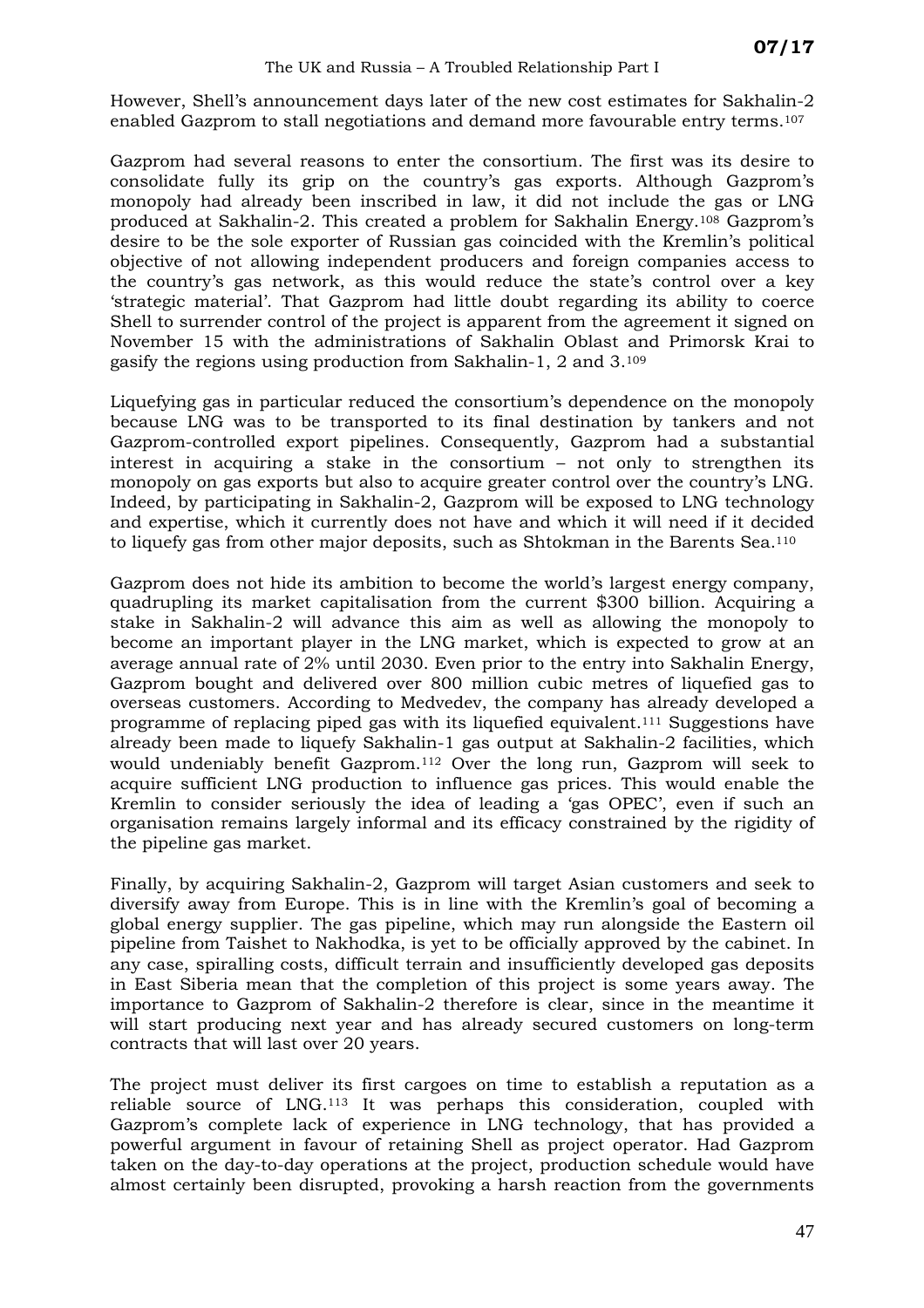of consumer states. Nevertheless, Gazprom will replace Craig with its own nominee once LNG deliveries get underway.[114](#page-53-39) It has already nominated Aleksandr Medvedev, the head of Gazprom's export department, and Stanislav Tsygankov, the head of the monopoly's foreign relations department, as non-executive directors of the consortium. Its representatives will eventually take half of the seats on the Sakhalin Energy board, although the replacements are unlikely to be immediate.

#### **Terms of entry**

The doubling of cost estimates and environmental concerns by Sakhalin Energy provided a convenient pretext for Gazprom not to surrender its stake in Zapolyarnoye, while leveraging its way into Sakhalin Energy. The newly agreed distribution leaves Shell with a 27.5% stake, while Mitsui and Mitsubishi, having ceded 10% each, are left with 15% and 10% respectively. Gazprom now owns 50% plus one share.

The price that Gazprom eventually paid for a majority stake in the consortium reflects roughly its currently estimated market price of \$8 billion. However, in the absence of a relentless environmental campaign from Rosprirodnadzor, the market valuation is likely to have been higher. The cost of \$22 billion implies that for a 50% share Gazprom would have had to pay \$11 billion.[115](#page-53-40) In reality, Gazprom has paid \$7.45 billion and received guarantees that previous owners will assume \$3.6 billion as non-refundable costs. To be sure, the consortium surrendered the right to recover this capital expenditure on a priority basis in December, after the government insisted that the partners carry engineering risks, which it considered as "non-market factors" caused by technical decisions that inflated costs.[116](#page-53-41) Consequently, \$3.6 billion represents a discount that Gazprom has received thanks to harsh regulatory pressure applied by the state.

The fact that in late March, the Russian government announced that it would not file a suit over environmental damage caused by Sakhalin-2 lends credence to the argument that the state's campaigning was, to a large extent, designed to secure Gazprom's entry into the consortium. Indeed, that the environmental probes would recede had been implied strongly by President Putin at the time of announcing the deal with Sakhalin Energy, when he assured the new consortium that "we are capable of solving any questions".[117](#page-53-42) Moreover, on the day of the signing of the final agreement in April, the Ministry of Industry and Energy approved a new budget for Phase 2 at \$19.4 billion. Gazprom's leading position in the consortium made the deal acceptable to the government, both on strategic and economic grounds.

Remarkably, the government appears to have also secured guarantees that the new consortium will pay it dividends, starting in 2010, which will be linked to the price of oil and gas.[118](#page-53-43) To achieve this, the shareholders of Sakhalin Energy issued the Russian government with one non-voting (Class R) share, entitling it to a percentage of profits from sales of the Sakhalin-2 output.[119](#page-53-44) The Energy Ministry said, without specifying, that the new agreement contained a clause aimed at protecting the state's economic interests.

The fact that Gazprom as a new majority shareholder will have to assume a proportionately larger burden than Shell of paying dividends to the state demonstrates that collecting profits at a time of high oil prices has been more important to the state than either marginalising Shell or enabling Gazprom to enter the consortium on financially favourable terms. Moreover, contrary to previous speculation that Gazprom would not pay the consortium until it sees profits from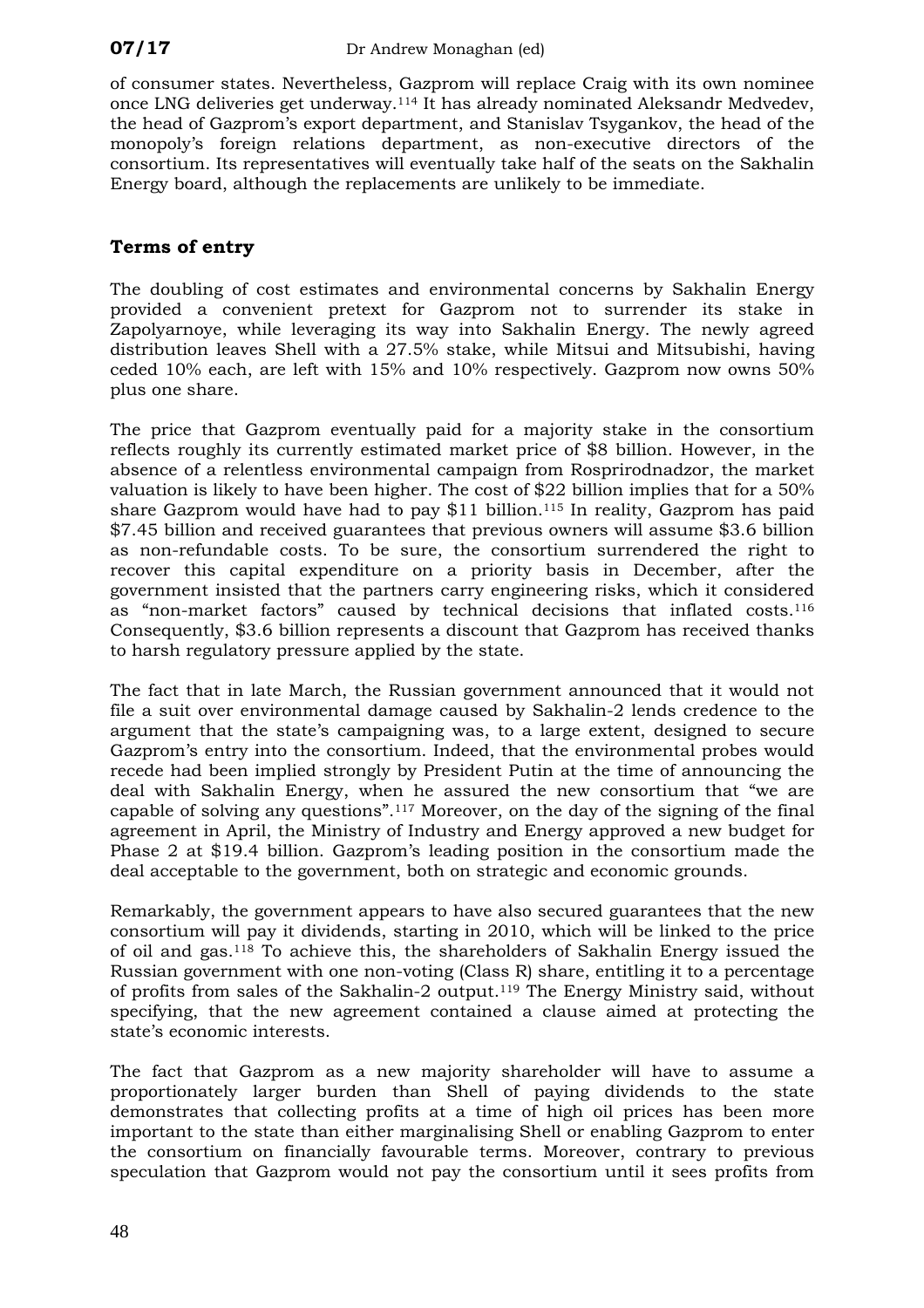LNG deliveries, the monopoly undertook to pay the amount in full immediately upon the signing of the final documents.[120](#page-53-45) No less importantly, the new deal, while serving the interests of the state, does not amount to a formal revision of the PSA, which would have severely damaged Russia's reputation and jeopardised the project's production schedule.

#### **TNK-BP comparison**

Russia's energy strategy is still taking shape, but the general outlines are already apparent. Factors that have played an important role in the unravelling of Sakhalin-2 will also influence the outcome of negotiations over the vast Kovykta gas field, owned by TNK-BP through Rusia Petroleum. They are also likely to affect the ownership structure of TNK-BP, although the change is likely to come through Gazprom's buyout of the Russian – and not UK – share of the joint venture.

It is almost a foregone conclusion that Gazprom will take over the Kovykta field, which is of strategic importance to Russia in view of its size and closeness to the Chinese market. The Russian authorities, who are threatening to revoke the project's licence, have made it clear that if TNK-BP were to lose the Kovykta licence for unfulfilling its contractual obligations, the bidding would be open only to Russian investors. Rusia Petroleum was given until the end of April to increase production from 33.8 million cubic metres (2006 output) to 9.0 billion, as stipulated in the licence.[121](#page-53-46) This is simply unrealistic. The main reason for such underproduction has been Gazprom's persistent refusal to allocate pipeline capacity to export gas abroad, while regional demand in Irkutsk Oblast has been inadequate to ramp up production. Rusia Petroleum's repeated attempts to revise production quotas have been refused on various grounds.[122](#page-53-47) 

Pressure on TNK-BP has been rising steadily over the past months, leading TNK-BP CEO Robert Dudley to suggest that the terms of Gazprom's acquisition of a Kovykta stake would be settled by mid-2007.[123](#page-53-48) Like Shell, TNK-BP believes that bringing Gazprom on board will allow the Kovykta project to proceed; it will also provide a measure of political guarantee.[124](#page-53-49)

The cancellation of Rusia Petroleum's licence and its subsequent re-auctioning currently seem less likely than Gazprom's entry into the project. Threats to halt the project are – and are understood to be – the state's tactic to use administrative measures as a bargaining tool.[125](#page-53-50) This in large measure resembles the Sakhalin-2 scenario. However, the state-preferred configuration is by and large already accepted as inevitable by foreign companies, and further relentless pressure on TNK-BP may prove counterproductive. Already in 2005, Dudley said that working with state companies was not in itself a "negative development" and that this new configuration could be "effective" if the state created "a clearly defined set of rules for everyone to play by"[.126](#page-53-51) 

TNK-BP is presently Russia's third-largest oil producer, which plans to invest around \$15 billion over the next decade. It is also interested in participating in the construction of the Eastern gas pipeline, an offer that in the light of spiralling costs may become increasingly attractive. Gazprom's refusal so far to consider TNK-BP as a partner in this major undertaking may change once it enters the Kovykta project and buys out a 50% stake of TNK. Given the understanding that currently exists in BP and TNK-BP regarding the state's desire to direct all strategic projects, the state's continued crude use of administrative measures as bargaining tools will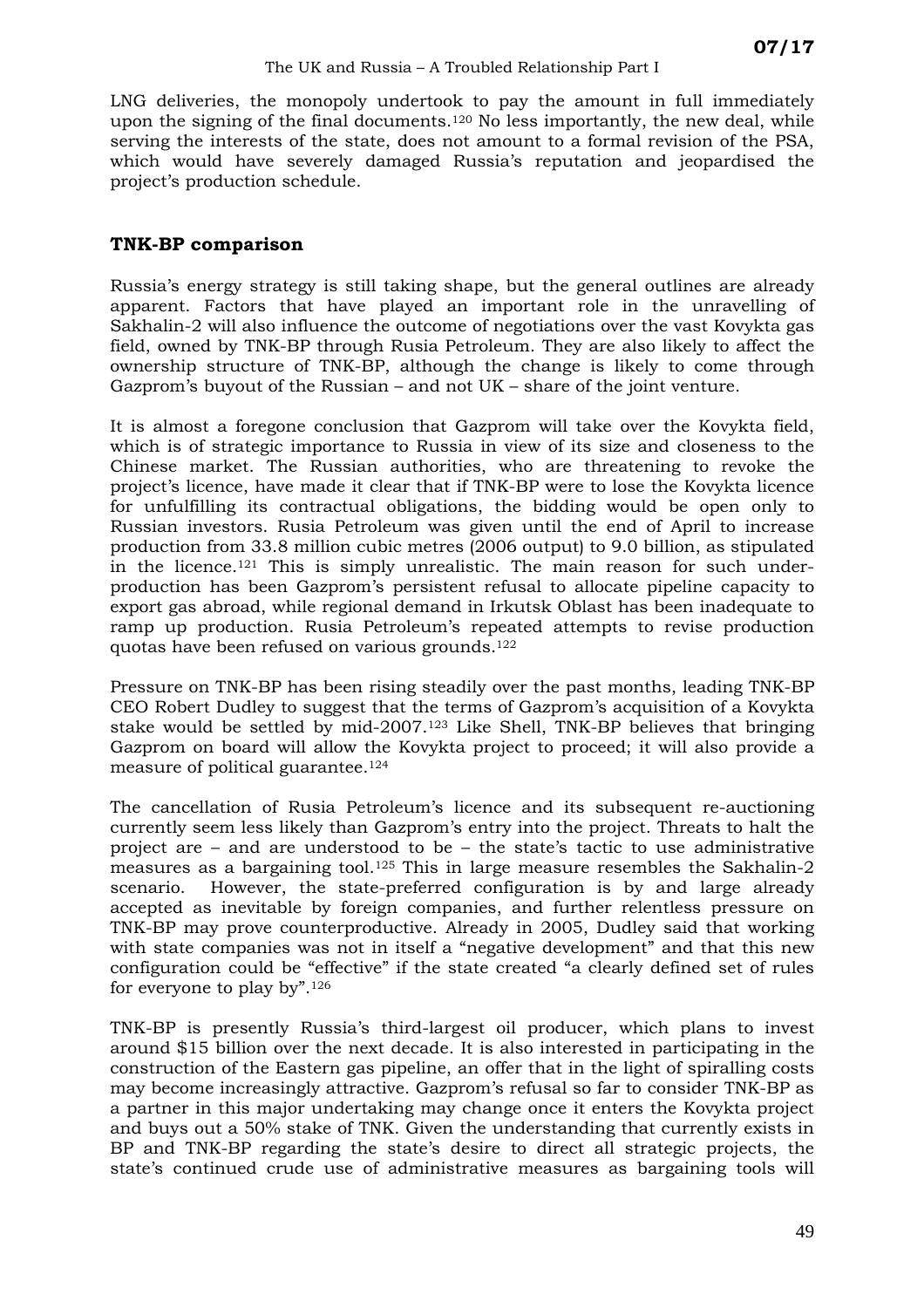<span id="page-53-17"></span><span id="page-53-2"></span>reduce these companies' confidence in Russia, which in turn will harm the country's oil sector. Needless to say, it will also negatively affect Russia-UK relations.

<span id="page-53-34"></span><span id="page-53-33"></span><span id="page-53-20"></span><span id="page-53-19"></span><span id="page-53-18"></span><span id="page-53-5"></span><span id="page-53-4"></span><span id="page-53-3"></span>In the Kovykta negotiations that are currently underway, the main sticking point appears to be price.[127](#page-53-52) The fact that the price of Gazprom's entry remains negotiable shows that Russia has not gone down the route of nationalisation but is being torn between conflicting goals and desires. On one hand, the Russian state seeks to ensure that foreign involvement is kept under control and the state maintains the capacity to manage or, at least, direct hydrocarbons projects. On the other, Russia's highest officials continuously attempt to reassure investors, both domestic and foreign, that Russia is business-friendly. The latter is done not only through public pronouncements but also legislative measures, such as the new law on the subsoil.[128](#page-53-53) The idea behind the law, which has attracted much criticism in the West, has been to dispel investor uncertainties by specifying which deposits the state deems strategic.

<span id="page-53-37"></span><span id="page-53-36"></span><span id="page-53-35"></span><span id="page-53-26"></span><span id="page-53-25"></span><span id="page-53-24"></span><span id="page-53-23"></span><span id="page-53-22"></span><span id="page-53-21"></span><span id="page-53-9"></span><span id="page-53-8"></span><span id="page-53-7"></span><span id="page-53-6"></span><span id="page-53-0"></span>Currently, the way to reconcile the state's objectives appears to be through introducing Russia's national champions into strategic projects, preferably as majority shareholders. Yet the Kremlin's contradictory desires are among the most misunderstood factors in the West, as suggested in a recent speech by UK Trade and Industry Secretary Alistair Darling when he said that "commercial considerations should be the beginning, middle and end of business relations" between Britain and Russia.[129](#page-65-0) Darling's statement echoes what van der Veer, Craig and Dudley have repeatedly stated in the past concerning legal certainty, a more secure investment climate and guarantees that agreed contracts are not rescinded in an arbitrary manner. Yet, unlike the CEOs of Shell and BP, who realise that oil and gas will remain a national security issue for the Kremlin, Darling spoke of the need to reduce economic nationalism and protectionism. Such somewhat simplistic interpretations will be highly unwelcome in Russian policy-making circles, straining relations at the diplomatic level. This may be offset by the envisaged creation of a British-Russian Energy Forum to promote bilateral energy dialogue.

#### <span id="page-53-41"></span><span id="page-53-40"></span><span id="page-53-39"></span><span id="page-53-38"></span><span id="page-53-27"></span><span id="page-53-11"></span><span id="page-53-10"></span>**Conclusions**

<span id="page-53-48"></span><span id="page-53-47"></span><span id="page-53-46"></span><span id="page-53-45"></span><span id="page-53-44"></span><span id="page-53-43"></span><span id="page-53-42"></span><span id="page-53-28"></span><span id="page-53-13"></span><span id="page-53-12"></span>The Kremlin's burgeoning energy strategy is being influenced by a plethora of domestic and external factors, which will likely result in a more difficult – but not unfriendly – business environment for international oil companies. Under-carpet inter-ministerial rivalries, personal ambitions of individual government officials and competition between national champions will present serious challenges to the formulation and implementation of a coherent strategy. This will have direct implications for foreign oil companies. Early entrants that have already established themselves in the Russian energy market, such as Shell and BP, will neither withdraw nor be excluded, although they will have to maintain a degree of flexibility in adjusting to continuously changing rules of the game in the country's hydrocarbons industry.

#### <span id="page-53-50"></span><span id="page-53-49"></span><span id="page-53-31"></span><span id="page-53-30"></span><span id="page-53-29"></span><span id="page-53-14"></span>**Endnotes**

<span id="page-53-51"></span><span id="page-53-32"></span><span id="page-53-15"></span> $\overline{a}$ 

<span id="page-53-53"></span><span id="page-53-52"></span><span id="page-53-16"></span><span id="page-53-1"></span><sup>75</sup> Prior to Gazprom's entry, the Sakhalin Energy consortium included Shell Sakhalin Holding (55%), Japan's Mitsui Sakhalin Holding (25%), Mitsubishi's Diamond Gas Sakhalin  $(20\%)$ .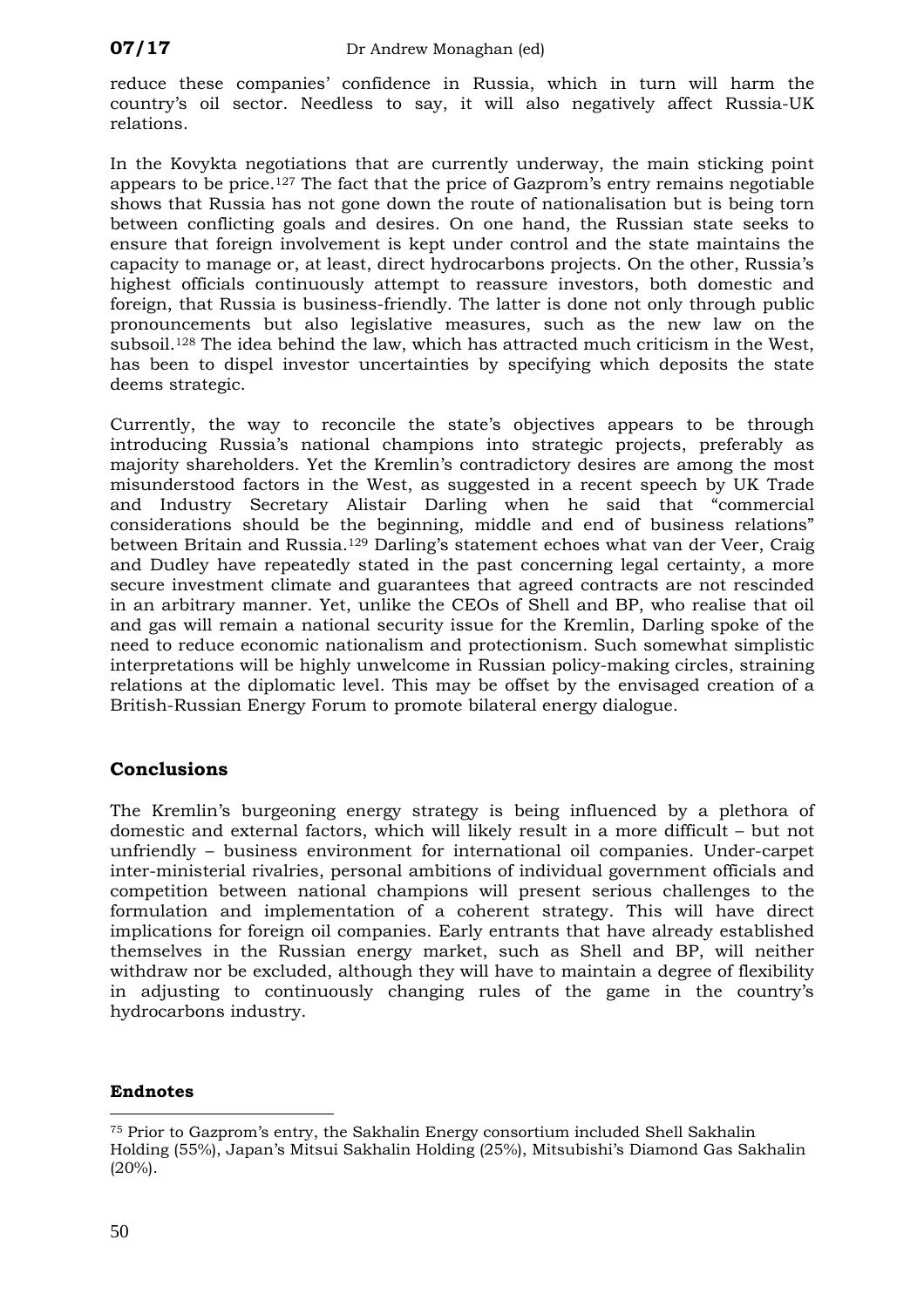$\overline{a}$ 

76 OECD Working Papers, Rudiger Ahrend and William Tompson, "Realising the Oil Supply Potential of the CIS: The Impact of Institutions and Policies", Economics Department Working Paper No 484, ECO/WKP (2006), 12 May 2006.

77 Jonathan Stern, *The Future of Russian Gas and Gazprom*. Published for the Oxford Institute for Energy Studies. Oxford: OUP, 2005), Ch. 3, pp.149-152.

78 The governor of Sakhalin, Ivan Malakhov, is currently pressuring Moscow to auction the licence for Sakhalin-3 this year. ("Companies mull response after government annuls rights to Sakhalin-3", *Interfax Petroleum Report*, 6 - 12 February 2004; "Sakhalin governor wants Exxon to use Shell LNG plant", *Reuters*, 13 February 2007.)

79 Speaking in October 2006, the head of the Russian Audit Chamber, Sergei Stepashin, said that a "political decision" on Sakhalin-1 and 2 was reached at a time when "there was no money in the country, there was galloping inflation and it was necessary to somehow support the oil and gas industry". He added, "From the economic point of view, it is totally obvious that this was not advantageous, but we are obliged to observe the signed international agreements." (*Interfax*, October 13, 2006)

80 "Barking louder, biting less", Energy and nationalism, *The Economist*, online edition, 8

March 2007.<br><sup>81</sup> The decision is expected to be formalised through amendments to the laws on the subsoil and offshore ("Shel'f na dvoix", *Vedomosti*, 22 January 2007).

<sup>82</sup> The Kremlin openly condemns the decision by the UK authorities to grant asylum to Berezovsky, whom they call "the embodiment of robber capitalism". VTsIOM studies suggest that such rhetoric resonates with the Russian electorate. For instance in June 2005 every second Russian believed that the Khodorkovsky case would lead to similar trials of other Russian oligarchs. In this group, 56% approved of tough action against oligarchs and big business, while only 10% opposed it. In a way, by choosing not to take the prosecutions and nationalisation further, the Kremlin showed a degree of restraint and moderation.

83 "Russian watchdog says claims on Shell just a start", *Reuters*, 14 November 2006. 84 "Russian prosecutors say they are targeting oil firms", *Reuters*, 26 October 2006.

85 "Putin aide says Russia got little from Sakhalin deal", *Reuters*, 14 November 2006. Sakhalin Energy argues that in 2006 alone, it awarded to Russian companies 83% (or \$1.1 billion) of all new contracts for the provision of services and supply of material and equipment. The consortium estimates that it currently exceeds its Russian Content requirement of 70% in terms of man-hours of services and the volume of material and equipment. ("Russian content: Russian companies in the Sakhalin II project",

<http://www.sakhalinenergy.com/en/>, accessed on 6 April 2007). Indeed, independent estimates suggest that unemployment on Sakhalin Island has fallen to 1% since the start of the Sakhalin-1 project and the implementation of Phase 1 of the Sakhalin-2 PSA. 86 "Moscow tries to allay investors' fears", *The Moscow Times*, 15 November 2006. p.5.

87 Of the three PSAs, Kharyaga is the smallest. At its peak, it will produce 3.5 million tonnes of oil per annum. Following environmental inspections, the authorities announced that they had found numerous breaches, including under-production, excessive gas flaring and a host of technical and safety violations. Project operator Total was fined (around \$13,500 in total) in March, but its proposal to rectify the breaches was accepted in April, and the company is no longer under imminent threat of losing the licence. The Kremlin initially seemed keen for a Russian partner to take a stake in Kharyaga. However, Lukoil and Zarubezhneft decided to opt out, while Rosneft and Gazprom showed little interest. In the light of the project's small size and the apparent lack of interest from Russian companies, the authorities have allowed it to proceed without changing the terms of agreement. In any case, Transneft's monopoly on the pipelines, which Total uses to evacuate oil from Kharyaga, gives the state a lever over the project. Sakhalin-1, like Kharyaga and Sakhalin-2, has also faced environmental probes, which are yet to be resolved. However, the outcome of these checks will be different because Sakhalin-1 has Rosneft as a partner and is already producing on a

commercial scale.<br><sup>88</sup> Incidentally, out of six projects on Sakhalin Island, Sakhalin-2 was, until the conclusion of the deal with Gazprom, the only one without a Russian partner.

<sup>89</sup> The draft of the revised subsoil law has passed its first reading in parliament, after almost two years of bureaucratic infighting.

<sup>90</sup> Moreover, there are currently plans to expand the plant's capacity to 16 million tonnes a year.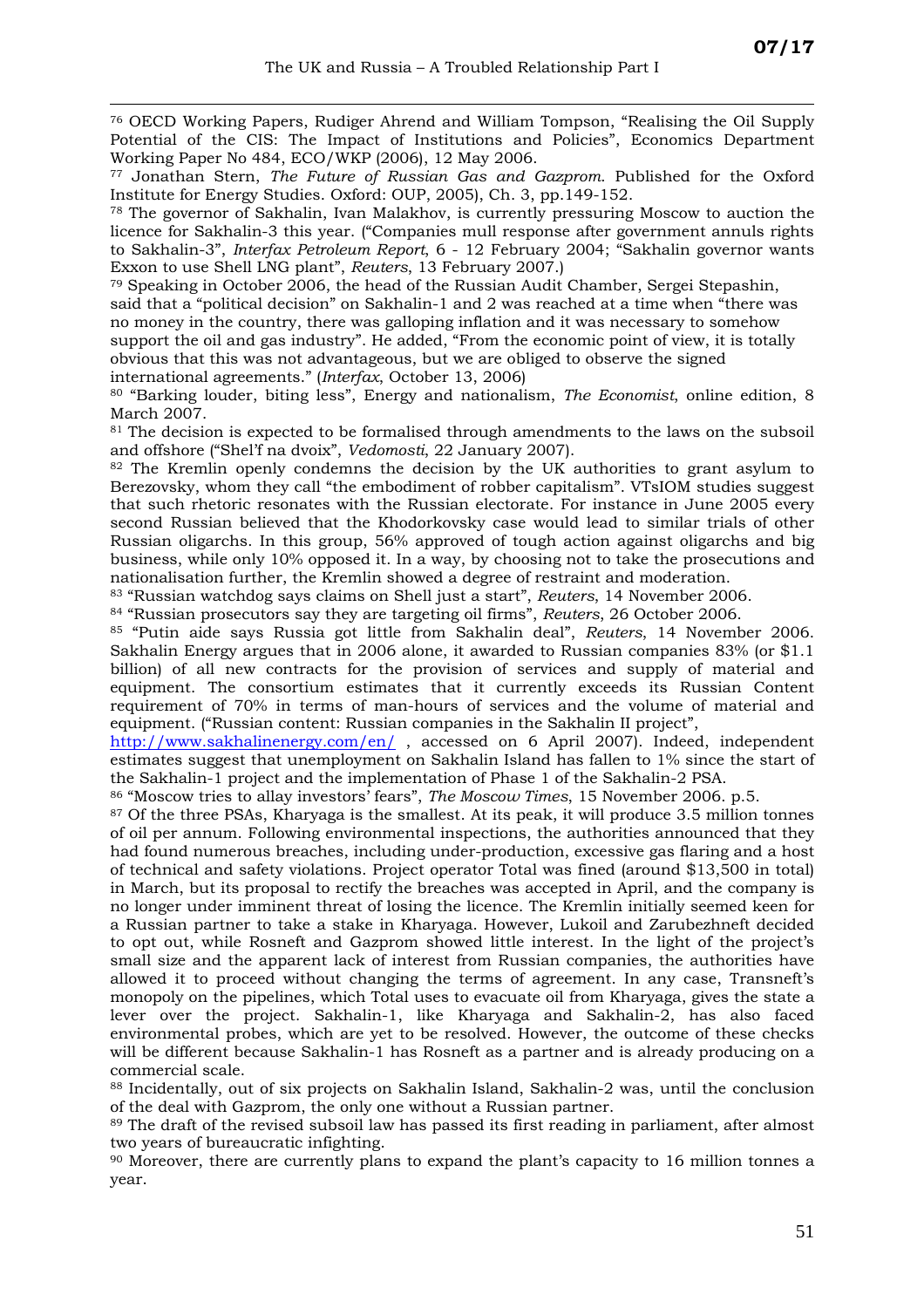$\overline{a}$ 

91 For complaints expressed in the Russian press, see "Gazprom takes over Sakhalin-2, while Sakhalin-1 is under scrutiny", *ITAR-Tass*, 19 April 2007.<br><sup>92</sup> Production at Sakhalin-1 rose dramatically from only 400,000 tonnes of oil and 200

million cubic meters of gas in 2005.

93 "Minister: Sakhalin-2 will be stopped if it caused "irreparable damage", *Prime Tass*, 20 October 2006. 94 Statement by Chris Finlayson, quoted by *Reuters,* November 23, 2006. A Sakhalin Energy

press release quoted in "Minister orders report on Sakhalin II eco-damage, operator admits guilt", *RIA-Novosti,* 25 October 2006. 95 "Need to revise Sakhalin-2 oil production sharing agreement seen", *Rossiyskaya Gazeta*,

24 October 2006.

96 "Putin hopes for Sakhalin-2 deal with Shell", Combined Reports, *The Moscow Times*, 23 October 2006. p.7. 97 Trutnev and prosecutors criticize more projects", *The Moscow Times*, 25 October 2006.

p.5.<br><sup>98</sup> The Prosecutor-General's Office confirmed that environmental violations entailed penalties ranging from fines to prison terms (up to five years). ("Sakhalin-2 may face Russian criminal case", *Dow Jones Newswires,* 27 October 2007.)

 $99$  For Craig's statements, see "Russian prosecutors say prison possible in Shell Sakhalin case", *Bloomberg*, October 27, 2006.

<sup>100</sup> Ouoted in "Shell addresses Sakhalin complaints", *Wall Street Journal*, October 17, 2006, online edition.

101 In 2003, the European Bank for Reconstruction and Development declared Sakhalin-2 "unfit for purpose". Sakhalin Energy then spent \$300 million re-routing a pipeline that could endanger the world's only population of grey whales and agreed to the creation of an independent advisory panel to monitor the impact of Sakhalin-2 on whales ("Whale protection: Sakhalin Energy",

[www.publications.parliament.uk/pa/Id200304/Idhansrd/vo040226/text/40226w02.htm](http://www.publications.parliament.uk/pa/Id200304/Idhansrd/vo040226/text/40226w02.htm),

26 February 2004, WA73). Following the start of the Mitvol-led environmental campaign, Sakhalin Energy reportedly admitted cutting down more trees than permitted, exceeding its water usage quotas and causing temporary problems with river crossings. (Arkady Ostrovsky, "Out on a Limb: how the Kremlin has been making life difficult on Sakhalin", Comment & Analysis, *Financial Times*, 23 November 2006. p.15.) The consortium has promised to rectify the violations. It also committed to invest \$120 million in the upgrade of local waste management service and another \$400 million in the infrastructural modernisation of the island (*Energy and Commodities Digest*, 23 November 2006). 102 Mitvol quoted in "Russian body may sue Shell, axe Sakhalin deal", *Reuters*, November

10, 2006. Some data appears to have been manipulated. When inspecting Sakhalin, Mitvol was reportedly told that some of the dead fish in the area had simply completed their twoyear life cycle. However, he urged the environmentalists to hush up, presenting it instead as an instance of Shell's "barbaric" behaviour. (Ostrovsky, *Financial Times,* 23 November 2006.) Meanwhile, the Russian media regularly published reports of fish and crabs dying en masse off Sakhalin's eastern coast (see, for instance, *RIA Novosti*, October 16, 2006; *ITAR*-*TASS*, November 17, 2006.).

103 For instance, during his visit to France in September 2006, Putin praised Total, inviting it to bid for other projects in Russia. On the same day, Mitvol issued a statement harshly criticising the Total-led Kharyaga project, which put the president in a rather embarrassing position at a press conference. There was also a fair amount of infighting between Mitvol and his immediate senior, Sergei Sai, on whom he called to resign along with other "delinquent officials". Mitvol then faced disciplinary proceedings and threatened with dismissal.

104 "Shell demands clear signal on Sakhalin-2", *The Moscow Times*, 24 November 2006. p.5. 105 Quoted in Abrahm Lustgarten, "Shell Shake Down", *Fortune,* 5 February 2007. 106 Statement by Chris Finlayson, quoted by *Reuters* and in "Shell Demands Clear Signal on

Sakhalin-2", *The Moscow Times*, 24 November 2006. p.5.

 $107$  Despite its vast potential, the Zapolyarnove field is still at a very early stage of its development and will need billions of dollars of investment before it can be brought on stream. Therefore, its price can only be assessed approximately on the basis of its estimated reserves potential. (Michael Bradshaw, "Battle for Sakhalin", *The World Today*, Chatham House, vol. 62 (11), November 2006. pp. 18-19.) Meanwhile, Sakhalin-2 had already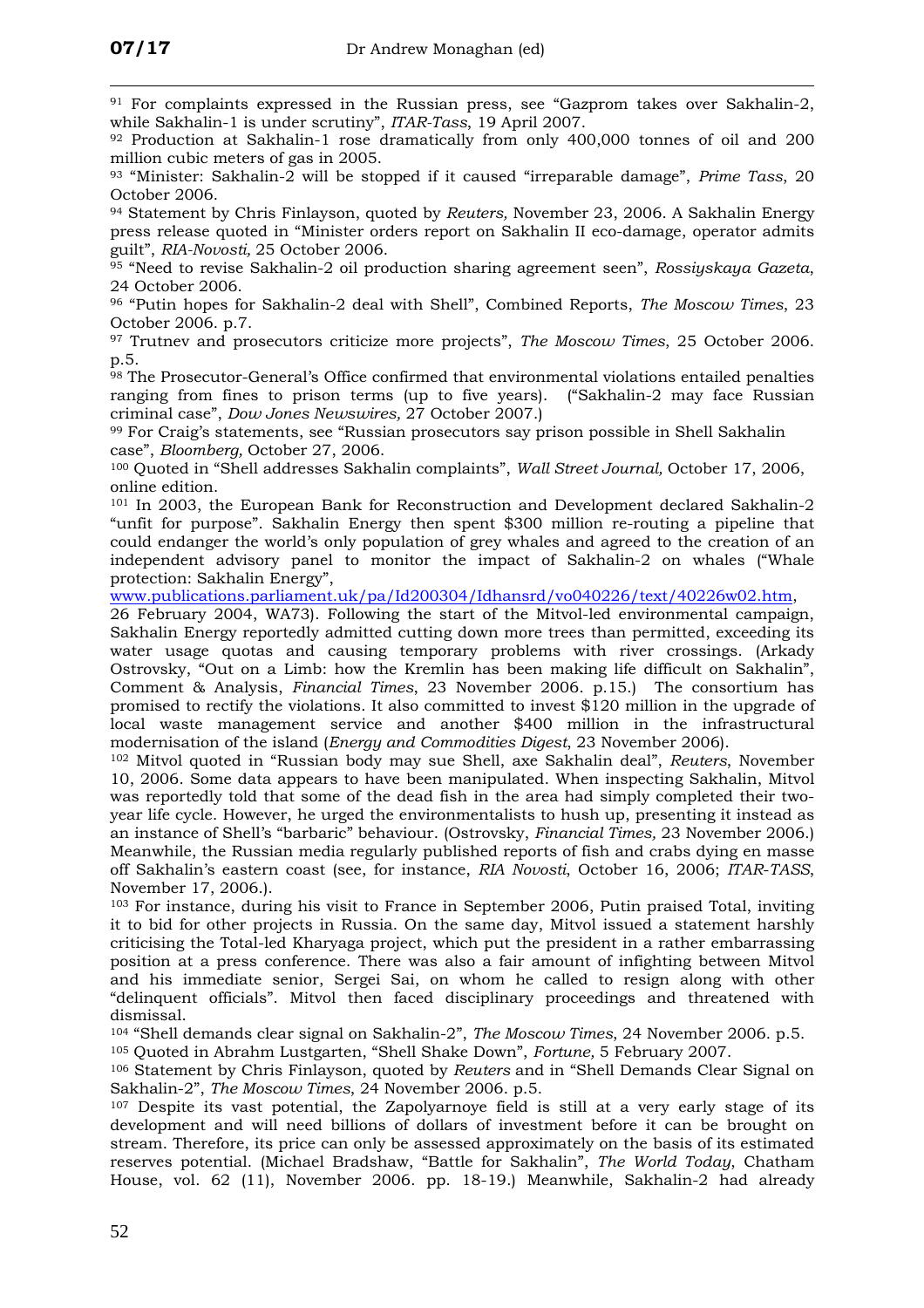$\overline{a}$ received investments of around \$10 billion and the start of LNG production was already in sight. This underlined the predatory nature of Gazprom's negotiating tactic of exchanging stakes in undeveloped projects that still require massive capital investment for those that are close to the production stage.

<sup>108</sup> It is unclear whether the legislation on Gazprom's monopoly status extends to LNG. Several companies, including Russian private company Lukoil, have appealed to the government for clarification and argued in favour of LNG's exclusion. The point is that all gas produced within the framework of the Sakhalin PSA was outside of Gazprom's control. <sup>109</sup> *Vedomosti*, 16 November 2006. Rosneft controls a majority stake in Sakhalin 3 and a 20% share in Sakhalin-1. As discussed below, Gazprom is currently intent on buying gas from Sakhalin-1 for liquefaction at its facilities.

110 It is noteworthy that at the height of the environmental campaign against Sakhalin-2, Shell expressed a desire to work with Gazprom on the development of the Shtokman field. Shell made the offer after Gazprom had announced that it would not allow foreign companies ownership of equity stakes in the field and would welcome them only as subcontractors. The offer was perhaps an attempt to demonstrate Shell's openness to compromise and ability to work with Gazprom (*"Shell ne otkazalas' ot Shtokmana", Vedomosti,* 25 October 2006).

111 Statement in *Vedomosti*, quoted from an interview in "Gazprom planiruet stat' krupneyshey energeticheskoy kompaniyey mira", *RIA Novosti*, 3 April 2007; "Gazprom's \$1 trillion objective", *Bloomberg*, 10 April 2007.

112 "Sakhalin governor wants Exxon to use Shell LNG plant", *Reuters*, 13 February 2007. The idea is not entirely new. In late 2004, project operator ExxonMobil said that the joint venture would consider liquefying its gas, rather than piping it (David Pilling and Enid Tsui, "Exxon rethinks natural gas delivery option", *Financial Times*, 5 November 2004). Yet Rosneft's ownership of a stake in Sakhalin-1 consortium and its rivalry with Gazprom could potentially undermine any infrastructural consolidation, leaving Gazprom with an option to

buy gas from Sakhalin-1 at international prices.<br><sup>113</sup> Throughout the months of environmental campaign, Shell insisted that extended environmental probes could cause delays in completing certain elements of the project, but that they would jeopardise the project as a whole and the delivery schedule would be respected. 114 Statement by Gazprom's deputy executive chairman, Aleksandr Medvedev, in "Gazprom

lands Sakhalin-2 stake", *Upstream*, 20 April 2007.<br><sup>115</sup> The price is likely to have been higher for a 50% plus one share.

116 "S'ekonomili \$3.6 milliarda: Noviye detali sdelki po Sakhalinu-2", *Vedomosti*, 28 December 2007; "Gazprom completes the purchase of Sakhalin-2", *Izvestiya*, 18 April 2007. 117 "K Sakhalinu-2 stalo men'she pretenzii", *Vedomosti,* 7 February 2007.

118 "Sakhalin-2 podelitsa b'udjetom", *Vedomosti,* 27 April 2006. 119 The Wall Street Journal quoted an undisclosed source as saying that the amount would be "something under a billion dollars every year". Guy Chazan, "Russia to get dividend in Sakhalin-2 deal", *The Wall Street Journal*, 26 April 2007, p. A3.

120 "Dobralis' do Sakhalina", *Vedomosti*, 17 April 2007.

121 "TNK-BP dali srok", *Vedomosti,* 12 February 2007.

<sup>122</sup> "U TNK-BP mogut skoro otobrat' Kovyktu", *Vedomosti*, 24 January 2007.<br><sup>123</sup> "TNK-BP CEO sees mid-year Gazprom deal on Kovykta", *Reuters*, 26 January 2007.<br><sup>124</sup> Assessing the effect of the deal with Gazprom, van d

position in the Sakhalin II project in Russia, with a strong partner." (2007 strategy update:

Refocusing the portfolio for long-term growth, www.shell.com 1 February 2007).

<sup>125</sup> In November 2006, TNK-BP paid 1.44 billion in back tax claims. The timing may be coincidental, but the fact that in the same week the Prosecutor-General's Office opened a criminal investigation into licence violations of a TNK-BP's gas subsidiary Rospan International could not but heighten suspicions (see, for example, "TNK-BP pays Russia \$1.44 bln of back-tax claim", *Reuters*, 10 November 2007).

126 Dudley, Speech delivered at the Russian Economic Forum, 12 April 2005.

127 "Pust' Putin podelit", *Vedomosti,* 21 March 2007.

128 For more on the state's divergent aims, see *Oxford Analytica*, "Russia: Strategic deposits law will boost state power", 13 July 2006.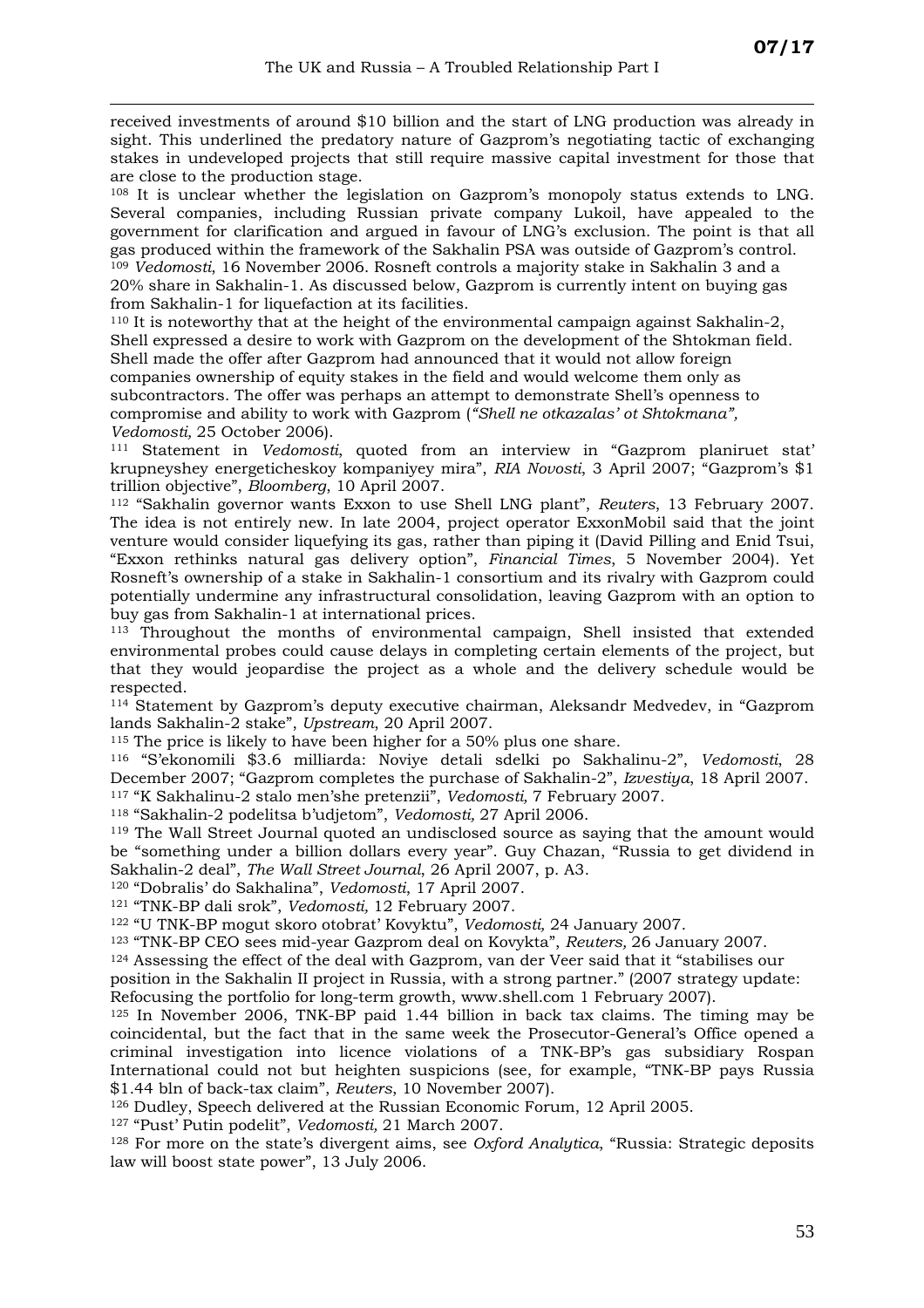$\overline{a}$ 129 Speech at the Russian Economic Forum, held in London on April 23-24. "Darling calls for clearer rules", *The Moscow Times*, April 25, 2007, p.5; "UK warns Russia against economic nationalism", *Reuters*, April 24, 2007.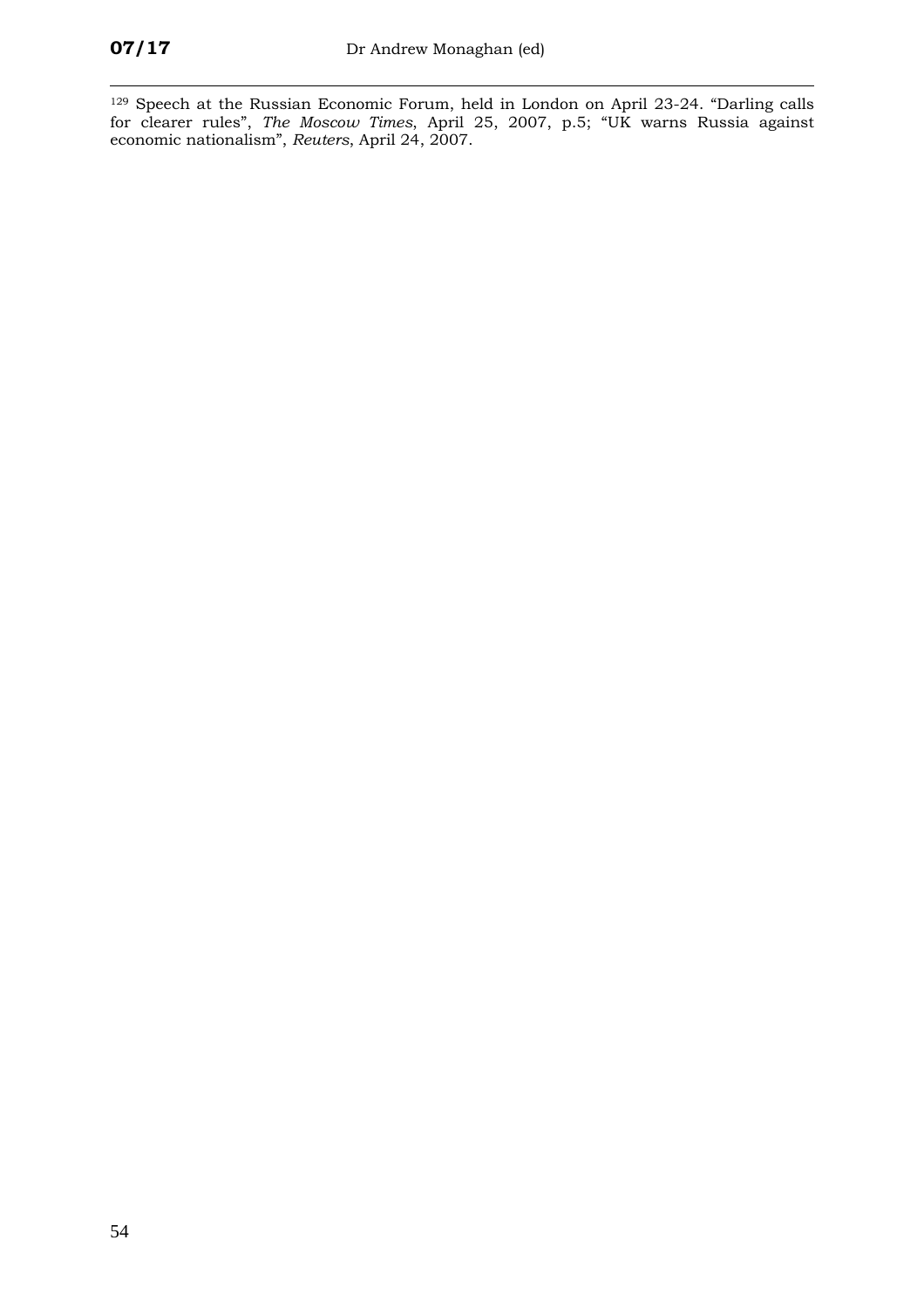# **Russia for the Russians? A View from a Western Business Advisor**

#### **Andrew Gavan[130](#page-65-1)**

I am based in London and Russia has been my major source of profitable work over the years 2001 – 2005. More of this work has now been taken "in house" as Russia develops self sufficiency, yet the opportunities have now also spread to the emerging CIS countries. The UK is uniquely well placed to continue to engage successfully with this dynamic powerhouse in mutual interlocking economic interests. Sabre rattling on either side has been and remains unhelpful. Though Russia has clearly reclaimed its self determination, it will not operate in isolation from the West. Russia and the UK both want to do business, and there is a profound hunger to marry western capital and experience with the enormous potential of Russian businesses, mediated by the London Stock Exchange (LSE), and facilitated by sympathetic UK-Russia political dialogue. It is hard, stimulating, fast paced, and requires sharp attention to danger and opportunity. I want this to continue. It benefits us both, UK and Russia.

#### **Background**

Since Russia's abrupt transition in 1990 from communism to capitalism, any three year period looks markedly different at the end than the beginning. Russia has experienced over the last 15 years, a vivid, dynamic compression of the western capitalist experience, which took place for western countries over a much more prolonged timescale. Russia has experienced and thrived through rapid change and extreme crises.

Russia is now adding its own distinctive feature, the appetite and even need for a strong centralised state. The current administration has performed a classical seizure of the primary drivers of production, distribution and communication, and a country in disorder has been made resurgent. And now Russia operates from a position of strength and Realpolitik. Business prefers this clarity and stability to chaos.

Yet I also see the Russian drivers, business and political, as far too dynamic, intelligent and ambitious, to revert to the ossification of the communist years, preglasnost. Russia is not isolationist, it seeks inbound and outbound investment, with the aim of strengthening the Russian economy, but not selling the family silver. The evolving stages of Russia's economy and governance and what I see coming next are summarised in the following diagram: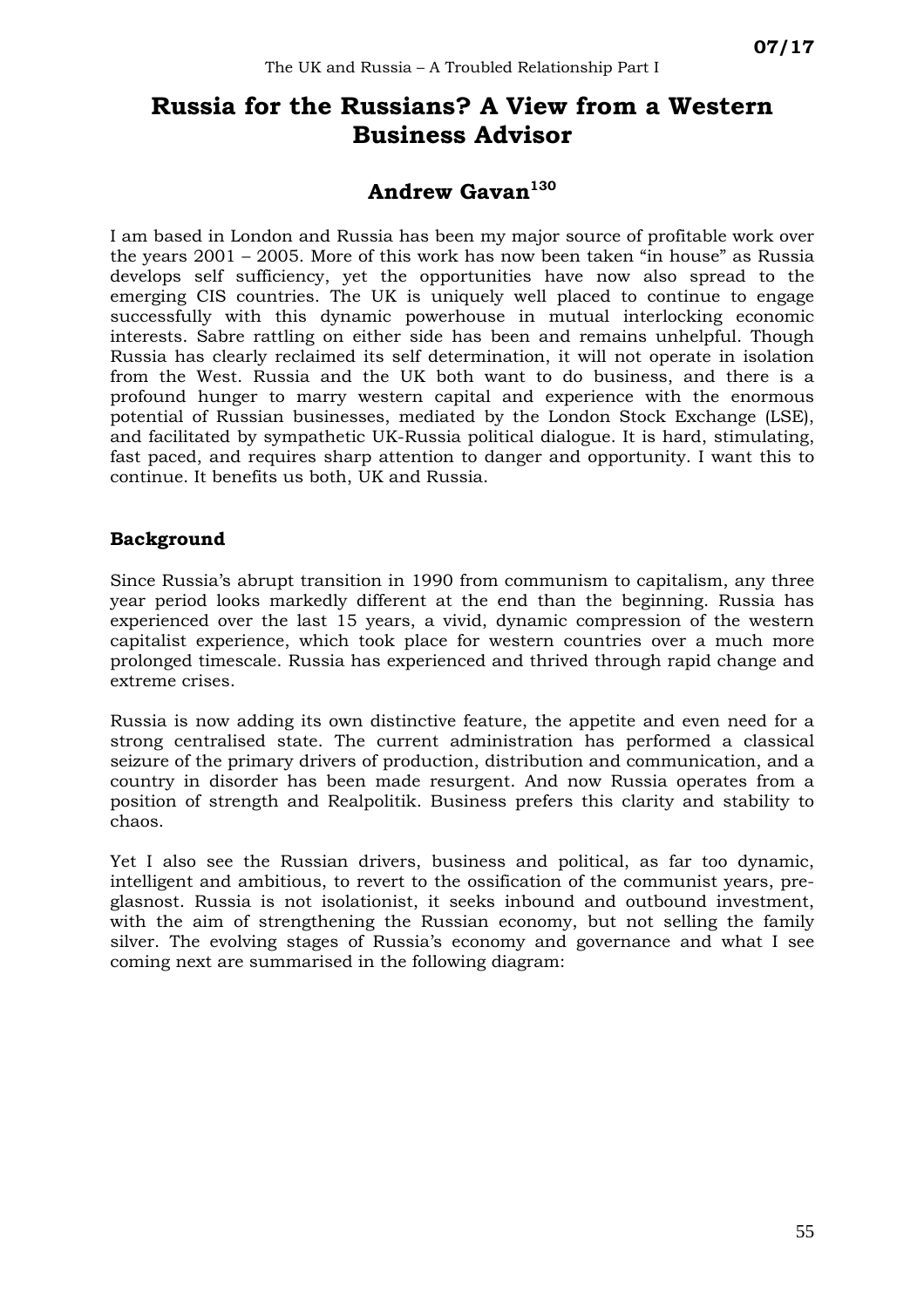

The initial period of chaotic capitalisation involved blood on the streets in the struggle for business control and the environment of a weak state. Investment in Russia by western capital in these initial years required both a very bold or altruistic approach, and long term strategic vision. There was no certainty or stability over fundamental business issues of property rights, shareholder protection (especially minority shareholders), legal contract observance and enforcement. It was not an amenable place for western capital looking for reliable defined investments. Nonetheless, US and International Investment Banks opened in Moscow, and energy companies such as Shell and BP invested where previously access had been severely restricted (e.g. to known businessmen such as Dr Armand Hammer of Occidental Petroleum).

In western capital markets, sharp stock exchange recessions flush out the weaknesses in mis-trading companies and drive them into bankruptcy. In a similar way, the foreign currency exchange collapse in Russia of [1998] after the heady years of state privatisation, exposed the raw and brutal realities of securing business ownership under trading and financial pressure. Investment Banks closed their Moscow operations after suffering severe losses in the \$40bn default, BP had its investment seized in a locally engineered bankruptcy proceeding, and the West seemed to withdraw from Russian governance.

#### **Second Decade: 2001 - 2006**

I first landed in Moscow Sheremetyevo airport on 11 September 2001. The twin towers had been attacked and destroyed in New York. Western stock markets halved in value and business froze expenditure until the patterns of this unfamiliar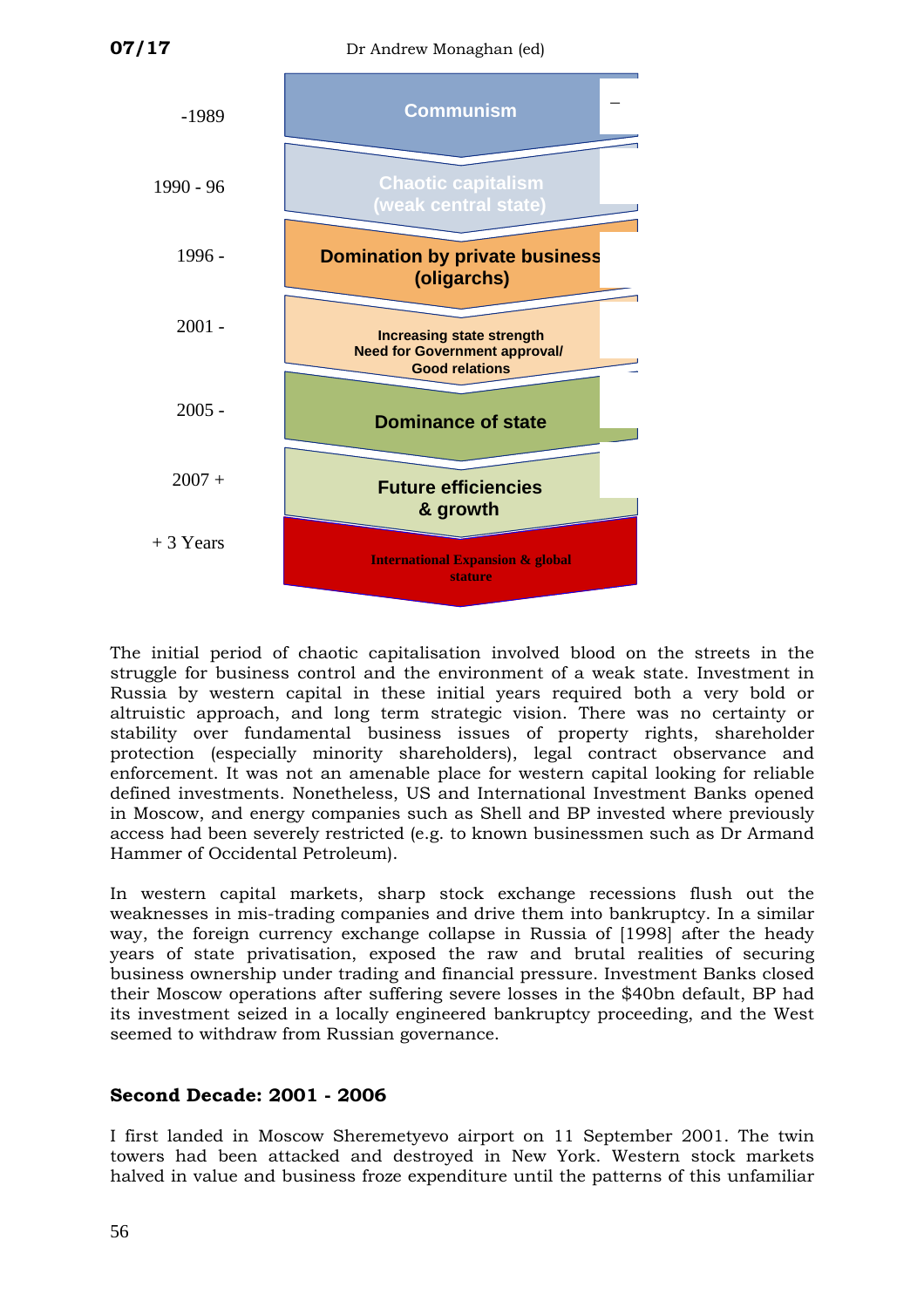world took shape. My work is in Mergers, Acquisitions and Disposals (M&A)**,** and such catatonia terminates business, except that in Russia I found business to be exuberant and booming, on the upward rebound from the 1998 currency shock.

Oligarchs had clearly emerged as the dominant owners of the Russian economy. They were the tallest poppies, and in a sense the ones left alive after the control battles of the early 1990s. Ownership structures were designed to be opaque and separated. The owners' drive to the next "leap in value" after the privatisations, to attract western capital for investment, exit and status, required public ownership disclosures as group conglomerates listed on western stock exchanges. Thus they brought in western advisors such as myself.

This drive and ambition to secure the economic wealth of their companies coincided from 2000 onwards with the gradual recovery of central Russian state strength under President Putin. One of the fascinations of Russia is to see it wrestle urgently with the fundamentals of organising a state and society to replace communism. Mercenary self interest alone cannot provide the coordination and support that a state needs to grow its essential infrastructure of education, health, population, transport, over the short and long term. The state, as the current administration is demonstrating, can also identify and pursue wider strategic and macro economic aims.

To the evident surprise of rational Russian businessmen, western investors and business have perceived the emerging Russian economy as unpredictable and dangerous, as well as profitable and expanding. Initial concerns over association with, or misappropriation by, criminal groups, have been replaced by anxiety over state clampdown on tax underpayments, alleged environmental law breaches and other state challenges to ownership title.

Nonetheless, the UK-Russia business relationship – reflecting the wider Western-Russia business context – has begun to thrive. I am encouraged by the recent move of the UK Institute of Directors to offer advice and training on corporate governance rules and responsibilities in practice, to Russian executives. UK business has also moved to invest in Russian oil (BP), retail (Dixons, Kingfisher) and property and consumer goods (Gallagher, Scottish & Newcastle). Investment banks are returning to Moscow: for instance Morgan Stanley and Deutsche Bank through purchase of United Financial Group in Moscow. Private Equity Funds are also beginning to seek Russian and CIS investments.

#### **Taxation**

My expertise is tax. This is no Cinderella discipline: it is fundamental economic lifeblood to the state. Russia, over a short period of years, is a classic telescoped recent study of the same process which western states have gone through. It illuminates the economic development and governance of the Russian state. The broad pattern which the Russian tax regime has followed and is anticipated to follow is illustrated in the following diagram: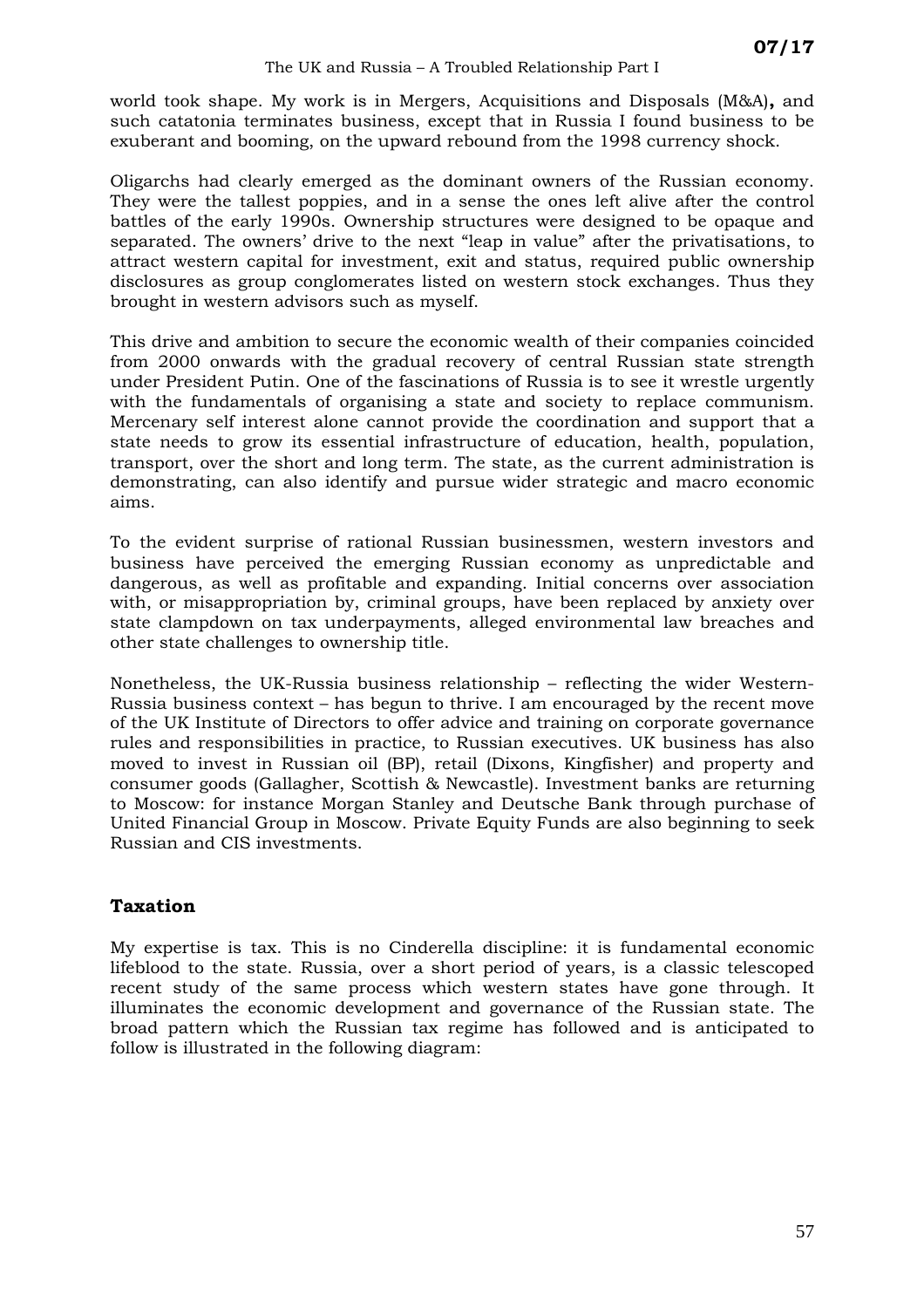

In the initial years of corporate taxation, an unfamiliar practice for the government and people of an ex-communist state, there was such a plethora of rules and regulations, with frequent multiple changes and contradictions, that it was impossible to comply. Total taxes could in principle exceed 100% of profit. Cash tax compliance was poor and enforced erratically. Though the tax system has matured and individual tax rates dramatically lowered to 12% to improve compliance and payment, the corporate tax system has remained very legalistic. The attitude of the owners and drivers remained that it was their money, even that "Taxation is theft!" It was explained to me that court judgements followed very strict rules of legal interpretation and enforcement, because if a decision was left open to judicial discretion, it became open to corruption, of simply being bought.

commercial substance. They were purely "paper" devices. One illustration of this is This combination of rigid laws and non-compliant attitudes led from 2000 onwards to brazen legalistic tax avoidance techniques. These were primarily designed to move profits from the Russian tax zone to very low tax "offshore" or onshore tax exempt areas, but without any substantial economic justification or real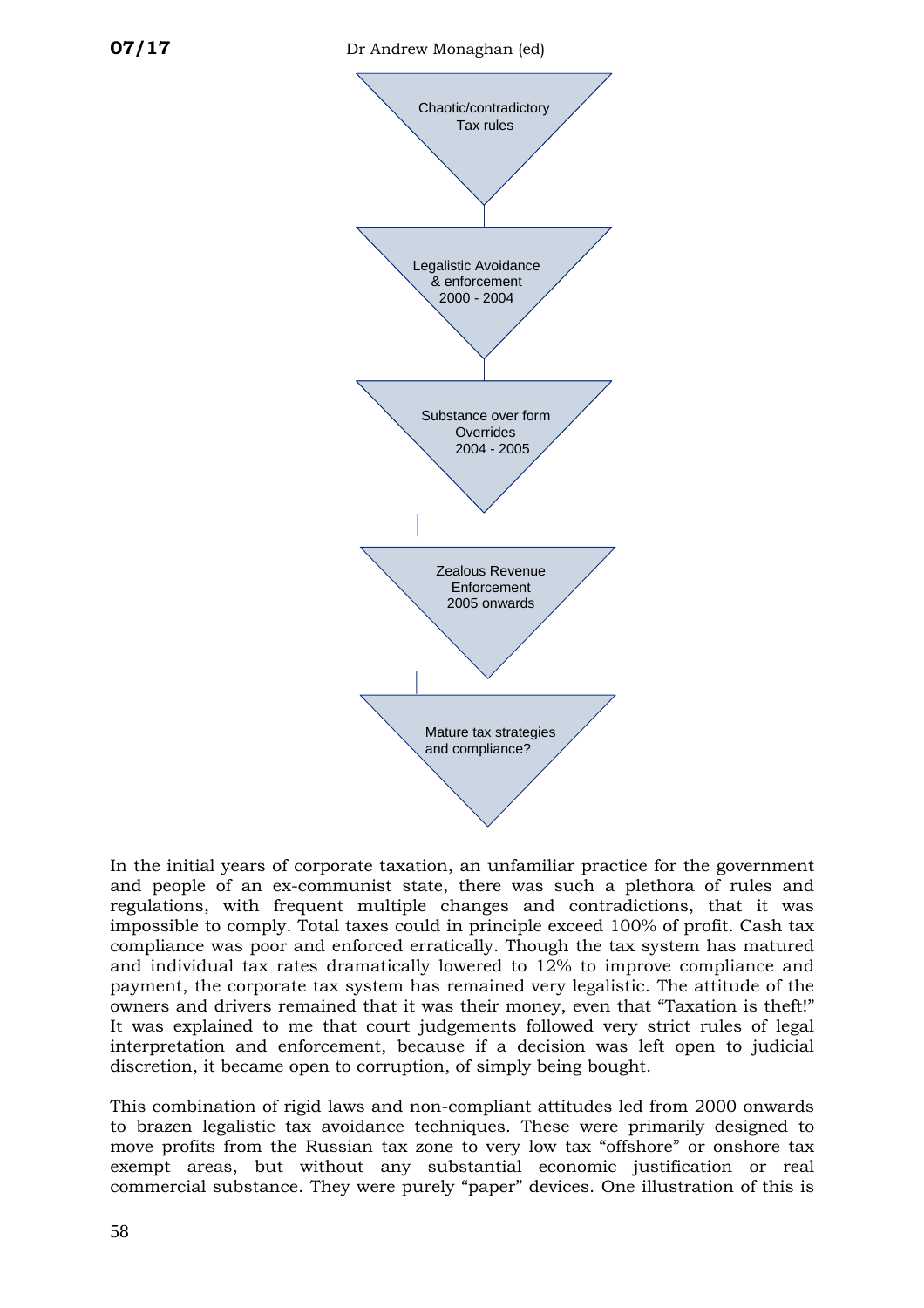avoidance of oil production duties on the sale of newly piped oil from the well. In Russia, to maintain well head pressure, water is piped underground, so the oil is mixed with water when it emerges. The avoidance trick used was to document a sale of the water, with the oil included for free, on the grounds there was no production duty on water. In the UK and USA, when such brazen and outrageous tax avoidance techniques with no economic reality have been attempted, the Revenue authorities have responded with physical raids and criminal prosecutions. No state can allow its tax collection, its funding lifeblood, to be unilaterally escaped.

From KPMG's experience of the UK and USA, we therefore predicted a judicial and statutory clampdown on such techniques. This happened first to Yukos, in 2004, which was at that time the largest Russian oil company. Most commentators interpret the prosecution of Yukos and Mikhail Khodorkovsky as the removal of a political opponent to the government. The evidence for this is not simply the startling new multi-billion dollar tax bill, multiplied by several years, plus interest and penalties. It is also the remorseless restriction of the ability of Yukos to finance a cash settlement, by fettering trading, restricting auction bidders for assets and refusing any timetable extension. This culminated in engineered bankruptcy and continued prosecution of employees. Commentators therefore see ulterior motives in the specific prosecution of Yukos. However, my view as a tax specialist is that some such form of a generic and punitive clampdown was inevitable in the Russian tax environment, and one which follows similar patterns in the approach of the UK and USA Revenue authorities. If a state is starved of its cash lifeblood it will go to war: it is necessary to render unto Caesar what is Caesar's.

The development of judicial confidence, to find that such legalistic avoidance devices can be seen through as "shams" without economic reality, is a clear sign of a maturing state in Russia. Tax remains a case study for the wider picture. After the Yukos decisions, high-profile major companies rushed to review and comply with their current tax obligations and dismantle their avoidance mechanisms where they lacked economic reality. Their aim was clear compliance going forward, and limited additional tax payments for prior years. The Revenue authorities, encouraged by the successful Yukos prosecution, pursued back years taxes on a number of other major corporations. These were settled for significant sums, but not of a scale to endanger the companies' survival. This is encouraging: an over aggressive Revenue authority will discourage investment. In approaching western investors for capital, an additional reason now given by Russian businessmen is that it acts as a brake on over-zealous officials seeking to promote their careers. It is not an absolute defence, though: it did not save Yukos.

The pattern of tax development matches the wider picture: tax must be paid, but not any and all sums demanded by Revenue authorities. The role of the tax advisor is to stand between the tax payer and government and keep balance in their social contract. Taxpayers must comply accurately with their correct obligations. Governments must not act capriciously or excessively. And it is a full time job for a tax advisor to create robust structures, giving proper relief for economic expenditure such as finance costs, and stopping taxation of "phantom" unrealised profits by Revenue authorities. This is the balance that the Russian tax system will stabilise towards, just as the UK and USA oscillate around this same median.

It is developed international tax practice to outlaw artificial structures without genuine economic and commercial substance. This leaves many robust methods for enhancing after-tax profits in a transparent and Revenue approved way. Russia, in accordance with western practice, is likely to further tighten its transfer pricing rules to control movement of profits outside its tax charging area. There are also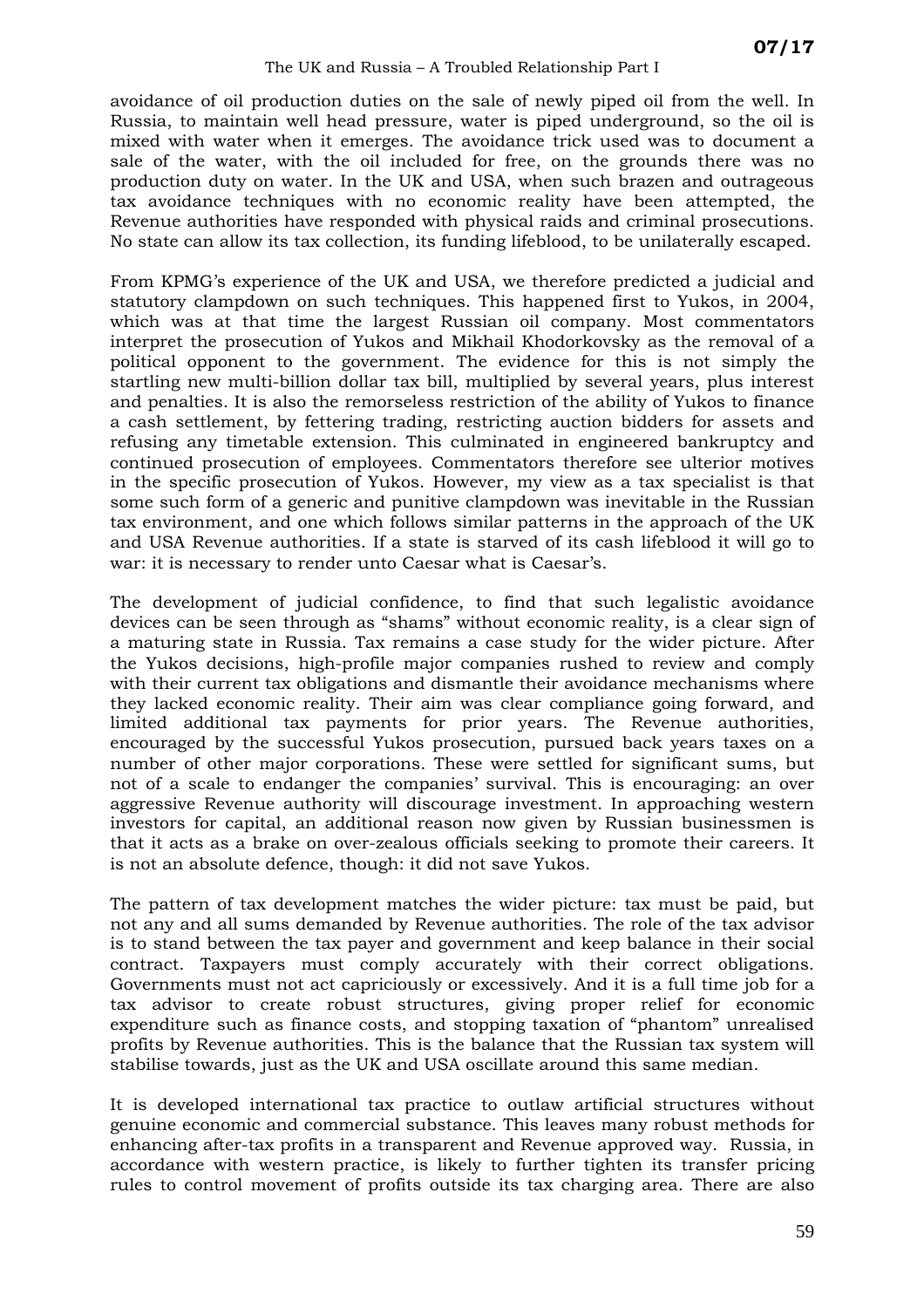clear steps being taken in enforcing import/export duties and procedures to prevent "grey" imports avoiding charge. So there is a progressive review by the Russian tax authorities of tax mitigation strategies adopted in Russia, building on the success of closing down wholly artificial structures without economic reality apart from the avoidance of tax, and also indications that a properly implemented tax compliant approach can be successfully defended by the taxpayer.

Yet there is also the perception that tax and other laws are enforced selectively for other purposes, e.g. the blanket import ban on Georgian wine. While Revenue authority raids on premises to seize documents will always strike a chill in any country, the focus of commentators attention has moved more recently to the environmental law violations alleged by Mr Oleg Mitvol, head of Russia's Environmental Agency, challenging the title validity of non-Russian state controlled groups to major assets such as Sakhalin-2 oil and gas (Shell consortium), east Siberian Kovykta gas field (TNK-BP joint venture company), and other major extractive industries, most recently Imperial Energy, one month after reporting a major oil discovery.

#### **tate Champions S**

The macro-economic strategy of the current Russian administration has seen the explicit creation of state-aligned industrial groups in key sectors, with the aim of bringing their development under Russian management and encouraging the growth of the other sectors of the Russian economy. These areas include oil, gas and electricity (generation and distribution are partly privatised, whereas the transit grid is retained by the state), ports and shipping, nuclear power and civil and military aviation. The approach of western investors to these, and indeed any other economic areas possibly perceived as of major strategic importance to the Russian government, needs to take account of this. Key preparatory actions include gaining central government approval, the completion of all legal approvals and licenses (even if time consuming – and without taking shortcuts), the clear demonstration of benefits of the investment to Russia (e.g. cash investment; technology development; knowledge transfer; international expertise and experience; governance improvement; competitive advantage) and the acceptance of a minority stake (49/51, rather than 50/50). They will also have to pay taxes on profits and accept State interest in control and distribution of money flows and take professional advice.

#### **usiness Opportunities B**

The issues are multiple and complex. It is wrong to see Russia simply as an oil and prospects, further dulled by alcohol. gas play. Indeed, gas itself was overlooked as a low value commodity, until recently when the price soared and delivery disputes arose. If oil and gas have the largest current share of the Russian economy, the vibrancy of the Russian economy means that there are other hugely attractive areas for investment. These include mining (coal, copper, gold, diamonds, titanium, uranium), heavy industry, banking and consumer finance, telecoms, real estate, retail, sophisticated engineering (Aerospace, automotive components), consumer products and tourism. It is worth noting that the educated middle classes in the major cities are strikingly hard working, and highly skilled in precise disciplines such as mathematics, physics, engineering, languages. They are motivated to succeed. Yet there is also a huge underclass problem in the wider countryside, with lack of ambition and local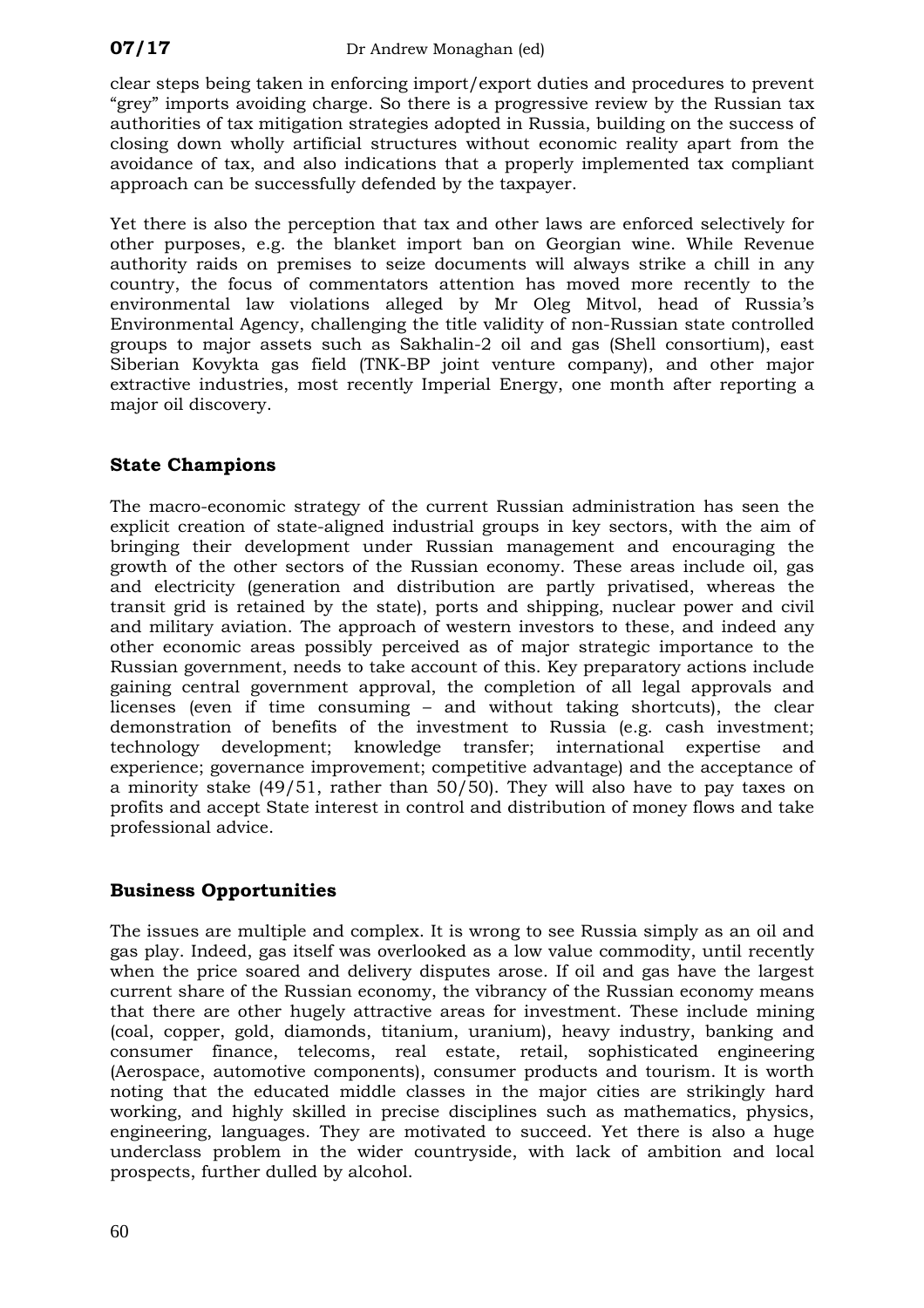Russia, it seems, is also seeking to develop itself as a centre for business contacts and development. More is produced, planned and advised domestically in Russia rather than with imported expertise, the domestic stock exchange grows in strength and value, and outward expansion is growing as major Russian companies seek global stature (Gazprom, Lukoil, Rusal, Severstal, Norilsk Nickel among others). As a consequence, the UK seems to be losing its prominent place as a destination for Russian companies. The late withdrawal of senior Russian delegates to the recent London Russian Economic Forum, can be taken as reflecting urgent domestic concerns and the growing importance of Russia's own St Petersburg conference.

Nonetheless, the LSE has become the preferred destination for Russian companies seeking a Western Listing, after Lukoil became the first full Russian listing. Indeed, the special success of the LSE in attracting Russian companies must also be emphasised. Russian business initially aspired to the New York Stock Exchange (NYSE) as the global centre of finance and status. Yet as Russian companies were deciding where to locate their first full western stock exchange listing, the NYSE was introducing inflexible and onerous rules (Sarbanes-Oxley), concerns were held over US litigation risk, and the NYSE appeared more suited to US businesses. By contrast, the LSE thrives on international businesses, the time zone and travel between UK and Russia is better, and the listing approach more case specific. We hoped that the inaugural listings of Russian companies on the LSE would be a forerunner of more to come from Eastern Europe. And so it has proved, with a long list of major Russian industrial companies listing on the LSE, followed by similar operations from Khazakstan and the other developing CIS countries. It has been a huge success for the LSE. The attractions of a western stock exchange listing to a Russian company include: capital for investment, market valuation, international status, increased defence to official pressure and cash release. It is in the interests of Russian businesses to improve corporate and country governance, since both will reduce the country and corporate price discount currently made for market risk.

#### **onclusions C**

Russian business and political interests increasingly are both solidifying their basis Russia and have a global horizon. Russia now is looking globally to secure in business partners, in Europe (particularly in France, Germany, Italy), and further afield in China, India, the Far East and the Middle East. The ambition of businesses in the top 10 of world rankings is to achieve number one status globally, within a short timeline of a few years. Russia is also a strong business partner with whom the UK should continue to engage profitably.

This requires Realpolitik: Russia will pursue its own interests. There have been tremendous successes, such as the LSE, and BP's investment in TNK-BP (formally signed on a day when PM Blair and President Putin met in London). There have been horrors, such as Sibir Energy's £100M investment diluted to nil by a share issue trick. The Russian administration's drive to restore control has appeared brutal and threatening. Yet business can and should continue, with eyes wide open to both opportunity and danger. It is in the interests of Russian businesses to improve corporate and country governance, since both will reduce the country and corporate price discount currently made for market risk. The role of UK companies needs to evolve to meet the dynamic situation in Russia, or their role will fade. Russia seeks to succeed in a global economy, and the UK needs to engage as a significant partner in that context.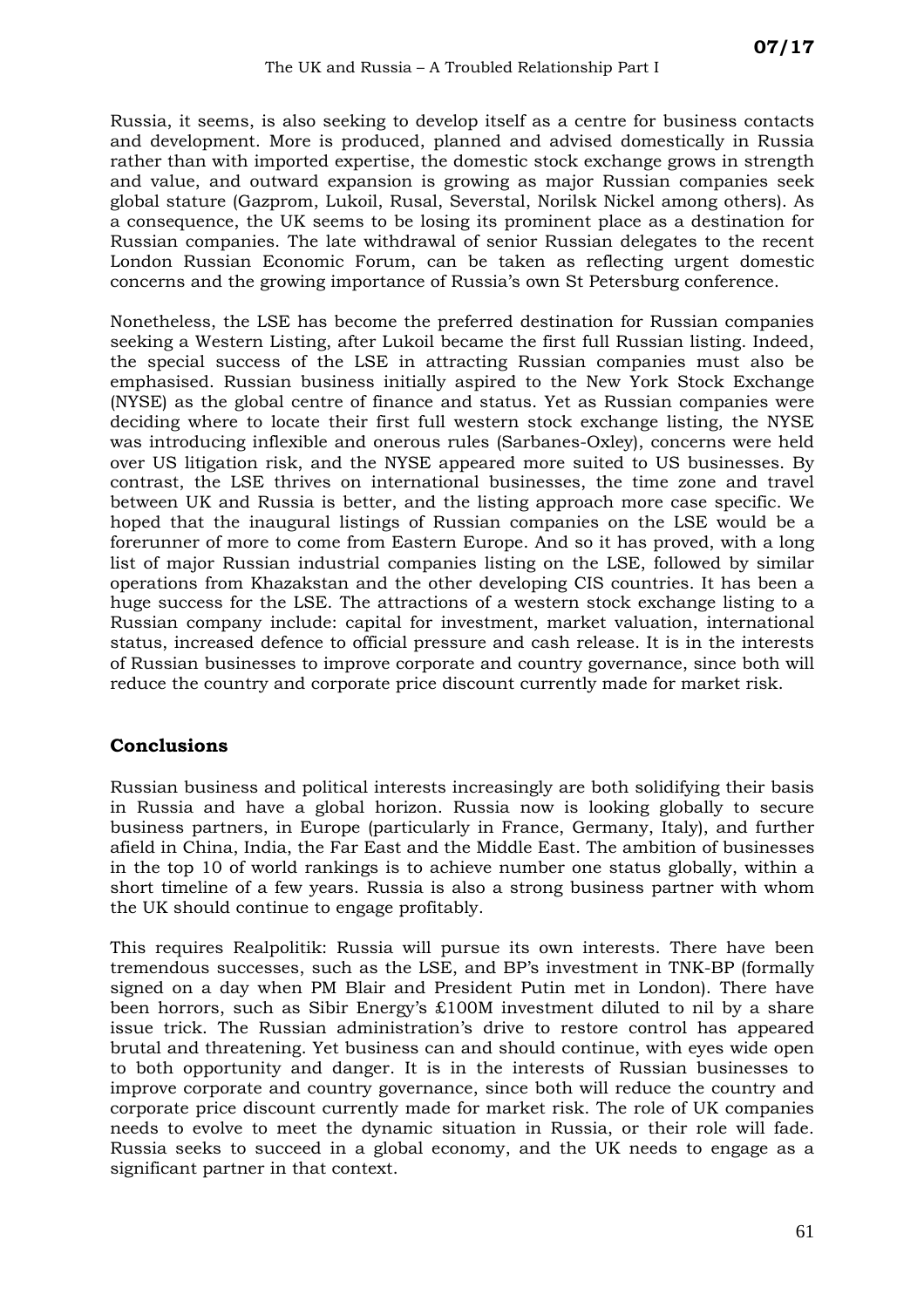#### <span id="page-65-0"></span>**Endnotes**

<span id="page-65-1"></span> $130$  The views expressed in this chapter are those of the author and do not necessarily represent those of KPMG.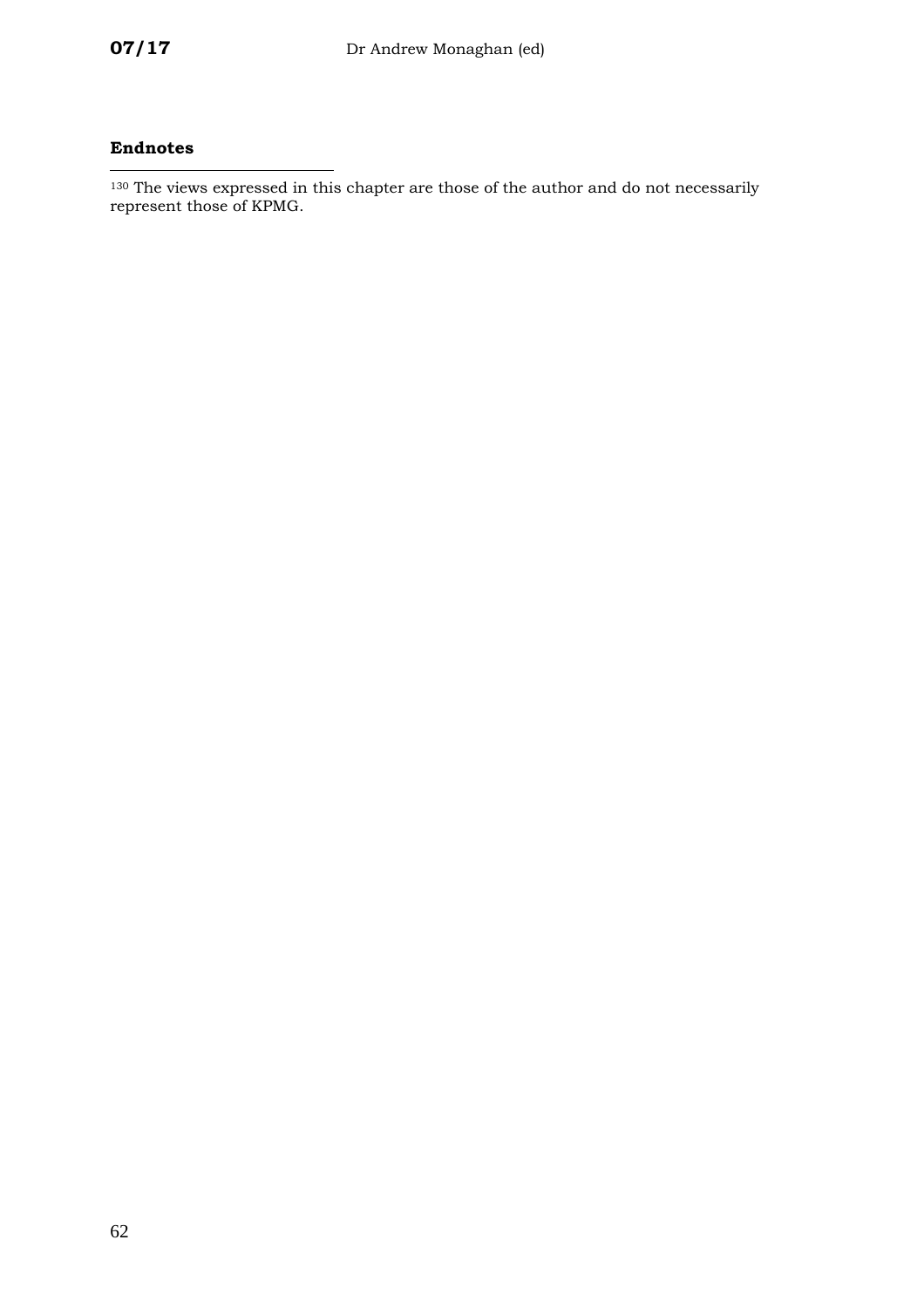#### **Author Biographies**

**Dr. Edwin Bacon** is Reader in Comparative Politics at Birkbeck College, the University of London. He has written widely on Russian affairs, including four books *Securitising Russia: the domestic politics of Putin* (2006), *Contemporary Russia* (2005), *Brezhnev Reconsidered* (2002), and *The Gulag at War* (1994). He has served as a Senior Research Officer in the Foreign and Commonwealth Office, and as expert adviser to the House of Commons Foreign Affairs Select Committee.

**Andrew Gavan** is Partner, Mergers, Acquisitions & Disposals Tax, KPMG. Andrew has specialised since 2001 on assisting Western investors in Eastern transactions, frequently visiting Moscow. He has led KPMG tax teams on many major and international transactions, including Lukoil's (Russian oil company) listing on the London Stock Exchange and BP's \$7bn acquisition of 50% of TNK (oil and gas) in Russia.

**Julian Lee** is a specialist in oil market analysis, Russia, the Caspian Sea, and West Africa at the Centre for Global Energy Studies in London, producing major studies on the oil and gas industries of these regions. Julian is also Deputy Editor of the Global Oil Report. He holds an MSc Degree in Operational Research from the London School of Economics.

**Dr. Nazrin Mehdiyeva** is Editor, Russia/CIS affairs, Oxford Analytica. Before joining Oxford Analytica's full-time editorial staff, Nazrin earned a D.Phil in International Relations from St. Antony's College, Oxford University. She also holds an M.Phil degree in Russian and East European Studies from Oxford University. Her areas of research include the foreign policy of CIS states, geopolitics of oil and political psychology of leadership in transition states.

**Dr. Andrew Monaghan** is Founder and Director of the Russia Research Network. He is also a Research Consultant to the Academic Research Brach of the NATO Defence College Research Branch in Rome and a Senior Research Associate at the Conflict Studies Research Centre, the UK Ministry of Defence think tank based at the Defence Academy of the UK.

**Henry Plater Zyberk** graduated from SSEES and is a Senior Lecturer at Conflict Studies Research Centre of the UK Defence Academy.

**Commander Ian Riches, OBE,** joined submarines in 1979, and has since been involved in operational control of all submarines in UK waters and the running of the Maritime Warfare Centre Faslane, where he was responsible for developing tactical guidance on submarine torpedoes. He moved to Abbey Wood in Bristol to become the Submarine Escape and Rescue Equipment Project Manager in December 2003. In 2005 Ian led the team that rescued the AS-28 Priz off the eastern Kamchatka coast. As a result he was presented with the Order of Maritime Achievement by President Putin in October 2005 and was then awarded the OBE in Her Majesty The Queen's Birthday Honours in June 2006.

**Major General (Ret'd.) Peter Williams, CMG OBE,** was the first Head of the NATO Military Liaison Mission in Moscow from May 2002 until June 2005. During his career he served for over four years in the British Commanders'-in-Chief Mission to the Group of Soviet Forces in Germany (BRIXMIS) and was Military Assistant to SACEUR (with special responsibility for Soviet and East European issues) from 1990 to 1992, a period that saw the initial steps by NATO to build a post-Cold War military relationship with the Soviet Union. He retired from the British Army in December 2005.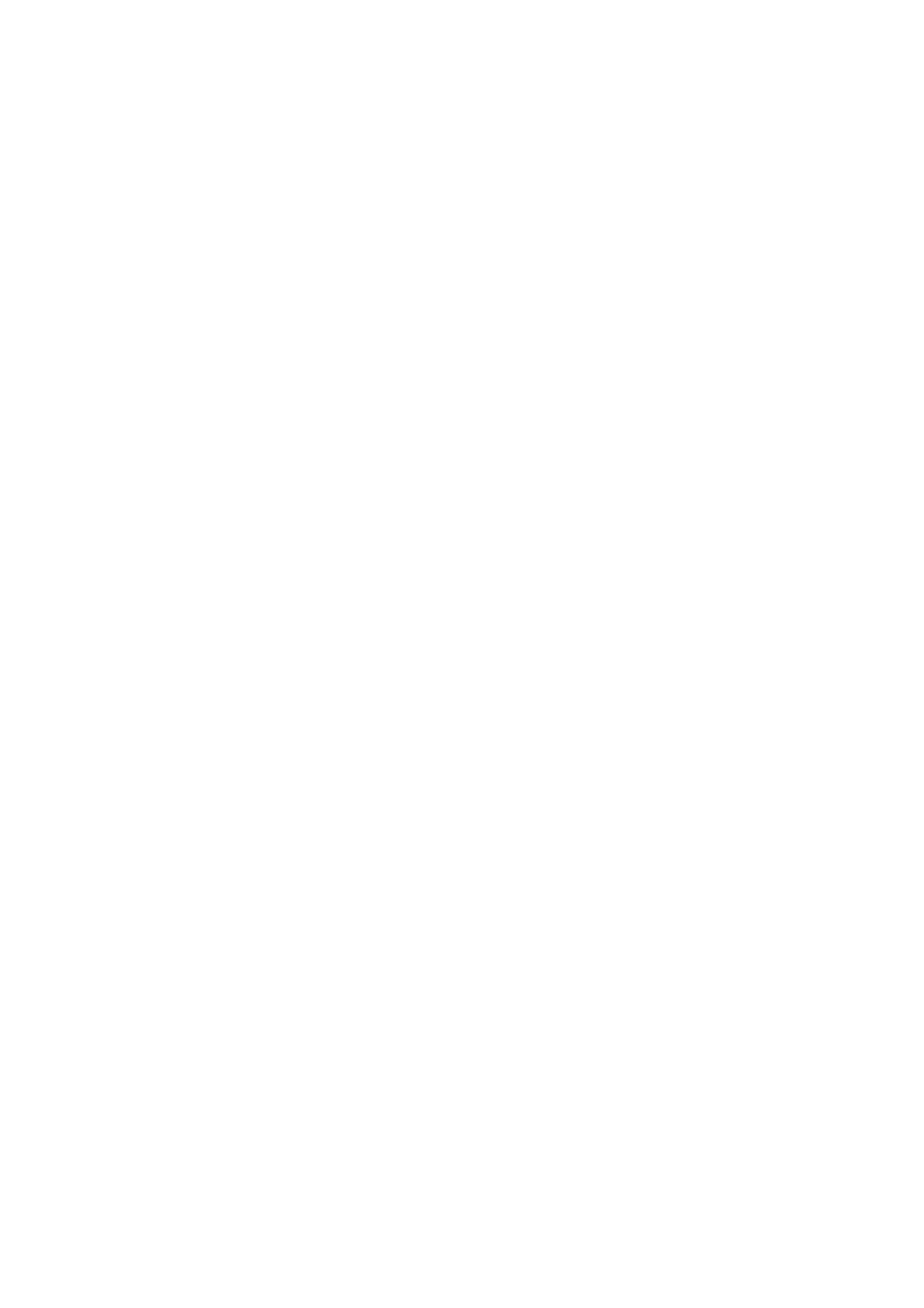This volume reflects the first results of a project organised by The Russia Research Network Ltd. in cooperation with the Conflict Studies Research Centre (Defence Academy of the UK) and the Institute of Strategic Studies and Analysis in Moscow. The volume will be supplemented by an assessment of UK-Russia relations in the broader international context. A book drawing together the key strands of the project is forthcoming.

# **Want to Know More …?**

See:

Foreign Affairs Select Committee, House of Commons *Relations with the Russian Federation* Third Report 1999-2000, HC 101 28 February 2000 (available online at

[www.publications.parliament.uk/pa/cm199900/cmselect/cmfaff/101/1010](http://www.publications.parliament.uk/pa/cm199900/cmselect/cmfaff/101/10102.htm) [2.htm\)](http://www.publications.parliament.uk/pa/cm199900/cmselect/cmfaff/101/10102.htm).

Roderic Lyne, Strobe Talboot, and Koji Watanabe *Engaging with Russia: the next phase* Washington, Paris, Tokyo: The Trilateral Commission 2006.

Hannah Smith (ed.), *The Two Level Game: Russia's Relations with Great Britain, Finland and the European Union* Helsinki: Aleksanteri Institute 2006.

Nikita Chekchulin, *Taina Oligarcha ili Britansjkye Pravosudye*, Moscow: Izd. Izvestya, 2006.

# **Disclaimer**

The views expressed in this paper are entirely and solely those of the authors and do not necessarily reflect official thinking and policy either of Her Majesty's Government or of the Ministry of Defence.

ISBN 978-1-905962-15-0